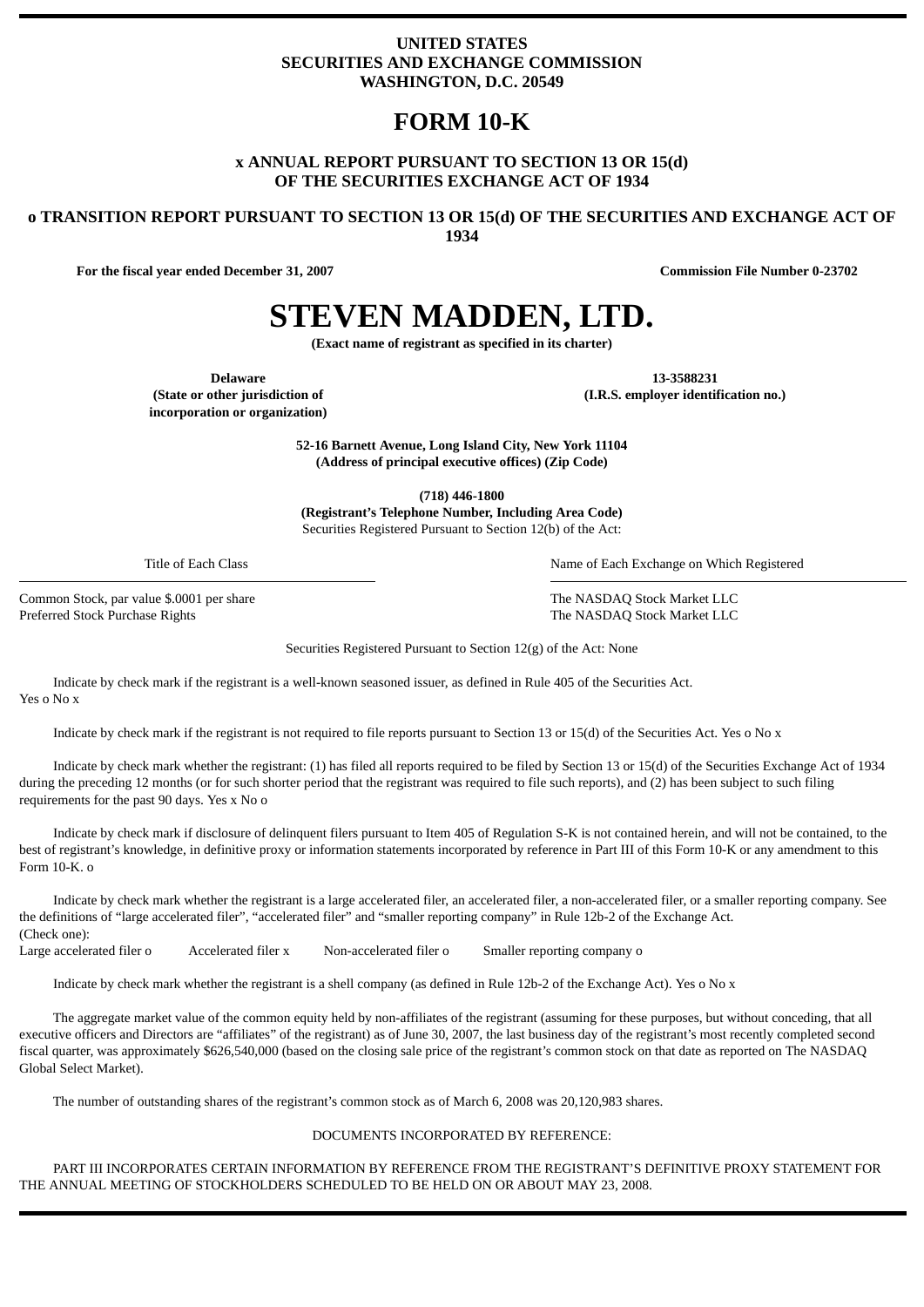## **TABLE OF CONTENTS**

| <b>ITEM1</b><br><b>ITEM 1A</b><br><b>ITEM 1B</b><br><b>ITEM 2</b><br><b>ITEM3</b><br><b>ITEM 4</b> | <b>BUSINESS</b><br><b>RISK FACTORS</b><br><b>UNRESOLVED STAFF COMMENTS</b><br><b>PROPERTIES</b><br><b>LEGAL PROCEEDINGS</b><br><b>SUBMISSION OF MATTERS TO A VOTE OF SECURITY HOLDERS</b> | $\mathbf{1}$<br>10<br>14<br>14<br>15<br>15 |
|----------------------------------------------------------------------------------------------------|-------------------------------------------------------------------------------------------------------------------------------------------------------------------------------------------|--------------------------------------------|
|                                                                                                    | <b>PART II</b>                                                                                                                                                                            |                                            |
|                                                                                                    |                                                                                                                                                                                           |                                            |
| <b>ITEM 5</b>                                                                                      | MARKET FOR REGISTRANT'S COMMON EQUITY, RELATED STOCKHOLDER MATTERS AND ISSUER PURCHASES OF                                                                                                |                                            |
|                                                                                                    | <b>EQUITY SECURITIES</b>                                                                                                                                                                  | 16                                         |
| <b>ITEM6</b>                                                                                       | <b>SELECTED FINANCIAL DATA</b>                                                                                                                                                            | 18                                         |
| <b>ITEM7</b><br><b>ITEM 7A</b>                                                                     | MANAGEMENT'S DISCUSSION AND ANALYSIS OF FINANCIAL CONDITION AND RESULTS OF OPERATIONS                                                                                                     | 19<br>28                                   |
| <b>ITEM8</b>                                                                                       | <b>QUANTITATIVE AND QUALITATIVE DISCLOSURES ABOUT MARKET RISK</b><br>FINANCIAL STATEMENTS AND SUPPLEMENTARY DATA                                                                          | 28                                         |
| <b>ITEM9</b>                                                                                       | CHANGES IN AND DISAGREEMENTS WITH ACCOUNTANTS ON ACCOUNTING AND FINANCIAL DISCLOSURE                                                                                                      | 28                                         |
| <b>ITEM 9A</b>                                                                                     | <b>CONTROLS AND PROCEDURES</b>                                                                                                                                                            | 29                                         |
| <b>ITEM 9B</b>                                                                                     | <b>OTHER INFORMATION</b>                                                                                                                                                                  | 30                                         |
|                                                                                                    |                                                                                                                                                                                           |                                            |
|                                                                                                    | <b>PART III</b>                                                                                                                                                                           |                                            |
| <b>ITEM 10</b>                                                                                     | DIRECTORS, EXECUTIVE OFFICERS AND CORPORATE GOVERNANCE                                                                                                                                    | 31                                         |
| <b>ITEM 11</b>                                                                                     | <b>EXECUTIVE COMPENSATION</b>                                                                                                                                                             | 31                                         |
| <b>ITEM 12</b>                                                                                     | SECURITY OWNERSHIP OF CERTAIN BENEFICIAL OWNERS AND MANAGEMENT AND RELATED STOCKHOLDER<br><b>MATTERS</b>                                                                                  | 31                                         |
| <b>ITEM 13</b>                                                                                     | <b>CERTAIN RELATIONSHIPS AND RELATED TRANSACTIONS, AND DIRECTOR INDEPENDENCE</b>                                                                                                          | 31                                         |
| <b>ITEM 14</b>                                                                                     | PRINCIPAL ACCOUNTANT FEES AND SERVICES                                                                                                                                                    | 31                                         |
|                                                                                                    | <b>PART IV</b>                                                                                                                                                                            |                                            |
| <b>ITEM 15</b>                                                                                     | <b>EXHIBITS AND FINANCIAL STATEMENT SCHEDULES</b>                                                                                                                                         | 31                                         |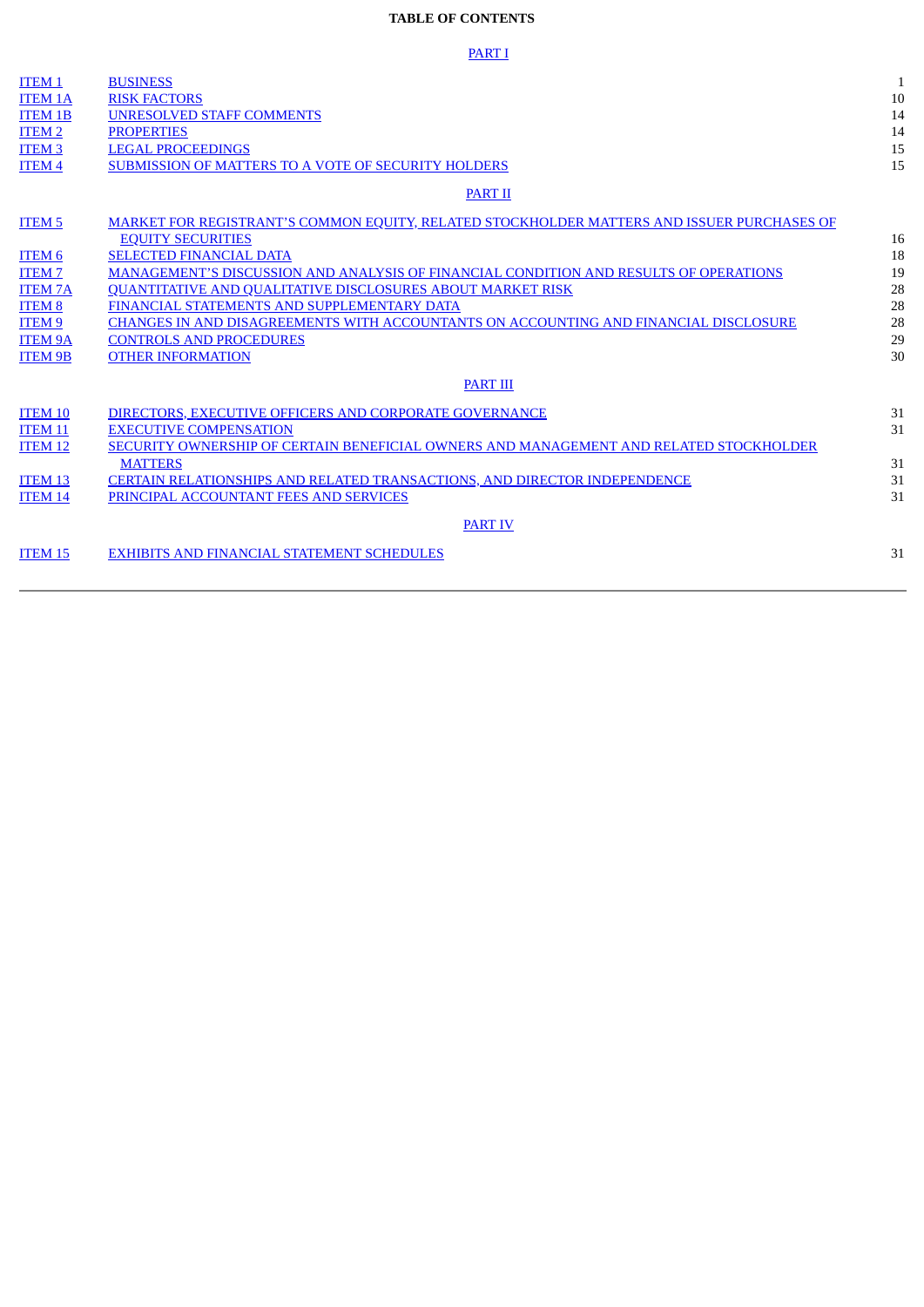#### **PART I**

#### <span id="page-2-1"></span><span id="page-2-0"></span>**ITEM 1 BUSINESS**

 Steven Madden, Ltd. (and its subsidiaries) designs, sources, markets and retails fashion-forward footwear for women, men and children. In addition, we design, source, market and retail name brand and private label fashion handbags and accessories through our Daniel M. Friedman Division. We distribute products through our retail stores, our e-commerce website, department and specialty stores throughout the United States and through special distribution arrangements in Canada, Europe, Central and South America, Australia and Asia. Our product line includes a broad range of updated styles which are designed to establish or capitalize on market trends, complemented by core products. We have established a reputation for our creative designs, popular styles and quality products at affordable price points.

 Our business is comprised of three (3) distinct divisions (Wholesale, Retail and First Cost). Our Wholesale Division includes eight (8) core segments: Steve Madden Womens, Steve Madden Mens, Candie's®, Madden Girl, Steve Madden's Fix, Steven®, Stevies® and Daniel M. Friedman. The Daniel M. Friedman Division, through license agreements, includes the Daisy Fuentes, Betsey Johnson and Tracy Reese accessories brands. Steven Madden Retail, Inc., our whollyowned retail subsidiary, operates Steve Madden<sup>®</sup> and Steven<sup>®</sup> retail stores as well as our e-commerce website. Our wholly-owned subsidiary, Adesso-Madden, Inc., acts as a buying agent for footwear products under private labels for many of the country's large mass merchandisers. We also license our Steve Madden<sup>®</sup> and Steven® trademarks for several accessory and apparel categories.

 Steven Madden, Ltd. was incorporated as a New York corporation on July 9, 1990 and reincorporated under the same name in Delaware in November 1998. We completed our initial public offering in December 1993 and our shares of common stock currently trade on The NASDAQ Global Select Market under the symbol "SHOO".

We maintain our principal executive offices at 52-16 Barnett Avenue, Long Island City, NY 11104, telephone number (718) 446-1800.

 Our website is http://www.stevemadden.com. We file our annual, quarterly and current reports and other information with the Securities and Exchange Commission. We make available, free of charge, on our website our Annual Reports on Form 10-K, Quarterly Reports on Form 10-Q, Current Reports on Form 8- K, any amendments to such reports filed or furnished pursuant to Section 13(a) or 15(d) of the Securities Exchange Act of 1934, as amended, and our Proxy Statement for our Annual Meeting as soon as reasonably practicable after such material is electronically filed with, or furnished to, the Securities and Exchange Commission. We will provide paper copies of such filings free of charge upon request. The public may read and copy any materials filed by us with the Securities and Exchange Commission at the Securities and Exchange Commission's Public Reference Room at 100 R Street, NE, Washington, DC, 20549. The public may also obtain information on the operation of the Public Reference Room by calling the Securities and Exchange Commission at 1-800-SEC-0330. In addition, the Securities and Exchange Commission maintains an Internet site that contains reports, proxy and information statements and other information regarding us, which is available at http://www.sec.gov.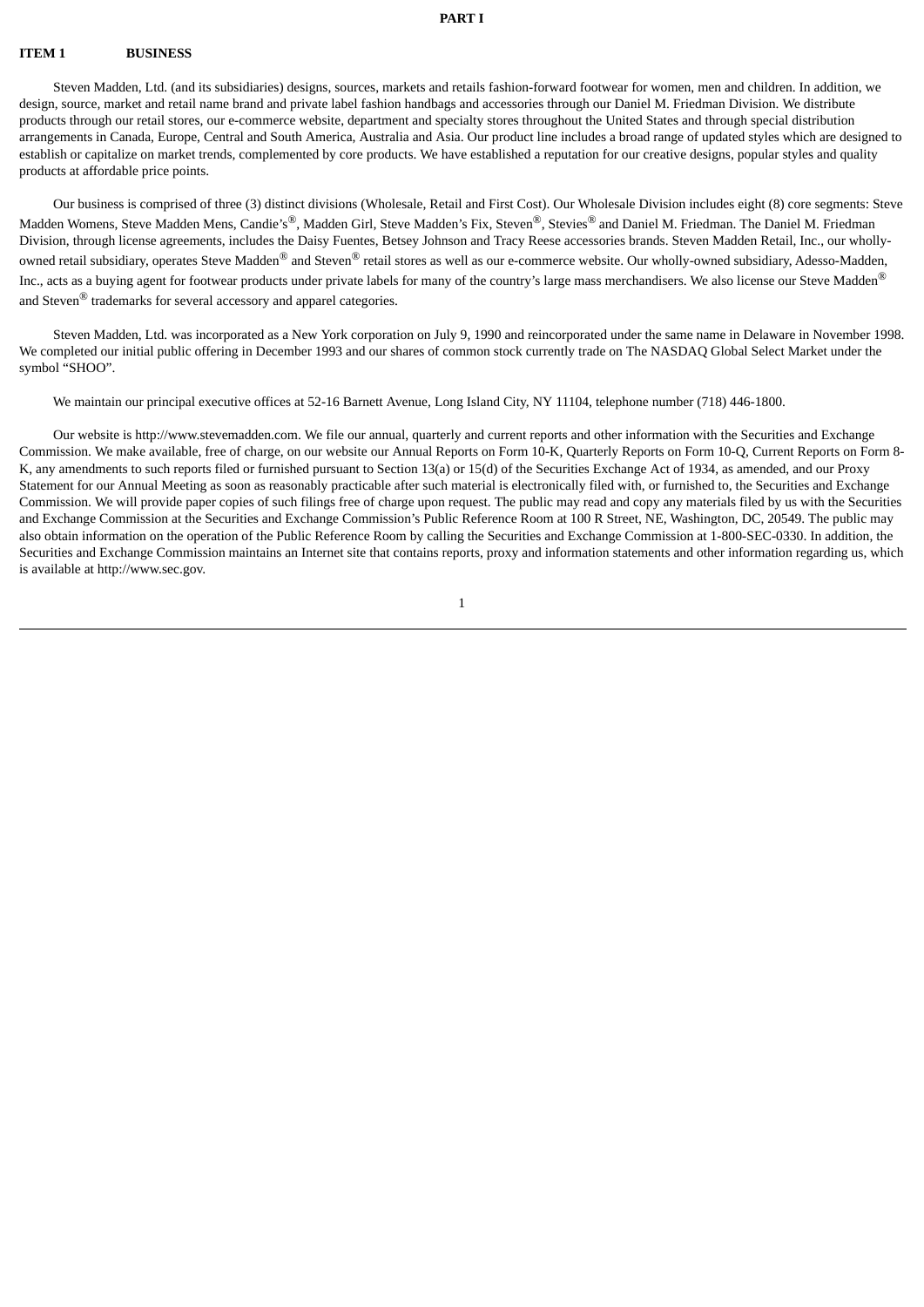#### **Wholesale Divisions**

## *Steve Madden Womens Wholesale Division*

The Steve Madden<sup>®</sup> Womens Wholesale Division designs, sources and markets our Steve Madden<sup>®</sup> brand to major department stores, better specialty stores and independently owned boutiques throughout the United States. The Steve Madden<sup>®</sup> brand has become a leading life-style brand in the fashion conscious marketplace. To serve our customers (primarily women ages 16 to 35), Madden Womens creates and markets fashion forward footwear designed to appeal to customers seeking exciting, new footwear designs at affordable prices.

 As our largest division, Madden Womens generated net sales of \$127.8 million for the year ended December 31, 2007, or approximately 30% of our total net sales. New products for Madden Womens are test marketed at our retail stores. Typically, within a few days, we can determine if the test product appeals to customers. This enables us to use our flexible sourcing model to rapidly respond to changing trends which we believe is essential for success in the fashion arena.

## *Steve Madden Mens Wholesale Division*

 The Steve Madden Mens Wholesale Division designs, sources and markets a full collection of directional men's shoes and fashion forward athletic shoes to major department stores, better specialty stores and independent shoe stores throughout the United States. Price points range from \$70 to \$100 at retail, targeted at men ages 20 to 40 years old. Madden Mens generated net sales of \$51.2 million for the year ended December 31, 2007, or approximately 12% of our total net sales. Madden Mens maintains open stock inventory positions in select patterns to serve the replenishment programs of its wholesale customers.

## *Candie's Wholesale Division*

Pursuant to our license agreement with Candie's, Inc., we design, source and market Candie's<sup>®</sup> branded footwear for women and kids through our Candie's Wholesale Division. Our Candie's Wholesale Division generated net sales of \$22.1 million for the year ended December 31, 2007, or approximately 5% of our total net sales.

 On December 6, 2004, the license agreement with Candie's was amended to reflect Candie's decision to name Kohl's Corporation as the exclusive provider of a new line of Candie's apparel. Pursuant to the amendment, commencing on January 1, 2007, we no longer have the exclusive right to market Candie's<sup>®</sup> branded footwear and we are permitted to sell Candie's<sup>®</sup> branded footwear only to Kohl's. Under the terms of the amendment, Candie's has guaranteed that we will achieve minimum sales levels with Kohl's during the term of the agreement, which runs through December 31, 2010. In the event such minimum sales levels are not achieved, Candie's is required to compensate us in an amount based on a percentage of the sales shortfall. For the year ended December 31, 2007, the minimum sales level was met.

#### *Madden Girl - Wholesale Division*

 The Madden Girl Wholesale Division designs, sources and markets a full collection of directional young women's shoes. Madden Girl is geared for young women ages 13 to 20 and is an "opening price point" brand that is currently being sold at department stores, mid-tier retailers and specialty stores. Madden Girl generated net sales of \$29.3 million for the year ended December 31, 2007, or approximately 7% of our total net sales.

#### *Steve Madden's Fix - Wholesale Division*

 We introduced Steve Madden's Fix in the fourth quarter of 2007. The Fix Division designs, sources and markets a line of fashion-forward athletic sneakers to major department stores, better specialty stores and independently owned boutiques throughout the United States. Fix is targeted at women ages 16 to 35 with average price points that range from \$60 to \$80 at retail. Fix generated net sales of \$0.4 million in the fourth quarter, as well as for the year ended December 31, 2007.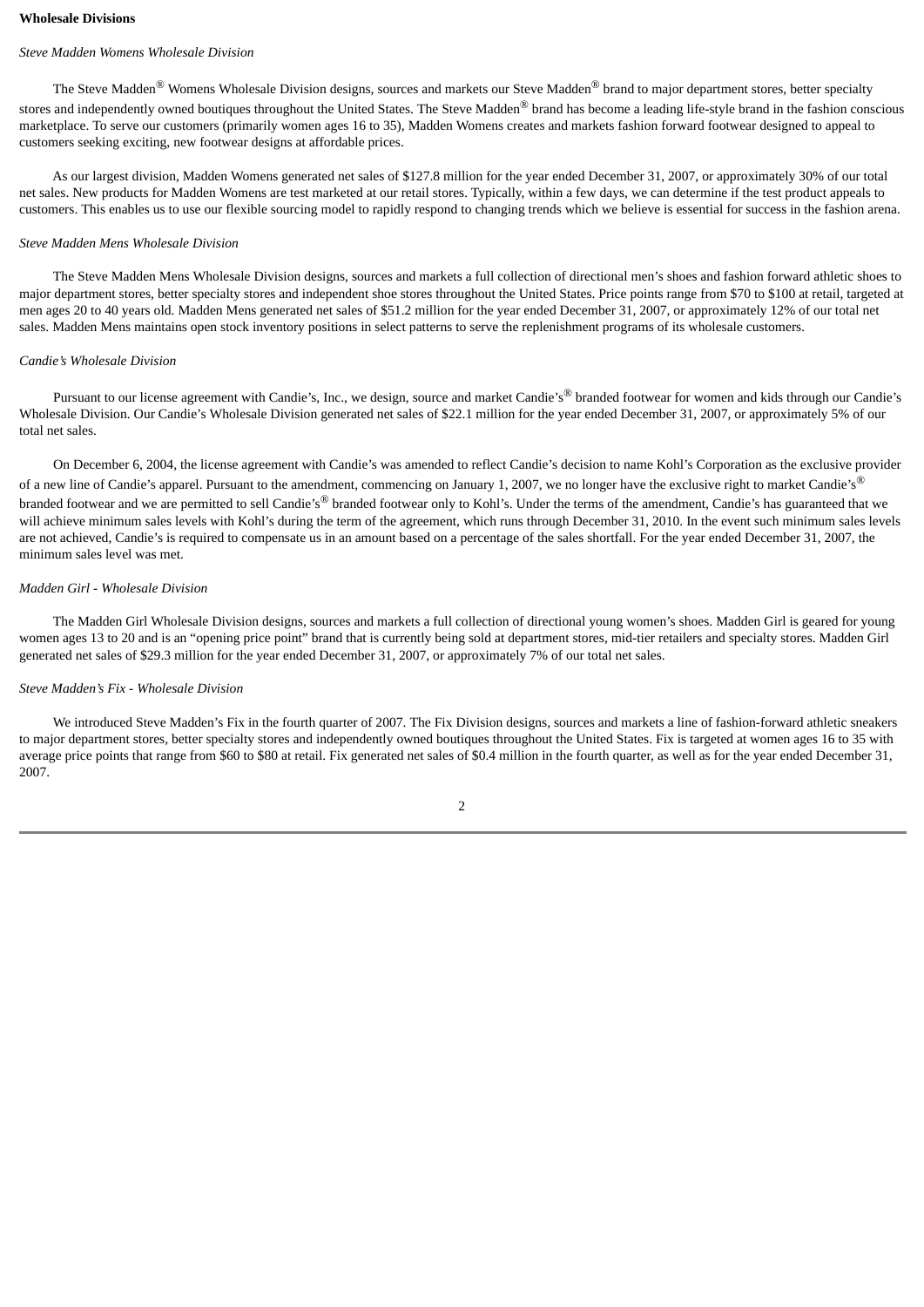## *Diva Acquisition Corp. - Steven® Wholesale Division*

Diva Acquisition Corp. designs, sources and markets women's fashion footwear under the Steven<sup>®</sup> trademark through major department and better footwear specialty stores throughout the United States. Priced a tier above the Steve Madden<sup>®</sup> brand, Steven<sup>®</sup> products are designed to appeal principally to fashion conscious women, ages 26 to 45, who shop at department stores and footwear boutiques. Steven<sup>®</sup> generated net sales of \$16.1 million for the year ended December 31, 2007, or approximately 4% of our total net sales.

## *Stevies*® *Wholesale Division*

Our Stevies<sup>®</sup> Wholesale Division designs, sources and markets footwear for young girls to major department stores, such as Nordstrom, specialty stores, such as Limited Too, and independent boutiques throughout the United States. Stevies® generated net sales of \$8.9 million for the year ended December 31, 2007 or approximately 2% of our total net sales.

#### *Daniel M. Friedman Wholesale Division*

 Our Daniel M. Friedman Wholesale Division designs, sources and markets name brand and private label fashion handbags and accessories to major department stores, value price retailers and better specialty stores throughout the United States. Daniel M. Friedman generated net sales of \$54.5 million for the year ended December 31, 2007, or approximately 13% of our total net sales.

#### **Retail Division**

#### *Steven Madden Retail, Inc.*

As of December 31, 2007, we owned and operated one hundred (100) retail stores including ninety-four (94) stores under the Steve Madden<sup>®</sup> name and six (6) under the Steven<sup>®</sup> name. In addition, we operate one (1) e-commerce website (through the www.stevemadden.com). In 2007, we opened seven (7) new stores and closed two (2) underperforming stores. Steve Madden stores are located in major shopping malls and in street locations across the United States. In 2007, the retail stores generated annual sales in excess of \$655 per square foot. Sales are from our Steve Madden<sup>®</sup> and Steven<sup>®</sup> products. Comparative store sales (sales of those stores, including the e-commerce website, that were open for all of 2007 and 2006) decreased 7.6% in 2007 compared to 2006. The Retail Division generated net sales of \$120.6 million for the year ended December 31, 2007, or approximately 28% of our total net sales.

 We believe that the Retail Division will continue to enhance overall sales and profitability while building equity in the Steve Madden brand. We plan to add three new retail stores during 2008. The expansion of the Retail Division enables us to test and react to new products and classifications which, in turn, strengthens the product development efforts of the Steve Madden Wholesale Division.

#### **First Cost Division**

#### *Adesso-Madden, Inc.*

 In September 1995, we incorporated Adesso-Madden, Inc ("A-M"). as a wholly owned subsidiary. A-M was formed to serve as a buying agent to massmarket merchants, shoe store chains and other value-priced retailers in connection with the procurement of footwear. As a buying agent, A-M utilizes its expertise and its relationships with shoe manufacturers to facilitate the production of private label shoes to its customers' specifications. We believe that by operating in the private label, mass merchandising market, we are able to maximize additional non-branded sales opportunities. This leverages our overall sourcing and design capabilities. Currently, this division serves as a buying agent for the procurement of women's, men's and children's footwear for large retailers, including Target, Wal-Mart, Mervyns, J.C. Penney and Sears. A-M receives buying agent's commissions from its customers. In addition, we have leveraged the strength of our Steve Madden brands and product designs resulting in a partial recovery of our design, product and development costs from our suppliers. The First Cost Division generated operating income of \$14.7 million for the year ended December 31, 2007.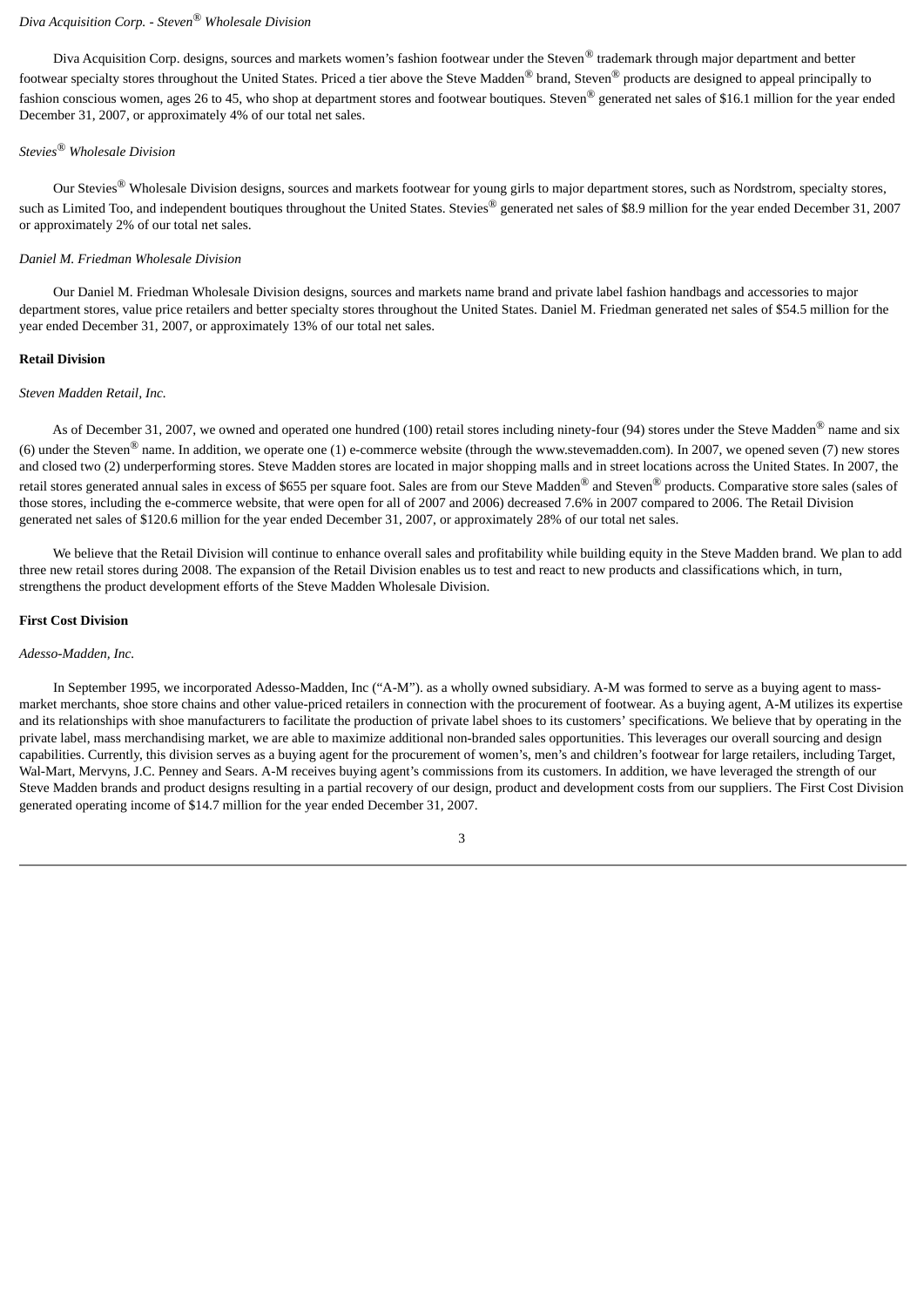#### **Licensing**

As of December 31, 2007, we licensed our Steve Madden<sup>®</sup> and Steven<sup>®</sup> trademarks for use in connection with the manufacturing, marketing and sale of cold weather accessories, sunglasses, eyewear, hosiery, outerwear and girl's apparel. Most of the license agreements require the licensee pay to us a royalty based on actual net sales, a minimum royalty in the event that specified net sales targets are not achieved and a percentage of sales for advertising the brand. Licensing income for the year ended December 31, 2007 was \$3.7 million.

#### **Design**

 We have established a reputation for our creative designs, marketing and trendy products at affordable price points. We believe that our future success will substantially depend on our ability to continue to anticipate and react to changing consumer demands in a timely manner. To meet this objective, we have developed an unparalleled design process that allows us to recognize and act quickly to changing consumer demands. Our design team strives to create designs which it believes fit our image, reflect current or future trends and can be manufactured in a timely and cost-effective manner. Once the initial design is complete, a prototype is developed, which is reviewed and refined prior to the commencement of initial production. Most new products are then tested in selected Steve Madden<sup>®</sup> retail stores. Winners are then offered for wholesale and retail distribution nationwide. We believe that our design and testing process and flexible sourcing model is a significant competitive advantage allowing us to mitigate the risk of production costs and the distribution of less desirable designs.

#### **Product Sourcing and Distribution**

 We source each of our product lines separately based on the individual design, styling and quality specifications of the products in such product lines. We do not own or operate manufacturing facilities; rather, we source our branded products through agents and our own sourcing office with independently owned manufacturers in China, Brazil, Italy, Mexico, Spain and India. We have established relationships with a number of manufacturers and agents in each of these countries. Although we have not entered into any long-term manufacturing or supply contracts, we believe that a sufficient number of alternative sources exist for the manufacture of our products. We continually monitor the availability of the principal materials used in our footwear, which are available from a number of sources in various parts of the world. We track inventory flow on a regular basis, monitor sell-through data and incorporate input on product demand from wholesale customers. We use retailers' feedback to adjust the production or manufacture of new products on a timely basis, which minimizes the close out of slow-moving products.

 We distribute our products from three (3) third-party distribution warehouse centers located in California and New Jersey. By utilizing distribution facilities that specialize in distributing products to certain wholesale accounts, Steve Madden<sup>®</sup> retail stores and internet fulfillment, we believe that our customers are better served.

#### **Customers**

 Our wholesale customers consist principally of department stores and specialty stores, including independent boutiques. Approximately 86% of our wholesale revenue is generated from department and specialty stores, including Macy's, Nordstrom, DSW, Kohl's, Famous Footwear, and Dillard's and catalog retailers, including Victoria's Secret. For the year ended December 31, 2007, Macy's accounted for approximately \$51.2 million, or 17% of our wholesale net sales and 12% of our total net sales.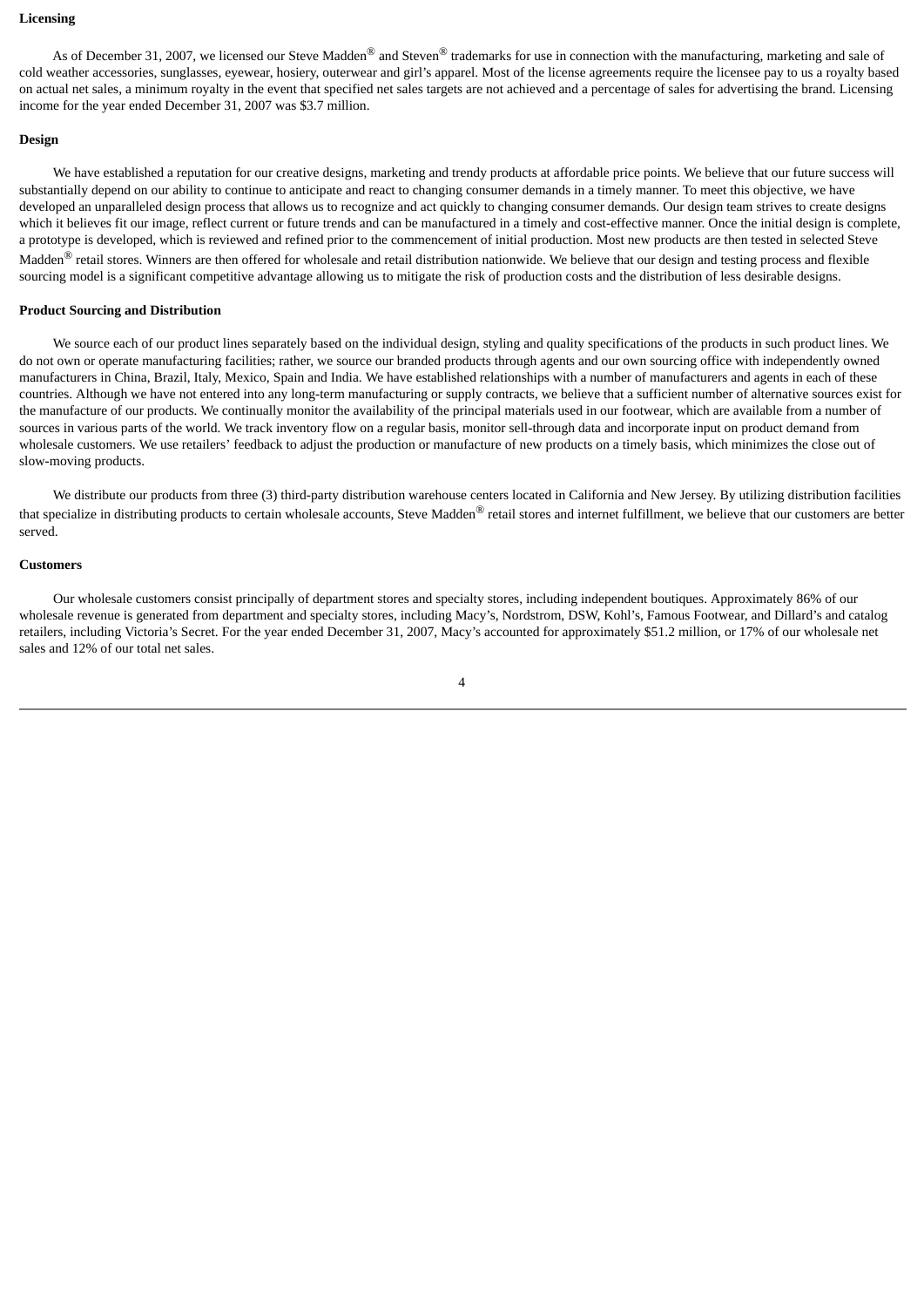#### **Distribution Channels**

 We sell our products principally through department stores, specialty stores and discount stores in the United States and through our company-owned retail stores. For the year ended December 31, 2007, our Retail Division and our Wholesale Division generated net sales of approximately \$120.6 million and \$310.4 million, or 28% and 72% of our total net sales, respectively. Each of these distribution channels are described below.

#### *Steve Madden and Steven Retail Stores*

As of December 31, 2007, we operated ninety-four (94) company-owned retail stores under the Steve Madden<sup>®</sup> name and six (6) under the Steven<sup>®</sup> name and one (1) e-commerce website (through the www.stevemadden.com website). We believe that our retail stores will continue to enhance overall sales, profitability, and our ability to react to changing consumer trends. The stores are also a marketing tool that allows us to strengthen brand recognition and to showcase selected items from our full line of branded and licensed products. Furthermore, the retail stores provide us with a venue to test and introduce new products and merchandising strategies. Specifically, we often test new designs at our Steve Madden<sup>®</sup> retail stores before scheduling them for mass production and wholesale distribution. In addition to these test marketing benefits, we have been able to leverage sales information gathered at Steve Madden<sup>®</sup> retail stores to assist our wholesale customers in order placement and inventory management.

A typical Steve Madden<sup>®</sup> store is approximately 1,400 to 1,600 square feet and is located in a mall or street location that we expect will attract the highest concentration of our core demographic, style-conscious customer base. The Steven® stores, which are generally the same size as our Steve Madden stores, have a more sophisticated design and format styled to appeal to their more mature target audience. In addition to carefully analyzing mall demographics and locations, we also set profitability guidelines for each potential store site. Specifically, we target well trafficked sites at which the demographics fit our consumer profile and seek new locations where the projected fixed annual rent expense stays within our guidelines. By setting these guidelines, we seek to identify stores that will contribute to our overall profitability both in the near and longer terms.

#### *Department Stores*

 We currently sell to over 3,414 doors of 20 department stores throughout the United States. Our major accounts include Macy's, Nordstrom, Dillard's and Lord & Taylor.

 We provide merchandising support to our department store customers which includes in-store fixtures and signage, supervision of displays and merchandising of our various product lines. Our wholesale merchandising effort includes the creation of in-store concept shops, where a broader collection of our branded products are showcased. These in-store concept shops create an environment that is consistent with our image and are designed to enable the retailer to display and sell a greater volume of our products per square foot of retail space. In addition, these in-store concept shops encourage longer term commitment by the retailer to our products and enhance consumer brand awareness.

 In addition to merchandising support, our key account executives maintain weekly communications with their respective accounts to guide them in placing orders and to assist them in managing inventory, assortment and retail sales. We leverage our sell-through data gathered at our retail stores to assist department stores in allocating their open-to-buy dollars to the most popular styles in the product line and to phase out styles with weaker sell-throughs, which minimizes markdown exposure at season's end.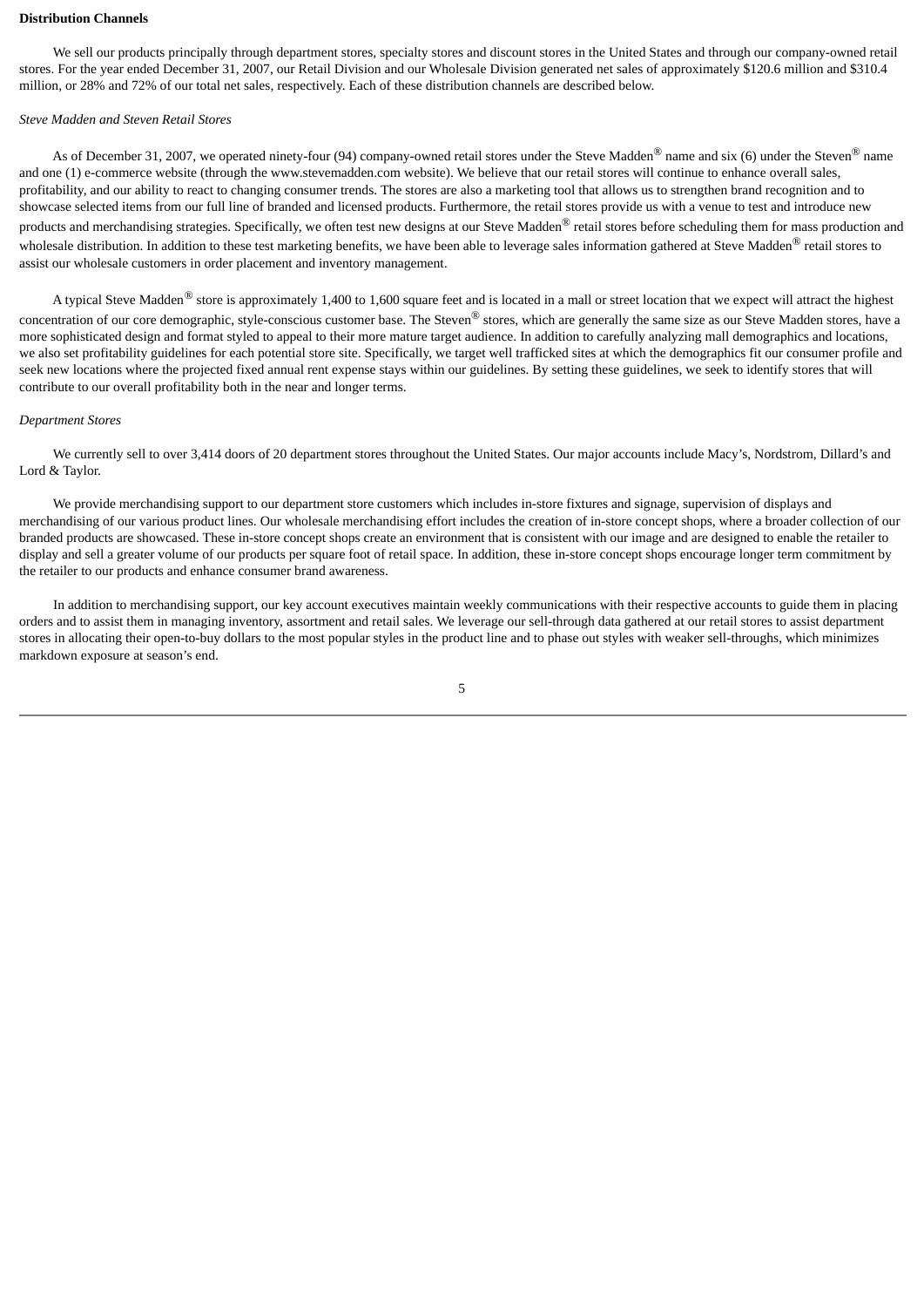#### *Specialty Stores/Catalog Sales*

 We currently sell to specialty store locations throughout the United States. Our major specialty store accounts include DSW, Famous Footwear and Journeys. We offer our specialty store accounts the same merchandising, sell-through and inventory tracking support offered to our department store accounts. Sales of our products are also made through various catalogs, such as Victoria's Secret.

#### *Internet Sales*

We operate an Internet website, www.stevemadden.com, where customers can purchase numerous styles of our Steve Madden®, Steven<sup>®</sup> and Steve Madden Mens footwear and accessory products.

#### **Distribution Agreements**

Steve Madden<sup>®</sup> products are available in many countries and territories worldwide via several retail selling and distribution agreements. Under the terms of the agreements, the distributors and retailers are required to open a minimum number of stores each year and to pay us a fee for each pair of footwear purchased, and in many cases, an additional fixed amount per pair or an additional amount based on a percentage of sales. Under the terms of the distribution agreements, the distributor is required to purchase certain minimum amounts of Steve Madden® shoes. These agreements, which expire at various times through December 31, 2012 with renewal options at the election of the distributors and retailers, are exclusive in their specific territories which include Canada, Mexico, Israel, Turkey, China, Australia, New Zealand, UAE, Kuwait, Egypt, Bahrain, Qatar, Oman, several countries in southeast Asia, including Indonesia and Thailand, Morocco, South Africa and several countries in Central and South America.

#### **Competition**

 The fashion footwear industry is highly competitive. We compete with specialty shoe companies as well as companies with diversified footwear product lines. Many of these competitors, including Nine West, Skechers, Kenneth Cole, Nike and Guess, may have greater financial and other resources than us. We believe effective advertising and marketing, fashionable styling, high quality, value and fast manufacturing turnaround are the most important competitive factors and intend to continue to employ these elements as we develop our products.

#### **Marketing and Sales**

 We have focused on creating an integrated brand building program to establish Steve Madden as a leading designer of fashion footwear for style-conscious young women and men. Principal marketing activities include product placements in lifestyle and fashion magazines, personal appearances by Creative and Design Chief, Steve Madden, and in-store promotions. In addition, we continue to promote our website (www.stevemadden.com) where customers can purchase Steve Madden<sup>®</sup>, Steven<sup>®</sup> and Steven Madden's Fix<sup>®</sup> products, as well as view exclusive content, participate in contests and "live chat" with customer service representatives.

#### **Management Information Systems (MIS) Operations**

 Sophisticated information systems are essential to our ability to maintain our competitive position and to support continued growth. We operate on a dual AS/400 system which provides system support for all aspects of our business including manufacturing purchase orders, customer purchase orders, order allocations, invoicing, accounts receivable management, quick response replenishment, point-of-sale support and financial and management reporting functions. We have a PKMS bar coded warehousing system that is integrated with the wholesale system in order to provide accurate inventory positions and quick response size replenishment for our customers. In addition, we have installed an EDI system which provides a computer link between us and certain wholesale customers that enables both the customer and us to monitor purchases, shipments and invoicing. The EDI system also improves our ability to respond to customer inventory requirements on a weekly basis.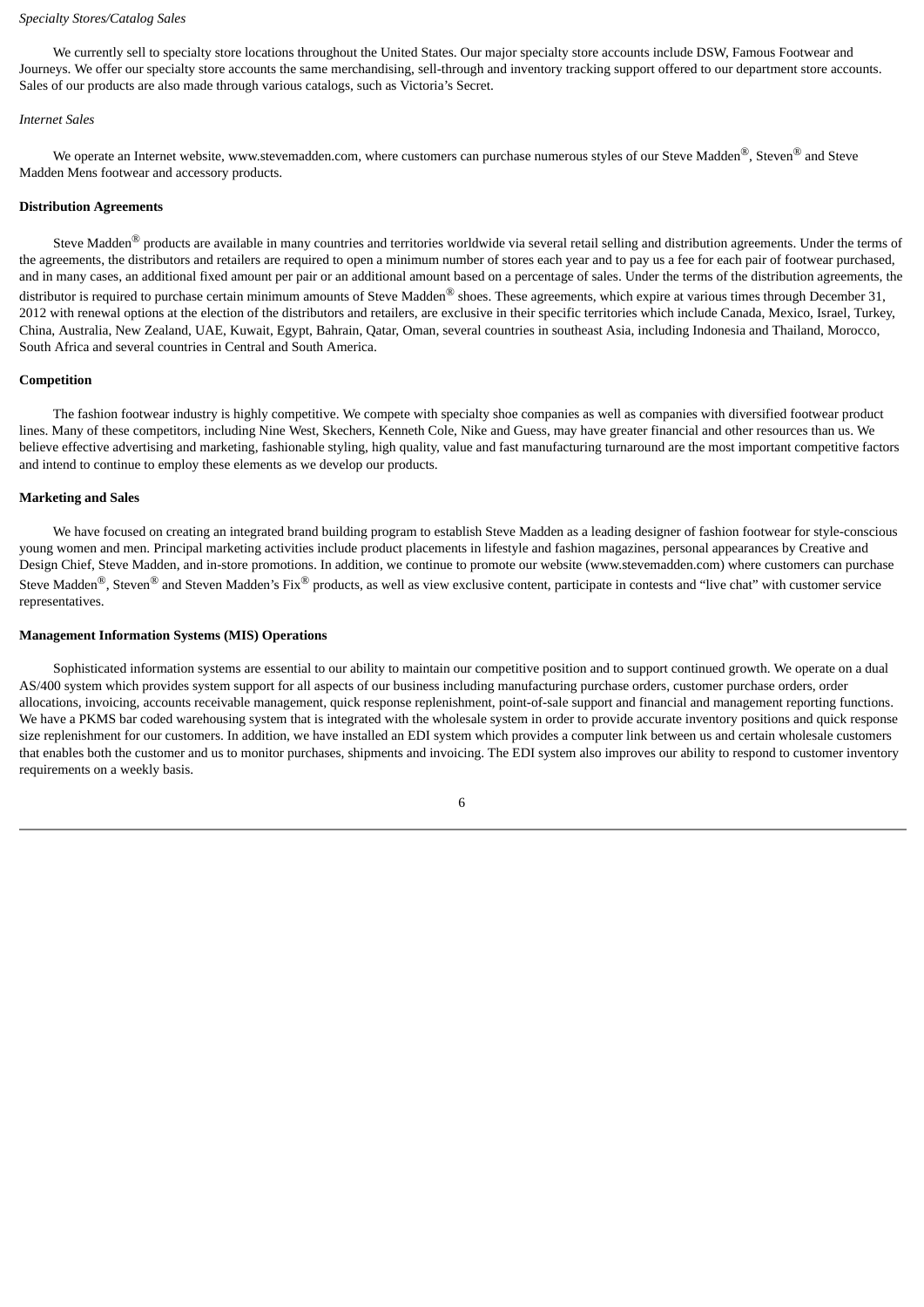#### **Receivables Financing; Line of Credit**

 Under the terms of our factoring agreement with GMAC Commercial Finance LLC, as amended, we may request advances from the factor of up to 80% of aggregate receivables purchased by the factor at an interest rate equal to the lower of the prime rate less 0.875% or the 30-day London Interbank Offered Rate plus 1.375%. The agreement, which has no specific expiration date and can be terminated by either party with sixty (60) days written notice after June 30, 2007, provides us with a \$50 million credit facility with a \$25 million sub-limit on the aggregate face amount of Letters of Credit. We also pay a fee that varies depending on the customer of between 0.15% and 0.25% of the gross invoice amount of each receivable purchased. We sell and assign a substantial portion of our receivables, principally without recourse, to the factor. As of December 31, 2007 and 2006, \$272 and \$260 of factored receivables, respectively, were sold by us with recourse. GMAC maintains a lien on all of our receivables and assumes the credit risk for all assigned accounts approved by them with certain restrictions.

 Our Daniel M. Friedman Division had a factoring agreement with Wells Fargo Century that expired on June 30, 2007. Under the terms of the agreement, we were eligible to draw down 85% of our invoiced receivables at an interest rate equal to the prime rate. We paid a fee equal to 0.45% of the gross invoice amount of each receivable purchased. Wells Fargo Century maintained a lien on all of Daniel M. Friedman's receivables and assumed the credit risk for all assigned accounts approved by them with certain restrictions. As of July 1, 2007, Daniel M. Friedman has been incorporated into the GMAC agreement.

#### **Trademarks and Service Marks**

 The STEVE MADDEN and/or STEVE MADDEN plus Design trademarks and service marks have been registered in numerous International Classes in the United States (Int'l Cl. 25 for clothing and footwear; Int'l Cl. 18 for leather goods, such as handbags and wallets; Int'l Cl. 9 for eyewear; Int'l Cl. 14 for jewelry; Int'l Cl. 3 for cosmetics and fragrances; Int'l Cl. 20 for picture frames; Int'l Cl. 16 for paper goods; and Int'l Cl. 35 for retail store services). We also have pending trademark applications in the United States for the mark STEVE MADDEN and/or STEVE MADDEN (design) in numerous international classes (Class 14 for watches, Class 18 for bags and leather goods, and Class 26 for hair accessories).

 We also have trademark registrations in the United States for the marks EYESHADOWS BY STEVE MADDEN (Int'l Cl. 9 for eyewear), ICE TEE (Int'l Cl. 25 for clothing and footwear), SHOE BIZ BY STEVE MADDEN (Int'l Cl. 25 for clothing and footwear; and Int'l Cl. 35 for retail store services) STEVEN M. (Int'l Class 25 for clothing and footwear); and STEVEN (Int'l Cl. 25 for clothing and footwear, Class 3 for cosmetics and fragrances, Class 14 for jewelry, Class 18 for leather goods, Class 26 for hair accessories, Class 35 for retail store services, and Class 9 for eyewear). We also own a registration for the mark SOHO COBBLER and SOHO COBBLER (design) in the U.S. in Class 25 for clothing.

 We also have several pending applications in the U.S. for MADDEN in Class 18 for bags, Class 14 for jewelry, and Class 25 for clothing and footwear. We also have a registration in the U.S. for STEVEN BY STEVE MADDEN in Class 25 (belts), and pending applications in the U.S. for STEVEN BY STEVE MADDEN or STEVEN BY STEVE MADDEN (design) in Classes 9 (cd cases and cell phone cases), 14 (watches and clocks), 18 (bags and small leather goods) 24 (bedding), and 25 (clothing and footwear), 28 (video game cases), and for MADDEN BY STEVE MADDEN in Class 14 for jewelry and watches, and Class 18 for bags.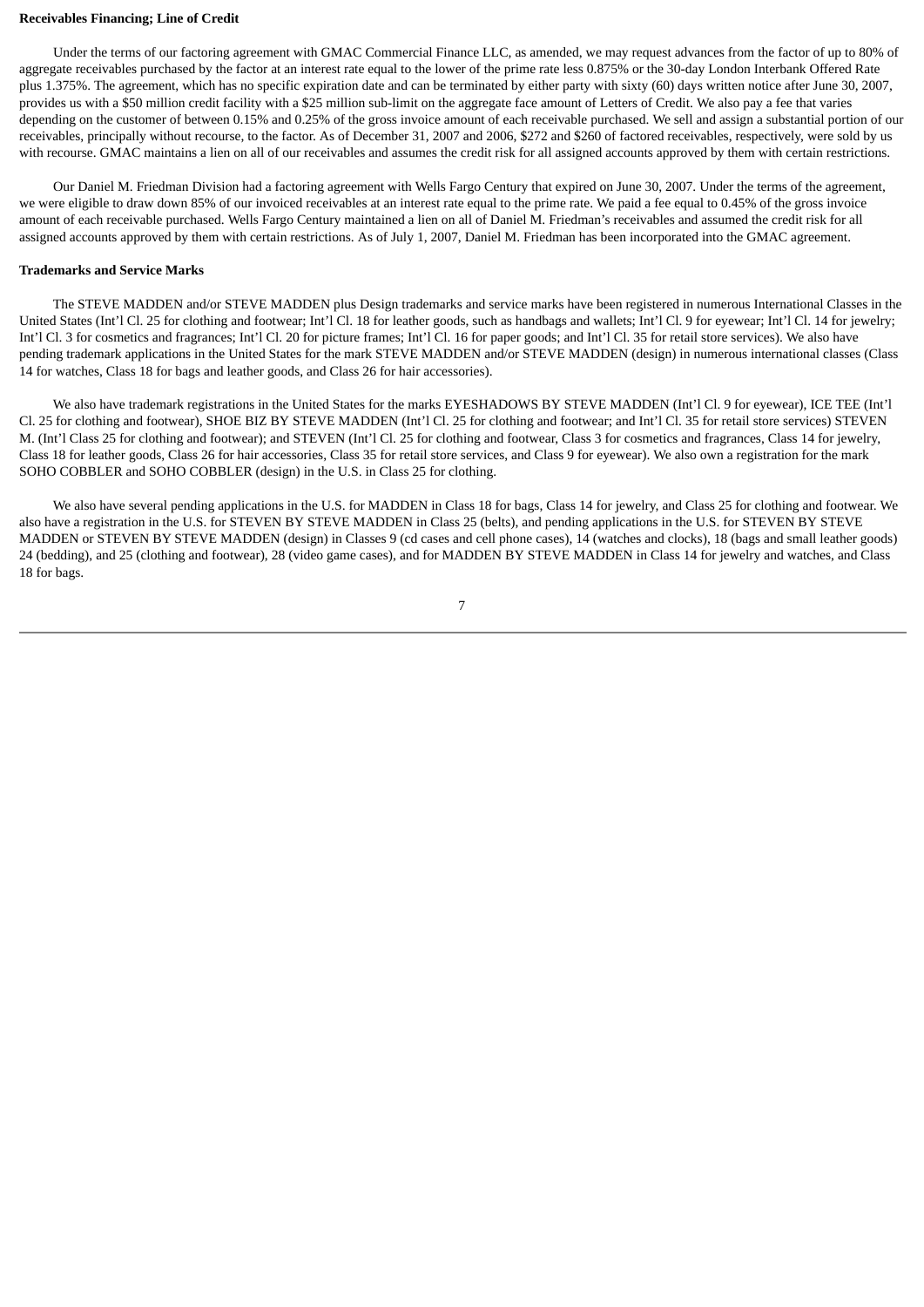Additionally, we have trademark and service mark registrations and applications in the United States for various marks, including STEVE MADDEN LUXE registered in Class 25 for clothing and footwear and pending in Class 14 for watches and clocks; RULE STEVE MADDEN pending (in Class 3 for perfume and cosmetics, Class 4 for candles, Class 6 for key rings and key chains, Class 9 for eyewear and CDs, Class 11 for lamps, Class 14 for jewelry, Class 16 for stationery and notebooks, Class 18 for bags, Class 20 for furniture, Class 21 for housewares, Class 24 for bedding, Class 25 for clothing and footwear, Class 26 for hair accessories, Class 27 for carpets and rugs, Class 28 for toys and games, Class 32 for light beverages, and Class 35 for retail store services); FIX, FIX (design), and STEVE MADDEN'S FIX pending in Class 25 (clothing and footwear); LITTLE MISS COMFORT pending in Class 18 (bags) and 25 (clothing); MADDEN ACTIVE, MADDEN BOYZ, MADDEN GIRL, MADDEN GIRLZ, MADDEN KIDZ, MADDEN NEW YORK, and MADDEN SPORT all pending in Class 25 (clothing and footwear); and NATURAL COMFORT registered in Class 25 (footwear).

 We further own registrations for the STEVE MADDEN and/or STEVE MADDEN plus Design trademarks and service marks in various International Classes in Argentina, Armenia, Aruba, Australia, Bahrain, Belize, Brazil, Canada, Chile, China, Colombia, El Salvador, Guatemala, Hong Kong, Israel, Italy, Japan, Korea, Lebanon, Mexico, Netherland Antilles, New Zealand, the Netherlands, Nicaragua, Norway, Oman, Panama, the Philippines, Qatar, Russia, Saudi Arabia, Singapore, South Africa, Taiwan, Thailand, Turkey, the United Arab Emirates, Uzbekistan, the European Union, and the Benelux countries and have pending applications for registration of the STEVE MADDEN and/or STEVE MADDEN plus Design trademarks and service marks in Aruba, Azerbaijan, Bahamas, Belarus, Canada, China, Costa Rica, Ecuador, Egypt, Estonia, Georgia, Guatemala, Honduras, India, Indonesia, Jordan, Kazakhstan, Korea, Kuwait, Kyrgyzstan, Latvia, Lithuania, Moldova, Oman, Paraguay, Peru, the Philippines, Saudi Arabia, Tajikistan, Turkmenistan, Ukraine, Venezuela, and the United Arab Emirates.

 Additionally, we own registrations for the STEVEN trademark and service mark in various International Classes in Australia, Bahrain, Belize, China, the Dominican Republic, El Salvador, Hong Kong, Israel, Japan, Lebanon, Malaysia, New Zealand, Netherland Antilles, Norway, the Philippines, Qatar, Russia, Saudi Arabia, South Africa, Thailand, Taiwan, Turkey, and the United Arab Emirates and have pending applications for registration of the STEVEN trademark and service mark in China, Columbia, Costa Rica, Ecuador, Egypt, the European Union, Guatemala, India, Indonesia, Israel, Italy, Jordan, Korea, Kuwait, Malaysia, Nicaragua, Oman, Philippines, Taiwan, Thailand, Turkey, Taiwan, and Venezuela.

We further own registrations for the "torch stripe" design in Class 25 in the European Union and Panama, and China.

We further own registrations for the mark STEVEN BY STEVE MADDEN in various international classes in the European Union, Hong Kong, Panama, and Taiwan, and have pending applications for the mark STEVEN BY STEVE MADDEN in various international classes in Aruba, Canada, China, Egypt, India, Israel, Korea, and Venezuela.

We further have pending applications for the mark STEVE MADDEN'S FIX\* in international class 25 in China, the European Union, Mexico, and Turkey.

We further have pending applications for the mark MADDEN GIRL in international class 25 in Egypt, India, Kuwait, and Saudi Arabia.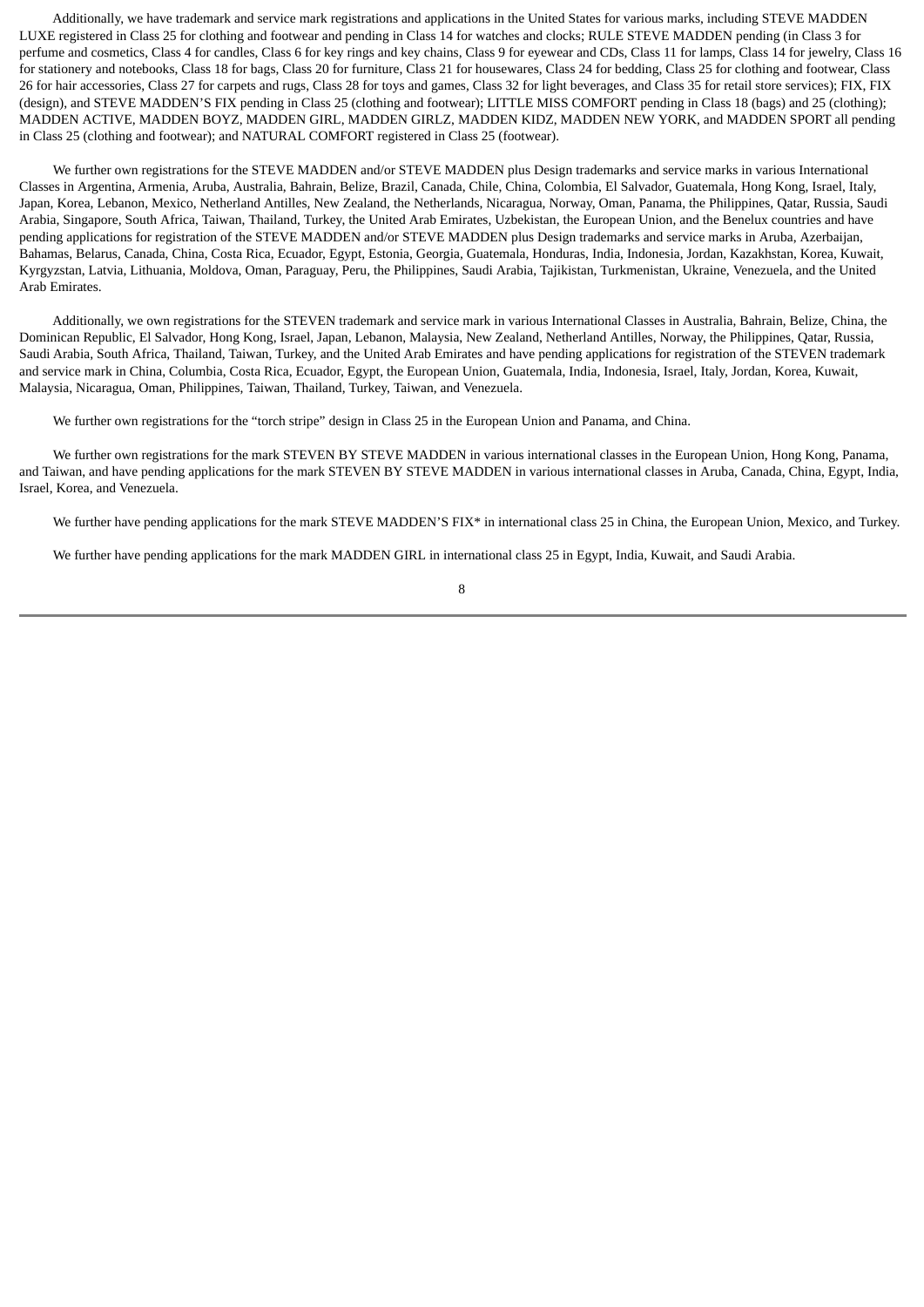We further have pending applications for the mark NATURAL COMFORT in various international classes in Egypt, India, Kuwait, and Saudi Arabia.

 We further own registrations for the mark SM NEW YORK and/or SM NEW YORK in International Class 25 (clothing and footwear) in Aruba, Belize, the Dominican Republic, Ecuador, El Salvador, Hong Kong, Guatemala, India, Netherland Antilles, and New Zealand, Nicaragua, Panama, and has pending applications for registration of the SM NEW YORK mark in International Class 25 (clothing and footwear) in Australia, Columbia, Costa Rica, Indonesia, Saudi Arabia, South Africa, and Venezuela.

 Additionally, we, through our Diva Acquisition Corp. and Diva International, Inc. subsidiaries, own registrations for the DAVID AARON trademark in the United States in Class 25 for clothing Class 18 for handbags and wallets, and Class 35 for retail store services, and in Australia, Canada, the European Union, Hong Kong, Japan, Panama and South Africa in some or all of Classes 3, 18, and 25, and for our D. AARON trademark in Class 25 in Spain. Also, we own registrations for our DAVID AARON trademark in International Class 3 for perfume and cosmetics; International Class 9 for eyewear; International Class 14 for jewelry; International Class 16 for paper goods; International Class 18 for bags; International Class 24 for bed and bath products; International Class 25 for clothing and footwear and International Class 26 hair accessories in Korea.

 We, through our Stevies, Inc. subsidiary, also own various registrations for the STEVIES and /or STEVIES plus Design trademark and service mark in a number of International Classes in the United States (Int'l Class 25 for clothing and footwear; Int'l Class 18 for leather goods, such as handbags and wallets; International Class 35 for retail store services; International Class 14 for jewelry; International Class 28 for toys; Int'l Class 16 for magazines; Int'l Class 3 for perfume and cosmetics, Int'l Class 9 for CDs and eyewear; Int'l Cl. 27 for rugs and carpets; and Int'l Class 26 for hair accessories), and for STEVIES BY STEVE MADDEN in Class 14 for jewelry, Class 9 for eyewear, Class 3 for perfume and cosmetics, Class 25 for clothing and footwear, Class 28 for toys and games, Class 35 for retail services, Class 16 for magazines, Class 18 for bags.

 Additionally, Stevies, Inc. has pending trademark and service mark applications and/or existing registrations for the STEVIES and STEVIES plus Design marks in various International Classes in Aruba, Argentina, Australia, Bahrain, Brazil, Canada, China, Chile, Colombia, Costa Rica, Dominican Republic, Ecuador, Egypt, El Salvador, European Union, Guatemala, Hong Kong, Honduras, Indonesia, India, Israel, Japan, Korea, Kuwait, Lebanon, Malaysia, Mexico, Netherland Antilles, Nicaragua, New Zealand, Oman, Panama, Peru, Qatar, Saudi Arabia, Singapore, South Africa, Taiwan, Thailand, Turkey, the United Arab Emirates and Venezuela.

 We believe that our trademarks have a significant value and are important to the marketing of our products. There can be no assurance, however, that we will be able to effectively obtain rights to our marks throughout all of the countries of the world. Moreover, no assurance can be given that others will not assert rights in, or ownership of, our trademarks and other proprietary rights or that we will be able to successfully resolve such conflicts. Our failure to protect such rights from unlawful and improper appropriation may have a material adverse effect on our business and financial condition, results of operations and liquidity.

#### **Employees**

 On February 5, 2008, we employed approximately one thousand five hundred and ten (1,510) employees, of whom approximately seven hundred forty (740) work on a full-time basis and approximately seven hundred seventy (770) work on a part-time basis, most of whom work in the Retail Division. Our management considers relations with our employees to be good.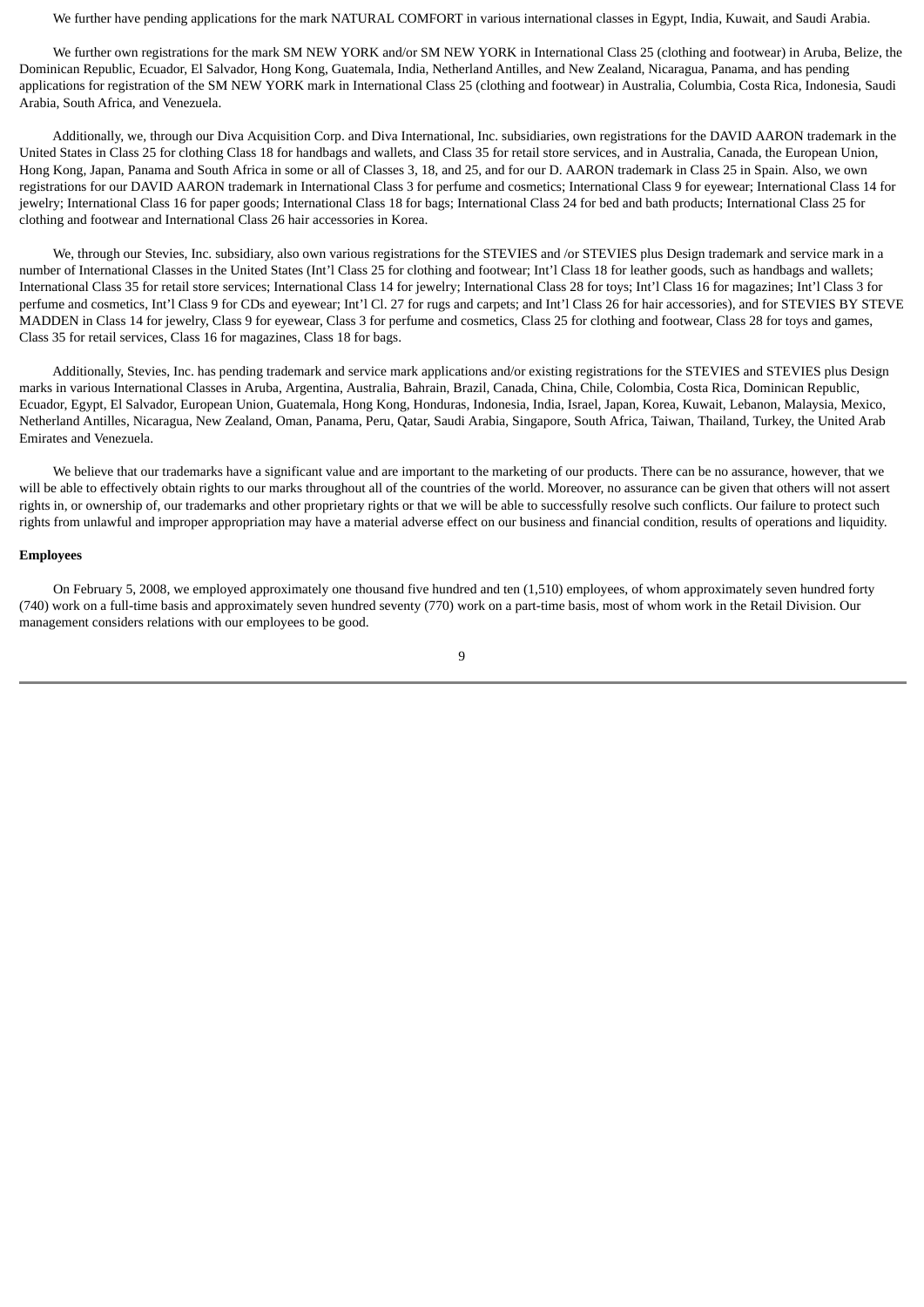#### **Seasonality**

Historically, our merchandising businesses have experienced holiday retail seasonality. In addition to seasonal fluctuations, our operating results fluctuate quarter to quarter as a result of the timing of holidays, weather, the timing of larger shipments of footwear, market acceptance of our products, the mix, pricing and presentation of the products offered and sold, the hiring and training of additional personnel, inventory write downs for obsolescence, the cost of materials, the product mix between wholesale, retail and licensing businesses, the incurrence of other operating costs and factors beyond our control, such as general economic conditions and actions of competitors.

### **Backlog**

 We had unfilled wholesale customer orders of \$113.8 million and \$103.7 million, as of February 21, 2008 and 2007, respectively. Our backlog at a particular time is affected by a number of factors, including seasonality, timing of market weeks and wholesale customer purchases of our core basic products through our open stock program. Accordingly, a comparison of backlog from period to period may not be indicative of eventual shipments.

#### <span id="page-11-0"></span>**ITEM 1A RISK FACTORS**

 You should carefully consider the risks and uncertainties we describe below and the other information in this Annual Report or Form 10-K incorporated by reference herein before deciding to invest in, sell or retain shares of our common stock. These are not the only risks and uncertainties that we face. Additional risks and uncertainties that we do not currently know about or that we currently believe are immaterial, or that we have not predicted, may also harm our business operations or adversely affect us. If any of these risks or uncertainties actually occurs, our business, financial condition, results of operations and liquidity could be materially harmed.

Fashion Industry Risks. Our success will depend in significant part upon our ability to anticipate and respond to product and fashion trends as well as to anticipate, gauge and react to changing consumer demands in a timely manner. There can be no assurance that our products will correspond to the changes in taste and demand or that we will be able to successfully market products that respond to such trends. If we misjudge the market for our products, we may be faced with significant excess inventories for some products and missed opportunities for others. In addition, misjudgments in merchandise selection could adversely affect our image with our customers resulting in lower sales and increased markdown allowances for customers which could have a material adverse effect on our business, financial condition, results of operations and liquidity.

 The industry in which we operate is cyclical, with purchases tending to decline during recessionary periods when disposable income is low. Purchases of contemporary shoes and accessories tend to decline during recessionary periods and also may decline at other times. There can be no assurance that we will be able to grow or even maintain our current level of revenues and earnings, or remain profitable in the future. A recession in the national or regional economies or uncertainties regarding future economic prospects, among other things, could affect consumer-spending habits and have a material adverse effect on our business, financial condition, results of operations and liquidity.

 In recent years, the retail industry has experienced consolidation and other ownership changes. In the future, retailers in the United States and in foreign markets may further consolidate, undergo restructurings or reorganizations, or realign their affiliations, any of which could decrease the number of storesthat carry our products or increase the ownership concentration within the retail industry. While such changes in the retail industry to date have not had a material adverse effect on our business or financial condition, results of operations and liquidity, there can be no assurance as to the future effect of any such changes.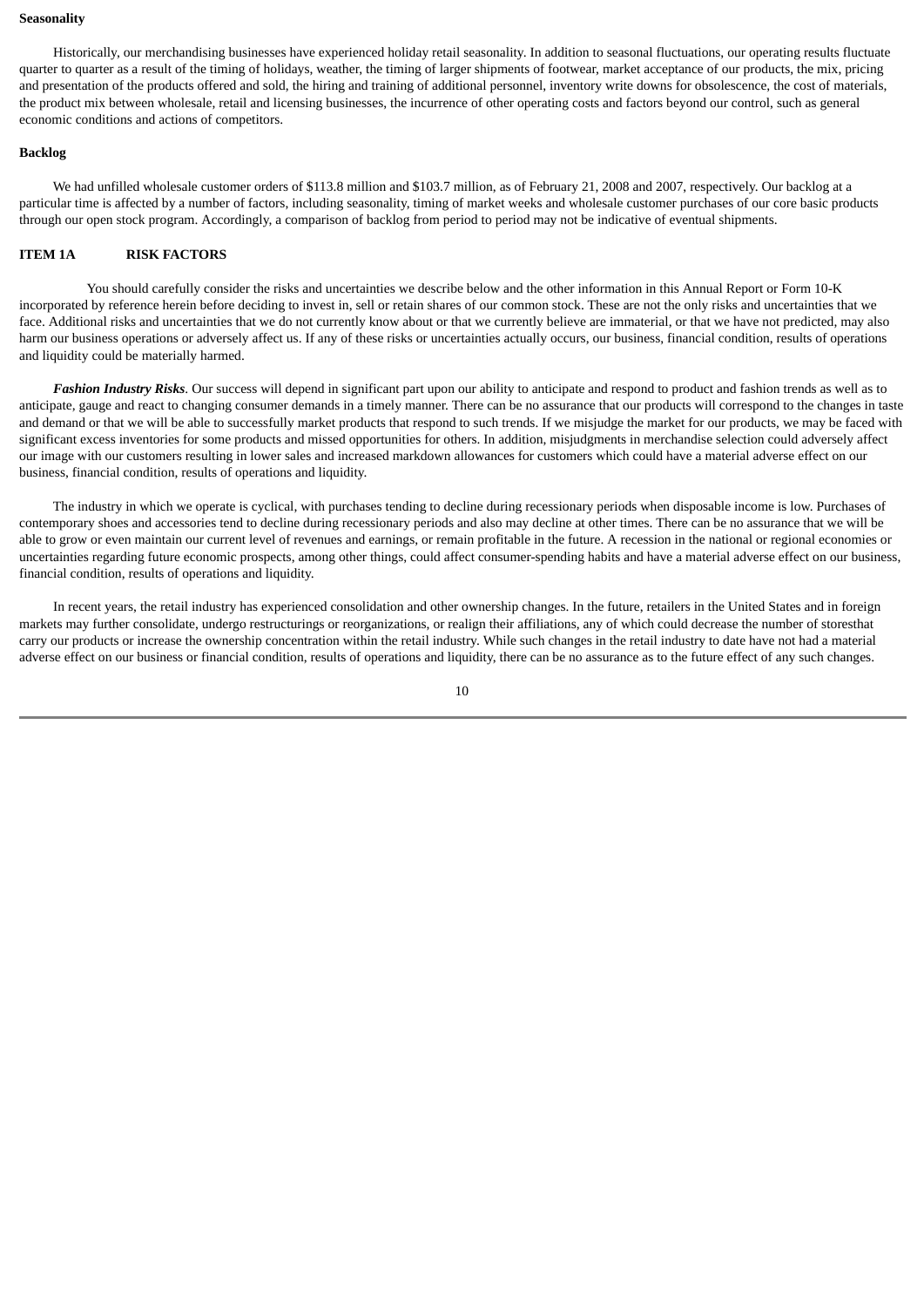Inventory Management. The fashion-oriented nature of our products and the rapid changes in customer preferences leave us vulnerable to an increased risk of inventory obsolescence. Thus, our ability to manage our inventories properly is an important factor in our operations. Inventory shortages can adversely affect the timing of shipments to customers and diminish sales and brand loyalty. Conversely, excess inventories can result in lower gross margins due to the excessive discounts and markdowns that might be necessary to reduce inventory levels. Our inability to effectively manage our inventory could have a material adverse effect on our business, financial condition, results of operations and liquidity.

 *Dependence upon Customers and Risks Related to Extending Credit to Customers*. Our customers consist principally of department stores and specialty stores, including shoe boutiques. Certain of our department store customers, including some under common ownership, account for significant portions of our wholesale business.

 We generally enter into a number of purchase order commitments with our customers for each of our lines every season and do not enter into long-term agreements with any of our customers. Therefore, a decision by a significant customer of ours, whether motivated by competitive conditions, financial difficulties or otherwise, to decrease the amount of merchandise purchased from us or to change its manner of doing business could have a material adverse effect on our business, financial condition, results of operations and liquidity. We sell our products primarily to retail stores across the United States and extend credit based on an evaluation of each customer's financial condition, usually without collateral. While various retailers, including some of our customers, have experienced financial difficulties in the past few years which increased the risk of extending credit to such retailers, our losses due to bad debts have been limited. Pursuant to the terms of our factoring agreement, GMAC currently assumes the credit risk related to approximately 84% of our accounts receivable. However, financial difficulties of a customer could cause us to curtail business with such customer or require us to assume more credit risk relating to such customer's accounts receivable.

 *Impact of Foreign Manufacturers*. During the year ended December 31, 2007, approximately 99% of our products were purchased through arrangements with a number of foreign manufacturers, primarily from China, Brazil, Italy and Spain.

 Risks inherent in foreign operations include work stoppages, transportation delays and interruptions, changes in social, political and economic conditions which could result in the disruption of trade from the countries in which our manufacturers or suppliers are located, the imposition of additional regulations relating to imports, the imposition of additional duties, taxes and other charges on imports, significant fluctuations of the value of the dollar against foreign currencies, or restrictions on the transfer of funds, any of which could have a material adverse effect on our business, financial condition, results of operations and liquidity. We do not believe that any such economic or political condition will materially affect our ability to purchase products, since a variety of materials and alternative sources are available. We cannot be certain, however, that we will be able to identify such alternative sources without delay (if ever) or without greater cost to us. Our inability to identify and secure alternative sources of supply in this situation could have a material adverse effect on our business, financial condition, results of operations and liquidity.

 Our imported products are also subject to United States custom duties. The United States and the countries in which our products are produced or sold, from time to time, impose new quotas, duties, tariffs, or other restrictions, or may adversely adjust prevailing quota, duty or tariff levels, any of which could have a material adverse effect on our business, financial condition, results of operations and liquidity.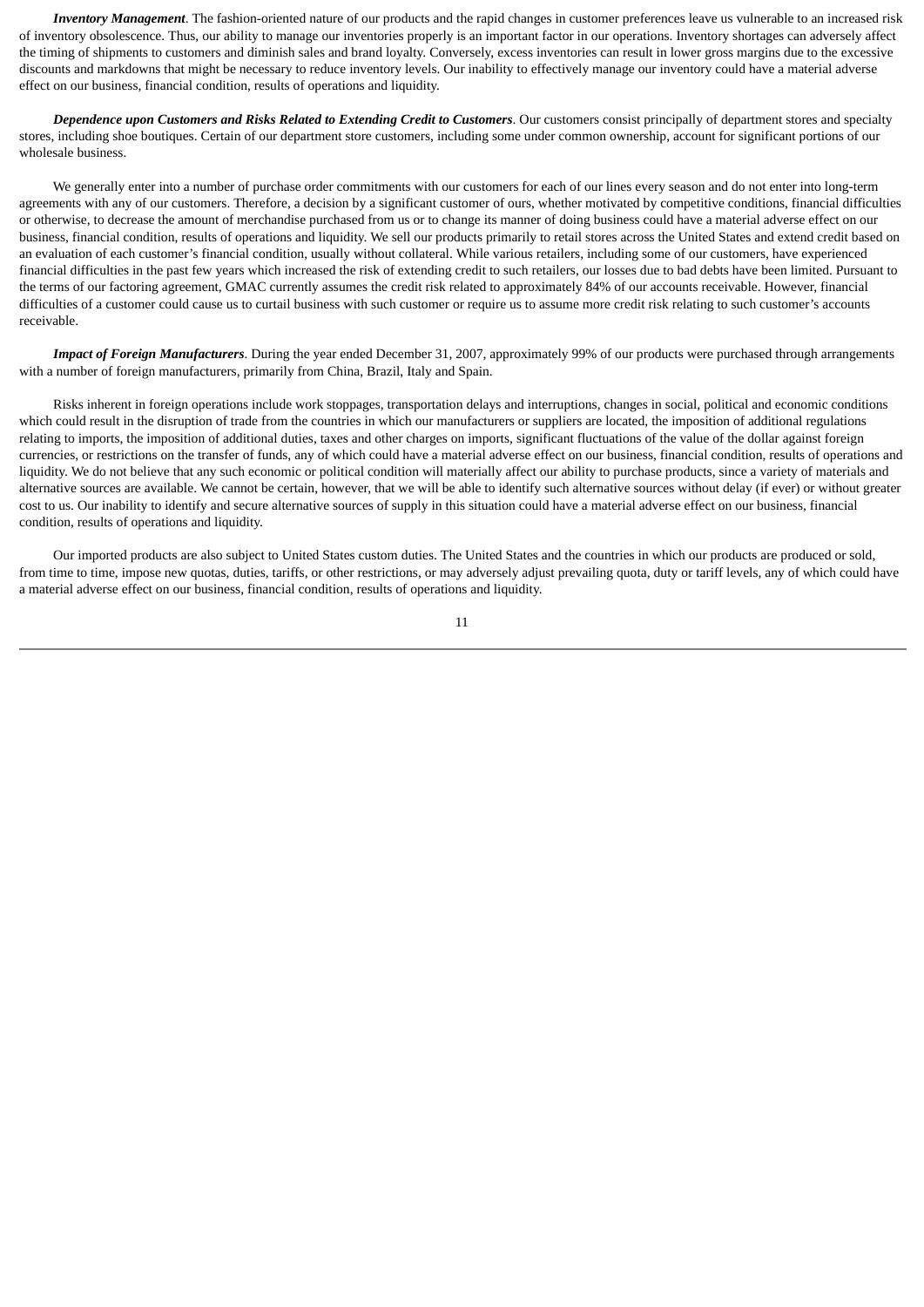*Possible Adverse Impact of Unaffiliated Manufacturers' Inability to Manufacture in a Timely Manner, Meet Quality Standards or to Use Acceptable Labor Practices*. As is common in the footwear industry, we contract for the manufacture of 99% of our products to our specifications through foreign manufacturers. We do not own or operate any manufacturing facilities and we are therefore dependent upon independent third parties for the manufacture of all of our products. Our products are manufactured to our specifications by both domestic and international manufacturers. The inability of a manufacturer to ship orders of our products in a timely manner or to meet our quality standards could cause us to miss the delivery date requirements of our customers for those items, which could result in cancellation of orders, refusal to accept deliveries or a reduction in purchase prices, any of which could have a material adverse effect on our business, financial condition, results of operations and liquidity.

 Although we enter into a number of purchase order commitments each season specifying a time frame for delivery, method of payment, design and quality specifications and other standard industry provisions, we do not have long-term contracts with any manufacturer. As a consequence, any of these manufacturing relationships may be terminated, by either party, at any time. Although we believe that other facilities are available for the manufacture of our products, both within and outside of the United States, there can be no assurance that such facilities would be available to us on an immediate basis, if at all, or that the costs charged to us by such manufacturers would not be greater than those presently paid.

 We do not control our licensing partners or independent manufacturers or their labor practices. The violation of labor or other laws by an independent manufacturer of ours or by one of our licensing partners, or the divergence of an independent manufacturer's or licensing partner's labor practices from those generally accepted as ethical in the United States, could have a material adverse effect on our business, financial condition, results of operations and liquidity.

Intense Industry Competition. The fashion footwear industry is highly competitive and barriers to entry are low. Our competitors include specialty companies as well as companies with diversified product lines. The recent market growth in the sales of fashion footwear has encouraged the entry of many new competitors and increased competition from established companies. Most of these competitors, including Nine West, Skechers, Kenneth Cole, Nike and Guess may have significantly greater financial and other resources than us and there can be no assurance that we will be able to compete successfully with other fashion footwear companies. Increased competition could result in pricing pressures, increased marketing expenditures and loss of market share, and could have a material adverse effect on our business, financial condition, results of operations and liquidity. We believe effective advertising and marketing, branding of the Steve Madden name, fashionable styling, high quality and value are the most important competitive factors and we plan to continually employ these elements as we develop our products. Our inability to effectively advertise and market our products could have a material adverse effect on our business, financial condition, results of operations and liquidity.

*Expansion of Retail Business*. Our continued growth depends to a significant degree on further developing the Steve Madden<sup>®</sup>, Stevies<sup>®</sup>, Steven<sup>®</sup>, Madden Girl, Steve Madden Mens, Natural Comfort and Candie's<sup>®</sup> brands, creating new product categories and businesses and operating company-owned Steve Madden<sup>®</sup> and Steven<sup>®</sup> stores on a profitable basis. During the year ended December 31, 2007, we opened seven (7) Steve Madden<sup>®</sup> retail stores and have plans to open three (3) additional stores in the year ending December 31, 2008. Our expansion plan includes the opening of stores in new geographic markets as well as strengthening existing markets. New markets have in the past presented, and will continue to present, competitive and merchandising challenges that are different from those faced by us in our existing markets. There can be no assurance that we will be able to open new stores, and if opened, that such new stores will be able to achieve sales and profitability levels consistent with management's expectations. Our retail expansion is dependent on a number of factors, including our ability to locate and obtain favorable store sites, the performance of our wholesale and retail operations, and our ability to manage such expansion and hire and train personnel. Past comparable store sales results may not be indicative of future results, and there can be no assurance that our comparable store sales results can be maintained or will increase in the future. In addition, there can be no assurance that our strategies to increase other sources of revenue, which may include expansion of our licensing activities, will be successful or that our overall sales or profitability will increase or not be adversely affected as a result of the implementation of such retail strategies.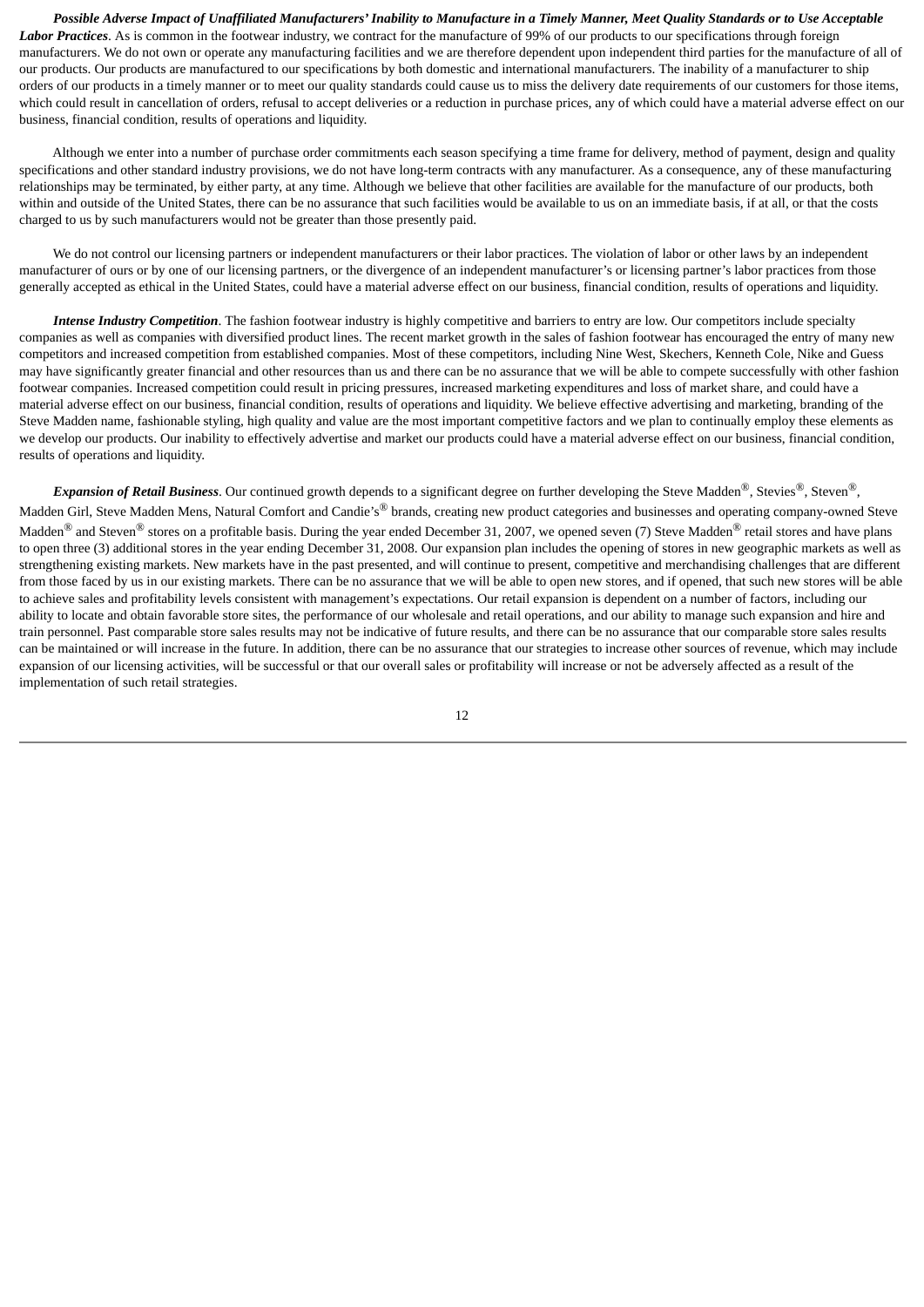*Management of Growth*. Our operations have increased and will continue to increase demand on our managerial, operational and administrative resources. We have recently invested significant resources in, amongst other things, our management information systems and hiring and training new personnel. However, in order to manage currently anticipated levels of future demand, we may be required to, among other things, expand our distribution facilities, establish relationships with new manufacturers to produce our product, and continue to expand and improve our financial, management and operating systems. There can be no assurance that we will be able to manage future growth effectively and a failure to do so could have a material adverse effect on our business, financial condition, results of operations and liquidity.

 *Seasonal and Quarterly Fluctuations*. Our results may fluctuate quarter to quarter as a result of the timing of holidays, weather, the timing of larger shipments of footwear, market acceptance of our products, the mix, pricing and presentation of the products offered and sold, the hiring and training of additional personnel, inventory write downs for obsolescence, the cost of materials, the product mix between wholesale, retail and licensing businesses, the incurrence of other operating costs and factors beyond our control, such as general economic conditions and actions of competitors. In addition, we expect that our sales and operating results may be significantly impacted by the opening of new retail stores and the introduction of new products. Accordingly, the results of operations in any quarter will not necessarily be indicative of the results that may be achieved for a full fiscal year or any future quarter.

 *Trademark and Service Mark Protection*. We believe that our trademarks and service marks and other proprietary rights are important to our success and our competitive position. Accordingly, we devote substantial resources to the establishment and protection of our trademarks on a worldwide basis. Nevertheless, there can be no assurance that the actions taken by us to establish and protect our trademarks and other proprietary rights will be adequate to prevent imitation of our products by others or to prevent others from seeking to block sales of our products on the basis that they violate the trademarks and proprietary rights of others. Moreover, no assurance can be given that others will not assert rights in, or ownership of, trademarks and other proprietary rights of ours or that we will be able to successfully resolve such conflicts. In addition, the laws of certain foreign countries may not protect proprietary rights to the same extent as do the laws of the United States. Our failure to establish and then protect such proprietary rights from unlawful and improper utilization could have a material adverse effect on our business, financial condition, results of operations and liquidity.

 *Foreign Currency Fluctuations*. We make approximately 99% of our purchases in U.S. dollars. However, we source substantially all of our products overseas and, as such, the cost of these products may be affected by changes in the value of the relevant currencies. Changes in currency exchange rates may also affect the relative prices at which we and our foreign competitors sell products in the same market. There can be no assurance that foreign currency fluctuations will not have a material adverse effect on our business, financial condition, results of operations and liquidity.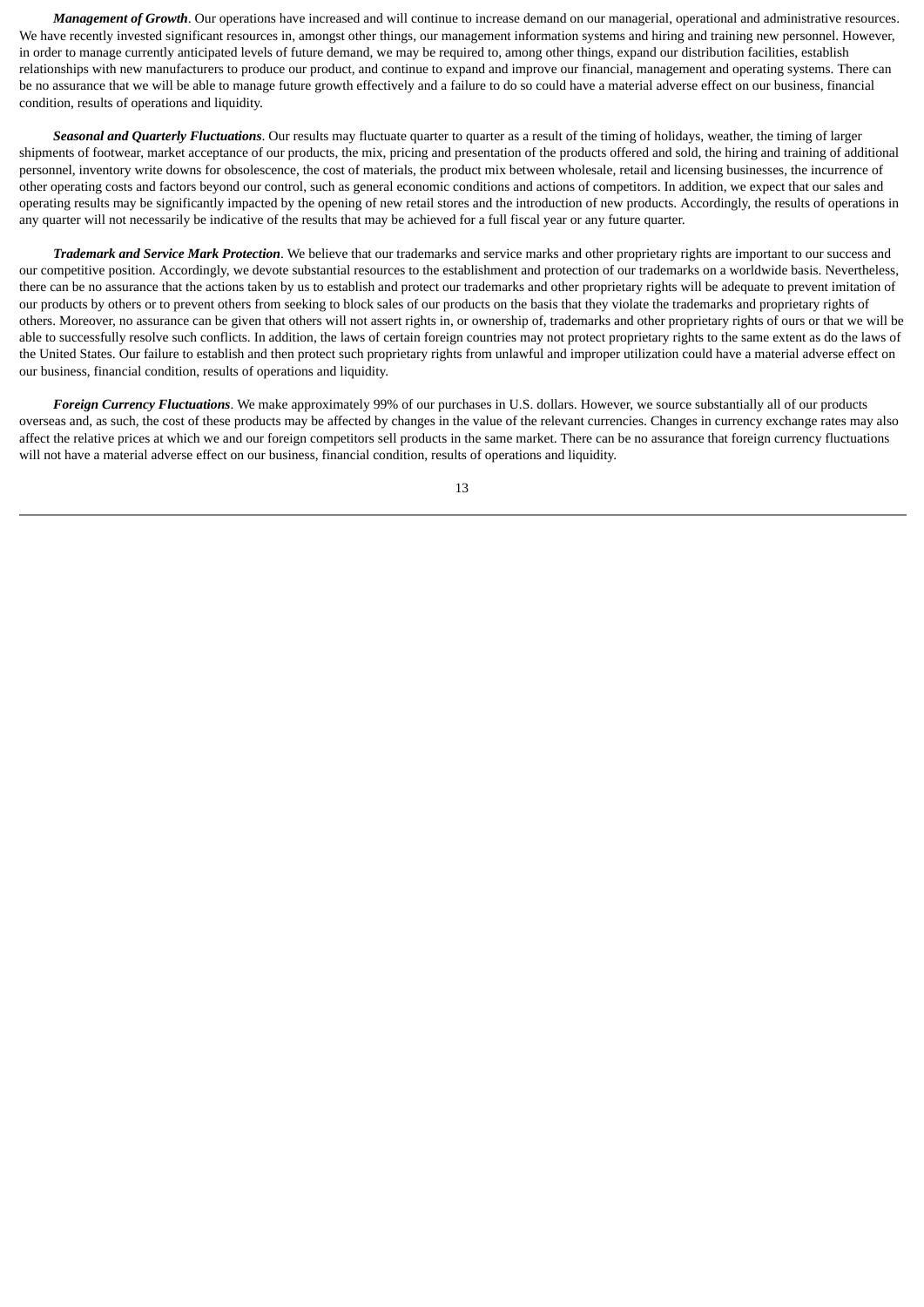*Outstanding Options*. As of March 6, 2008, there were outstanding options to purchase an aggregate of approximately 559,000 shares of our common stock. Holders of such options are likely to exercise them when, in all likelihood, the market price of our stock is significantly higher than the exercise price of the options. Further, while options are outstanding, they may adversely affect the terms on which we could obtain additional capital, if required.

 *Economic and Political Risks*. The present economic condition in the United States and concern about uncertainties could significantly reduce the disposable income available to our customers for the purchase of our products. In addition, current unstable political conditions, including the potential or actual conflicts in Iraq, North Korea or elsewhere, or the continuation or escalation of terrorism, could have a material adverse effect on our business, financial condition, results of operations and liquidity.

#### **ITEM 1B UNRESOLVED STAFF COMMENTS**

<span id="page-15-1"></span><span id="page-15-0"></span>None.

#### **ITEM 2 PROPERTIES**

 We maintain approximately 40,000 square feet for our executive offices and sample production facilities at 52-16 Barnett Avenue, Long Island City, NY 11104. The lease for our headquarters expires on June 30, 2013.

 The Steve Madden showroom is located at 1370 Avenue of the Americas, New York, NY. All of our brands are displayed for sale from this 9,917 square foot space. The lease for our showroom expires on February 28, 2013.

 Daniel M. Friedman maintains approximately 20,000 square feet for its offices and showroom space at 10 West 33rd Street, New York, NY. The lease expires on December 31, 2014.

 We maintain approximately 7,200 square feet as a storage facility at 25-15 Borough Place, Woodside, NY. The lease for this space expires on October 31, 2008 and can be extended, at our option, through October 31, 2010.

We maintain approximately 1,400 square feet as a design facility in Boston, Massachusetts. The lease for this space expires on February 28, 2010.

 We also maintain an 807 square foot showroom located at Fashion Center Dallas in the World Trade Center, Dallas, Texas. The lease for this showroom expires on April 30, 2010. We also currently engage three independent distributors to warehouse and distribute our products.

 All of our retail stores are leased pursuant to leases that, under their original term, extend for an average of ten years in length. A majority of the leases include clauses that provide for contingent rental payments if gross sales exceed certain targets. In addition, a majority of the leases enable us and/or the landlord to terminate the lease in the event that our gross sales do not achieve certain minimum levels during a prescribed period. Many of the leases contain rent escalation clauses to compensate for increases in operating costs and real estate taxes.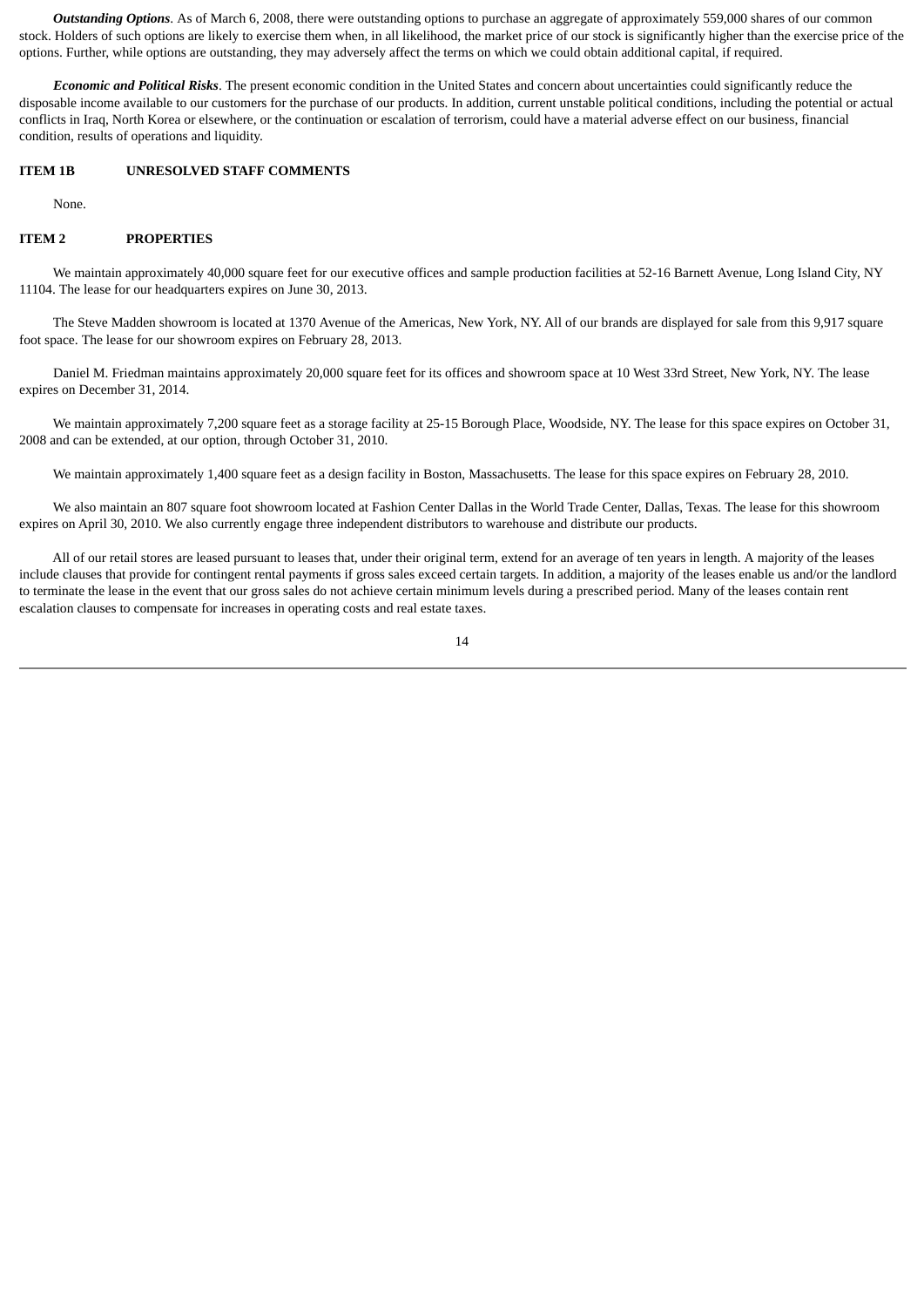#### The current terms of our retail store leases expire as follows:

| Years Lease Terms Expire | Number of Stores |
|--------------------------|------------------|
| 2008                     | 6                |
| 2009                     | 9                |
| 2010                     | 7                |
| 2011                     | 13               |
| 2012                     | 9                |
| 2013                     | 11               |
| 2014                     | 7                |
| 2015                     | 11               |
| 2016                     | 6                |
| 2017                     | 14               |
| 2018                     | 7                |
| 2019                     | 1                |

#### **ITEM 3 LEGAL PROCEEDINGS**

<span id="page-16-0"></span>Except as set forth below, no material legal proceedings are pending to which we or any of our property is subject.

 On August 10, 2005, the U.S. Customs Department ("Customs") issued a report that asserts that certain commissions that we treated as "buying agents' commissions" (which are non-dutiable) should be treated as "selling agents' commissions" and hence are dutiable. In the report, Customs estimates that we had underpaid duties during the calendar years of 1998 through 2004 in the amount of \$1million. As of June 30, 2006, based on discussions with legal counsel, we believed that the liability in this case, including interest, was not likely to exceed \$1.5 million. Accordingly, as of December 31, 2006, we recorded a reserve of \$1.5 million. In September of 2007, Customs notified us that it had finalized its assessment of the underpaid duties to be \$1.4 million. Pursuant to this assessment, management, with the advice of legal counsel, has re-evaluated the liability in the case, including interest and penalties, and believes that it is not likely to exceed \$2.7 million. We increased our reserve by \$1.2 million in the third quarter of 2007. Such reserve is subject to change to reflect the status of this matter.

 We have been named as a defendant in certain other lawsuits in the normal course of business. In the opinion of management, after consulting with legal counsel, the liabilities, if any, resulting from these matters should not have a material effect on our financial position or results of operations. It is the policy of management to disclose the amount or range of reasonably possible losses in excess of recorded amounts.

## **ITEM 4 SUBMISSION OF MATTERS TO A VOTE OF SECURITY HOLDERS**

<span id="page-16-1"></span>No matters were submitted to a vote of the holders of our common stock during the last quarter of our fiscal year ended December 31, 2007.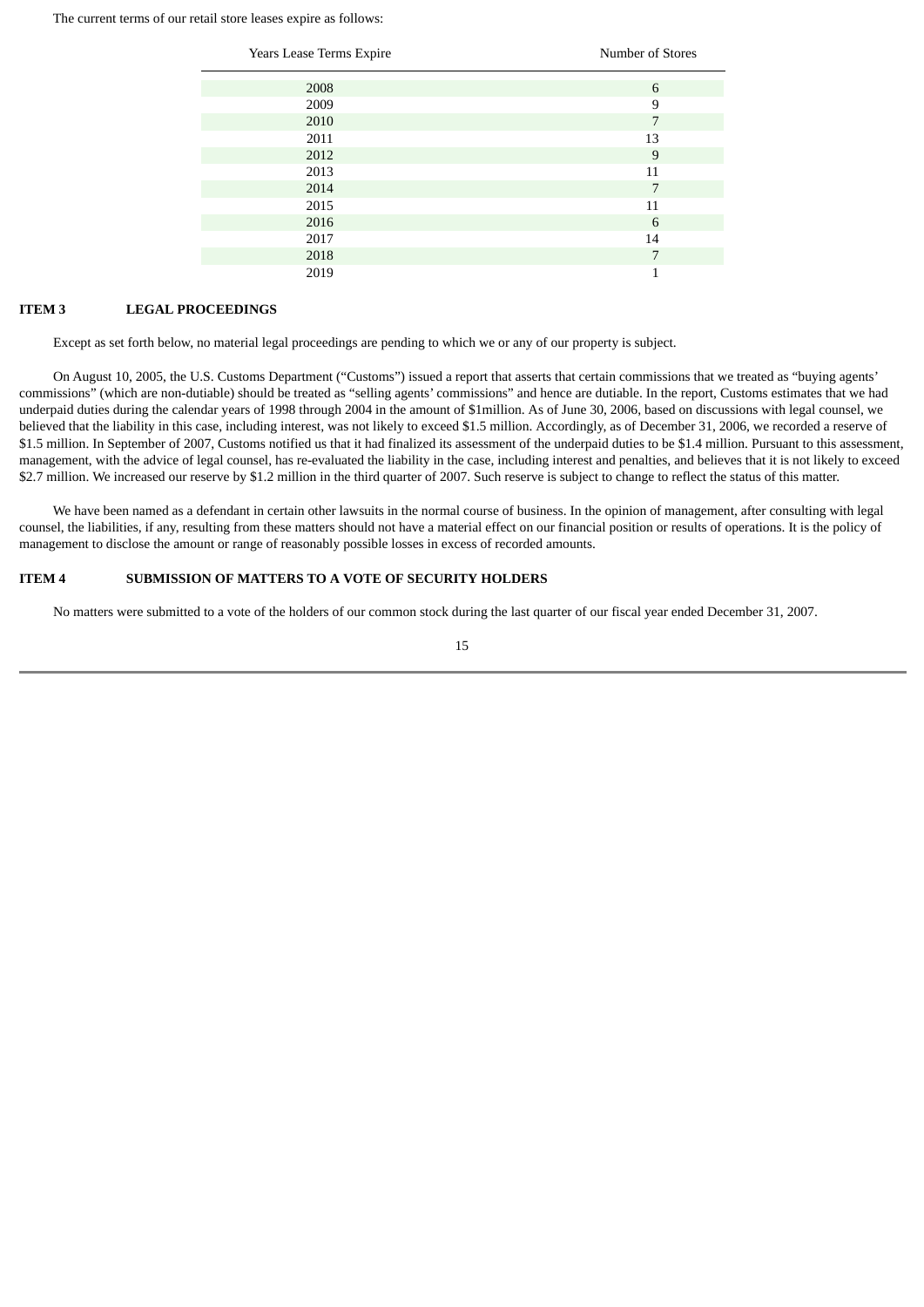#### **PART II**

#### <span id="page-17-1"></span><span id="page-17-0"></span>**ITEM 5 MARKET FOR REGISTRANT'S COMMON EQUITY, RELATED STOCKHOLDER MATTERS AND ISSUER PURCHASES OF EQUITY SECURITIES**

 Our shares of common stock have traded on The NASDAQ Global Select Market since August 1, 2006 and were traded on The NASDAQ National Market prior to that date. The following table sets forth the range of high and low closing sales prices for our common stock during each fiscal quarter during the twoyear period ended December 31, 2007 as reported by The NASDAQ Global Select and The NASDAQ National Market. The trading volume of our securities fluctuates and may be limited during certain periods. As a result, the liquidity of an investment in our securities may be adversely affected.

#### **Common Stock**

|                                  | High  | Low   |                                  | High  | Low   |
|----------------------------------|-------|-------|----------------------------------|-------|-------|
| 2007                             |       |       | 2006                             |       |       |
| Quarter ended March 31, 2007     | 37.00 | 28.12 | Quarter ended March 31, 2006     | 24.53 | 18.63 |
| Quarter ended June 30, 2007      | 33.51 | 29.49 | Quarter ended June 30, 2006      | 37.17 | 23.20 |
| Quarter ended September 30, 2007 | 32.96 | 18.11 | Quarter ended September 30, 2006 | 40.69 | 26.59 |
| Quarter ended December 31, 2007  | 24.01 | 17.50 | Quarter ended December 31, 2006  | 44.70 | 33.99 |

As of March 6, 2008, there were 20,120,983 shares of common stock outstanding and 86 holders of record.

 *Equity Compensation Plans*. Information regarding our equity compensation plans as of December 31, 2007 is disclosed in Item 12, "Security Ownership of Certain Beneficial Owners and Management and Related Stockholder Matters."

 *Issuer Repurchases of Equity Securities.* We did not repurchase any shares of common stock during the fourth quarter of fiscal 2007. In February and August of 2007, our Board of Directors authorized increases of our previously announced share repurchase program of \$30 million and \$37 million, respectively. At December 31, 2007, an aggregate of \$46 million remained authorized to repurchase our Common Stock. The program has no set expiration or termination date.

 Pursuant to an agreement reached on February 2, 2005 with an 8% shareholder, we agreed to commit \$25 million during the twelve months ended January 31, 2006 and \$10 million during the twelve months ended January 31, 2007 to a combination of share repurchases and/or dividends, such programs to be implemented at such time and such manner as determined by the board of directors in its sole discretion. As of January 31, 2007, we satisfied this agreement by the repurchase of 909,000 shares for \$14.7 million and the payment of dividends in the amount of \$34.9 million.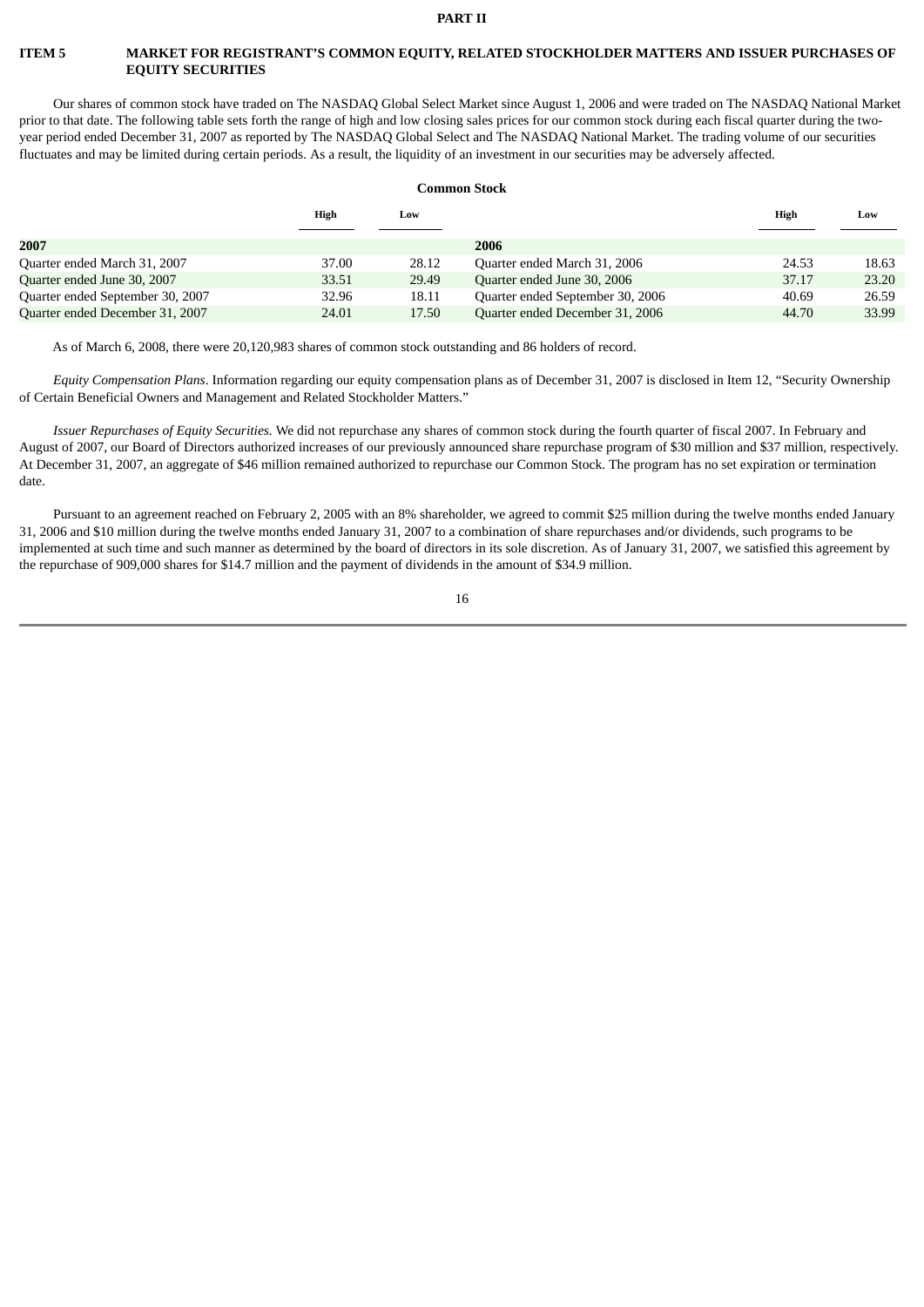*Performance Graph*. The following graph compares the yearly percentage change in the cumulative total stockholder return on our common stock during the period beginning on December 31, 2002 and ending on December 31, 2007 with the cumulative total return on the Russell 2000 Index and the S&P 500 Footwear Index. The comparison assumes that \$100 was invested on December 31, 2002 in our common stock and in the foregoing indices and assumes the reinvestment of dividends.



|                        | - Steven Madden, Ltd. - - Russell 2000 Index - - S&P 500 Footwear Index |    |            |  |            |    |            |  |            |     |            |    |            |  |
|------------------------|-------------------------------------------------------------------------|----|------------|--|------------|----|------------|--|------------|-----|------------|----|------------|--|
|                        |                                                                         |    | 12/31/2002 |  | 12/31/2003 |    | 12/31/2004 |  | 12/31/2005 |     | 12/31/2006 |    | 12/31/2007 |  |
| Steven Madden, Ltd.    |                                                                         |    | 100.00     |  | 112.89     | \$ | 104.37     |  | 161.76     | \$. | 291.28     |    | 166.02     |  |
| Russell 2000 Index     |                                                                         |    | 100.00     |  | 145.37     |    | 170.08     |  | 175.73     | \$  | 205.61     |    | 199.96     |  |
| S&P 500 Footwear Index |                                                                         | \$ | 100.00     |  | 151.33     | \$ | 196.87     |  | 195.74     | \$  | 226.36     | \$ | 293.67     |  |

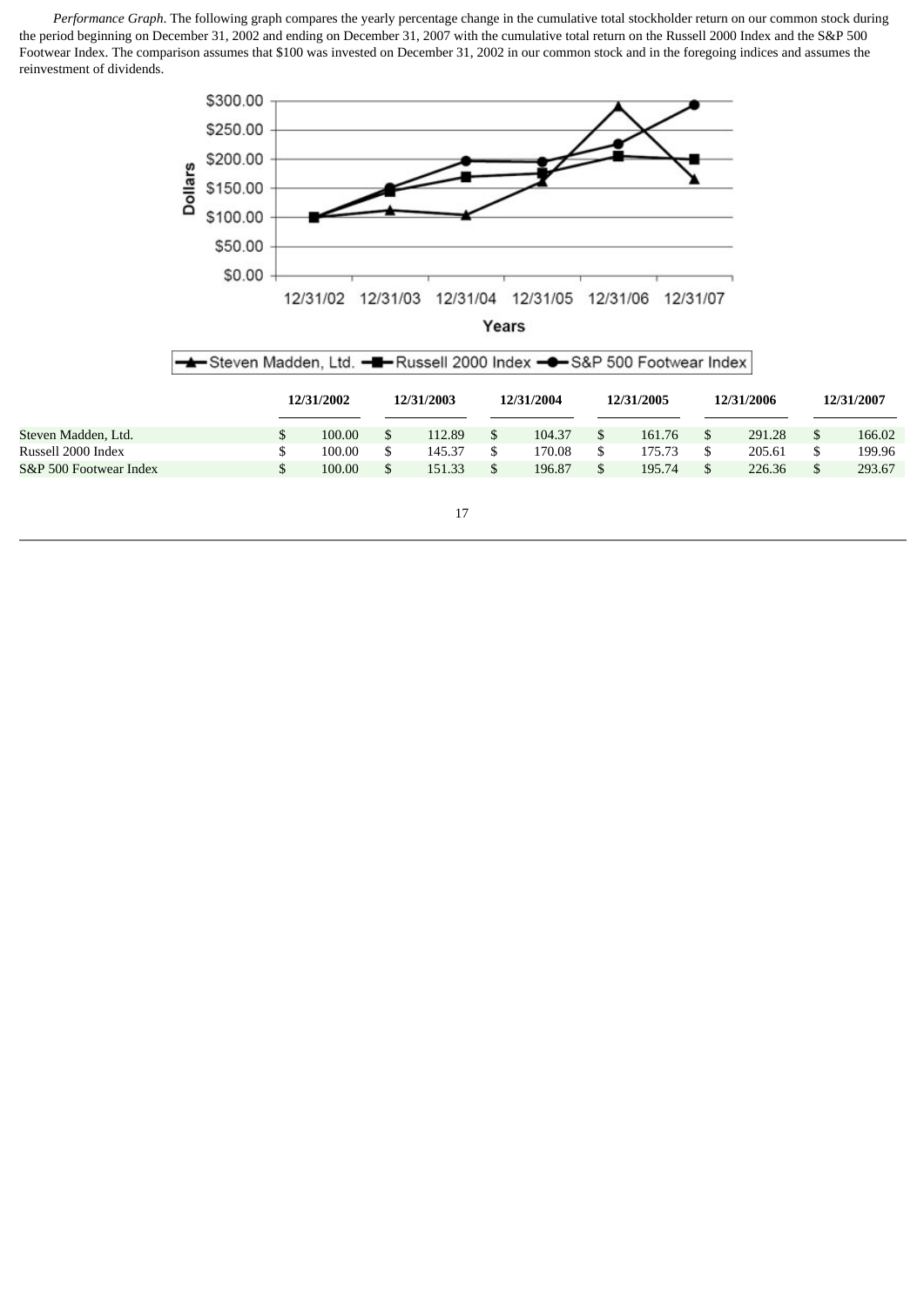## <span id="page-19-0"></span>**ITEM 6 SELECTED FINANCIAL DATA**

 The following selected financial data has been derived from our audited Consolidated Financial Statements. The Income Statement Data relating to 2007, 2006 and 2005, and the Balance Sheet Data as of December 31, 2007 and 2006 should be read in conjunction with our audited Consolidated Financial Statements and notes thereto appearing elsewhere herein.

|                                                                        |                   |              |                 | Year Ended December 31, |                   |                |                |
|------------------------------------------------------------------------|-------------------|--------------|-----------------|-------------------------|-------------------|----------------|----------------|
|                                                                        | 2007              |              | 2006            | 2005                    | 2004              |                | 2003           |
| <b>INCOME STATEMENT DATA:</b>                                          |                   |              |                 |                         |                   |                |                |
| Net sales                                                              | \$<br>431,050,000 | \$           | 475,163,000     | \$<br>375,786,000       | \$<br>338,144,000 | - \$           | 324,204,000    |
| Cost of sales                                                          | 257,646,000       |              | 276,734,000     | 236,631,000             | 218,601,000       |                | 201,487,000    |
| Gross profit                                                           | 173,404,000       |              | 198,429,000     | 139,155,000             | 119,543,000       |                | 122,717,000    |
| Commissions and licensing fee - net                                    | 18,351,000        |              | 14,246,000      | 7,119,000               | 4,588,000         |                | 5,742,000      |
| Operating expenses                                                     | (138, 841, 000)   |              | (134, 377, 000) | (114, 185, 000)         | (105, 150, 000)   |                | (94, 833, 000) |
| Impairment of goodwill                                                 |                   |              |                 | (519,000)               |                   |                |                |
| Income from operations                                                 | 52,914,000        |              | 78,298,000      | 31,570,000              | 18,981,000        |                | 33,626,000     |
| Interest income                                                        | 3,876,000         |              | 3,703,000       | 2,554,000               | 2,009,000         |                | 1,611,000      |
| Interest expense                                                       | (65,000)          |              | (100,000)       | (164,000)               | (68,000)          |                | (54,000)       |
| Gain (loss) on sale of marketable securities                           | (589,000)         |              | (967,000)       | (500,000)               | 32,000            |                | 136,000        |
| Income before provision for income taxes                               | 56,136,000        |              | 80,934,000      | 33,460,000              | 20,954,000        |                | 35,319,000     |
| Provision for income taxes                                             | 20,446,000        |              | 34,684,000      | 14,260,000              | 8,679,000         |                | 14,865,000     |
| Net Income                                                             | \$<br>35,690,000  | \$           | 46,250,000      | \$<br>19,200,000        | \$<br>12,275,000  | \$             | 20,454,000     |
| Basic income per share                                                 | \$<br>1.73        | $\mathbb{S}$ | 2.21            | \$<br>0.95              | \$<br>0.62        | $\mathfrak{S}$ | 1.05           |
| Diluted income per share                                               | \$<br>1.68        | \$           | 2.09            | \$<br>0.92              | \$<br>0.58        | \$             | 0.96           |
| Basic weighted average shares of common                                |                   |              |                 |                         |                   |                |                |
| stock                                                                  | 20,647,181        |              | 20,905,673      | 20,111,576              | 19,723,304        |                | 19,477,898     |
| Effect of potential shares of common stock<br>from exercise of options | 645,010           |              | 1,195,394       | 806,487                 | 1,611,120         |                | 1,729,869      |
| Diluted weighted average shares of common                              |                   |              |                 |                         |                   |                |                |
| stock outstanding                                                      | 21,292,191        |              | 22,101,067      | 20,918,063              | 21,334,424        |                | 21,207,767     |
|                                                                        |                   |              |                 | At December 31,         |                   |                |                |
|                                                                        | 2007              |              | 2006            | 2005                    | 2004              |                | 2003           |
| <b>BALANCE SHEET DATA:</b>                                             |                   |              |                 |                         |                   |                |                |
| <b>Total assets</b>                                                    | \$<br>266,521,000 | \$           | 251,392,000     | \$<br>211,728,000       | \$<br>186,430,000 | -\$            | 177,870,000    |
| Working capital                                                        | 121,138,000       |              | 151,711,000     | 114,066,000             | 101,417,000       |                | 105,140,000    |
| Noncurrent liabilities                                                 | 3,470,000         |              | 3,136,000       | 2,757,000               | 2,088,000         |                | 1,828,000      |
| Stockholders' equity                                                   | \$<br>215,334,000 | \$           | 211,924,000     | \$<br>182,065,000       | \$<br>164,665,000 | \$             | 159,187,000    |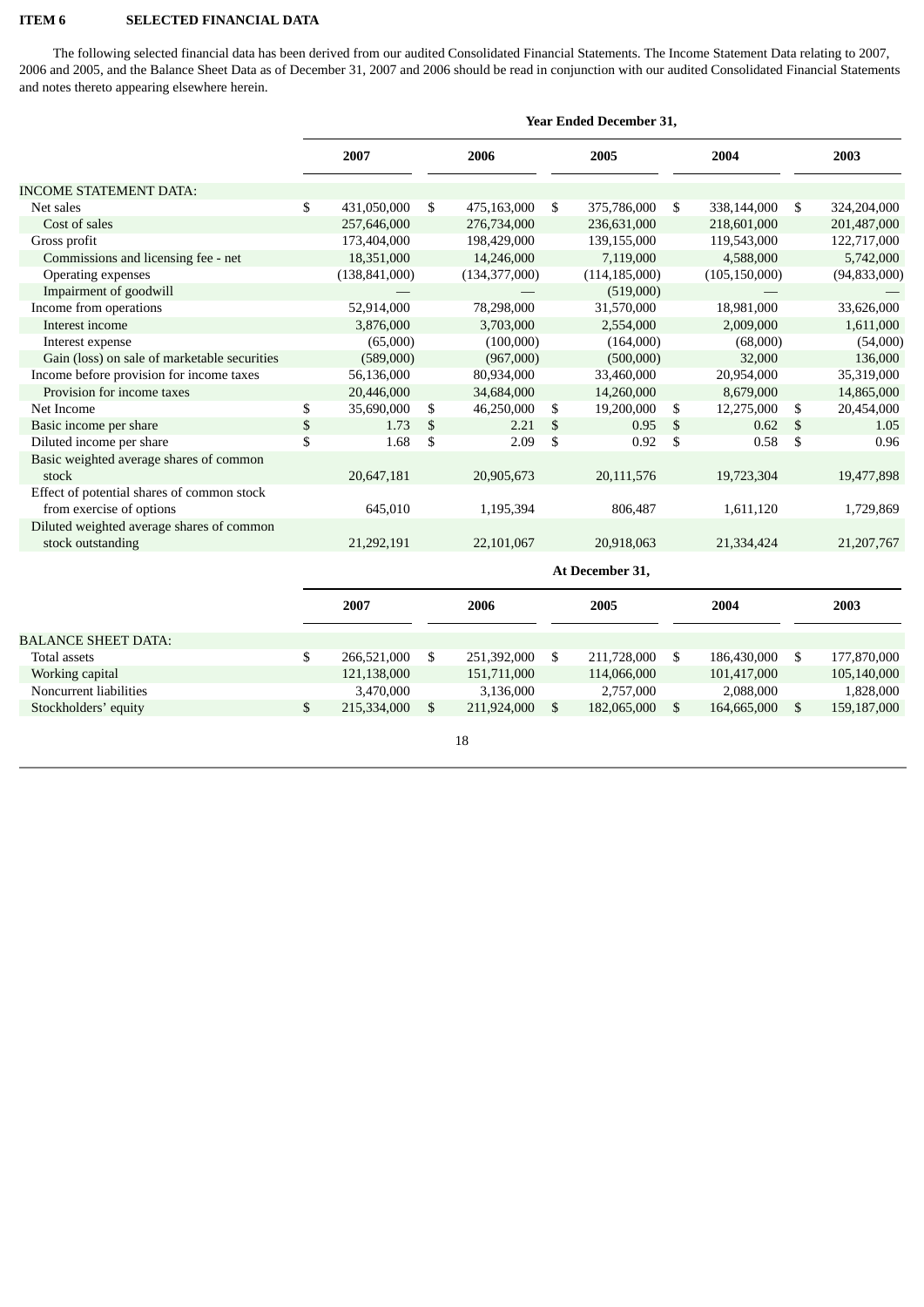#### <span id="page-20-0"></span>**ITEM 7 MANAGEMENT'S DISCUSSION AND ANALYSIS OF FINANCIAL CONDITION AND RESULTS OF OPERATIONS**

 The following discussion of our financial condition and results of operations should be read in conjunction with the audited Consolidated Financial Statements and Notes thereto appearing elsewhere in this document.

 Statements in this "*Management's Discussion and Analysis of Financial Condition and Results of Operations*" and elsewhere in this document as well as statements made in press releases and oral statements that may be made by us or our officers, directors or employees acting on our behalf that are not statements of historical or current fact constitute "forward-looking statements" within the meaning of the Private Securities Litigation Reform Act of 1995. Such forwardlooking statements involve known and unknown risks, uncertainties and other unknown factors that could cause our actual results to be materially different from the historical results or from any future results expressed or implied by such forward-looking statements. In addition to statements which explicitly describe such risks and uncertainties, readers are urged to consider statements labeled with the terms "believes," "belief," "expects," "intends," "anticipates," "projects" or "plans" and statements in the future tense to be uncertain forward-looking statements. The forward-looking statements contained herein are also subject generally to risks set forth in "Item 1A-A Risk Factors" and to other risks and uncertainties that are described from time to time in our reports and registration statements filed with the Securities and Exchange Commission.

#### **Overview**

#### **(\$ in thousands, except retail sales data per square foot, share and earnings per share data)**

Steven Madden, Ltd. (and its subsidiaries) designs, sources, markets and retails fashion-forward footwear for women, men and children. In addition, we design, source, market and retail name brand and private label fashion handbags and accessories through our Daniel M. Friedman Division. We distribute products through our retail stores, our e-commerce website, department and specialty stores throughout the United States and through special distribution arrangements in Canada, Europe, Central and South America, Australia and Asia. Our product line includes a broad range of updated styles which are designed to establish or capitalize on market trends, complemented by core products. We have established a reputation for our creative designs, popular styles and quality products at affordable price points.

The year 2007 proved to be a challenging year for the Company. The absence of fashion trends in the marketplace and the lack of big items that would drive significant sales volume resulted in a decrease in sales across several of our divisions. The weakening economy also adversely affected sales volume. In addition, net sales for the year ended December 31, 2006 included approximately \$15,251 in net sales from Rule, l.e.i. and Jump, three brands that were discontinued late in 2006. For the year ended December 31, 2007, consolidated net sales decreased to \$431,050 compared to \$475,163 in the prior year. Gross margin in 2007 decreased to 40.2% compared to 41.8% in 2006. Including a one-time benefit of \$2,498 resulting from tax savings related to prior periods and a one-time charge of \$1,208 (\$737 net of tax effect) related to the provision for prior years' custom duties, net income for the year was \$35,690 compared to \$46,250 last year. Including a one-time benefit of \$0.12 per share resulting from the above mentioned tax savings offset by a one-time charge of \$0.03 per share related to the provision for prior years' customs duties, diluted EPS for 2007 was \$1.68 per share on 21,292,000 diluted weighted average shares outstanding compared to \$2.09 per share on 22,101,000 diluted weighted average shares outstanding last year.

The recent expansion and growth of our international business, as well as the increase in private label business, resulted in an increase in the commission and licensing income. For the year ended December 31, 2007, income from operations in this segment increased to \$14,674 from \$11,321 in the prior year.

We have pursued a number of initiatives to enhance gross margins such as reducing freight costs, closeouts, store-to-store transfers and inventory shrinkage combined with better inventory controls. As a result, the gross margin in the Retail Division has increased to 56.8% in 2007 from 54.0% in 2006. This increase in gross margin was achieved despite the decrease in comparative sales results. Same store sales (sales of those stores, including the e-commerce website, that were in operation throughout all of 2007 and 2006) decreased 7.6%. Sales per square foot declined to \$655 in 2007 compared to sales per square foot of \$719 achieved in 2006.

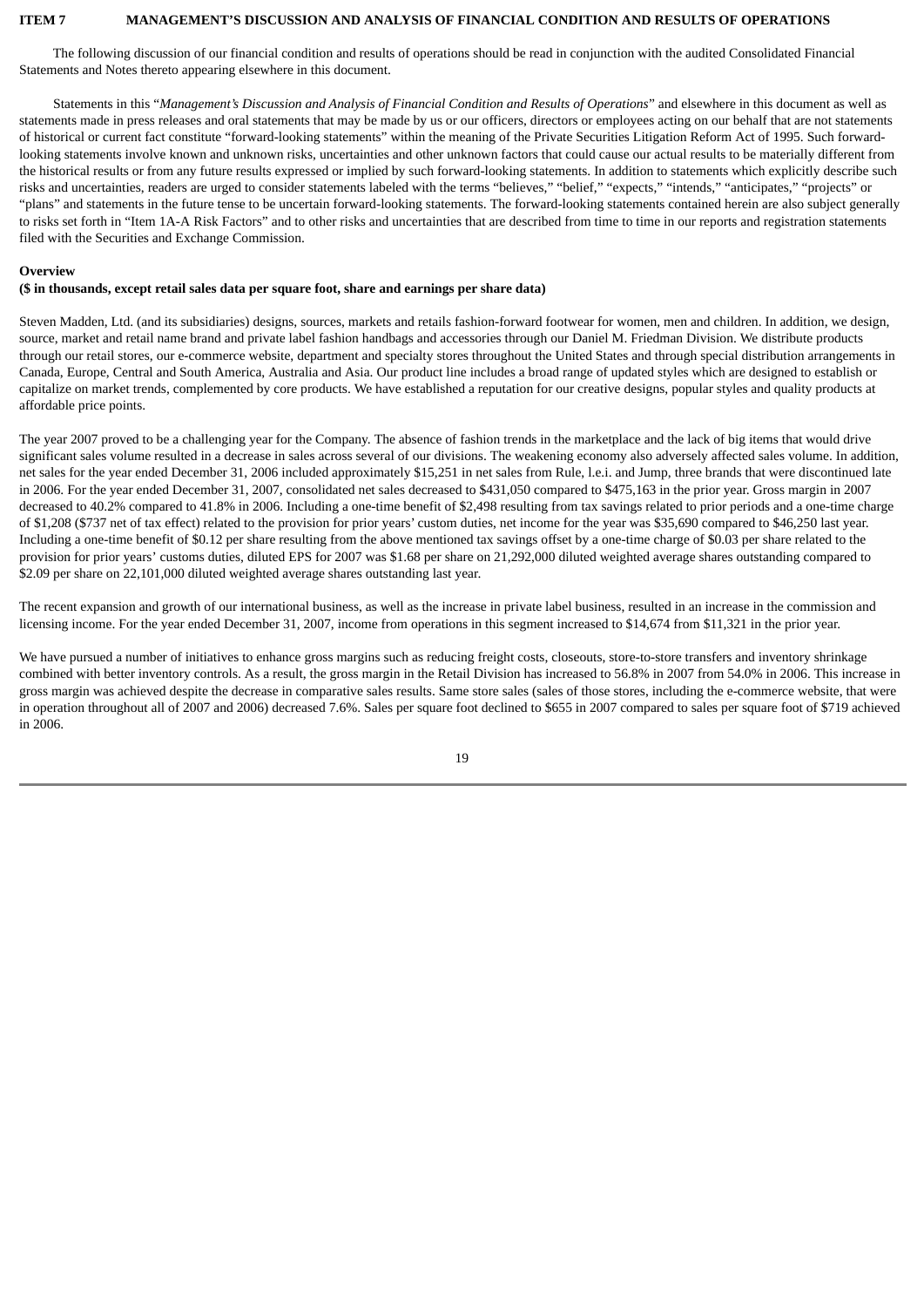A recent growth in our New York based income, combined with revisions in state and local tax law, prompted us to re-evaluate our tax filing strategies. We have elected to file our New York State and New York City tax returns on a combined basis which maximized the tax benefits provided by recent changes in New York State allocation regulations. We filed combined returns in 2006 and we were able to file amended New York State and New York City returns for 2003 through 2005 resulting in an additional one-time tax benefit in 2007. The election to file combined New York State and City returns in concert with the one-time benefit of filing past years' amended returns has reduced our effective tax rate to 36.4% in 2007 from 42.9% in 2006. We anticipate that our effective tax rate in 2008 will be approximately 39%.

Pursuant to developments in the case with U.S. Customs, we have, in conjunction with legal counsel's advice, increased the provision for the liability in the case from the \$1,500 previously recorded to \$2,700. Accordingly, an additional provision of \$1,208 was made during the year ended December 31, 2007.

Our inventory turnover increased to 7.4 times in 2007 from 7.2 in 2006, because of our ability to manage inventory levels during a period of decreasing sales volume. Our accounts receivable average collection days improved to 58 days as of December 31, 2007 from 59 days on December 31, 2006. As of December 31, 2007, we had \$109,857 in cash, cash equivalents and marketable securities, no short- or long-term debt, and total stockholders' equity of \$215,334. Working capital decreased to \$121,138 as of December 31, 2007, compared to \$151,711 on December 31, 2006, primarily due to our purchase during 2007 of \$50,094 of our common stock for treasury. During the year ended December 31, 2007, net cash provided by operating activities increased to \$59,907 as compared to \$43,408 in the same period last year.

In line with prior commitments to enhance shareholders value, on February 19, 2008, we announced a tender offer to purchase up to 2,600,000 shares of our common stock at a price not greater than \$20.00 nor less than \$16.50 per share. As of December 31, 2007, there were 20,117,983 shares of our common stock issued and outstanding, not including 5,662,055 of our issued shares held in treasury. The 2,600,000 shares that we are offering to purchase represent approximately 13% of the total number of issued shares. We anticipate that we will pay for the shares tendered in the offer from our available cash.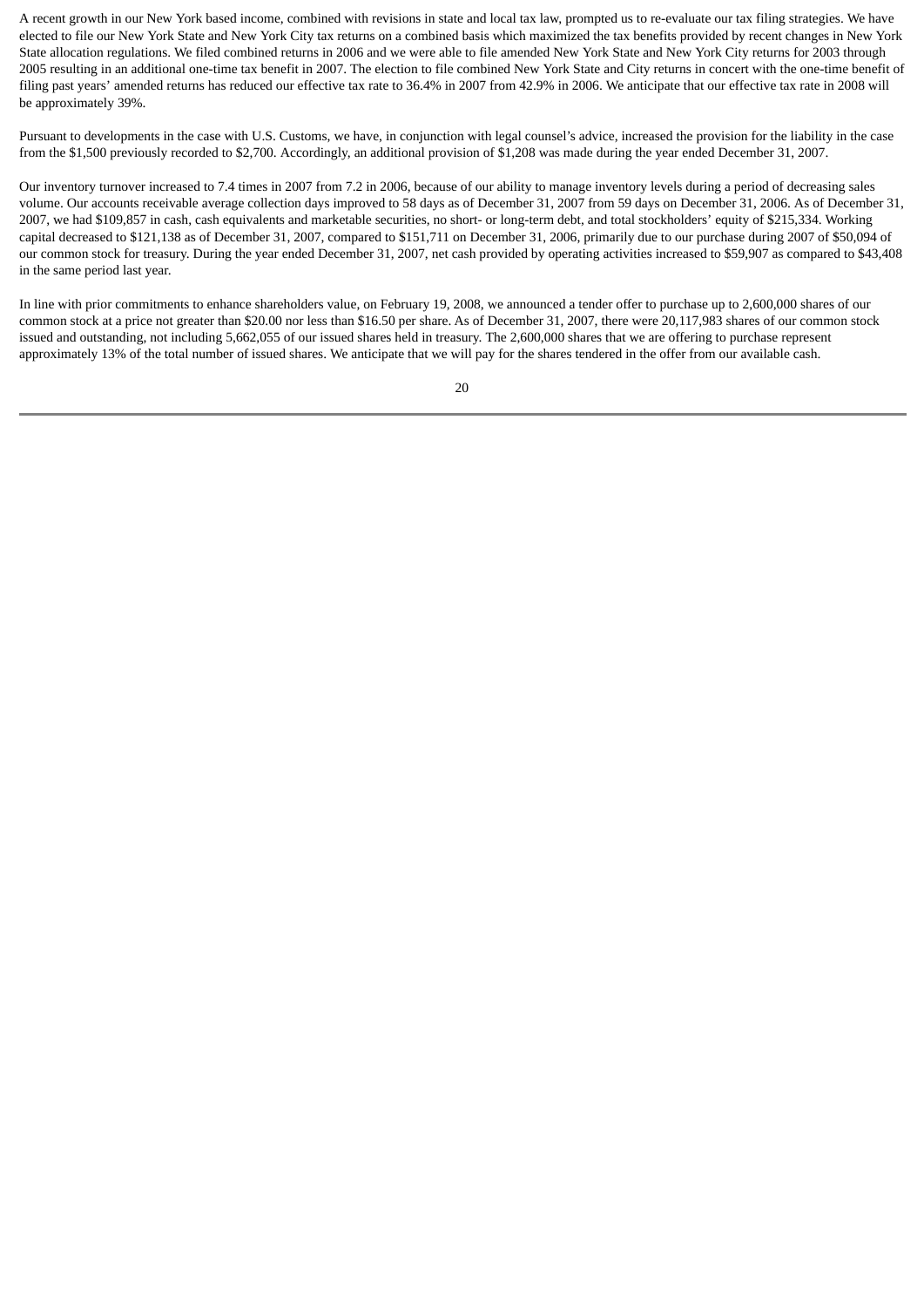The following tables set forth information on operations for the periods indicated:

## **Years Ended December 31**

|                                           | (\$ in thousands)<br>2007 |                  | 2006          |              | 2005          |                  |  |  |
|-------------------------------------------|---------------------------|------------------|---------------|--------------|---------------|------------------|--|--|
| <b>CONSOLIDATED:</b>                      |                           |                  |               |              |               |                  |  |  |
| Net sales                                 | \$<br>431,050             | 100%             | \$<br>475,163 | 100%         | \$<br>375,786 | 100%             |  |  |
| Cost of sales                             | 257,646                   | 60               | 276,734       | 58           | 236,631       | 63               |  |  |
| Gross profit                              | 173,404                   | 40               | 198,429       | 42           | 139,155       | 37               |  |  |
| Other operating income - net of expenses  | 18,351                    | $\boldsymbol{4}$ | 14,246        | 3            | 7,119         | $\overline{2}$   |  |  |
| Operating expenses                        | 138,841                   | 32               | 134,377       | 28           | 114,185       | 31               |  |  |
| Impairment of goodwill                    |                           | —                |               |              | 519           | $\boldsymbol{0}$ |  |  |
| Income from operations                    | 52,914                    | 12               | 78,298        | 16           | 31,570        | 8                |  |  |
| Interest and other income-net             | 3,222                     | 1                | 2,636         | $\mathbf{1}$ | 1,890         | $\mathbf{1}$     |  |  |
| Income before income taxes                | 56,136                    | 13               | 80,934        | 17           | 33,460        | 9                |  |  |
| Net income                                | 35,690                    | 8                | 46,250        | 10           | 19,200        | 5                |  |  |
| By Segment:                               |                           |                  |               |              |               |                  |  |  |
| <b>WHOLESALE DIVISION:</b>                |                           |                  |               |              |               |                  |  |  |
| Net sales                                 | \$<br>310,405             | 100%             | \$<br>347,509 | 100%         | \$<br>254,275 | 100%             |  |  |
| Cost of sales                             | 205,584                   | 66               | 218,014       | 63           | 175,292       | 69               |  |  |
| Gross profit                              | 104,821                   | 34               | 129,495       | 37           | 78,983        | 31               |  |  |
| Other operating income                    | 3,677                     | $\mathbf{1}$     | 2,925         | $\mathbf{1}$ | 2,286         | $\mathbf{1}$     |  |  |
| Operating expenses                        | 73,362                    | 24               | 75,328        | 22           | 59,958        | 24               |  |  |
| Income from operations                    | 35,136                    | 11               | 57,092        | 16           | 21,311        | 8                |  |  |
| <b>RETAIL DIVISION:</b>                   |                           |                  |               |              |               |                  |  |  |
| Net sales                                 | \$<br>120,645             | 100%             | \$<br>127,654 | 100%         | \$<br>121,511 | 100%             |  |  |
| Cost of sales                             | 52,062                    | 43               | 58,720        | 46           | 61,339        | 50               |  |  |
| Gross profit                              | 68,583                    | 57               | 68,934        | 54           | 60,172        | 50               |  |  |
| Operating expenses                        | 65,479                    | 54               | 59,049        | 46           | 54,227        | 45               |  |  |
| Impairment of goodwill                    |                           | —                |               | —            | 519           | $\boldsymbol{0}$ |  |  |
| Income from operations                    | 3,104                     | 3                | 9,885         | 8            | 5,426         | 5                |  |  |
| Number of stores                          | 101                       |                  | 96            |              | 98            |                  |  |  |
| <b>FIRST COST DIVISION:</b>               |                           |                  |               |              |               |                  |  |  |
| Other commission income - net of expenses | \$<br>14,674              | 100%             | \$<br>11,321  | 100%         | \$<br>4,833   | 100%             |  |  |
|                                           |                           | 21               |               |              |               |                  |  |  |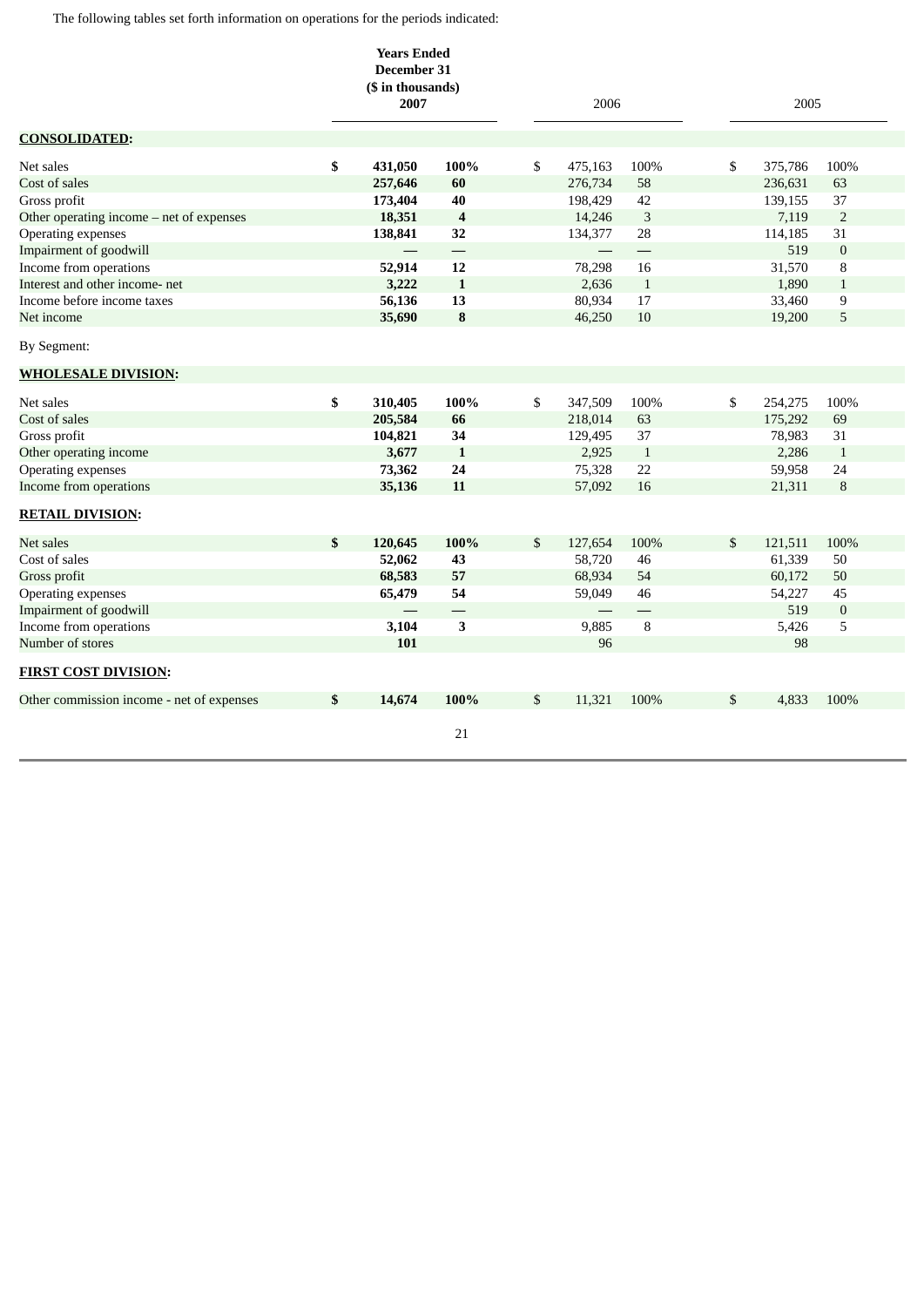## **RESULTS OF OPERATIONS**

(\$ in thousands)

## **Year Ended December 31, 2007 vs. Year Ended December 31, 2006**

## **Consolidated:**

Total net sales for the year ended December 31, 2007 decreased by 9% to \$431,050 from \$475,163 for the comparable period of 2006. Net sales generated by the Retail Division decreased by 5% while net sales generated by the Wholesale Division decreased by 11%. Overall gross profit margin decreased to 40% for the year ended December 31, 2007 from 42% for the prior year. A decrease in the Wholesale gross profit margin to 34% in 2007 compared to 37% in the same period in the prior year was partially offset by an increase in the Retail gross profit margin to 57% in 2007 from 54% in the same period last year. Operating expenses increased in 2007 to \$138,841, or 32% of net sales, from \$134,377, or 28% of net sales, in 2006, primarily due to the incremental costs associated with the new retail stores opened this year. Commission and licensing fee income was \$18,351 for the year ended December 31, 2007 compared to \$14,246 for the prior year. Including a one-time charge of \$1,208 related to the provision for prior years' custom duties, operating income for the year ended December 31, 2007 was \$52,914, compared to \$78,298 in the prior year. Our effective tax rate decreased to 36.4% in 2007 compared to 42.9% in the prior year due to a reduction in the effective tax rate and a one-time tax benefit related to prior periods, connected to our election to file combined tax returns for both New York State and New York City and certain recent changes in tax law. Including the above-mentioned one-time tax benefit of \$2,498 and the one-time charge of \$1,208 (\$737 net of tax effect) related to prior years' custom duties, net income for the year ended December 31, 2007 was \$33,929, compared to \$46,250 in 2006. The decrease in income was primarily due to the decrease in net sales and gross profit margins.

## **Wholesale Division:**

Net sales generated by the Wholesale Division was \$310,405, or 72%, and \$347,509, or 73%, of our total net sales for the years ended December 31, 2007 and 2006, respectively. The decrease in sales was driven primarily by declines in four of our wholesale brands. In the Steve Madden Womens Division and the Steven Division, the decrease in sales was due primarily to an absence of fashion trends in the marketplace and the lack of big items that would drive significant sales volume. In the Steve Madden Mens Division, the continued weakness in the sport casual business resulted in disappointing net sales. Net sales in the Candie's Division decreased due to a significant increase in markdown allowances to Kohl's. In addition, net sales for the year ended December 31, 2006 included approximately \$15,251 in net sales from Rule, l.e.i. and Jump, three brands that were discontinued late in 2006. These decreases were partially offset by the double-digit net sales increases achieved in both the Madden Girl and the Stevies Divisions and a 6% net sales increase in the Daniel M. Friedman Division.

Gross profit margin decreased to 34% in the year ended December 31, 2007 from 37% in the prior year, due primarily to a significant increase in markdown allowances in the Candie's and Steven Divisions. Our remaining wholesale divisions also experienced increases in markdown activities as well as an increase in promotional selling reflective of the difficult retail environment in 2007. Operating expenses decreased in 2007 to \$73,362 compared to \$75,328 in the prior year due to a decrease in variable selling expenses that were partially offset by an increase in non-cash stock based compensation. Income from operations for the Wholesale Division decreased to \$35,136 for the year ended December 31, 2007 compared to \$57,092 for the year ended December 31, 2006.

## **Retail Division:**

Net Sales generated by the Retail Division accounted for \$120,645, or 28%, and \$127,654, or 27%, of total Company net sales for the years ended December 31, 2007 and 2006, respectively. We opened seven new stores and closed two under-performing stores during the year ended December 31, 2007. As a result, we had 101 retail stores as of December 31, 2007 compared to 96 stores as of December 31, 2006. The 101 stores currently in operation include 94 under the Steve Madden brand, six under the Steven brand and one e-commerce website. Comparable store sales (sales of those stores, including the e-commerce website, that were open for all of 2007 and 2006) decreased 8% for the year ended December 31, 2007 due primarily to the lack of any significant fashion trends and the softening retail environment in the second half of the year. We have pursued a number of initiatives to enhance gross margins such as reducing freight costs, closeouts, store-to-store transfers and inventory shrinkage combined with better inventory controls. As a result, the gross margin in the Retail Division has increased to 57% for the year ended December 31, 2007 from 54% in the comparable period of 2006. Income from operations for the Retail Division was \$3,104 for the current year compared to \$9,885 for the same period of 2006.

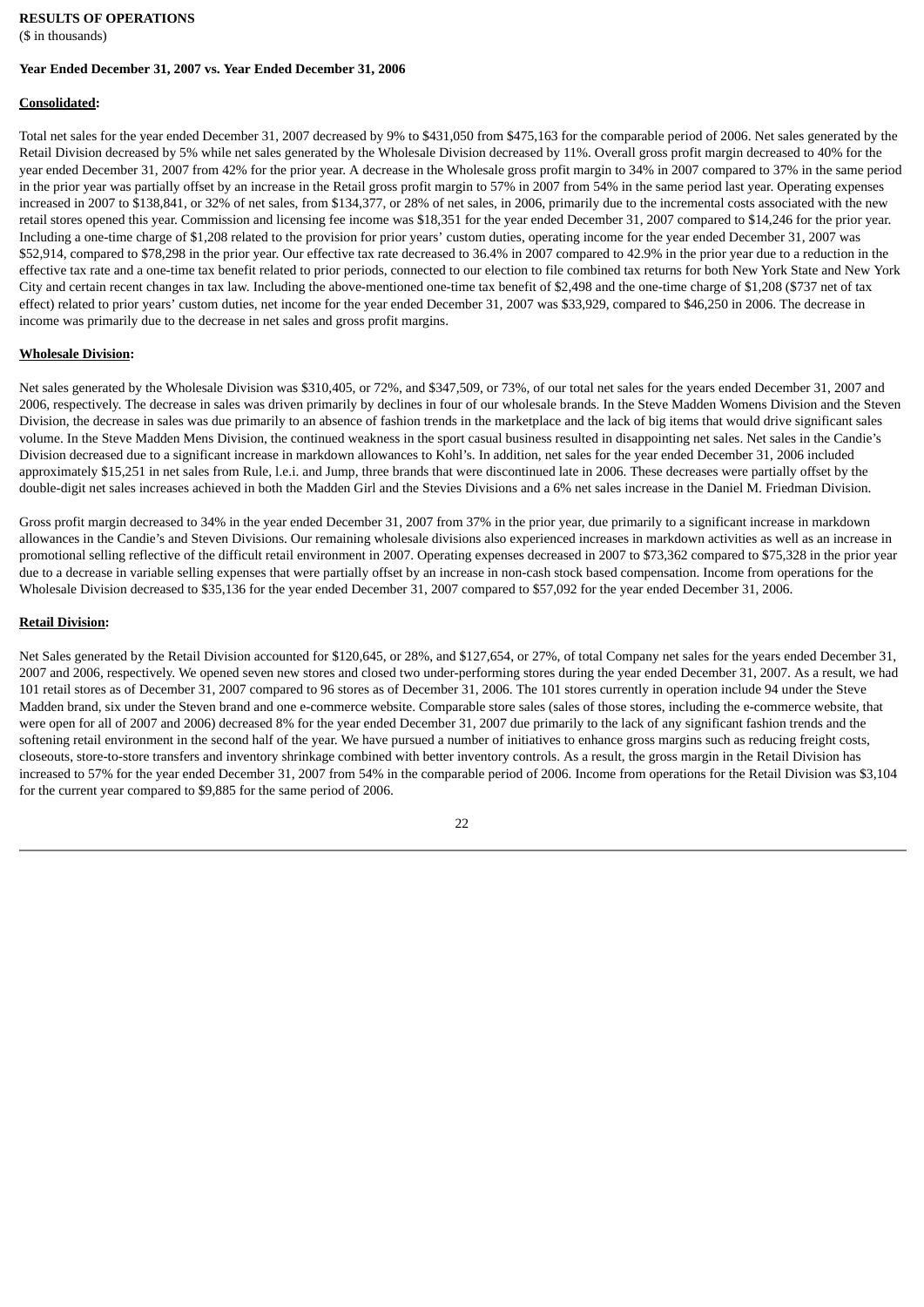## **First Cost Division:**

The First Cost Division generated net commission income and design fees of \$14,674 for the year ended December 31, 2007, compared to \$11,321 for the comparable period of 2006. The increase was the result of the continued growth in our private label business as well as the recent expansion of our international business.

## **Year Ended December 31, 2006 vs. Year Ended December 31, 2005**

## **Consolidated:**

Total net sales for the year ended December 31, 2006 increased by 26% to \$475,163 from \$375,786 for the comparable period of 2005. The total increase resulted from a 37% growth in the Wholesale Division combined with a 5% growth in the Retail Division.

Gross profit margin increased to 42% for the year ended December 31, 2006 from 37% for the prior year. Both the Wholesale and the Retail Divisions achieved significant increases in their gross profit margins. The gross profit margin for the Wholesale Division increased to 37% for the year ended December 31, 2006 from 31% for the comparable period of 2005, and in the Retail Division, the gross profit margin increased to 54% as compared to 50% for the comparable period of 2005. A portion of the increased gross margin was the result of improved inventory management which resulted in fewer markdowns.

Operating expenses increased to \$134,377 in the year ended December 31, 2006 from \$114,185 in the same period of 2005. The increase in dollars was primarily caused by the incremental costs associated with the acquisition of Daniel M. Friedman and the addition of the SMNY/Madden Girl Division, an increase in sales growth related variable expenses such as warehouse and distribution costs, and an increase in incentive based employee compensation. As a percentage of net sales, operating expenses decreased to 28% for the year ended December 31, 2006 from 31% in the same period of 2005, reflecting our ability to leverage our expense structure against the increase in sales.

Income from operations was \$78,298 for the year ended December 31, 2006 compared to \$31,570 for the comparable period of 2005. Net income increased by 141% to \$46,250 for the year ended December 31, 2006 compared to \$19,200 for the year ended December 31, 2005. This increase in income was primarily due to the increase in net sales, the higher gross profit margin, a substantial increase in commission income and the contribution of the Daniel M. Friedman Division.

## **Wholesale Division:**

Net sales from the Wholesale Division accounted for \$347,509, or 73%, and \$254,275, or 68%, of total net sales for the years ended December 31, 2006 and 2005, respectively. This increase resulted from the incremental sales contributed by the recently acquired Daniel M. Friedman and significant sales growth in Madden Womens, Madden Mens, Candie's and Steven as well as the contribution of the new brands, SMNY/Madden Girl and Natural Comfort. Gross profit margin increased to 37% of net sales for the year ended December 31, 2006 from 31% in the prior year, primarily due to a significant decrease in off-price sales and lower inventory markdowns and allowances. Operating expenses increased to \$75,328 for the year ended December 31, 2006 from \$59,958 in the comparable period of 2005. This increase is primarily due to an increase in direct selling expenses reflective of the 37% growth in sales, incentive bonuses and the incremental costs associated with the new brands SMNY/Madden Girl and Natural Comfort, as well as the acquisition of Daniel M. Friedman. As a percentage of net sales, operating expenses decreased to 22% for the year ended December 31, 2006 from 24% for the prior year, reflecting our ability to leverage our expense structure against the increase in sales. Income from operations for the Wholesale Division increased to \$57,092 for the year ended December 31, 2006 compared to \$21,311 for the year ended December 31, 2005.

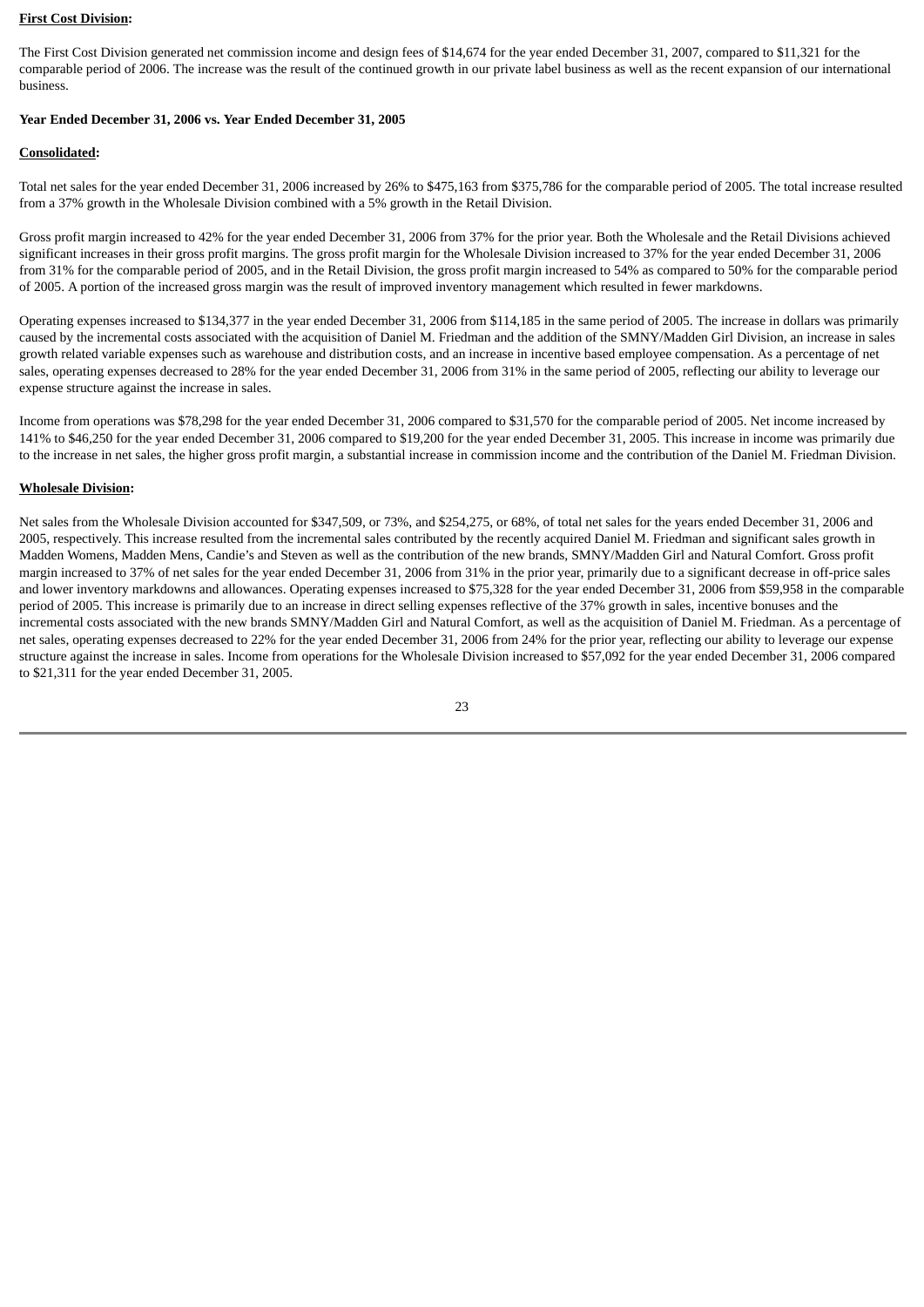## **Retail Division:**

Net sales from the Retail Division accounted for \$127,654, or 27%, and \$121,511, or 32%, of total net sales for the years ended December 31, 2006 and 2005, respectively. We opened four new stores and closed six under-performing stores during the current year. As a result, we had 96 retail stores as of December 31, 2006 compared to 98 stores as of December 31, 2005. The 96 stores in operation include 93 under the Steve Madden name, two under the Steven name and one ecommerce website. Comparable store sales (sales of those stores, including the internet store, that were open for all of 2006 and 2005) for the year ended December 31, 2006 increased 4% over the same period of 2005. Gross profit as a percentage of net sales increased to 54% for the year ended December 31, 2006 from 50% in the comparable period of 2005, primarily due to a significant decrease in promotional sales, improved inventory controls and freight savings. Operating expenses for the Retail Division were \$59,049 for the year ended December 31, 2006 and \$54,227 for the comparable period of 2005. This increase was primarily due to the non-cash write off of unamortized assets associated with the remodeling of nine stores and the closing of six stores in the current period that accounted for \$1,858. Income from operations for the Retail Division was \$9,885 for the year ended December 31, 2006 compared to \$5,426 for the same period in 2005.

### **First Cost Division:**

The First Cost Division generated net commission income and design fees of \$11,321 for year ended December 31, 2006, compared to \$4,833 for the comparable period of 2005. The increase was the result of growth in the private label business and, in addition, our ability to leverage the strength of our Steve Madden brands and product designs resulting in a partial recovery of its design, product and development costs through its suppliers.

#### **LIQUIDITY AND CAPITAL RESOURCES (\$ in thousands)**

Working capital was \$121,138 at December 31, 2007 compared to \$151,711 at December 31, 2006. The decrease was primarily due to the repurchase of approximately 1,962,000 shares of our common stock at a total cost of \$50,094.

Under the terms of a factoring agreement with GMAC, we are eligible to borrow 80% against its receivables at an interest rate equal to the lower of the prime rate less 0.875% or the 30-day London Interbank Offered Rate plus 1.375%. This agreement, which has no specific expiration date and can be terminated by either party with 60 days written notice after June 30, 2009, provides us with a \$50 million credit facility with a \$25 million sub-limit on the aggregate face amount of Letters of Credit with some other stipulations.

As of December 31, 2007, we held marketable securities valued at \$80,411, consisting primarily of corporate and municipal bonds, U.S. Treasury notes, auction rate securities, certificates of deposit and equities.

At December 31, 2007, we held \$37,325 in auction rate securities. The contractual maturities of the investments underlying the auction rate securities mature at various dates through 2046, however, all our auction rate securities, or ARSs, have a reset period of less than 30 days. Through March 7, 2008, we had reduced our total holdings in ARSs to \$16,300, principally by investing in other short-term investments as individual ARS reset periods came due and the securities were once again subject to the auction process. Through March 7, 2008, auctions for \$8,800 of these securities were not successful, resulting in our continuing to hold these securities and the issuers paying interest at the maximum contractual rate. Based on current market conditions, it is likely that auctions related to more of these securities will be unsuccessful in the near term. Unsuccessful auctions could result in our holding securities beyond their next scheduled auction reset dates if a secondary market does not develop, therefore limiting the short-term liquidity of these investments. Accordingly, \$16,300 of auction rate securities are classified as long term as of December 31, 2007. While these failures in the auction process have affected our ability to access these funds in the near term, we do not believe that the underlying securities or collateral have been affected. We believe that the higher reset rates on failed auctions provide sufficient incentive for the security issuers to address this lack of liquidity. If the credit rating of the security issuers deteriorates, we may be required to adjust the carrying value of these investments through an impairment charge. We expect to continue to earn interest at the prevailing rates on the ASR's that we hold.

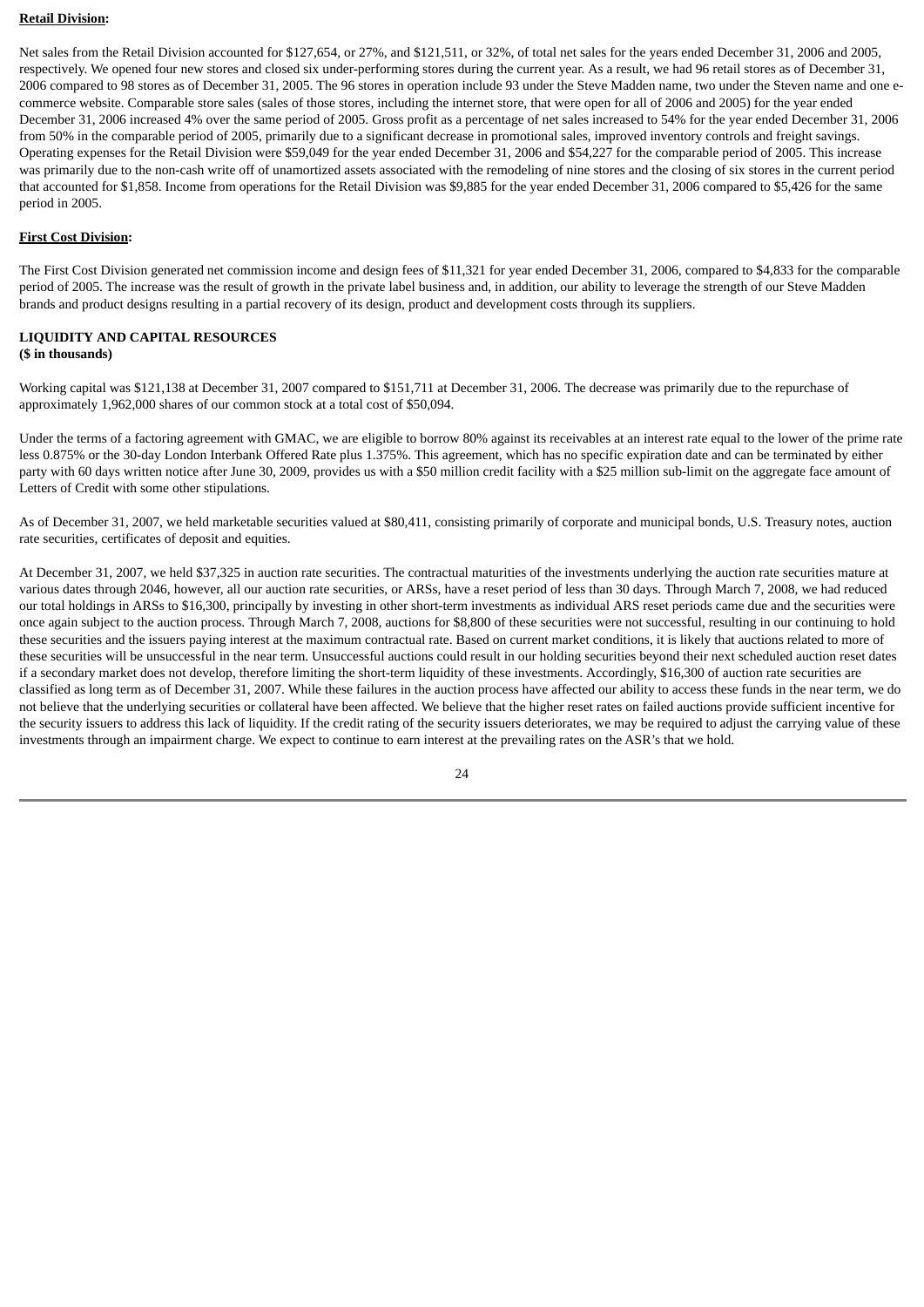On February 19, 2008, we announced a tender offer to purchase up to 2,600,000 shares of our common stock at a price not greater than \$20.00 nor less than \$16.50 per share. As of December 31, 2007, there were 20,117,983 shares of our common stock issued and outstanding, not including 5,662,055 of our issued shares held in treasury. The 2,600,000 shares that we are offering to purchase represent approximately 13% of the total number of issued shares. We anticipate that we will pay for the shares tendered in the offer from our available cash.

Management believes that, based upon our current financial position and available cash, cash equivalents and marketable securities, we will meet all of our financial commitments and operating needs, including the tender offer, for at least the next twelve months.

## **OPERATING ACTIVITIES (\$ in thousands)**

During the year ended December 31, 2007, net cash provided by operating activities was \$59,907. The primary sources of cash were net income of \$35,690, increases in accounts payable and accrued expenses of \$9,443, decrease in inventories of \$6,463, and decreases in the amount due from factor of \$5,409. The primary uses of cash were increases in prepaid expenses, prepaid taxes, deposits and other assets of \$3,189, a decrease in accrued incentive compensation of \$3,359 and an increase in note receivable of \$3,126.

## **INVESTING ACTIVITIES (\$ in thousands)**

During the year ended December 31, 2007, we invested \$66,505 in marketable securities and received \$76,192 from the maturities and sales of securities. Also, we invested \$9,080 in the acquisition of privately held Compo Enhancements, LLC, which served as a third party provider of e-commerce solutions for us since late in 2005. The acquisition enables us to fully integrate our e-commerce business into our Retail Division and operate its online business internally. Additionally, we made capital expenditures of \$12,965, principally for the seven new stores opened in the current period, the construction of two new stores scheduled to open in the early part of 2008, and the remodeling of ten existing stores, additional office space and upgrades to the telephone and management information systems.

#### **FINANCING ACTIVITIES (\$ in thousands)**

During the year ended December 31, 2007, we repurchased approximately 1,962,000 shares of our common stock at an average price of \$25.53 for a total cost of \$50,094. We received \$5,607 in cash and also realized a tax benefit of \$7,180 in connection with the exercise of stock options.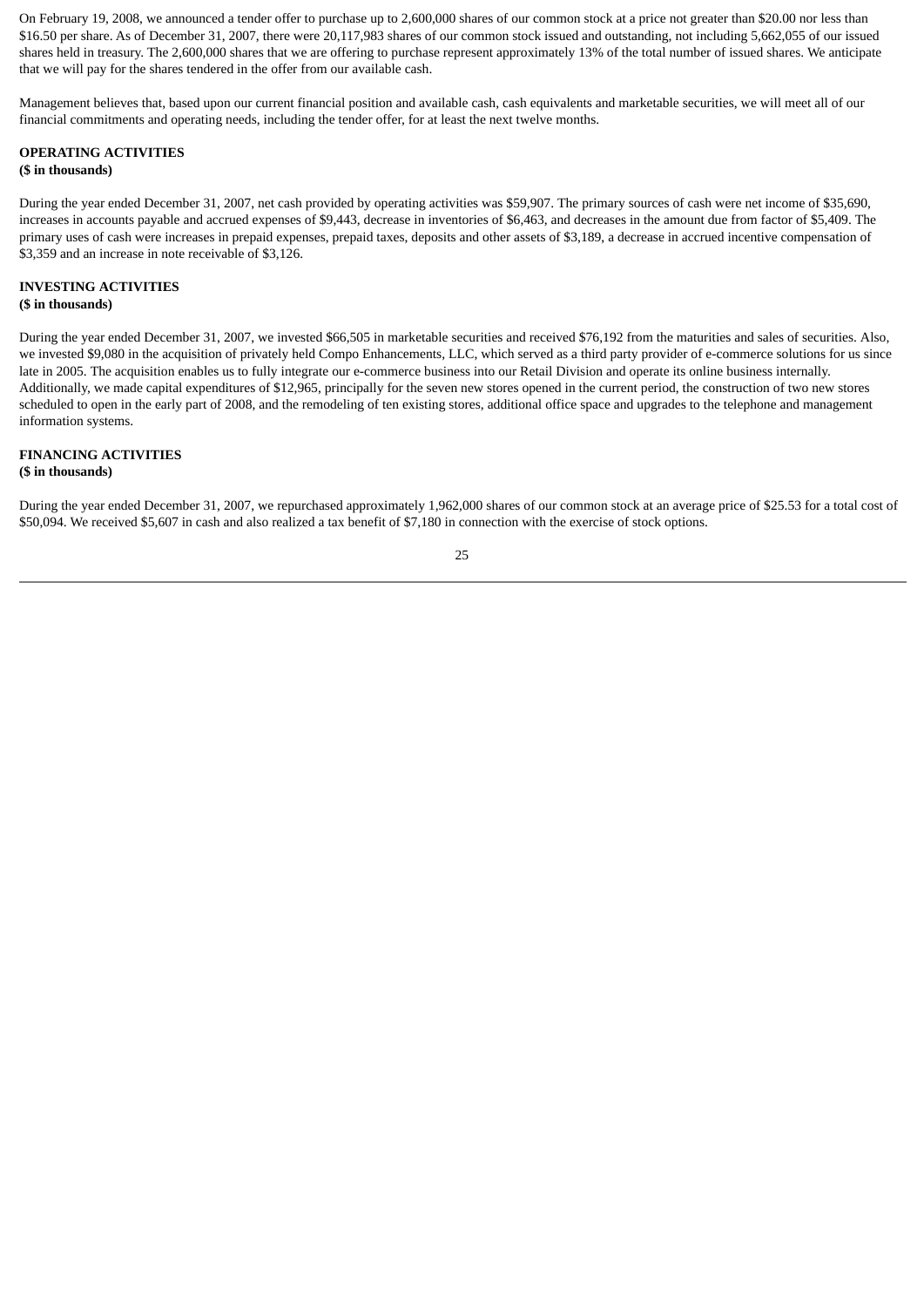#### **CONTRACTUAL OBLIGATIONS (\$ in thousands)**

Our contractual obligations as of December 31, 2007 were as follows:

|                                                               |    |              |    |        | Payment due by period |              |    |                |    |                          |  |  |  |  |  |
|---------------------------------------------------------------|----|--------------|----|--------|-----------------------|--------------|----|----------------|----|--------------------------|--|--|--|--|--|
| <b>Contractual Obligations</b>                                |    | <b>Total</b> |    | 2008   |                       | 2009-2010    |    | 2011-2012      |    | <b>2013 and</b><br>after |  |  |  |  |  |
| <b>Operating lease obligations</b>                            | \$ | 126,172      | \$ | 16,560 | \$                    | 32,765       | \$ | 29,997         | \$ | 46,850                   |  |  |  |  |  |
| Purchase obligations                                          |    | 48,558       |    | 48,558 |                       | $\mathbf{0}$ |    | $\mathbf{0}$   |    | $\overline{0}$           |  |  |  |  |  |
| Other long-term liabilities (future minimum royalty payments) |    | 1,936        |    | 522    |                       | 1,414        |    | $\overline{0}$ |    | $\overline{0}$           |  |  |  |  |  |
| <b>Total</b>                                                  | \$ | 176,666      | \$ | 65,640 | \$                    | 34,179       | \$ | 29,997         | \$ | 46,850                   |  |  |  |  |  |

At December 31, 2007, we had un-negotiated open letters of credit for the purchase of inventory of approximately \$1,974.

We have an employment agreement with Steven Madden, our Creative and Design Chief, which provides for an annual base salary of \$600 subject to certain specified adjustments through June 30, 2015. The agreement also provides for annual bonuses based on EBITDA, revenue of any new business, and royalty income over \$2 million, plus an equity grant and a non-accountable expense allowance.

On May 16, 2007, we acquired all of the outstanding equity interest of privately held Compo. The acquisition was completed for a consideration of \$9,679, including transaction costs.

On February 7, 2006 we acquired all of the equity interest of Daniel M. Friedman. The acquisition was completed for a consideration of \$18,710 including transaction costs. In addition, the purchase agreement includes certain earn-out provisions based on financial performance through 2008. The 2007 earn-out provision of \$3,956 was charged to goodwill and increased the total acquisition cost to \$22,666.

We have employment agreements with certain executive officers, which provide for the payment of compensation aggregating approximately \$2,372 in 2008 and \$1,080 in 2009. In addition, some of the employment agreements provide for a discretionary bonus and some provide for incentive compensation based on various performance criteria as well as other benefits including stock options. Our Chief Operating Officer is entitled to deferred compensation calculated as a percentage of his base salary.

Ninety-nine percent (99%) of our products are produced at overseas locations, the majority of which are located in China, with a small percentage located in Brazil, Italy, India and Spain. We have not entered into any long-term manufacturing or supply contracts with any of these foreign companies. We believe that a sufficient number of alternative sources exist outside of the United States for the manufacture of our products. We currently make approximately 99% of our purchases in U.S. dollars.

## **INFLATION**

We do not believe that the relatively low rates of inflation experienced over the last few years in the United States, where we primarily compete, have had a significant effect on sales, expenses or profitability.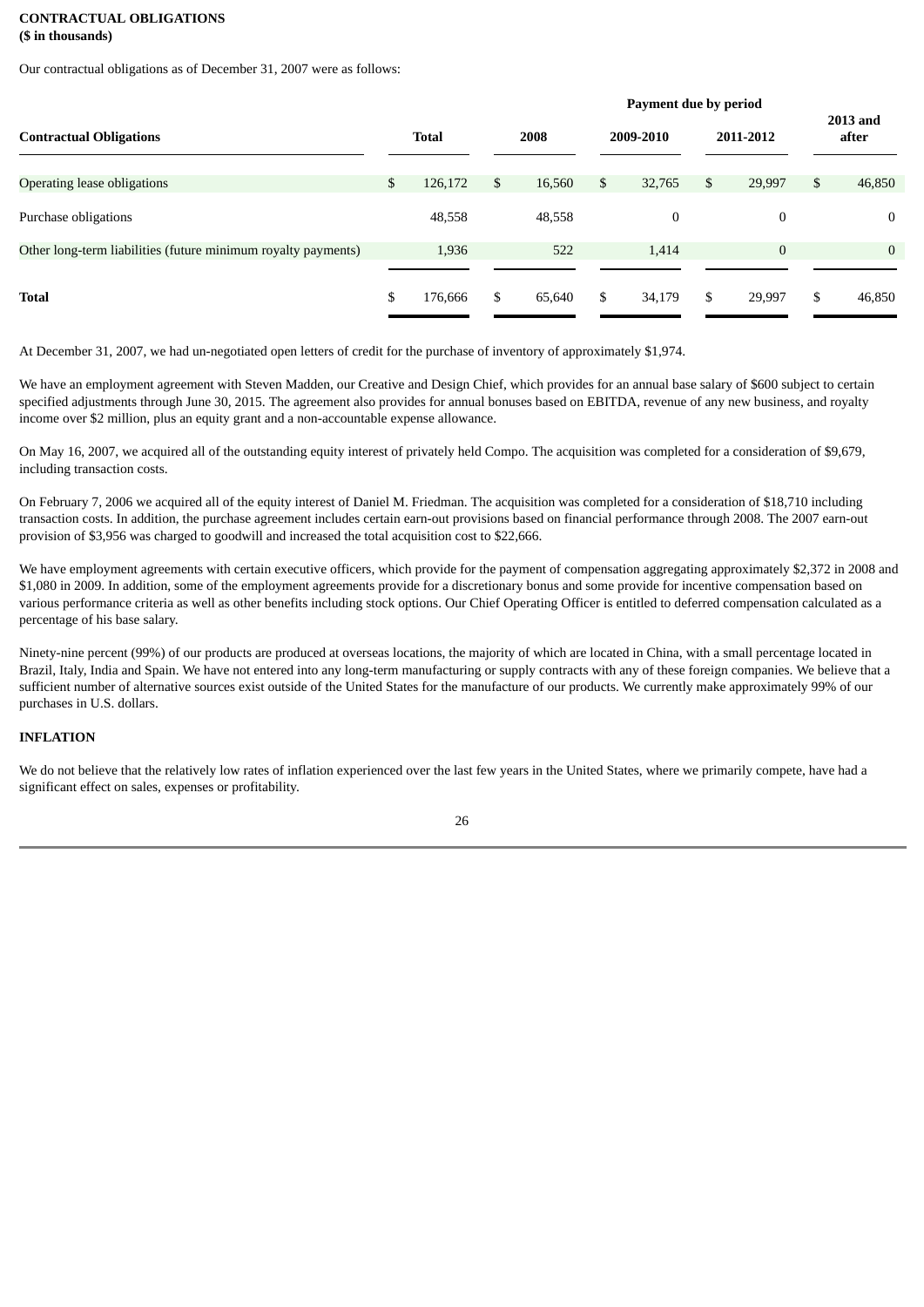## **CRITICAL ACCOUNTING POLICIES AND THE USE OF ESTIMATES**

Management's Discussion and Analysis of Financial Condition and Results of Operations is based upon our Consolidated Financial Statements which have been prepared in accordance with generally accepted accounting principles in the United States. The preparation of these financial statements requires management to make estimates and judgments that affect the reported amounts of assets, liabilities, sales and expenses, and related disclosure of contingent assets and liabilities. Estimates by their nature are based on judgments and available information. Estimates are made based upon historical factors, current circumstances and the experience and judgment of management. Assumptions and estimates are evaluated on an ongoing basis and we may employ outside experts to assist in evaluations. Therefore, actual results could materially differ from those estimates under different assumptions and conditions. Management believes the following critical accounting estimates are more significantly affected by judgments and estimates used in the preparation of our Condensed Consolidated Financial Statements: allowance for bad debts, returns and customer chargebacks; inventory reserves; valuation of intangible assets; litigation reserves and cost of sales.

*Allowances for bad debts, returns and customer chargebacks*. We provide reserves against our trade accounts receivables for future customer chargebacks, co-op advertising allowances, discounts, returns and other miscellaneous deductions that relate to the current period. The reserve against our non-factored trade receivables also includes estimated losses that may result from customers' inability to pay. The amount of the reserve for bad debts, returns, discounts and compliance chargebacks are determined by analyzing aged receivables, current economic conditions, the prevailing retail environment and historical dilution levels for customers. As a result of a reevaluation of the retail environment, we revised our method for evaluating our allowance for customer markdowns and advertising chargebacks in the fourth quarter of 2005. In the past, we would look at historical dilution levels for customers to determine the allowance amount. Under the new methodology, we evaluate anticipated chargebacks by reviewing several performance indicators for our major customers. These performance indicators (which include inventory levels at the retail floors, sell through rates and gross margin levels) are analyzed by key account executives and the Vice President of Wholesale Sales to estimate the amount of the anticipated customer allowance. Failure to correctly estimate the amount of the reserve could materially impact our results of operations and financial position.

*Inventory reserves*. Inventories are stated at lower of cost or market, on a first-in, first-out basis. We review inventory on a regular basis for excess and slow moving inventory. The review is based on an analysis of inventory on hand, prior sales and expected net realizable value through future sales. The analysis includes a review of inventory quantities on hand at period-end in relation to year-to-date sales and projections for sales in the foreseeable future as well as subsequent sales. We consider quantities on hand in excess of estimated future sales to be at risk for market impairment. The net realizable value, or market value, is determined based on the estimate of sales prices of such inventory through off-price or discount store channels. The likelihood of any material inventory writedown is dependent primarily on the expectation of future consumer demand for our product. A misinterpretation or misunderstanding of future consumer demand for our product, the economy, or other failure to estimate correctly, in addition to abnormal weather patterns, could result in inventory valuation changes, either favorably or unfavorably, compared to the valuation determined to be appropriate as of the balance sheet date.

*Valuation of intangible assets*. SFAS No. 142, "Goodwill and Other Intangible Assets", which was adopted by us on January 1, 2002, requires that goodwill and intangible assets with indefinite lives no longer be amortized, but rather be tested for impairment at least annually. This pronouncement also requires that intangible assets with finite lives be amortized over their respective lives to their estimated residual values, and reviewed for impairment in accordance with SFAS No. 144, "Accounting for Impairment or Disposal of Long-lived Assets." In accordance with SFAS No. 144, long-lived assets, such as property, equipment, leasehold improvements and goodwill subject to amortization, are reviewed for impairment annually or whenever events or changes in circumstances indicate that the carrying amount of an asset may not be recoverable. Recoverability of assets to be held and used is measured by a comparison of the carrying amount of an asset to the estimated undiscounted future cash flows expected to be generated by the asset. If the carrying amount of an asset exceeds its estimated future cash flows, an impairment charge is recognized by the amount by which the carrying amount of the asset exceeds the fair value of the asset.

*Litigation reserves*. Estimated amounts for litigation claims that are probable and can be reasonably estimated are recorded as liabilities in our Consolidated Financial Statements. The likelihood of a material change in these estimated reserves would be dependent on new claims as they may arise and the favorable or unfavorable events of a particular litigation. As additional information becomes available, management will assess the potential liability related to the pending litigation and revise its estimates. Such revisions in management's estimates of the contingent liability could materially impact our results of operation and financial position.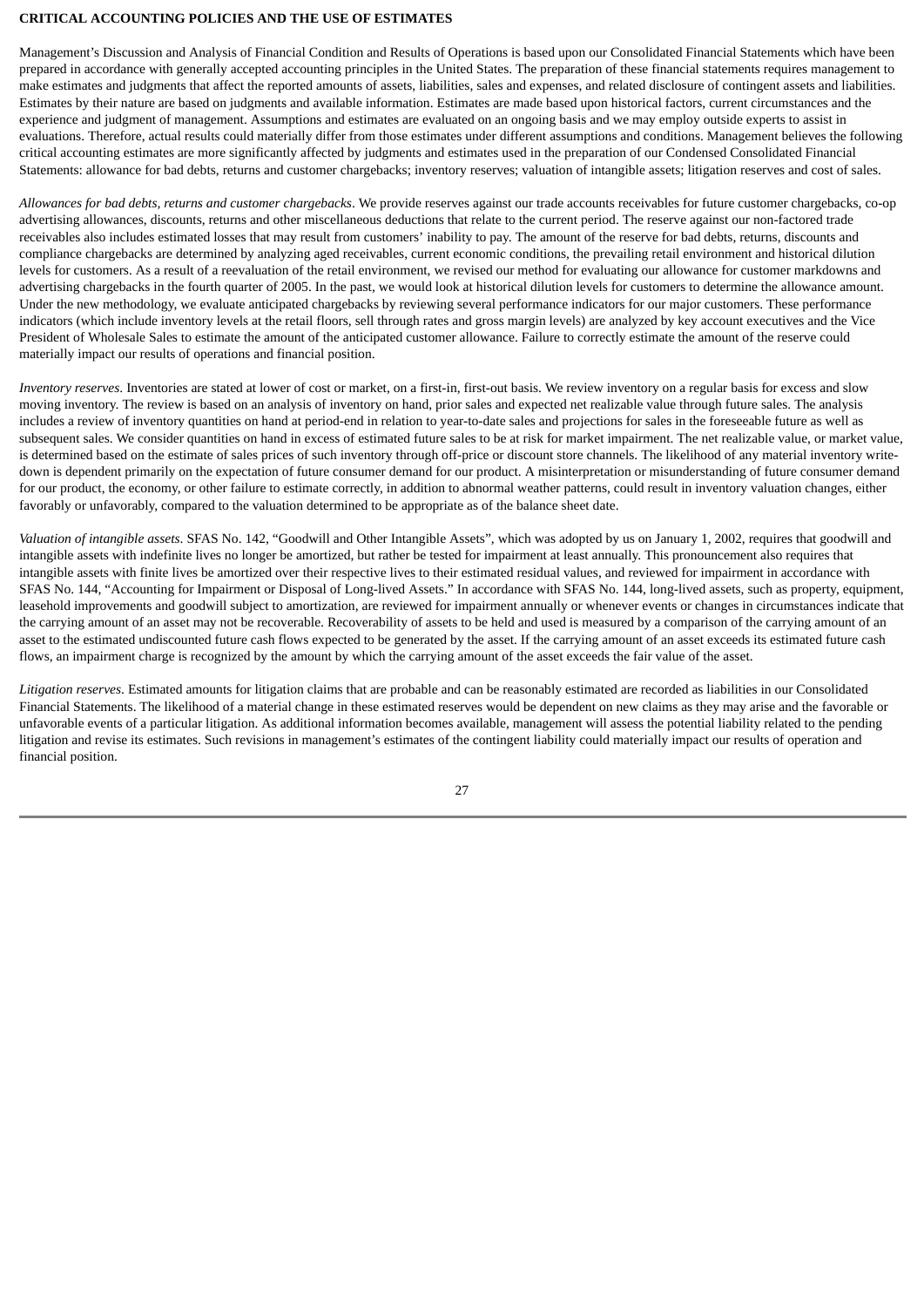*Cost of sales.* All costs incurred to bring finished products to our distribution center and, in the Retail Division, the costs to bring products to our stores, are included in the cost of sales line item on our Consolidated Statement of Income. These include the cost of finished products, purchase commissions, letter of credit fees, brokerage fees, material and labor and related items, sample expenses, custom duty, inbound freight, royalty payments on licensed products, labels and product packaging. All warehouse and distribution costs are included in the operating expenses line item of our Consolidated Statement of Income. We classify shipping costs, if any, to customers as operating expenses. Our gross profit margins may not be comparable to other companies in the industry because some companies may include warehouse and distribution as a component of cost of sales, while other companies report on the same basis as we do and include them in operating expenses.

## <span id="page-29-0"></span>**ITEM 7A QUANTITATIVE AND QUALITATIVE DISCLOSURES ABOUT MARKET RISK (\$ in thousands)**

We do not engage in the trading of market risk sensitive instruments in the normal course of business. Our financing arrangements are subject to variable interest rates primarily based on the prime rate and LIBOR. An analysis of our credit agreement with GMAC and Wells Fargo Century can be found in Note C, "Due From Factors" to the Consolidated Financial Statements included in this Annual Report on Form 10-K.

As of December 31, 2007, we held marketable securities valued at \$80,411, which consist primarily of corporate and municipal bonds, U.S. treasury notes, certificates of deposit and auction rate securities that have various maturities through December 2046, as well as marketable equity securities. These securities are subject to interest rate risk and will decrease in value if interest rates increase. We currently have the ability to hold these securities until maturity. In addition, any decline in interest rates would be expected to reduce our interest income.

At December 31, 2007, we held \$37,325 in auction rate securities. The contractual maturities of the investments underlying the auction rate securities mature at various dates through 2046, however, all our auction rate securities, or ARSs, have a reset period of less than 30 days. Through March 7, 2008, we had reduced our total holdings in ARSs to \$16,300, principally by investing in other short-term investments as individual ARS reset periods came due and the securities were once again subject to the auction process. Through March 7, 2008, auctions for \$8,800 of these securities were not successful, resulting in our continuing to hold these securities and the issuers paying interest at the maximum contractual rate. Based on current market conditions, it is likely that auctions related to more of these securities will be unsuccessful in the near term. Unsuccessful auctions could result in our holding securities beyond their next scheduled auction reset dates if a secondary market does not develop, therefore limiting the short-term liquidity of these investments. Accordingly, \$16,300 of auction rate securities is classified as long term as of December 31, 2007. While these failures in the auction process have affected our ability to access these funds in the near term, we do not believe that the underlying securities or collateral have been affected. We believe that the higher reset rates on failed auctions provide sufficient incentive for the security issuers to address this lack of liquidity. If the credit rating of the security issuers deteriorates, we may be required to adjust the carrying value of these investments through an impairment charge. We expect to continue to earn interest at the prevailing rates on the ASR's that we hold.

## **ITEM 8 FINANCIAL STATEMENTS AND SUPPLEMENTARY DATA**

<span id="page-29-2"></span><span id="page-29-1"></span>See the financial statements following Item 15 of this Annual Report on Form 10-K.

## **ITEM 9 CHANGES IN AND DISAGREEMENTS WITH ACCOUNTANTS ON ACCOUNTING AND FINANCIAL DISCLOSURE**

None.

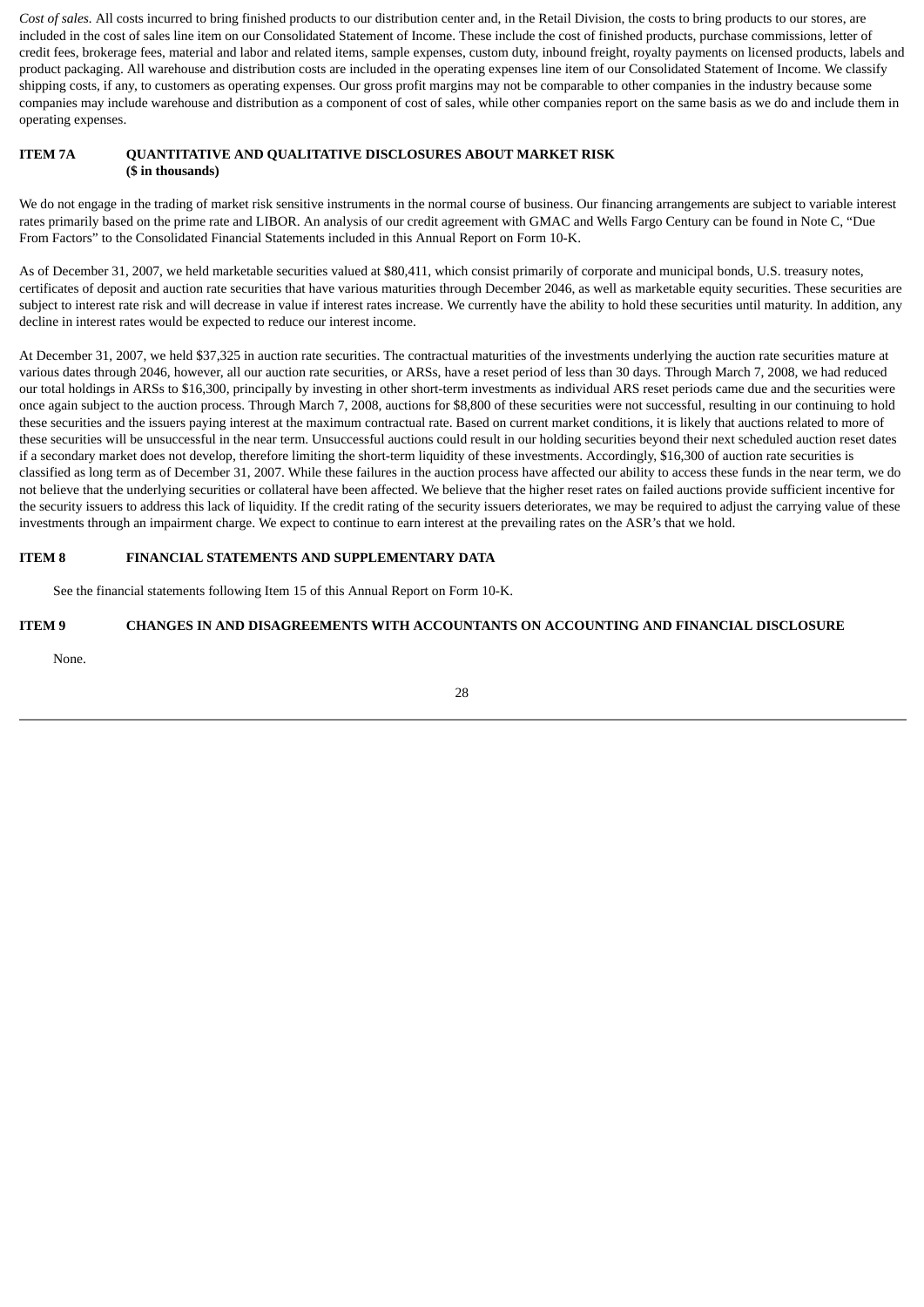## <span id="page-30-0"></span>**ITEM 9A CONTROLS AND PROCEDURES**

#### *Disclosure Controls and Procedures*

As required by Rule 13a-15(b) of the Exchange Act, our management, including our Chief Executive Officer and Chief Financial Officer, has evaluated the effectiveness of our disclosure controls and procedures as of the end of the fiscal year covered by this Annual Report on Form 10-K. Based on that evaluation, the Chief Executive Officer and Chief Financial Officer have concluded that our disclosure controls and procedures (as defined in Rule 13a-15(e) under the Exchange Act) were effective as of the end of the fiscal year covered by this Annual Report on Form 10-K.

#### *Management's Annual Report on Internal Control Over Financial Reporting*

Management of Steven Madden, Ltd. is responsible for establishing and maintaining adequate internal control over financial reporting (as defined in Rule 13a-15(f) of the Securities Exchange Act of 1934).

Our internal control over financial reporting is a process designed to provide reasonable assurance regarding the reliability of financial reporting and the preparation of financial statements for external purpose in accordance with U.S. generally accepted accounting principles. Our internal control over financial reporting includes those policies and procedures that (1) pertain to maintenance of records that, in reasonable detail, accurately and fairly reflect the transactions and dispositions of our assets; (2) provide reasonable assurance that transactions are recorded as necessary to permit preparation of financial statements in accordance with U.S. generally accepted accounting principles, and that our receipts and expenditures are being made only in accordance with authorizations of management and directors; and (3) provide reasonable assurance regarding prevention or timely detection of unauthorized acquisition, use, or disposition of our assets that could have a material effect on the financial statements.

Because of its inherent limitations, internal control over financial reporting may not prevent or detect misstatements. Also, projections of any evaluation of effectiveness to future periods are subject to the risk that controls may become inadequate because of changes in conditions, or that the degree of compliance with the policies or procedures may deteriorate.

Under the supervision of and with the participation of the Chief Executive Officer and the Chief Financial Officer, our management conducted an assessment of the effectiveness of our internal control over financial reporting based on the framework and criteria established in Internal Control–Integrated Framework, issued by the Committee of Sponsoring Organizations of the Treadway Commission. Based on this assessment our management has concluded that, as of December 31, 2007, our internal control over financial reporting was effective.

### *Attestation Report of our Independent Registered Public Accounting Firm*

 Our Independent Registered Public Accounting Firm, Eisner LLP, has audited and issued a report on our internal control over financial reporting. The report of Eisner LLP appears below.

To the Board of Directors and Stockholders Steven Madden, Ltd.

We have audited Steven Madden, Ltd. and subsidiaries' (the "Company") internal control over financial reporting as of December 31, 2007, based on criteria established in Internal Control-Integrated Framework issued by the Committee of Sponsoring Organizations of the Treadway Commission ("COSO"). The Company's management is responsible for maintaining effective internal control over financial reporting and for its assessment of the effectiveness of internal control over financial reporting, included in the accompanying Management's Annual Report on Internal Control over Financial Reporting. Our responsibility is to express an opinion on the Company's internal control over financial reporting based on our audit.

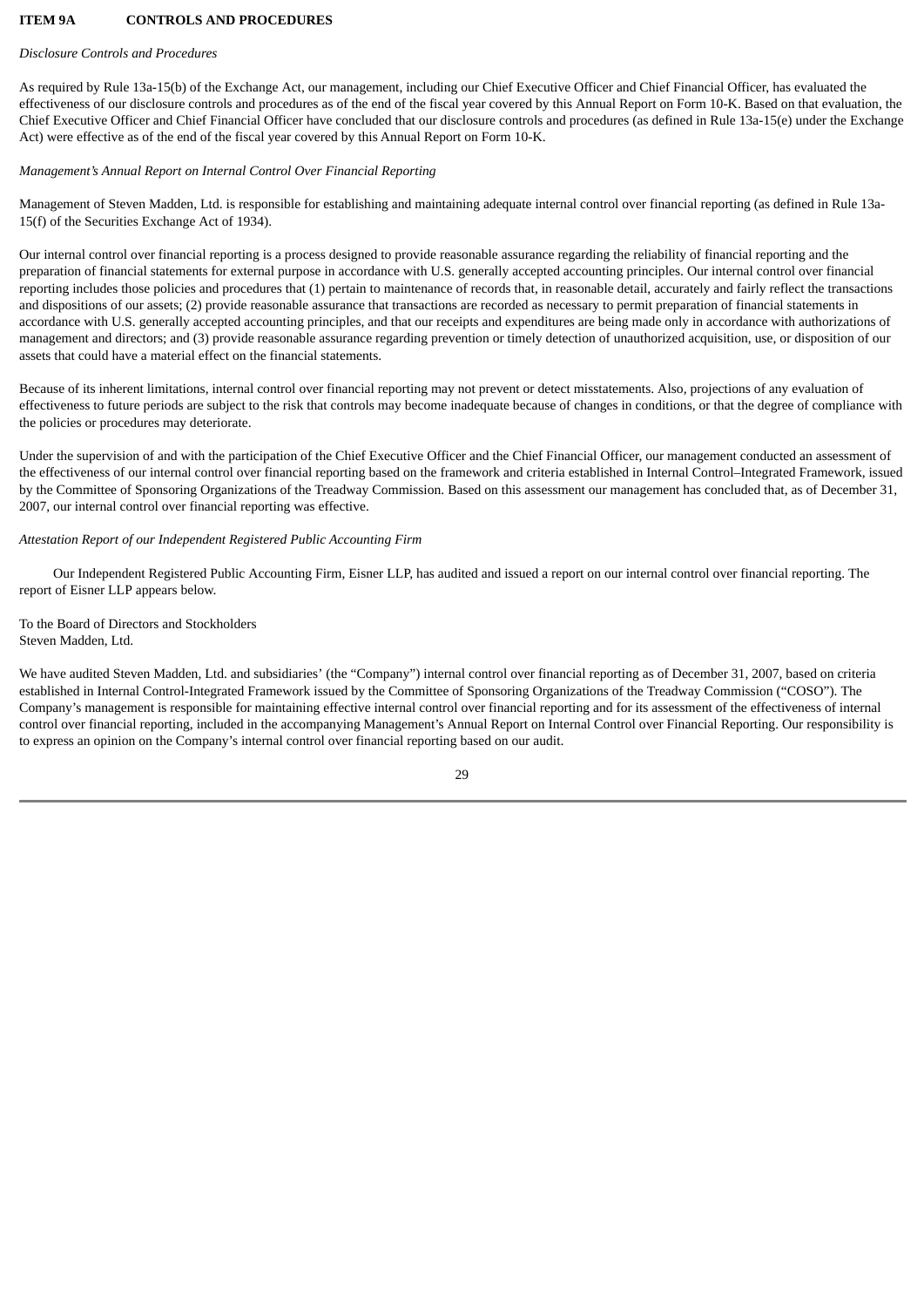We conducted our audit in accordance with the standards of the Public Company Accounting Oversight Board (United States). Those standards require that we plan and perform the audit to obtain reasonable assurance about whether effective internal control over financial reporting was maintained in all material respects. Our audit included obtaining an understanding of internal control over financial reporting, assessing the risk that a material weakness exists, and testing and evaluating the design and operating effectiveness of internal control based on the assessed risk. Our audit also included performing such other procedures as we considered necessary in the circumstances. We believe that our audit provides a reasonable basis for our opinion.

A company's internal control over financial reporting is a process designed to provide reasonable assurance regarding the reliability of financial reporting and the preparation of financial statements for external purposes in accordance with generally accepted accounting principles. A company's internal control over financial reporting includes those policies and procedures that (i) pertain to the maintenance of records that, in reasonable detail, accurately and fairly reflect the transactions and dispositions of the assets of the company; (ii) provide reasonable assurance that transactions are recorded as necessary to permit preparation of financial statements in accordance with generally accepted accounting principles, and that receipts and expenditures of the company are being made only in accordance with authorizations of management and directors of the company; and (iii) provide reasonable assurance regarding prevention or timely detection of unauthorized acquisition, use, or disposition of the company's assets that could have a material effect on the financial statements.

Because of its inherent limitations, internal control over financial reporting may not prevent or detect misstatements. Also, projections of any evaluation of effectiveness to future periods are subject to the risk that controls may become inadequate because of changes in conditions, or that the degree of compliance with the policies or procedures may deteriorate.

In our opinion, Steven Madden, Ltd. and subsidiaries maintained, in all material respects, effective internal control over financial reporting as of December 31, 2007, based on criteria established in Internal Control - Integrated Framework issued by COSO.

We also have audited, in accordance with the standards of the Public Company Accounting Oversight Board (United States), the consolidated balance sheets of Steven Madden, Ltd. and subsidiaries as of December 31, 2007 and 2006, and the related consolidated statements of income, changes in stockholders' equity, and cash flows for the years in the three-year period ended December 31, 2007, and our report dated March 10, 2008 expressed an unqualified opinion on those consolidated financial statements.

Eisner LLP

New York, New York March 10, 2008

#### *Changes in Internal Control Over Financial Reporting*

 As required by Rule 13a-15(d) under the Exchange Act, our management, including our Chief Executive Officer and Chief Financial Officer, has evaluated our internal controls over financial reporting to determine whether any changes occurred during the fourth quarter of 2007 that have materially affected, or are reasonably likely to materially affect, our internal control over financial reporting. Based on that evaluation, there has been no such material change during the fourth quarter of 2007.

#### **ITEM 9B OTHER INFORMATION**

<span id="page-31-0"></span>None.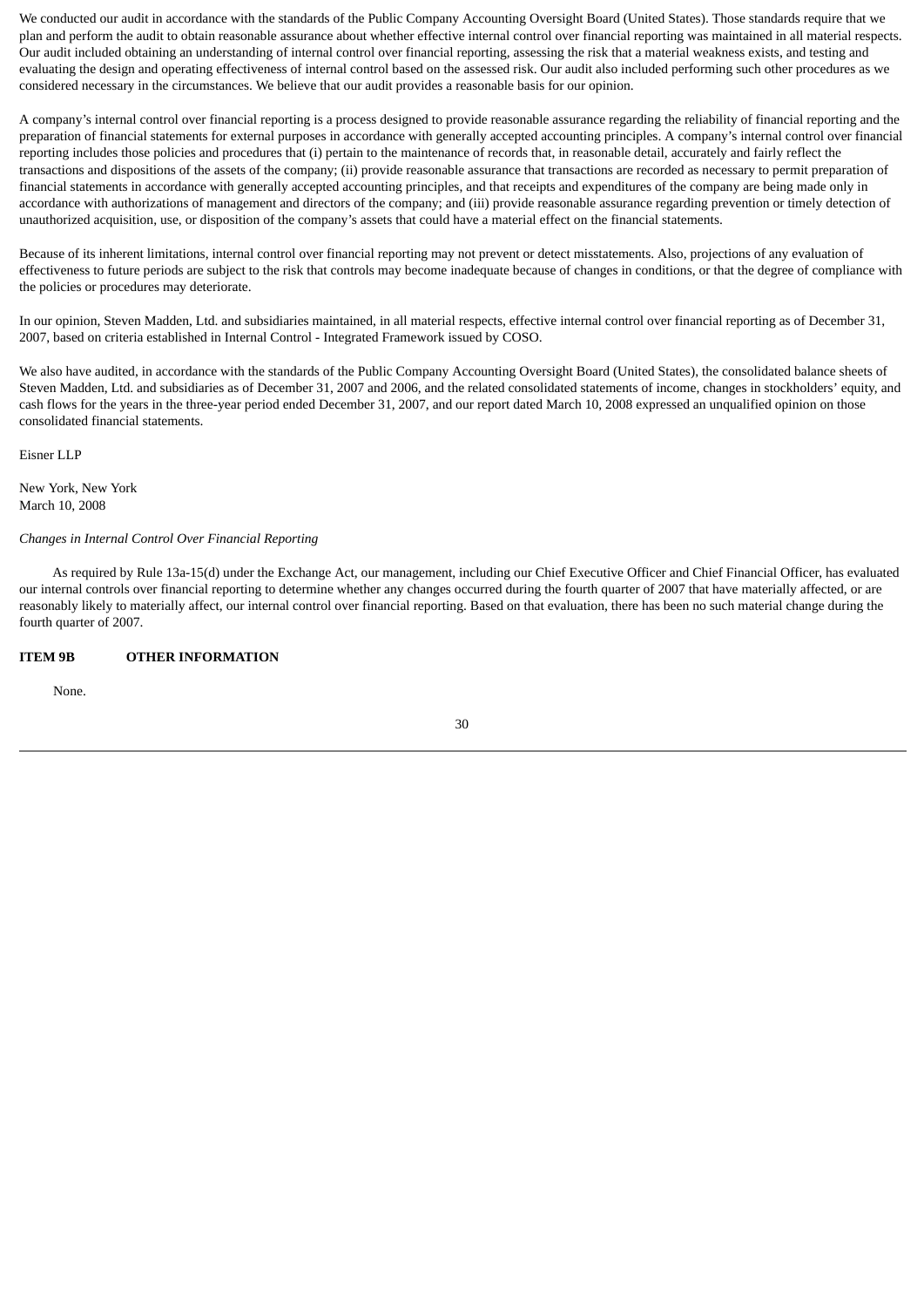#### **PART III**

#### <span id="page-32-1"></span><span id="page-32-0"></span>**ITEM 10 DIRECTORS, EXECUTIVE OFFICERS AND CORPORATE GOVERNANCE**

 The information required to be furnished pursuant to this item will be set forth in our proxy statement for the 2008 Annual Meeting of Stockholders, and is incorporated herein by reference.

#### <span id="page-32-2"></span>**ITEM 11 EXECUTIVE COMPENSATION**

 The information required to be furnished pursuant to this item will be set forth in our proxy statement for the 2008 Annual Meeting of Stockholders, and is incorporated herein by reference.

#### <span id="page-32-3"></span>**ITEM 12 SECURITY OWNERSHIP OF CERTAIN BENEFICIAL OWNERS AND MANAGEMENT AND RELATED STOCKHOLDER MATTERS**

 The information required to be furnished pursuant to this item will be set forth in our proxy statement for the 2007 Annual Meeting of Stockholders, and is incorporated herein by reference.

## <span id="page-32-4"></span>**ITEM 13 CERTAIN RELATIONSHIPS AND RELATED TRANSACTIONS, AND DIRECTOR INDEPENDENCE**

 The information required to be furnished pursuant to this item will be set forth in our proxy statement for the 2008 Annual Meeting of Stockholders, and is incorporated herein by reference.

#### <span id="page-32-5"></span>**ITEM 14 PRINCIPAL ACCOUNTANT FEES AND SERVICES**

 The information required to be furnished pursuant to this item will be set forth in our proxy statement for the 2008 Annual Meeting of Stockholders, and is incorporated herein by reference.

#### **PART IV**

## <span id="page-32-7"></span><span id="page-32-6"></span>**ITEM 15 EXHIBITS AND FINANCIAL STATEMENT SCHEDULES**

*(a)(1) Financial Statements*

The following consolidated financial statements of Steven Madden, Ltd. and subsidiaries are included in Item 8: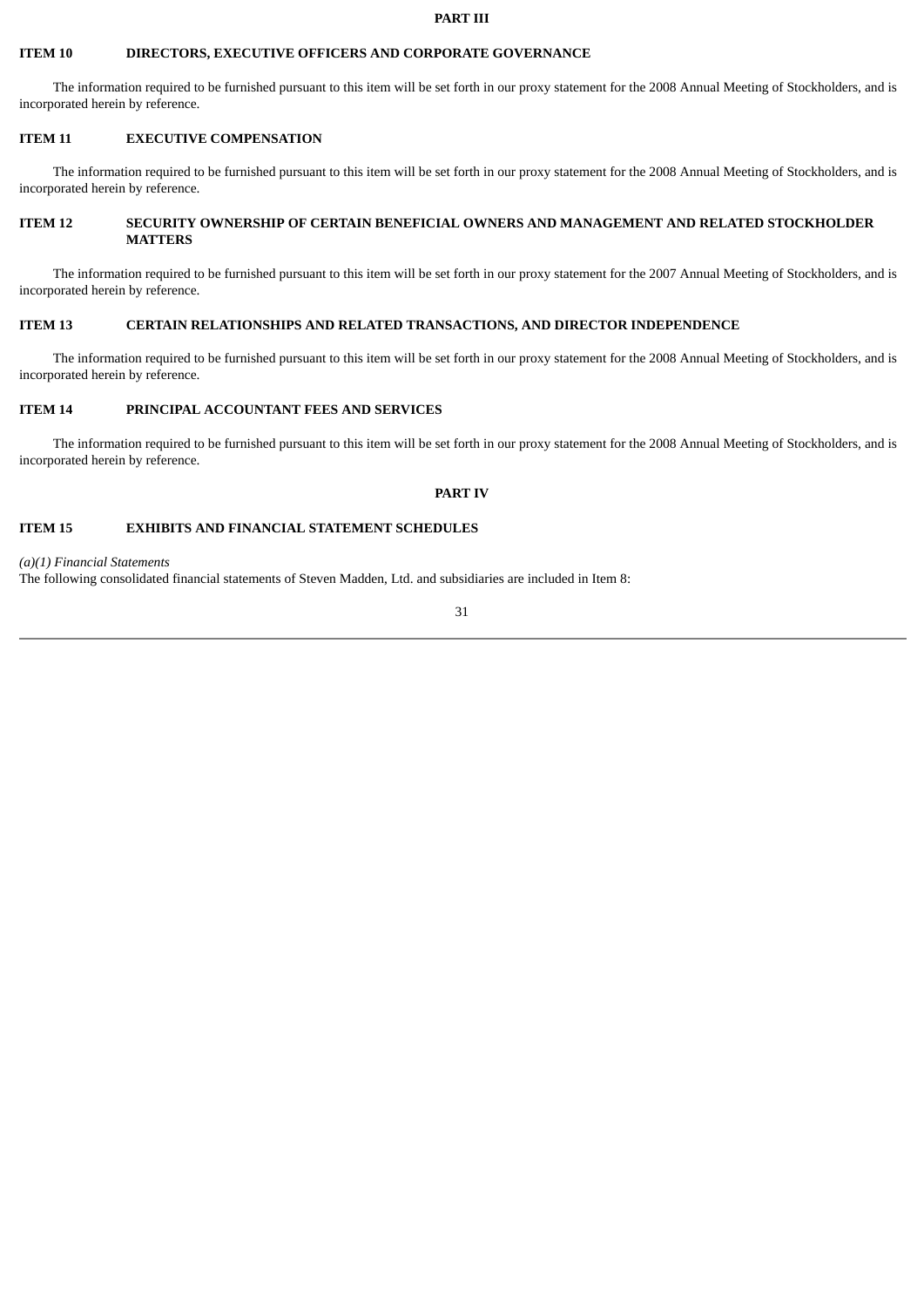## **STEVEN MADDEN, LTD. AND SUBSIDIARIES**

## **Contents**

|                                                                                                    | Page  |
|----------------------------------------------------------------------------------------------------|-------|
| Consolidated Financial Statements                                                                  |       |
| Report of Independent Registered Public Accounting Firm                                            | $F-2$ |
| Balance sheets as of December 31, 2007 and 2006                                                    | $F-3$ |
| Statements of income for the years ended December 31, 2007, 2006 and 2005                          | $F-4$ |
| Statements of changes in stockholders' equity for the years ended December 31, 2007, 2006 and 2005 | $F-5$ |
| Statements of cash flows for the years ended December 31, 2007, 2006 and 2005                      | $F-7$ |
| <b>Notes to financial statements</b>                                                               | $F-8$ |
| $F-1$                                                                                              |       |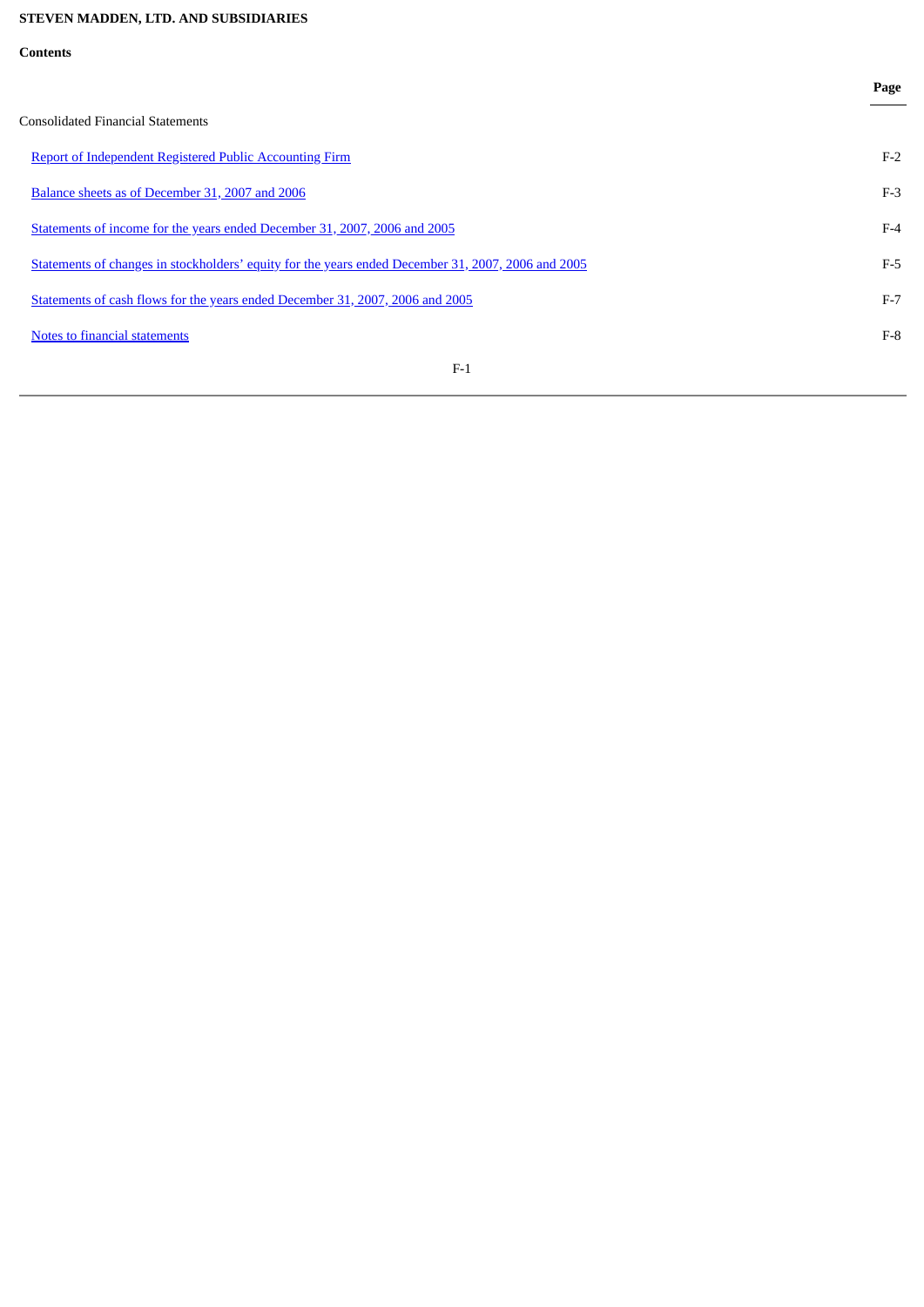## <span id="page-34-0"></span>**REPORT OF INDEPENDENT REGISTERED PUBLIC ACCOUNTING FIRM**

To the Board of Directors and Stockholders Steven Madden, Ltd.

We have audited the accompanying consolidated balance sheets of Steven Madden, Ltd. and subsidiaries (the "Company") as of December 31, 2007 and 2006, and the related consolidated statements of income, changes in stockholders' equity and cash flows for the years in the three-year period ended December 31, 2007. These financial statements are the responsibility of the Company's management. Our responsibility is to express an opinion on these financial statements based on our audits.

We conducted our audits in accordance with the standards of the Public Company Accounting Oversight Board (United States). Those standards require that we plan and perform the audit to obtain reasonable assurance about whether the financial statements are free of material misstatement. An audit includes examining, on a test basis, evidence supporting the amounts and disclosures in the financial statements. An audit also includes assessing the accounting principles used and significant estimates made by management, as well as evaluating the overall financial statement presentation. We believe that our audits provide a reasonable basis for our opinion.

In our opinion, the financial statements referred to above present fairly, in all material respects, the consolidated financial position of Steven Madden, Ltd. and subsidiaries as of December 31, 2007 and 2006, and the consolidated results of their operations and their consolidated cash flows for each of the years in the three-year period ended December 31, 2007 in conformity with U.S. generally accepted accounting principles.

As discussed in Notes K and G to the consolidated financial statements, the Company adopted the provisions of Financial Accounting Standards Board Interpretation No. 48, "Accounting for Uncertainty in Income Taxes, an Interpretation of FASB Statement No. 109", effective January 1, 2007 and its method of accounting for stock-based compensation in accordance with Statement of Financial Accounting Standards No. 123, (Revised 2004) "Share-Based Payment", effective January 1, 2006, respectively.

We also have audited, in accordance with the standards of the Public Company Accounting Oversight Board (United States), Steven Madden, Ltd. and subsidiaries' internal control over financial reporting as of December 31, 2007, based on criteria established in Internal Control–Integrated Framework issued by the Committee of Sponsoring Organizations of the Treadway Commission (COSO), and our report dated March 10, 2008 expressed an unqualified opinion thereon.

/s/ Eisner LLP

New York, New York March 10, 2008

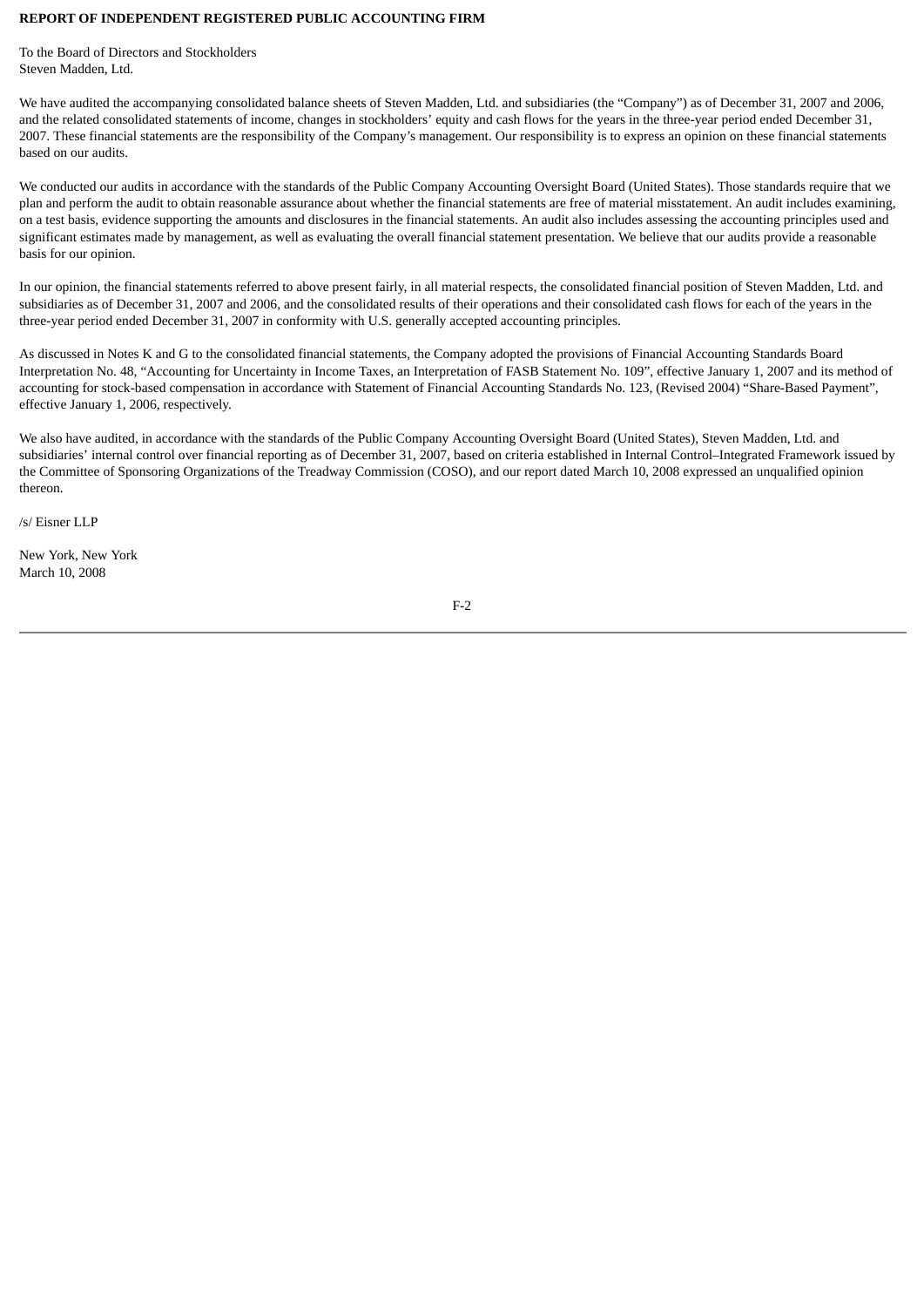## **STEVEN MADDEN, LTD. AND SUBSIDIARIES**

## <span id="page-35-0"></span>**Consolidated Balance Sheets**

(in thousands, except per share data)

|                                                                                                                                                                                    |               | December 31, |          |
|------------------------------------------------------------------------------------------------------------------------------------------------------------------------------------|---------------|--------------|----------|
|                                                                                                                                                                                    | 2007          |              | 2006     |
| <b>ASSETS</b>                                                                                                                                                                      |               |              |          |
| Current assets:                                                                                                                                                                    |               |              |          |
| Cash and cash equivalents                                                                                                                                                          | \$<br>29,446  | \$           | 19,204   |
| Accounts receivable - net of allowances of \$1,967 and \$1,009                                                                                                                     | 8,351         |              | 7,317    |
| Due from factors - net of allowances of \$13,479 and \$11,499                                                                                                                      | 32,819        |              | 40,208   |
| Inventories                                                                                                                                                                        | 27,197        |              | 33,660   |
| Marketable securities - available for sale                                                                                                                                         | 51,028        |              | 72,542   |
| Prepaid expenses and other current assets                                                                                                                                          | 5,840         |              | 5,929    |
| Prepaid taxes                                                                                                                                                                      | 4,819         |              | 1,084    |
| Deferred taxes                                                                                                                                                                     | 9,355         |              | 8,099    |
| Total current assets                                                                                                                                                               | 168,855       |              | 188,043  |
|                                                                                                                                                                                    |               |              |          |
| Note receivable - related party                                                                                                                                                    | 3,126         |              |          |
| Property and equipment, net                                                                                                                                                        | 28,653        |              | 22,842   |
| Deferred taxes                                                                                                                                                                     | 7,232         |              | 6,794    |
| Deposits and other                                                                                                                                                                 | 3,202         |              | 2,965    |
| Marketable securities - available for sale<br>Goodwill - net                                                                                                                       | 29,383        |              | 17,139   |
|                                                                                                                                                                                    | 15,922        |              | 6,465    |
| Intangibles - net                                                                                                                                                                  | 10,148        |              | 7,144    |
| <b>Total assets</b>                                                                                                                                                                | \$<br>266,521 | \$           | 251,392  |
| <b>LIABILITIES</b>                                                                                                                                                                 |               |              |          |
| <b>Current liabilities:</b>                                                                                                                                                        |               |              |          |
| Accounts payable                                                                                                                                                                   | \$<br>24,827  | \$           | 12,784   |
| Accrued expenses                                                                                                                                                                   | 16,757        |              | 14,056   |
| Accrued incentive compensation                                                                                                                                                     | 6,133         |              | 9,492    |
|                                                                                                                                                                                    |               |              |          |
| Total current liabilities                                                                                                                                                          | 47,717        |              | 36,332   |
| Deferred rent                                                                                                                                                                      | 3,470         |              | 3,136    |
| <b>Total liabilities</b>                                                                                                                                                           | 51,187        |              | 39,468   |
| Commitments, contingencies and other $-$ see notes J & L                                                                                                                           |               |              |          |
|                                                                                                                                                                                    |               |              |          |
| <b>STOCKHOLDERS' EQUITY</b>                                                                                                                                                        |               |              |          |
| Preferred stock - \$.0001 par value, 5,000 shares authorized; none issued; Series A Junior Participating preferred<br>stock - \$.0001 par value, 60 shares authorized; none issued |               |              |          |
| Common stock - \$.0001 par value, 90,000 shares authorized, 25,780 and 24,806 shares issued, 20,118 and<br>21,106 shares outstanding at December 31, 2007 and 2006, respectively   | 3             |              | 2        |
| Additional paid-in capital                                                                                                                                                         | 129,913       |              | 112,692  |
| Retained earnings                                                                                                                                                                  | 169,263       |              | 133,561  |
| Other comprehensive loss:                                                                                                                                                          |               |              |          |
| Unrealized loss on marketable securities (net of taxes)                                                                                                                            | (61)          |              | (641)    |
| Treasury stock - 5,662 and 3,700 shares at cost at December 31, 2007 and 2006, respectively                                                                                        | (83,784)      |              | (33,690) |
| Total stockholders' equity                                                                                                                                                         | 215,334       |              | 211,924  |
|                                                                                                                                                                                    |               |              |          |
| Total liabilities and stockholders' equity                                                                                                                                         | \$<br>266,521 | \$           | 251,392  |

*See notes to financial statements*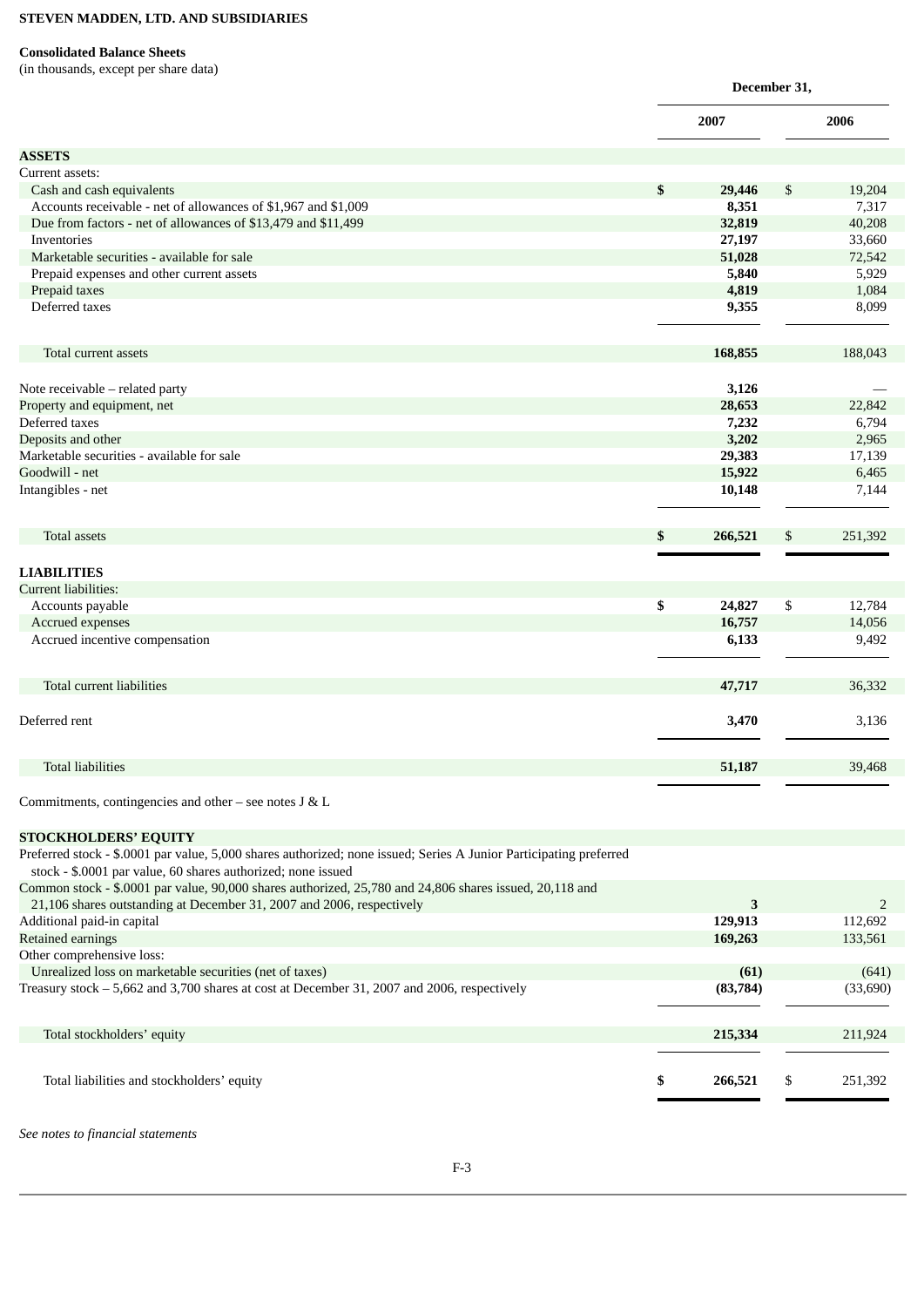# **Consolidated Statements of Income**

(in thousands, except per share data)

|                                                                      | <b>Years Ended December 31,</b> |    |            |    |            |
|----------------------------------------------------------------------|---------------------------------|----|------------|----|------------|
|                                                                      | 2007                            |    | 2006       |    | 2005       |
| Net sales:                                                           |                                 |    |            |    |            |
| Wholesale                                                            | \$<br>310,405                   | \$ | 347,509    | \$ | 254,275    |
| Retail                                                               | 120,645                         |    | 127,654    |    | 121,511    |
|                                                                      |                                 |    |            |    |            |
|                                                                      | 431,050                         |    | 475,163    |    | 375,786    |
|                                                                      |                                 |    |            |    |            |
| Cost of sales:<br>Wholesale                                          |                                 |    |            |    |            |
|                                                                      | 205,584                         |    | 218,014    |    | 175,292    |
| Retail                                                               | 52,062                          |    | 58,720     |    | 61,339     |
|                                                                      | 257,646                         |    | 276,734    |    | 236,631    |
| Gross profit:                                                        |                                 |    |            |    |            |
| Wholesale                                                            | 104,821                         |    | 129,495    |    | 78,983     |
| Retail                                                               | 68,583                          |    | 68,934     |    | 60,172     |
|                                                                      | 173,404                         |    | 198,429    |    | 139,155    |
|                                                                      |                                 |    |            |    |            |
| Commission and licensing fee income - net                            | 18,351                          |    | 14,246     |    | 7,119      |
| Operating expenses                                                   | (138, 841)                      |    | (134, 377) |    | (114, 185) |
| Impairment of goodwill                                               |                                 |    |            |    | (519)      |
| Income before other income (expenses) and provision for income taxes | 52,914                          |    | 78,298     |    | 31,570     |
| Other income (expenses):                                             |                                 |    |            |    |            |
| Interest income                                                      | 3,876                           |    | 3,703      |    | 2,554      |
| Interest expense                                                     | (65)                            |    | (100)      |    | (164)      |
| Loss on sale of marketable securities                                | (589)                           |    | (967)      |    | (500)      |
| Income before provision for income taxes                             | 56,136                          |    | 80,934     |    | 33,460     |
| Provision for income taxes                                           | 20,446                          |    | 34,684     |    | 14,260     |
|                                                                      |                                 |    |            |    |            |
| <b>Net income</b>                                                    | \$<br>35,690                    | \$ | 46,250     | \$ | 19,200     |
| <b>Basic income per share</b>                                        | \$<br>1.73                      | \$ | 2.21       | \$ | 0.95       |
|                                                                      |                                 |    |            |    |            |
| <b>Diluted income per share</b>                                      | \$<br>1.68                      | \$ | 2.09       | \$ | 0.92       |
|                                                                      |                                 |    |            |    |            |
| Basic weighted average shares of common stock outstanding            | 20,647                          |    | 20,906     |    | 20,112     |
| Effect of dilutive securities - options and restricted stock         | 645                             |    | 1,195      |    | 806        |
| Diluted weighted average shares of common stock outstanding          | 21,292                          |    | 22,101     |    | 20,918     |
|                                                                      |                                 |    |            |    |            |
| Dividends paid per share of common stock                             | \$<br>0.00                      | \$ | 1.00       | \$ | 0.67       |
|                                                                      |                                 |    |            |    |            |

*See notes to financial statements*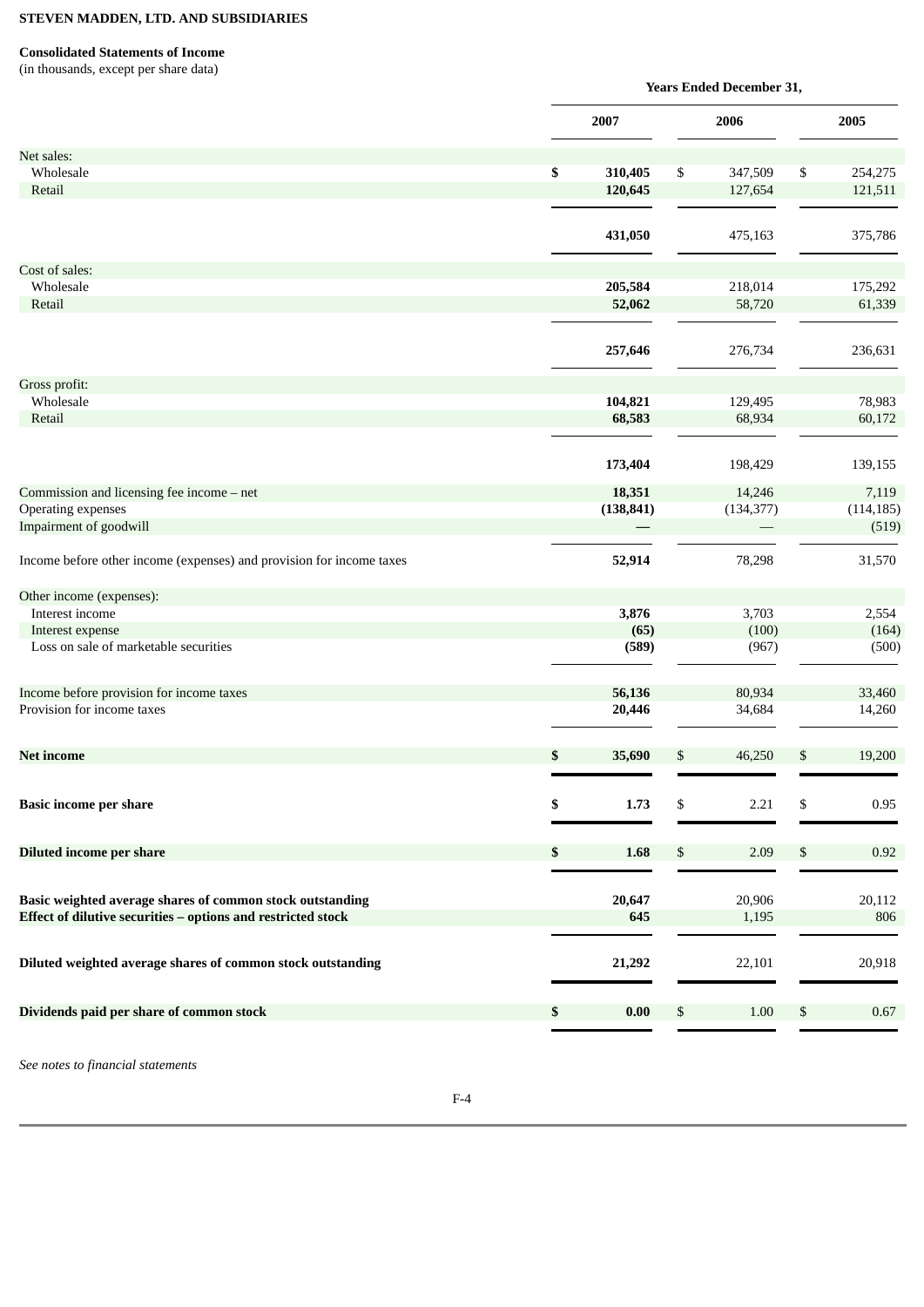# **Consolidated Statements of Changes in Stockholders' Equity**

(in thousands)

|                                                                              | <b>Common Stock</b> |                    |               |                                      | <b>Retained</b> |                 | <b>Unearned</b> |              |
|------------------------------------------------------------------------------|---------------------|--------------------|---------------|--------------------------------------|-----------------|-----------------|-----------------|--------------|
|                                                                              | <b>Shares</b>       | Amount             |               | <b>Additional Paid-in</b><br>Capital |                 | <b>Earnings</b> |                 | Compensation |
| <b>Balance - December 31, 2004</b>                                           | 21,912              | \$<br>$\mathbf{1}$ | $\mathcal{S}$ | 80,631                               | \$              | 103,451         | \$              | (703)        |
| Exercise of stock options                                                    | 2,133               | $\mathbf{1}$       |               | 16,482                               |                 |                 |                 |              |
| Tax benefit from exercise of options                                         |                     |                    |               | 4,604                                |                 |                 |                 |              |
| Issuance of fully vested restricted stock                                    | 180                 |                    |               |                                      |                 |                 |                 |              |
| Cash in lieu of restricted stock                                             |                     |                    |               | (1,767)                              |                 |                 |                 |              |
| Amortization of unearned compensation                                        |                     |                    |               |                                      |                 |                 |                 | 703          |
| Unrealized holding loss on marketable securities (net<br>of taxes of \$199)  |                     |                    |               |                                      |                 |                 |                 |              |
| Net income                                                                   |                     |                    |               |                                      |                 | 19,200          |                 |              |
| Comprehensive income                                                         |                     |                    |               |                                      |                 |                 |                 |              |
| Cash dividend paid                                                           |                     |                    |               |                                      |                 | (13, 813)       |                 |              |
| Common stock purchased for treasury                                          |                     |                    |               |                                      |                 |                 |                 |              |
|                                                                              |                     |                    |               |                                      |                 |                 |                 |              |
| Balance - December 31, 2005                                                  | 24,225              | $\overline{2}$     |               | 99,950                               |                 | 108,838         |                 |              |
| <b>Exercise of stock options</b>                                             | 551                 |                    |               | 6,837                                |                 |                 |                 |              |
| Tax benefit from exercise of options                                         |                     |                    |               | 3,611                                |                 |                 |                 |              |
| Issuance of fully vested restricted stock                                    | 30                  |                    |               |                                      |                 |                 |                 |              |
| Stock-based compensation                                                     |                     |                    |               | 2,294                                |                 |                 |                 |              |
| Unrealized holding loss on marketable securities (net<br>of taxes of $$476)$ |                     |                    |               |                                      |                 |                 |                 |              |
| Net income                                                                   |                     |                    |               |                                      |                 | 46,250          |                 |              |
| Comprehensive income                                                         |                     |                    |               |                                      |                 |                 |                 |              |
| Cash dividend paid                                                           |                     |                    |               |                                      |                 | (21,527)        |                 |              |
| Common stock purchased for treasury                                          |                     |                    |               |                                      |                 |                 |                 |              |
|                                                                              |                     |                    |               |                                      |                 |                 |                 |              |
| Balance - December 31, 2006                                                  | 24,806              | $\overline{2}$     |               | 112,692                              |                 | 133,561         |                 |              |
| <b>Exercise of stock options</b>                                             | 863                 | $\mathbf{1}$       |               | 5,607                                |                 |                 |                 |              |
| Tax benefit from exercise of options                                         |                     |                    |               | 7,180                                |                 |                 |                 |              |
| Issuance of fully vested restricted stock                                    | 111                 |                    |               |                                      |                 |                 |                 |              |
| Stock-based compensation                                                     |                     |                    |               | 4,434                                |                 |                 |                 |              |
| Unrealized holding gain on marketable securities (net<br>of taxes of \$426)  |                     |                    |               |                                      |                 |                 |                 |              |
| Net income                                                                   |                     |                    |               |                                      |                 | 35,690          |                 |              |
| Comprehensive income                                                         |                     |                    |               |                                      |                 |                 |                 |              |
| Forfeiture of accrued dividends                                              |                     |                    |               |                                      |                 | 12              |                 |              |
| Common stock purchased for treasury                                          |                     |                    |               |                                      |                 |                 |                 |              |
|                                                                              |                     |                    |               |                                      |                 |                 |                 |              |
| <b>Balance - December 31, 2007</b>                                           | 25,780              | \$<br>3            | \$            | 129,913                              | \$              | 169,263         | S               |              |

*See notes to financial statements*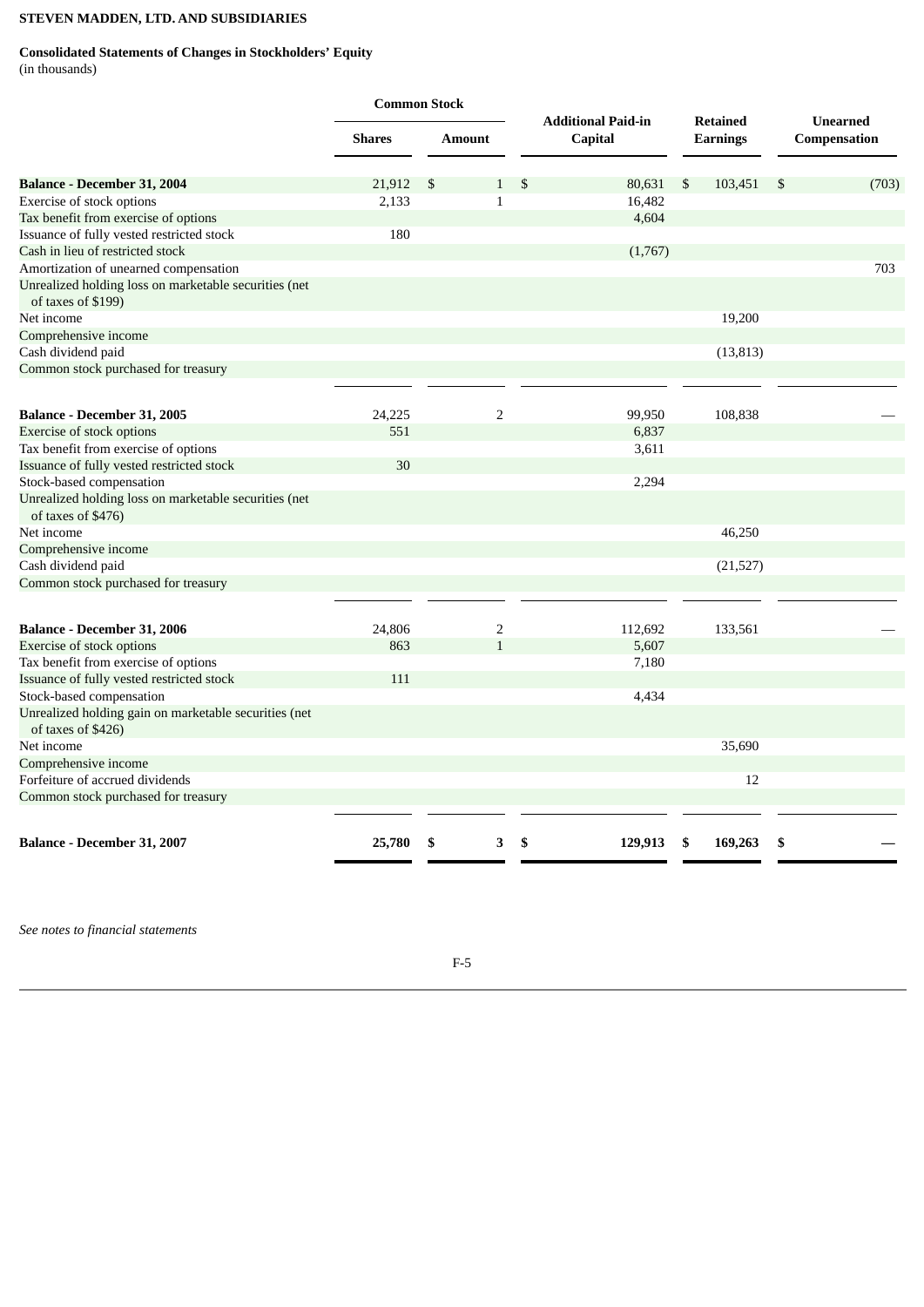# **Consolidated Statements of Changes in Stockholders' Equity (Continued)**

(in thousands)

|                                                                                                        | <b>Accumulated</b><br>Other<br>Comprehensive | <b>Treasury Stock</b> |                     |    | <b>Total</b>  |    | Stockholders' |  | Comprehensive |
|--------------------------------------------------------------------------------------------------------|----------------------------------------------|-----------------------|---------------------|----|---------------|----|---------------|--|---------------|
|                                                                                                        | Gain (Loss)                                  | <b>Shares</b>         | <b>Amount</b>       |    | <b>Equity</b> |    | <b>Income</b> |  |               |
| Balance - December 31, 2004                                                                            | \$<br>(1,024)                                | 2,685                 | \$<br>$(17,691)$ \$ |    | 164,665       |    |               |  |               |
| Exercise of stock options                                                                              |                                              |                       |                     |    | 16,483        |    |               |  |               |
| Tax benefit from exercise of options                                                                   |                                              |                       |                     |    | 4,604         |    |               |  |               |
| Issuance of fully vested restricted stock                                                              |                                              |                       |                     |    |               |    |               |  |               |
| Cash in lieu of restricted stock                                                                       |                                              |                       |                     |    | (1,767)       |    |               |  |               |
| Amortization of unearned compensation                                                                  |                                              |                       |                     |    | 703           |    |               |  |               |
| Unrealized holding loss on marketable securities (net                                                  |                                              |                       |                     |    |               |    |               |  |               |
| of taxes of \$199)                                                                                     | (275)                                        |                       |                     |    | (275)         |    | (275)         |  |               |
| Net income                                                                                             |                                              |                       |                     |    | 19,200        |    | 19,200        |  |               |
|                                                                                                        |                                              |                       |                     |    |               |    |               |  |               |
| Comprehensive income                                                                                   |                                              |                       |                     |    |               | \$ | 18,925        |  |               |
| Cash dividend paid                                                                                     |                                              |                       |                     |    | (13, 813)     |    |               |  |               |
| Common stock purchased for treasury                                                                    |                                              | 666                   | (7, 735)            |    | (7, 735)      |    |               |  |               |
|                                                                                                        |                                              |                       |                     |    |               |    |               |  |               |
| Balance - December 31, 2005                                                                            | (1,299)                                      | 3,351                 | (25, 426)           |    | 182,065       |    |               |  |               |
| <b>Exercise of stock options</b>                                                                       |                                              |                       |                     |    | 6,837         |    |               |  |               |
| Tax benefit from exercise of options                                                                   |                                              |                       |                     |    | 3,611         |    |               |  |               |
| Issuance of fully vested restricted stock                                                              |                                              |                       |                     |    |               |    |               |  |               |
| Stock-based compensation                                                                               |                                              |                       |                     |    | 2,294         |    |               |  |               |
| Unrealized holding loss on marketable securities (net                                                  |                                              |                       |                     |    |               |    |               |  |               |
| of taxes of \$476)                                                                                     | 658                                          |                       |                     |    | 658           |    | 658           |  |               |
| Net income                                                                                             |                                              |                       |                     |    | 46,250        |    | 46,250        |  |               |
| Comprehensive income                                                                                   |                                              |                       |                     |    |               | \$ | 46,908        |  |               |
| Cash dividend paid (\$421 of which is payable to<br>holders of restricted stock pending the vesting of |                                              |                       |                     |    |               |    |               |  |               |
| these shares)                                                                                          |                                              |                       |                     |    | (21,527)      |    |               |  |               |
| Common stock purchased for treasury                                                                    |                                              | 349                   | (8, 264)            |    | (8,264)       |    |               |  |               |
|                                                                                                        |                                              |                       |                     |    |               |    |               |  |               |
| Balance - December 31, 2006                                                                            | (641)                                        | 3,700                 | (33,690)            |    | 211,924       |    |               |  |               |
| <b>Exercise of stock options</b>                                                                       |                                              |                       |                     |    | 5,608         |    |               |  |               |
| Tax benefit from exercise of options                                                                   |                                              |                       |                     |    | 7,180         |    |               |  |               |
| Issuance of fully vested restricted stock                                                              |                                              |                       |                     |    |               |    |               |  |               |
| Stock-based compensation                                                                               |                                              |                       |                     |    | 4,434         |    |               |  |               |
| Unrealized holding gain on marketable securities                                                       |                                              |                       |                     |    |               |    |               |  |               |
| (net of taxes of \$426)                                                                                | 580                                          |                       |                     |    | 580           |    | 580           |  |               |
| Net income                                                                                             |                                              |                       |                     |    | 35,690        |    | 35,690        |  |               |
| Comprehensive income                                                                                   |                                              |                       |                     |    |               | \$ | 36,270        |  |               |
| Forfeiture of accrued dividends                                                                        |                                              |                       |                     |    | 12            |    |               |  |               |
| Common stock purchased for treasury                                                                    |                                              | 1,962                 | (50,094)            |    | (50,094)      |    |               |  |               |
|                                                                                                        |                                              |                       |                     |    |               |    |               |  |               |
|                                                                                                        | \$<br>(61)                                   | 5,662                 | \$<br>(83, 784)     | \$ | 215,334       |    |               |  |               |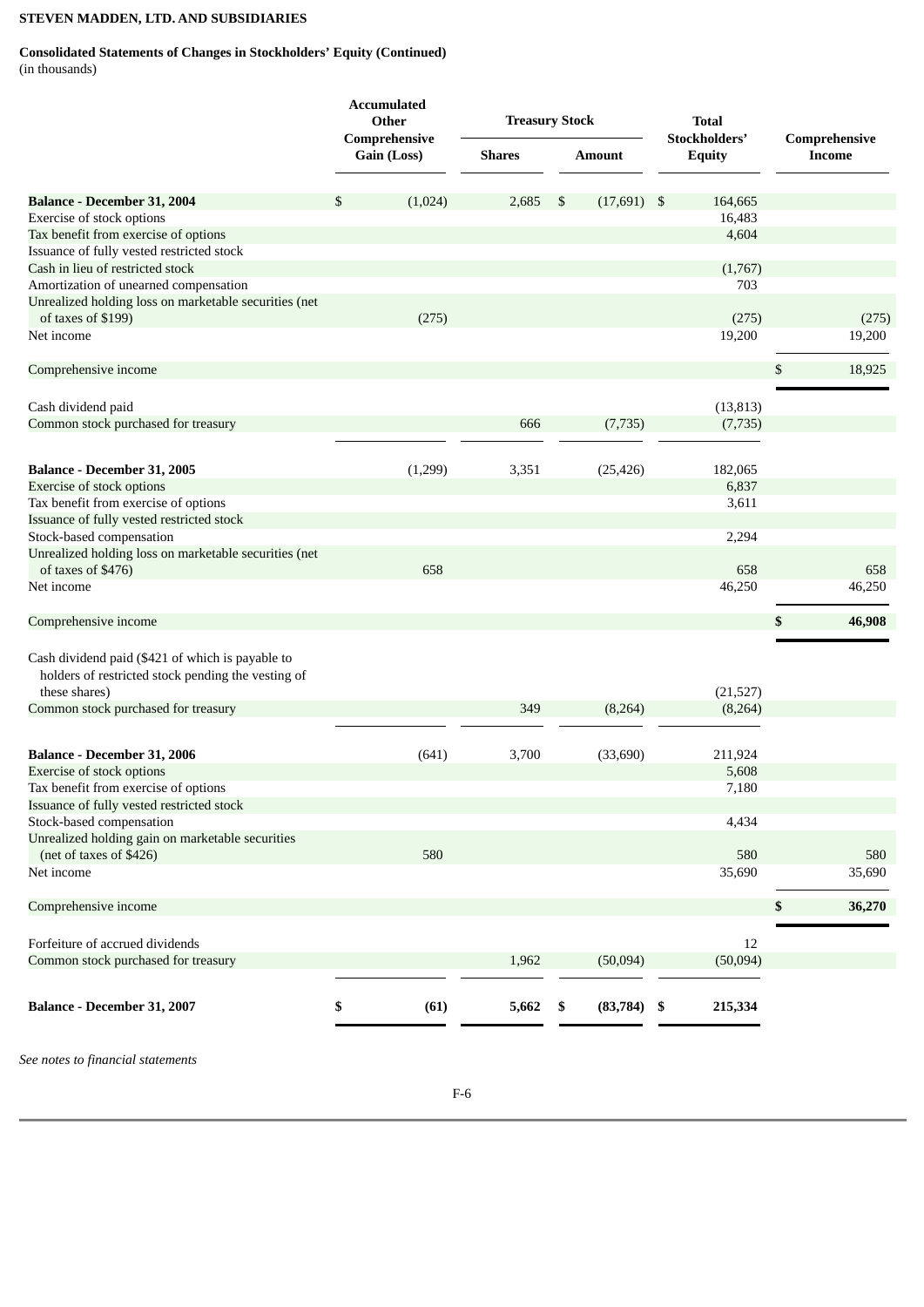# **Consolidated Statements of Cash Flows**

```
Years Ended December 31,
```

| <b>Cash flows from operating activities:</b>                                      | 2007 |           | 2006          |                 | 2005               |           |
|-----------------------------------------------------------------------------------|------|-----------|---------------|-----------------|--------------------|-----------|
| Net income                                                                        | \$   | 35,690    | <sup>\$</sup> | 46,250          | <sup>\$</sup>      | 19,200    |
| Adjustments to reconcile net income to net cash provided by operating activities: |      |           |               |                 |                    |           |
|                                                                                   |      |           |               |                 |                    |           |
| Stock-based compensation                                                          |      | 4,434     |               | 2,294           |                    | 703       |
| Excess tax benefits from the exercise of options                                  |      | (7, 180)  |               | (3,611)         |                    | (4,604)   |
| Depreciation and amortization                                                     |      | 8,435     |               | 6,705           |                    | 5,120     |
| Loss on disposal of fixed assets                                                  |      | 760       |               | 1,857           |                    | 535       |
| Impairment of goodwill                                                            |      |           |               | $\qquad \qquad$ |                    | 519       |
| Deferred taxes                                                                    |      | (2, 120)  |               | (4,210)         |                    | (2,691)   |
| Provision for doubtful accounts and chargebacks                                   |      | 2,938     |               | 3,048           |                    | 5,485     |
| Deferred rent expense                                                             |      | 334       |               | 379             |                    | 669       |
| Realized loss on sale of marketable securities                                    |      | 589       |               | 967             |                    | 500       |
| Changes in:                                                                       |      |           |               |                 |                    |           |
| Accounts receivable                                                               |      | (1,992)   |               | (2,275)         |                    | (1,197)   |
| Due from factors                                                                  |      | 5,409     |               | (10, 136)       |                    | (3,282)   |
| Notes receivable - related party                                                  |      | (3, 126)  |               |                 |                    |           |
| Inventories                                                                       |      | 6,463     |               | 635             |                    | 5,972     |
| Prepaid expenses, prepaid taxes, deposits and other assets                        |      | 3,189     |               | 1,478           |                    | 3,980     |
| Accounts payable and accrued expenses                                             |      | 9,443     |               | (6, 136)        |                    | 4,320     |
|                                                                                   |      |           |               |                 |                    |           |
| Accrued incentive compensation                                                    |      | (3,359)   |               | 6,163           |                    | 2,909     |
| Net cash provided by operating activities                                         |      | 59,907    |               | 43,408          |                    | 38,138    |
| <b>Cash flows from investing activities:</b>                                      |      |           |               |                 |                    |           |
| Purchase of property and equipment                                                |      | (12, 965) |               | (9,511)         |                    | (5,822)   |
| Purchases of marketable securities                                                |      | (66, 505) |               | (44,690)        |                    | (27, 252) |
| Maturity/sale of marketable securities                                            |      | 76,192    |               | 21,434          |                    | 9,153     |
| Acquisitions, net of cash acquired                                                |      | (9,080)   |               | (15, 357)       |                    |           |
| Net cash used in investing activities                                             |      | (12, 358) |               | (48, 124)       |                    | (23, 921) |
| <b>Cash flows from financing activities:</b>                                      |      |           |               |                 |                    |           |
| Proceeds from exercise of stock options                                           |      | 5,607     |               | 6,837           |                    | 16,483    |
| Excess tax benefit from the exercise of options                                   |      | 7,180     |               | 3,611           |                    | 4,604     |
| Cash dividend paid                                                                |      |           |               | (21, 106)       |                    | (13, 813) |
| Cash in lieu of restricted stock                                                  |      |           |               |                 |                    | (1,767)   |
|                                                                                   |      |           |               |                 |                    |           |
| Common stock purchased for treasury                                               |      | (50, 094) |               | (8, 264)        |                    | (7, 735)  |
| Net cash used in financing activities                                             |      | (37, 307) |               | (18, 922)       |                    | (2,228)   |
|                                                                                   |      |           |               |                 |                    |           |
| Net increase (decrease) in cash and cash equivalents                              |      | 10,242    |               | (23, 638)       |                    | 11,989    |
| Cash and cash equivalents - beginning of year                                     |      | 19,204    |               | 42,842          |                    | 30,853    |
| Cash and cash equivalents - end of year                                           | \$   | 29,446    | \$            | 19,204          | \$                 | 42,842    |
| <b>Supplemental disclosures of cash flow information:</b>                         |      |           |               |                 |                    |           |
| Cash paid during the year for:                                                    |      |           |               |                 |                    |           |
| Interest                                                                          | \$   | 65        | \$            | 100             | \$                 | 164       |
| Income taxes                                                                      | \$   | 20,178    | \$            | 33,886          | $\mathbf{\hat{S}}$ | 12,536    |
| Non-cash transactions                                                             |      |           |               |                 |                    |           |
| Dividend accrual (forfeitures) related to restricted stock                        | \$   | $(16)$ \$ |               | 421             | \$                 |           |

*See notes to financial statements*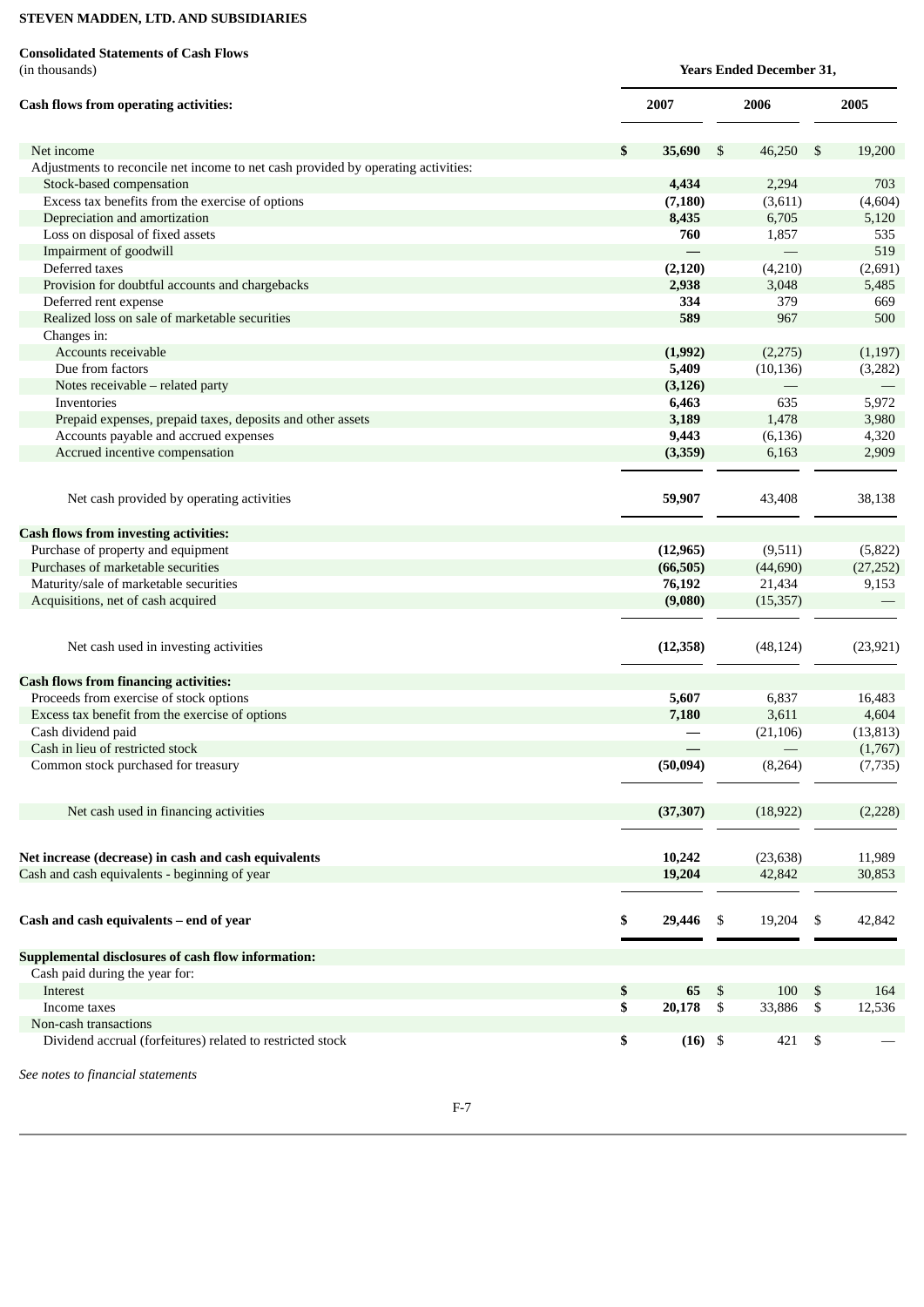**Notes to Financial Statements December 31, 2007 and 2006 (\$ in thousands except share and per share data)**

## **NOTE A – SUMMARY OF SIGNIFICANT ACCOUNTING POLICIES**

#### **[1] Organization:**

Steven Madden, Ltd., a Delaware corporation, designs, sources, markets and retails women's, men's and children's shoes, for sale through its wholesale and retail channels under the Steve Madden, Steven and Madden Mens and through its wholesale channels under the Stevies, Madden Girl and Candie's (under license) brand names. In addition, the Company designs, sources, markets and sells name brand and private label fashion handbags and accessories to customers located in the United States through its Daniel M. Friedman domestic and foreign Divisions. Revenue is generated predominately through the sale of the Company's brand name merchandise and certain licensed products. At December 31, 2007 and 2006, the Company operated 101 and 96 retail stores (including its website as a store), respectively. Revenue is subject to seasonal fluctuations. See Note M for operating segment information.

## **[2] Principles of consolidation:**

The Consolidated Financial Statements include the accounts of Steven Madden, Ltd. and its wholly owned subsidiaries Steven Madden Retail, Inc., Diva Acquisition Corp., Adesso Madden, Inc., Stevies, Inc. and Daniel M. Friedman and Associates, Inc. (collectively referred to as the "Company"). All significant intercompany balances and transactions have been eliminated.

### **[3] Use of estimates:**

The preparation of financial statements in conformity with accounting principles generally accepted in the United States of America requires management to make estimates and assumptions that affect the reported amounts of assets and liabilities and disclosure of contingent assets and liabilities at the date of the financial statements and the reported amounts of revenue and expenses during the reporting period. Actual results could differ from those estimates.

The significant areas involving management estimates include allowances for bad debts, returns and customer chargebacks. The Company provides reserves on trade accounts receivables for future customer chargebacks and markdown allowances, discounts, returns and other miscellaneous compliance related deductions that relate to the current period sales. The Company evaluates anticipated chargebacks by reviewing several performance indicators of its major customers. These performance indicators, which include retailers' inventory levels, sell through rates and gross margin levels, are analyzed by key account executives and the Vice President of Wholesale Sales to estimate the amount of the anticipated customer allowance.

### **[4] Cash equivalents:**

Cash equivalents at December 31, 2007 and 2006 amounted to approximately \$10,765 and \$11,121, respectively, and consisted of money market accounts and commercial paper. The Company considers all highly liquid instruments with an original maturity of three months or less when purchased to be cash equivalents.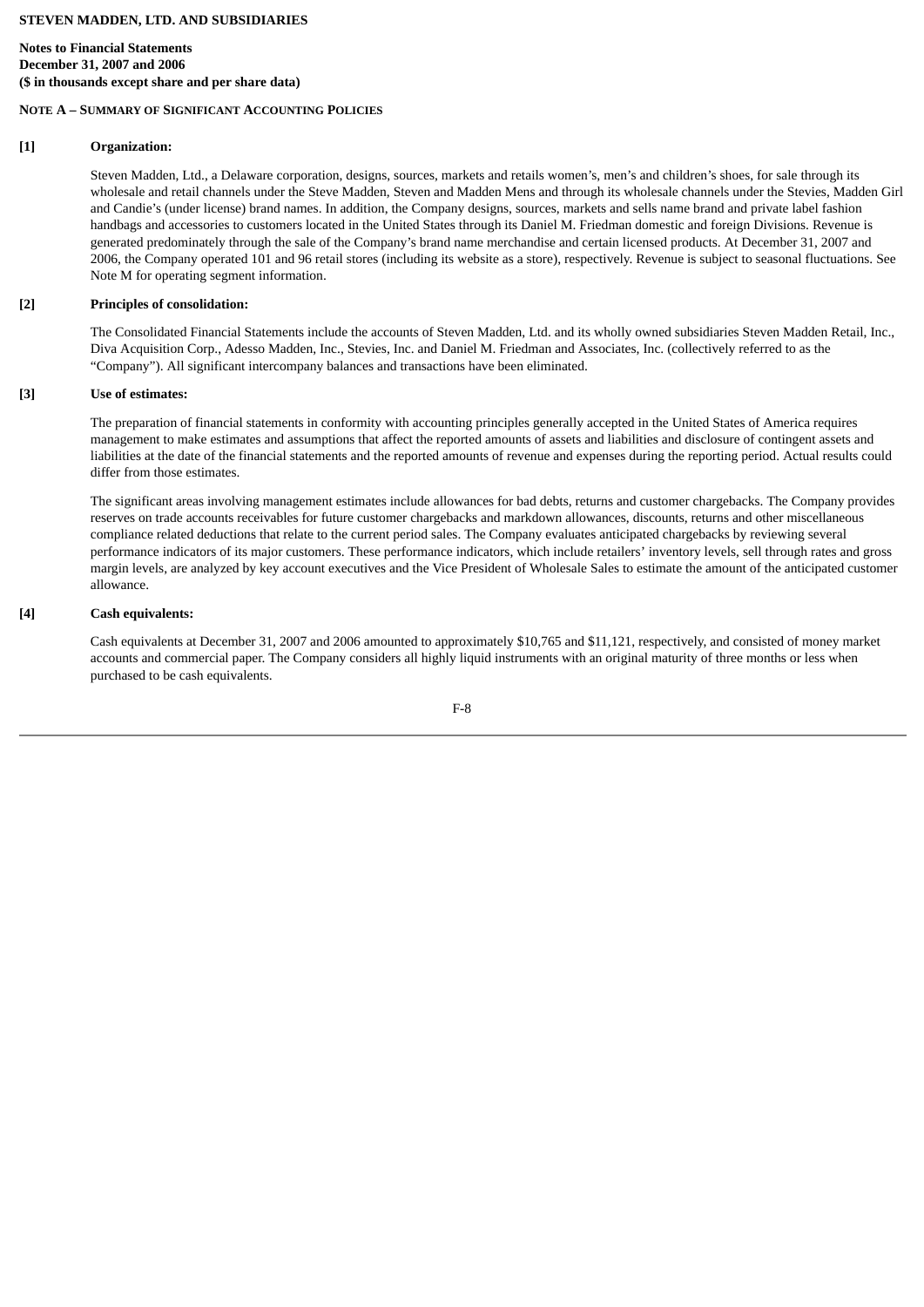## **Notes to Financial Statements December 31, 2007 and 2006 (\$ in thousands except share and per share data)**

#### **NOTE A – SUMMARY OF SIGNIFICANT ACCOUNTING POLICIES (CONTINUED)**

## **[5] Marketable securities:**

Marketable securities consist primarily of corporate and municipal bonds, U.S. treasury notes, certificates of deposit and auction rate securities with maturities greater than three months and up to five years at the time of purchase, as well as marketable equity securities. These securities, which are classified as available for sale, are carried at fair value, with unrealized gains and losses net of any tax effect reported in stockholders' equity as accumulated other comprehensive income, and are held at an investment bank with the schedule of maturities at December 31, 2007 as follows:

|                                          | <b>Maturities as of</b><br><b>December 31, 2007</b> |      |              |      |                |    | <b>Maturities as of</b><br><b>December 31, 2006</b> |  |  |
|------------------------------------------|-----------------------------------------------------|------|--------------|------|----------------|----|-----------------------------------------------------|--|--|
|                                          | 1 Year or Less                                      |      | 1 to 5 Years |      | 1 Year or Less |    | 1 to 5 Years                                        |  |  |
| Schedule of maturities:                  |                                                     |      |              |      |                |    |                                                     |  |  |
| Municipal bonds                          | \$<br>12,227                                        | - \$ | 7,682        | - \$ | 21,869         | \$ | 7,072                                               |  |  |
| U.S. Government and Federal agency bonds | 3,240                                               |      |              |      | 1,980          |    | 3,175                                               |  |  |
| Corporate bonds                          | 3,475                                               |      | 5,401        |      | 7,326          |    | 4,849                                               |  |  |
| Auction rate securities                  | 21,025                                              |      | 16,300       |      | 33,175         |    |                                                     |  |  |
| Certificates of deposit                  | 2,320                                               |      |              |      |                |    | 2,043                                               |  |  |
|                                          | 42,287                                              |      | 29,383       |      | 64,350         |    | 17,139                                              |  |  |
| Marketable equity securities             | 8,741                                               |      |              |      | 8,192          |    |                                                     |  |  |
|                                          | \$<br>51,028                                        | - S  | 29,383       | - \$ | 72,542 \$      |    | 17,139                                              |  |  |
|                                          |                                                     |      |              |      |                |    |                                                     |  |  |

At December 31, 2007, the Company held \$37,325 in auction rate securities. The contractual maturities of the investments underlying the auction rate securities mature at various dates through 2046, however, all the Company's auction rate securities, or ARSs, have a reset period of less than 30 days. Through March 7, 2008, the Company had reduced its total holdings in ARSs to \$16,300, principally by investing in other short-term investments as individual ARS reset periods came due and the securities were once again subject to the auction process. Through March 7, 2008, auctions for \$8,800 of these securities were not successful, resulting in the Company continuing to hold these securities and the issuers paying interest at the maximum contractual rate. Based on current market conditions, it is likely that auctions related to more of these securities will be unsuccessful in the near term. Unsuccessful auctions could result in the Company holding securities beyond their next scheduled auction reset dates if a secondary market does not develop, therefore limiting the short-term liquidity of these investments. Accordingly, \$16,300 of auction rate securities are classified as long term as of December 31, 2007. While these failures in the auction process have affected the Company's ability to access these funds in the near term, the Company does not believe that the underlying securities or collateral have been affected. The Company believes that the higher reset rates on failed auctions provide sufficient incentive for the security issuers to address this lack of liquidity. If the credit rating of the security issuers deteriorates, the Company may be required to adjust the carrying value of these investments through an impairment charge. The Company expects to continue to earn interest at the prevailing rates on the ASR's that we hold.

## **[6] Inventories:**

Inventories, which consist of finished goods on hand and in transit, are stated at the lower of cost (first-in, first-out method) or market.

## **[7] Property and equipment:**

Property and equipment are stated at cost less accumulated depreciation and amortization. Depreciation is computed utilizing the straight-line method based on estimated useful lives ranging from three to ten years. Leasehold improvements are amortized utilizing the straight-line method over the shorter of their estimated useful lives or the remaining lease term. Depreciation and amortization include amounts relating to property and equipment under capital leases.

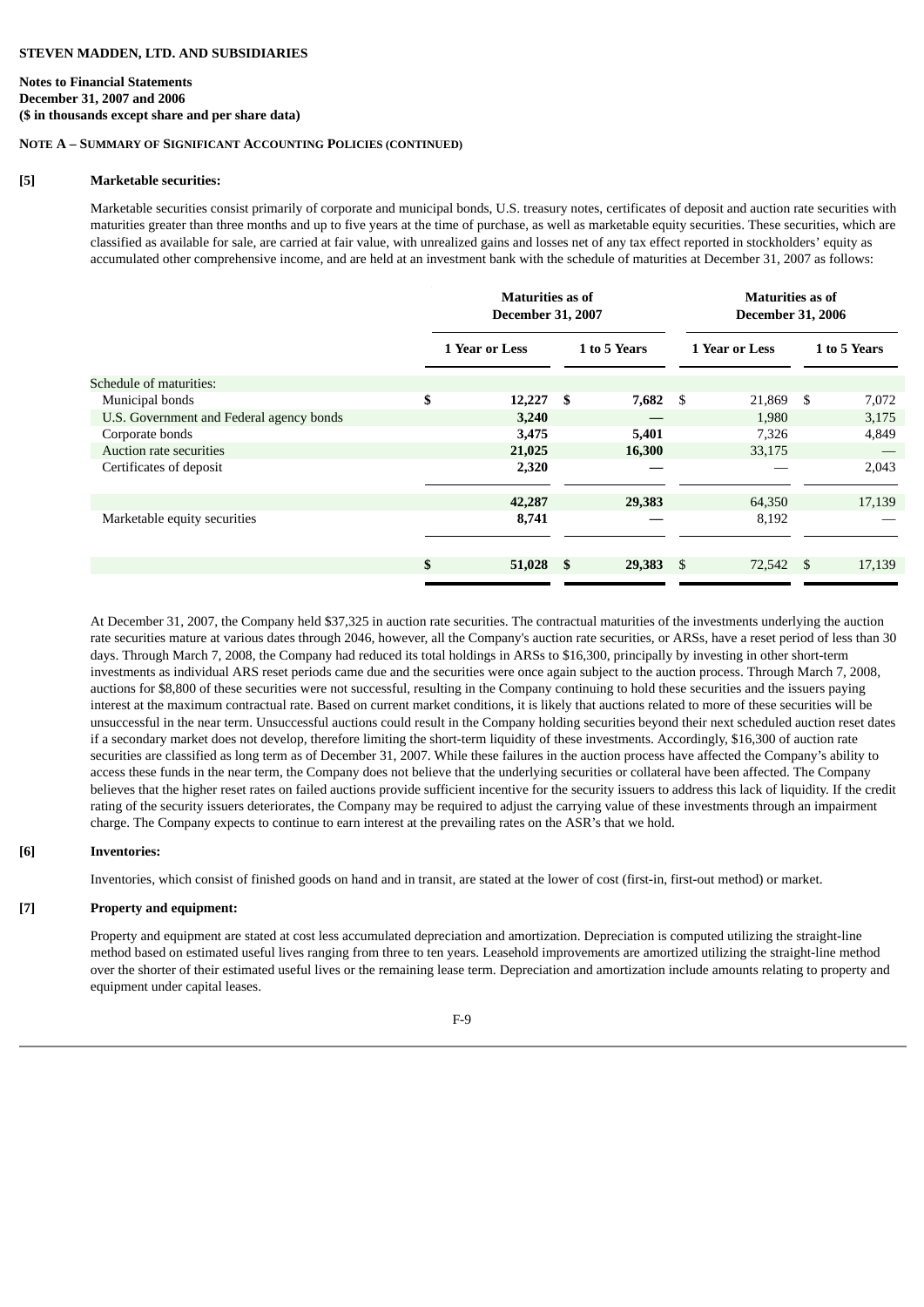## **Notes to Financial Statements December 31, 2007 and 2006 (\$ in thousands except share and per share data)**

#### **NOTE A – SUMMARY OF SIGNIFICANT ACCOUNTING POLICIES (CONTINUED)**

Impairment losses are recognized for long-lived assets, including certain intangibles, used in operations when indicators of impairment are present and the undiscounted cash flows estimated to be generated by those assets are not sufficient to recover the assets' carrying amount. Impairment losses are measured by comparing the fair value of the assets to their carrying amount.

#### **[8] Goodwill:**

The Company accounts for goodwill and intangible assets in accordance with SFAS No. 142, "Goodwill and Other Intangible Assets" ("SFAS 142"). Under SFAS 142, amortization of goodwill and indefinite lived intangible assets are not amortized, rather they are tested for impairment on an annual basis or more often if events or circumstances change that could cause these assets to become impaired.

During 2005, the balance of the goodwill of \$519 relating to the Shoe Biz name was considered impaired and was recognized as a reduction of income.

The Company completed its annual impairment test on the goodwill relating to the Daniel M. Friedman acquisition in the third quarter of 2007. No impairment was recognized.

#### **[9] Net income per share:**

Basic income per share is based on the weighted average number of shares of common stock outstanding during the year. Diluted income per share reflects: a) the potential dilution assuming shares of common stock were issued upon the exercise of outstanding in-the-money options and the proceeds thereof were used to purchase treasury stock at the average market price during the period, and b) the vesting of granted nonvested restricted stock awards for which the assumed proceeds upon grant are deemed to be the amount of compensation cost attributable to future services and are not yet recognized using the treasury stock method, to the extent dilutive. For the years ended December 31, 2007, 2006 and 2005, no options exercisable into shares of common stock have been excluded in the calculation of diluted income per share. For the years ended December 31, 2007, 2006 and 2005, the unvested restricted stock awards were dilutive.

## **[10] Advertising costs:**

The Company expenses costs of print, radio and billboard advertisements as of the first date the advertisements take place. Advertising expense included in operating expenses amounted to approximately \$4,831 in 2007, \$7,187 in 2006 and \$8,354 in 2005.

#### **[11] Fair value of financial instruments:**

The carrying value of the Company's financial instruments approximates fair value due to their short-term nature or their underlying terms. Marketable securities are carried at quoted market prices which represent fair value.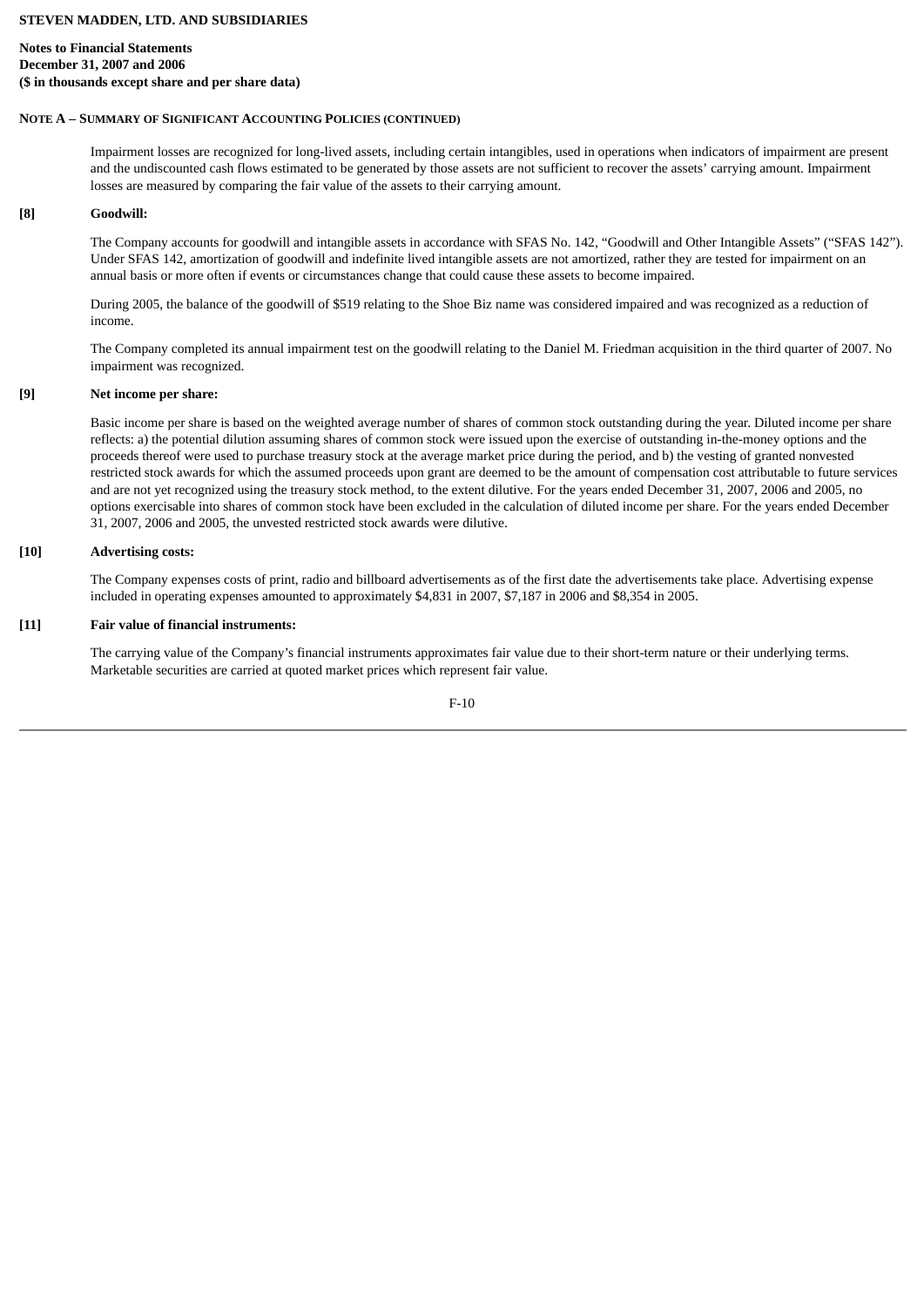#### **Notes to Financial Statements December 31, 2007 and 2006 (\$ in thousands except share and per share data)**

#### **NOTE A – SUMMARY OF SIGNIFICANT ACCOUNTING POLICIES (CONTINUED)**

#### **[12] Revenue recognition:**

The Company recognizes revenue on wholesale sales when products are shipped pursuant to its standard terms which are freight on board (FOB) warehouse or when products are delivered to the consolidators as per the terms of the customers' purchase order. Sales reductions for anticipated discounts, allowances and other deductions are recognized when sales are recorded. Customers retain the right to replacement of the product for poor quality or improper or short shipments, which have historically been immaterial. Retail sales are recognized when the payment is received from customers and are recorded net of returns. The Company also generates commission income acting as a buying agent by arranging to manufacture private label shoes to the specifications of its clients. The Company's revenue includes partial recovery of its design, product and development costs for the services provided to certain suppliers in connection with the Company's private label business. Commission revenue and product and development cost recoveries are recognized as earned when title of the product transfers from the manufacturer to the customer and is reported on a net basis after deducting operating expenses.

The Company licenses its trademarks for use in connection with the manufacturing, marketing and sale of cold weather accessories, sunglasses, eyewear, outerwear, hosiery and children's apparel. The license agreements require the licensee to pay the Company a royalty and, in substantially all of the agreements, an advertising fee based on the higher of a minimum or a net sales percentage as defined in the various agreements. In addition, under the terms of retail selling agreements, most of the Company's international distributors are required to pay the Company a royalty based on a percentage of net sales, in addition to a commission on the purchases of the Company's products. Licensing revenue is recognized on the basis of net sales reported by the licensees and international distributors, or the minimum guaranteed royalties, if higher. In substantially all of the Company's license agreements, the minimum guaranteed royalty is earned and payable on a quarterly basis.

#### **[13] Taxes collected from customers:**

In June of 2006, the FASB issued Emerging Issues Task Force 06-03, "How Taxes Collected from Customers and Remitted to Governmental Authorities Should Be Presented in the Income Statement" ("EITF 06-03"). The consensus reached in EITF 06-03 allows companies to adopt a policy of presenting taxes in the income statement on either a gross basis (included in revenues and costs) or net basis (excluded from revenues). Taxes within the scope of EITF 06-03 would include taxes that are imposed on a revenue transaction between a seller and a customer, for example, sales taxes, use taxes, value-added taxes and some types of excise taxes. The Company records taxes within the scope of EITF 06-03 on a net basis.

#### **[14] Sales deductions:**

The Company supports retailers' initiatives to maximize sales of the Company's products on the retail floor by subsidizing the co-op advertising programs of such retailers, providing them with inventory markdown allowances and participating in various other marketing initiatives of its major customers. Such expenses are reflected in the financial statements as deductions to net sales. For the years ended December 31, 2007, 2006 and 2005 the total deductions to net sales for these expenses were \$43,691, \$35,267 and \$36,356, respectively.

## **[15] Cost of sales:**

All costs incurred to bring finished products to the Company's distribution center and, in the Retail Division, the costs to bring products to the Company's stores, are included in the cost of sales line on the Consolidated Statement of Income. These include the cost of finished products, purchase commissions, letter of credit fees, brokerage fees, sample expenses, custom duty, inbound freight, royalty payments on licensed products, labels and product packaging. All warehouse and distribution costs related to the Wholesale Division and freight to customers, if any, are included in the operating expenses line item of the Company's Consolidated Statement of Income. The Company's gross margins may not be comparable to other companies in the industry because some companies may include warehouse and distribution costs as a component of cost of sales, while other companies report on the same basis as the Company and include them in operating expenses.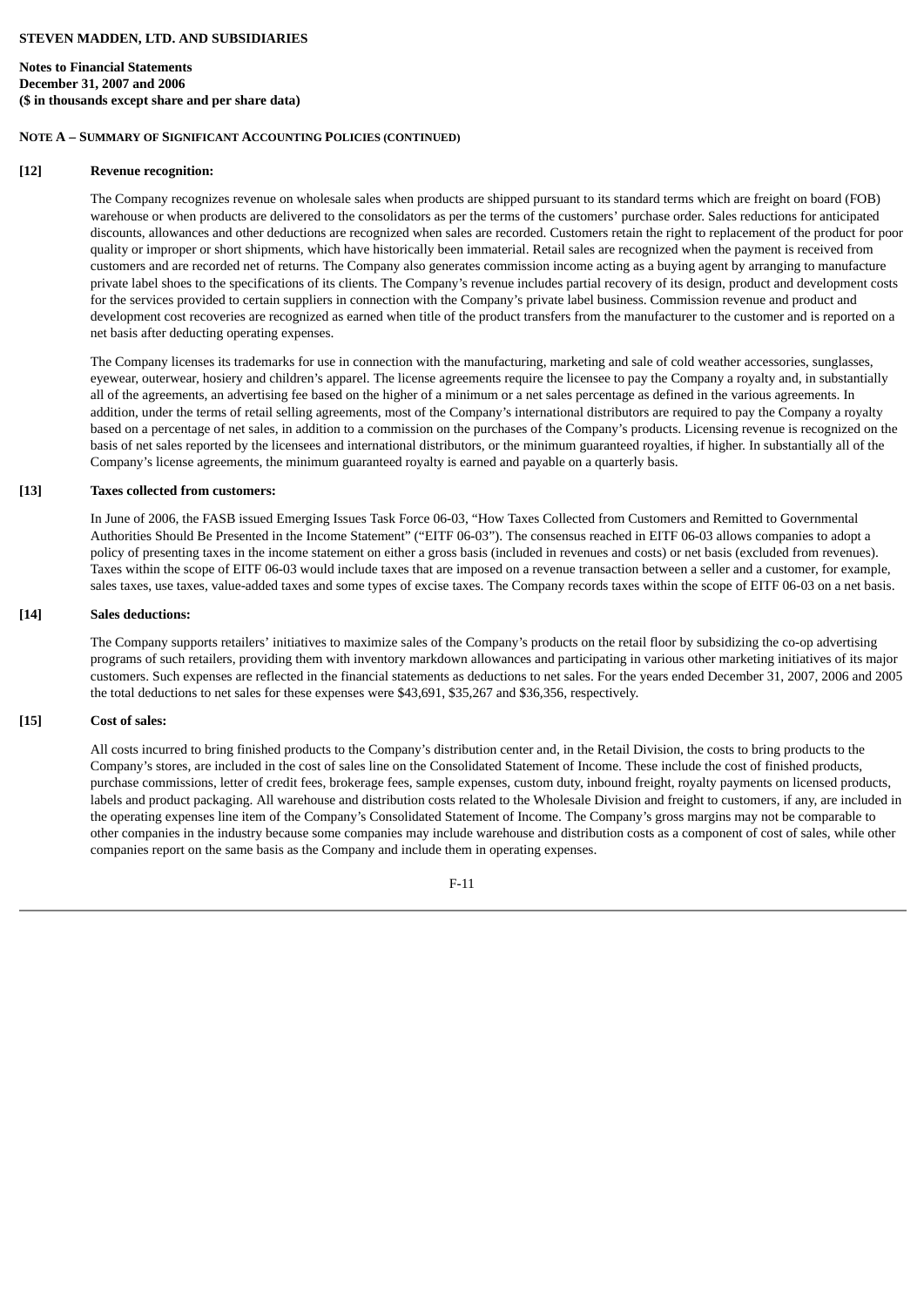#### **Notes to Financial Statements December 31, 2007 and 2006 (\$ in thousands except share and per share data)**

#### **NOTE A – SUMMARY OF SIGNIFICANT ACCOUNTING POLICIES (CONTINUED)**

#### **[16] Warehouse and shipping costs:**

The Company includes all warehouse and distribution costs for the Wholesale Division in the Operating Expenses line on the Consolidated Statements of Income. For the years ended December 31, 2007, 2006 and 2005, the total warehouse and distribution costs included in Operating Expenses were \$8,957, \$8,901 and \$6,229 respectively. The Company's standard terms of sales are "FOB Steve Madden warehouse" and thus the Company's wholesale customers absorb most shipping costs. Shipping costs to wholesale customers incurred by the Company are not considered significant and are included in the Operating Expense line in the Consolidated Statements of Income.

#### **[17] Impairment of long-lived assets:**

The Company reviews long-lived assets, including amortizable intangible assets, for impairment whenever events or changes in business circumstances indicate that the carrying amount of the asset may not be fully recoverable. If facts and circumstances indicate that the Company's long-lived assets might be impaired, the estimated future undiscounted cash flows associated with the long-lived asset would be compared to its carrying amounts to determine if a write-down to fair value is necessary. If a write-down is required, the amount is determined by estimation of the present value of net discounted cash flows in accordance with SFAS No. 144, "Accounting for the Impairment or Disposal of Long-Lived Assets".

## **[18] 401(k) Plan:**

The Company maintains a tax-qualified 401(k) plan which is available to each of the Company's eligible employees who elect to participate after meeting certain length-of-service requirements. The Company makes discretionary matching contributions of 25% in 2006 and 2005, and 50% in 2007, of employees' contributions up to a maximum of 6% of employees' compensation which vest to the employees over a period of time. Total matching contributions to the plan for 2007, 2006 and 2005 were approximately \$513, \$180 and \$176, respectively.

## **[19] Prior years' reclassifications:**

*Royalty payments.* The Company has reclassified royalty payments on its Consolidated Statements of Income from operating expenses to cost of sales. This reclassification resulted in an increase in the wholesale cost of sales for the year ended December 31, 2005 of \$3,345, with a corresponding decrease to operating expenses in the same periods. This reclassification had no impact on the net income of the Company.

*Balance Sheet reclassifications*. Certain prior period amounts on the balance sheet have been reclassified to conform to the current period presentation.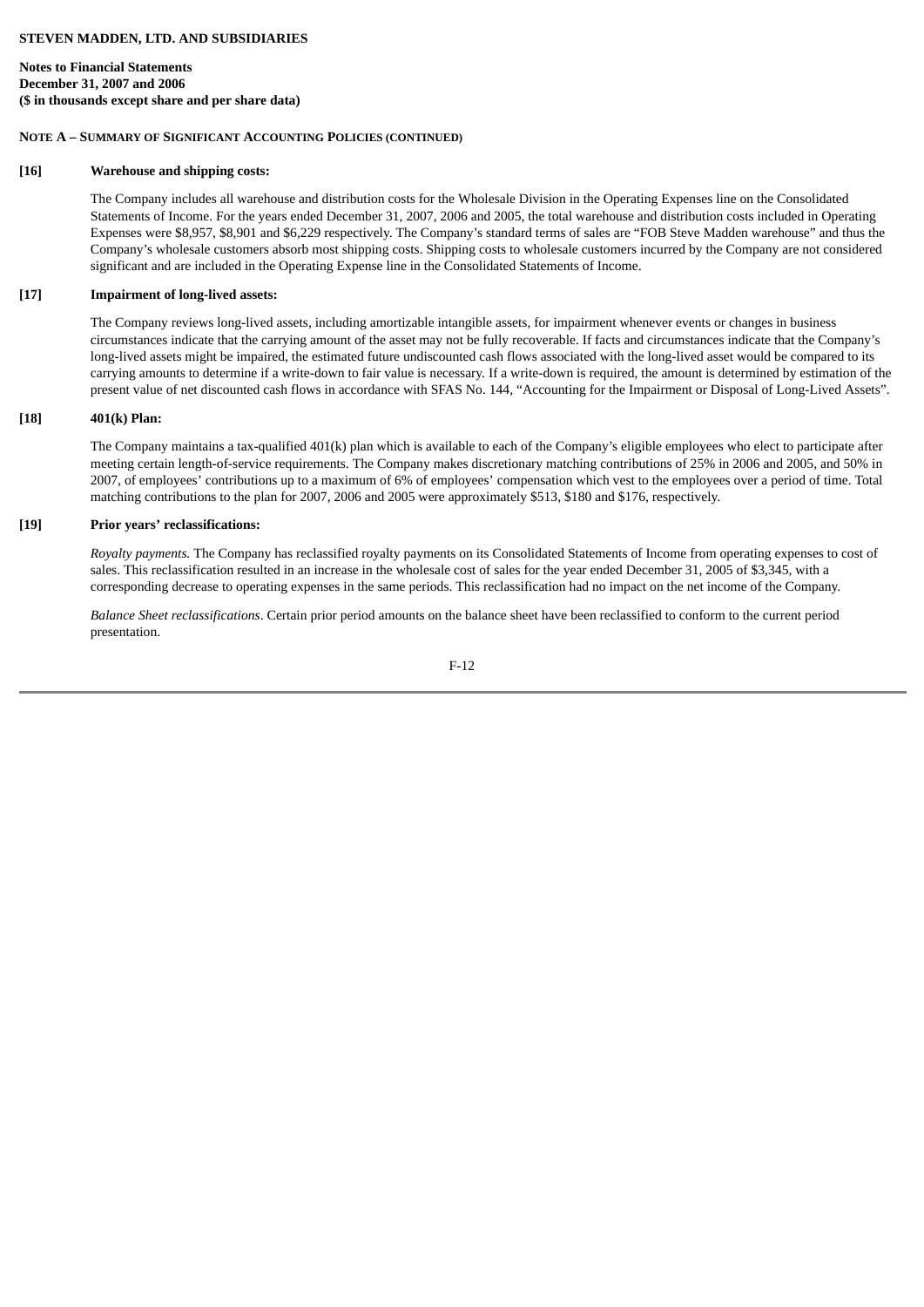#### **Notes to Financial Statements December 31, 2007 and 2006 (\$ in thousands except share and per share data)**

#### **NOTE A – SUMMARY OF SIGNIFICANT ACCOUNTING POLICIES (CONTINUED)**

## **[20] Recently issued accounting standards:**

In September 2006, the FASB issued Statement of Financial Accounting Standards No. 157, "Fair Value Measurements" ("SFAS No. 157"). SFAS No. 157 clarifies the principle that fair value should be based on the assumptions market participants would use when pricing an asset or liability and establishes a fair value hierarchy that prioritizes the information used to develop those assumptions. On December 14, 2007, the FASB issued proposed FASB Staff Position No. FAS 157-b, "Effective Date of FASB Statement No. 157" (the proposed FSP). The proposed FSP would amend FASB Statement No. 157, "Fair Value Measurements" (Statement 157), to delay the effective date of Statement 157 for all nonfinancial assets and nonfinancial liabilities, except those that are recognized or disclosed at fair value in the financial statements on a recurring basis (that is, at least annually). The proposed FSP defers the effective date of Statement 157 to fiscal years beginning after November 15, 2008, and interim periods within those fiscal years for items within the scope of the proposed FSP. We have not yet determined the impact, if any, that the implementation of SFAS No. 157 will have on our results of operations or financial condition.

In February 2007, the FASB issued Statement of Financial Accounting Standards No. 159, "The Fair Value Option for Financial Assets and Financial Liabilities" ("SFAS No. 159"). SFAS No. 159 permits entities to choose to measure many financial instruments and certain other items at fair value that are not currently required to be measured at fair value. SFAS No. 159 also establishes presentation and disclosure requirements designed to facilitate comparisons between entities that chose different measurement attributes for similar assets and liabilities. SFAS No. 159 is effective for financial statements issued for fiscal years beginning after November 15, 2007. We have not yet determined the impact, if any, that the implementation of SFAS No. 159 will have on our results of operations or financial condition.

In December of 2007, the FASB issued Statement of Financial Accounting Standards No. 141R, "Business Combinations" ("SFAS No. 141R"), which replaces FASB Statement No. 141. Under SFAS No. 141R, an acquiring entity will be required to recognize all the assets acquired and liabilities assumed in a transaction at the acquisition-date fair value with limited exceptions. SFAS No. 141R establishes principles and requirements for how an acquirer recognizes and measures in its financial statements the identifiable assets acquired, the liabilities assumed, any non-controlling interest in the acquiree and the goodwill acquired. This statement also establishes disclosure requirements which will enable users to evaluate the nature and financial effects of the business combination. SFAS No. 141R is effective for financial statements issued for fiscal years beginning after December 15, 2008. Early adoption is prohibited. We have not yet determined the impact, if any, that the implementation of SFAS No. 141R will have on our results of operations or financial condition.

In December 2007, the FASB issued Statement of Financial Accounting Standards No. 160, "Noncontrolling Interests in Consolidated Financial Statements – An Amendment of ARB No. 51" (SFAS No. 160"). SFAS No. 160 establishes new accounting and reporting standards for the noncontrolling interest in a subsidiary and for the deconsolidation of a subsidiary. Specifically, this statement requires the recognition of a noncontrolling interest (minority interest) as equity in the Consolidated Financial Statements and separate from the parent's equity. The amount of net income attributable to the noncontrolling interest will be included in consolidated net income on the face of the income statement. SFAS No. 160 clarifies that changes in a parent's ownership interest in a subsidiary that do not result in deconsolidation are equity transactions if the parent retains its controlling financial interest. In addition, this statement requires that a parent recognize a gain or loss in net income when a subsidiary is deconsolidated. Such gain or loss will be measured using the fair value of the noncontrolling equity investment on the deconsolidation date. SFAS No. 160 also includes expanded disclosure requirements regarding the interests of the parent and its noncontrolling interest. SFAS No. 160 is effective for fiscal years beginning on or after December 15, 2008. Earlier adoption is prohibited.

#### **NOTE B – ACQUISITIONS**

## *Compo Enhancements*

On May 16, 2007, the Company acquired all of the outstanding membership interests of privately held Compo Enhancements, LLC ("Compo"), a Connecticut Limited Liability Company. Compo was founded in late 2005 as a third party provider of e-commerce solutions for the Company. The acquisition enables the Company to fully integrate its e-commerce business into the Company's Retail Division and operate its online business internally.

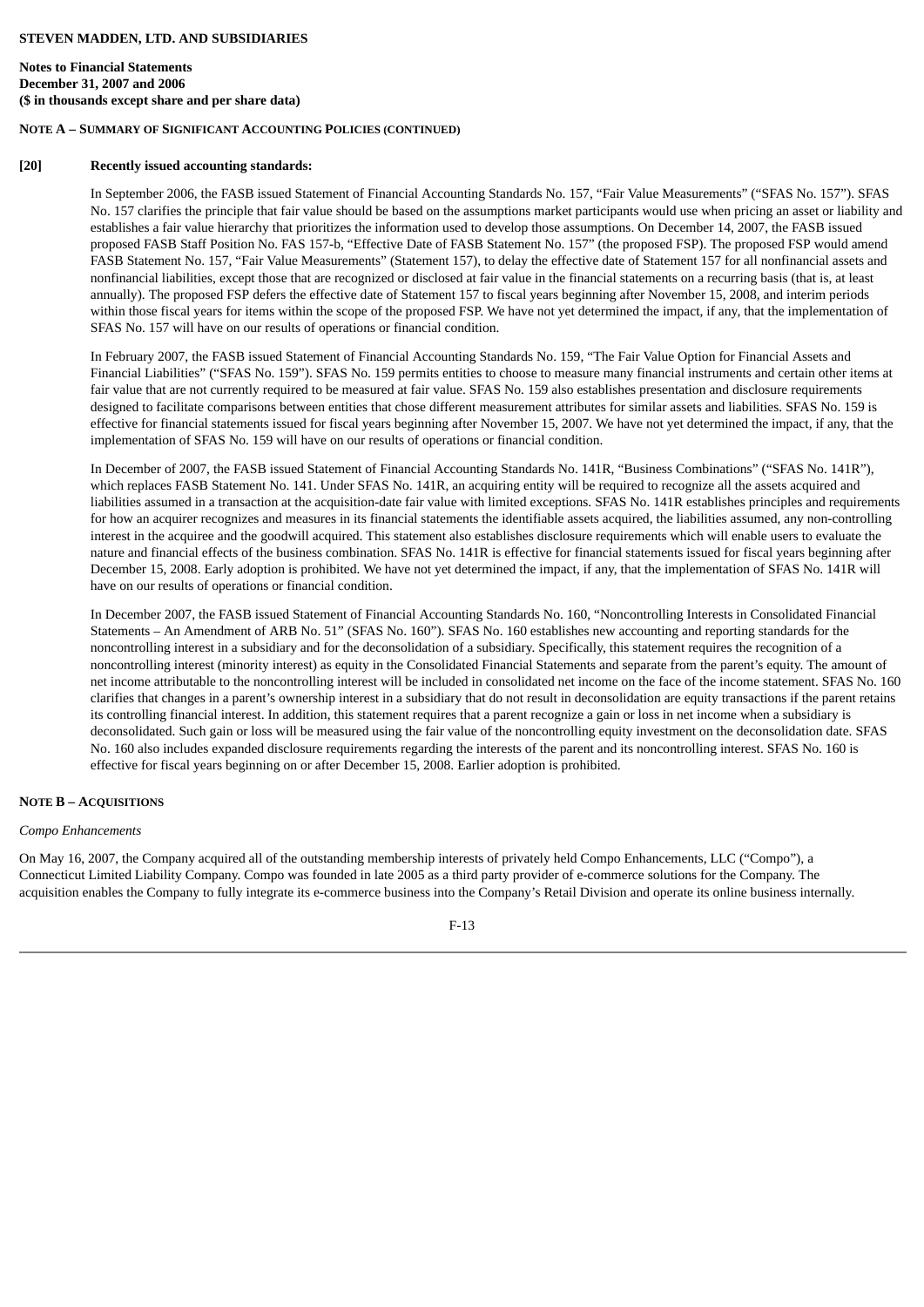## **Notes to Financial Statements December 31, 2007 and 2006 (\$ in thousands except share and per share data)**

## **NOTE B – ACQUISITIONS (CONTINUED)**

The acquisition, which was accounted for using the purchase method of accounting as required by SFAS Statement No. 141, "Business Combinations", was completed for a consideration of \$8,982, inclusive of transaction costs, subject to adjustments which include certain earn-out provisions based on the Company's financial performance through 2012. In December of 2007, Jeffrey Silverman, the founder and CEO of Compo, reached an agreement with the Company to surrender his rights under the earn-out agreement in exchange for a cash payment which, combined with other purchase adjustments, increased the total consideration to \$9,679. The total purchase price has been allocated as follows:

| Current assets         | \$<br>50    |
|------------------------|-------------|
| Property and equipment | 143         |
| Intangible assets      | 4,744       |
| Goodwill               | 5,501       |
| Liabilities assumed    | (759)       |
|                        |             |
| Net assets acquired    | \$<br>9,679 |
|                        |             |

The results of operations of Compo have been included in the Company's Condensed Consolidated Statements of Income from the date of the acquisition. Unaudited pro forma information related to this acquisition is not included, as the impact of this transaction is not material to the Company's consolidated results. In connection with the acquisition, Mr. Silverman has been appointed President of the Company. Mr. Silverman's contract, which was to expire on December 31, 2009, provides for an annual salary of \$600 and an annual bonus based on EBIT. In addition, Mr. Silverman was granted 150,000 stock options with an exercise price of \$45 and an additional 150,000 stock options with an exercise price of \$50, all of which were to vest over three years. In December of 2007, an amendment to Mr. Silverman's contract shortened the expiration date to June 30, 2008, eliminated the bonus provision of the contract and cancelled all of the stock options.

#### *Daniel M. Friedman*

On February 7, 2006, the Company acquired all of the equity interest of privately held Daniel M. Friedman and Associates, Inc. and D.M.F. International (collectively, "Daniel M. Friedman"). Founded in 1995, Daniel M. Friedman designs, sources and markets name brand fashion handbags and accessories. The acquisition was completed for consideration of \$18,710, including transaction costs. In addition, the purchase agreement includes certain earn-out provisions based on financial performance through 2010. On April 10, 2007, an amendment to the agreement shortened the earn-out period by one year through December 31, 2008 and advanced the earn-out payments from 2008 to 2007. The 2007 earn-out provision of \$3,956 was charged to goodwill and increased the total acquisition cost to \$22,666.

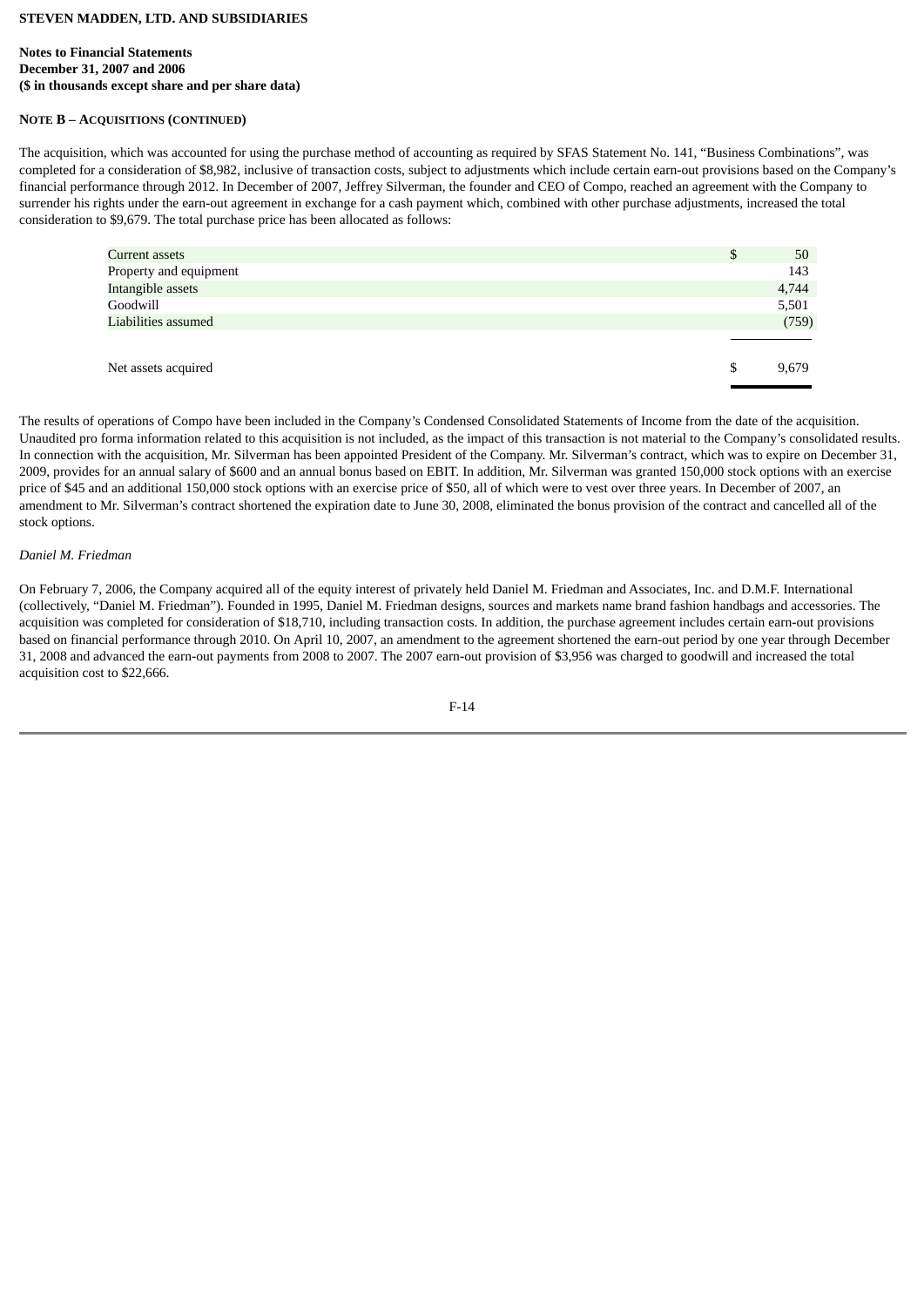## **Notes to Financial Statements December 31, 2007 and 2006 (\$ in thousands except share and per share data)**

## **NOTE B – ACQUISITIONS (CONTINUED)**

The Daniel M. Friedman acquisition was accounted for using the purchase method of accounting as required by SFAS Statement No. 141, "Business Combinations". Accordingly, the assets and liabilities of Daniel M. Friedman were adjusted to their fair values, and the excess of the purchase price over the fair value of the assets acquired, including identified intangible assets, was recorded as goodwill. The fair values assigned to tangible and intangible assets acquired and liabilities assumed are based on management's estimates and assumptions, as well as third-party independent valuations. The total purchase price has been allocated as follows:

| <b>Current assets</b>  | \$<br>9,772  |
|------------------------|--------------|
| Property and equipment | 289          |
| Deposits               | 62           |
| Intangible assets      | 8,400        |
| Goodwill               | 8,874        |
| Liabilities assumed    | (4, 731)     |
|                        |              |
| Net assets acquired    | \$<br>22,666 |
|                        |              |

The purchase price and related allocation may be revised as a result of adjustments made to the purchase price pursuant to the earn-out provisions.

Pursuant to the acquisition, the Company has a note receivable from the former owner and namesake of Daniel M. Friedman in the amount of \$1,250. The note, which has an interest rate of 5%, is due and payable on the same day that the final earn-out payment is due. The note allows the maker to offset the principal and interest due on the note against any earn-out monies that might be due to him. The note is included in the "Deposits and other" category on the Company's Consolidated Balance Sheets.

The results of operations for Daniel M. Friedman have been included in the Company's Consolidated Statements of Income from the date of the acquisition. The following unaudited pro forma information presents the results of the Company's operations as though the Daniel M. Friedman acquisition had occurred on January 1, 2004. The pro forma information, as presented below, is not indicative of the results that would have been obtained had the transaction occurred on January 1, 2004, nor is it indicative of the Company's future results.

|                            | <b>Years Ended December 31,</b><br>(unaudited) |    |         |
|----------------------------|------------------------------------------------|----|---------|
|                            | 2006                                           |    | 2005    |
|                            |                                                |    |         |
| Net sales                  | \$<br>479,195                                  | \$ | 417,299 |
| Operating income           | \$<br>78,993                                   | \$ | 31,216  |
| Net income                 | \$<br>46,631                                   | \$ | 18,988  |
| Basic earnings per share   | \$<br>2.23                                     | \$ | 0.94    |
| Diluted earnings per share | \$<br>\$<br>2.11                               |    |         |

#### **NOTE C – DUE FROM FACTORS**

Under the terms of its factoring agreement with GMAC Commercial Finance LLC ("GMAC"), as amended, the Company may request advances from the factor of up to 80% of aggregate receivables purchased by the factor at an interest rate equal to the lower of the prime rate less 0.875% or the 30-day London Interbank Offered Rate ("LIBOR") plus 1.375%. The agreement, which has no specific expiration date and can be terminated by either party with sixty (60) days written notice after June 30, 2009, provides the Company with a \$50 million credit facility with a \$25 million sub-limit on the aggregate face amount of Letters of Credit. The Company also pays a fee that varies depending on the customer of between 0.15% and 0.25% of the gross invoice amount of each receivable purchased. The Company sells and assigns a substantial portion of its receivables, principally without recourse, to the factor. As of December 31, 2007 and 2006, \$272 and \$260 of factored receivables, respectively, were sold by the Company with recourse. GMAC maintains a lien on all of the Company's receivables and assumes the credit risk for all assigned accounts approved by them with certain restrictions.

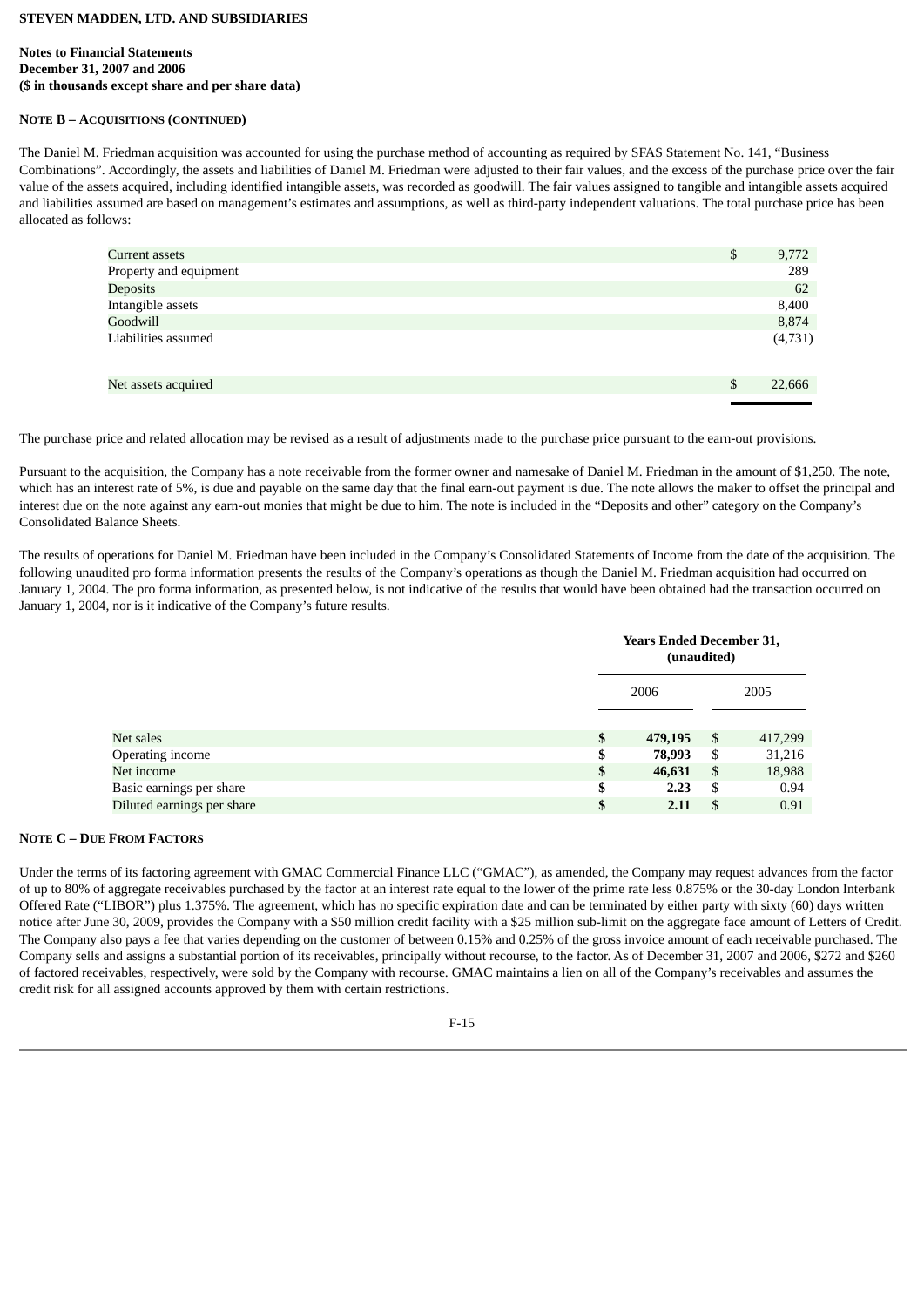## **Notes to Financial Statements December 31, 2007 and 2006 (\$ in thousands except share and per share data)**

#### **NOTE C – DUE FROM FACTORS (CONTINUED)**

The Company's Daniel M. Friedman Division had a factoring agreement with Wells Fargo Century that expired on June 30, 2007. Under the terms of the agreement, the Company was eligible to draw down 85% of its invoiced receivables at an interest rate equal to the prime rate. The Company paid a fee equal to 0.45% of the gross invoice amount of each receivable purchased. Wells Fargo Century maintained a lien on all of Daniel M. Friedman's receivables and assumed the credit risk for all assigned accounts approved by them with certain restrictions. As of July 1, 2007, Daniel M. Friedman has been incorporated into the GMAC agreement.

A "factored" sale (whether "with" or "without" recourse) is substantially the same as a non-factored sale and the Company accounts for its factored sales/receivables in the same manner as its non-factored sales/receivables. The factor services the collection of the Company's accounts receivable. Funds collected by the factor are applied against advances owed to the factor (if any), and the balance is due and payable to the Company, net of any fees. The allowance against "due from factor" is a projected provision based on certain formulas and prior approvals for markdowns, allowances, discounts, advertising and other deductions that customers may deduct against their payments.

## **NOTE D – NOTE RECEIVABLE – RELATED PARTY**

On June 25, 2007, the Company made a loan to Steve Madden, its Creative and Design Chief and a principal shareholder of the Company, in the amount of \$3,000, in order for Mr. Madden to exercise options that were due to expire and hold the underlying Company stock. Mr. Madden executed a secured promissory note in favor of the Company that bears interest at an annual rate of 8% and is due on the earlier of the date Mr. Madden ceases to be employed by the Company or December 31, 2007. An amendment to the note dated December 19, 2007 extended the due date to March 31, 2009. As of December 31, 2007, \$126 of interest has accrued on the note and has been reflected on the Company's Consolidated Financial Statements. Pursuant to a pledge agreement between the Company and Mr. Madden, the note is secured by 510,000 shares of the Company's common stock.

### **NOTE E – PROPERTY AND EQUIPMENT**

The major classes of assets and total accumulated depreciation and amortization are as follows:

|                                                | December 31,<br>2007<br>2006<br>$\mathbb{S}$<br>37,421 |    |           |  |  |
|------------------------------------------------|--------------------------------------------------------|----|-----------|--|--|
|                                                |                                                        |    |           |  |  |
| Leasehold improvements                         | \$                                                     |    | 31,790    |  |  |
| Machinery and equipment                        | 3,620                                                  |    | 1,119     |  |  |
| <b>Furniture and fixtures</b>                  | 4,595                                                  |    | 4,563     |  |  |
| Computer equipment                             | 11,578                                                 |    | 9,238     |  |  |
|                                                | 57,214                                                 |    | 46,710    |  |  |
| Less accumulated depreciation and amortization | (28, 561)                                              |    | (23, 868) |  |  |
| Property and equipment - net                   | \$<br>28,653                                           | \$ | 22,842    |  |  |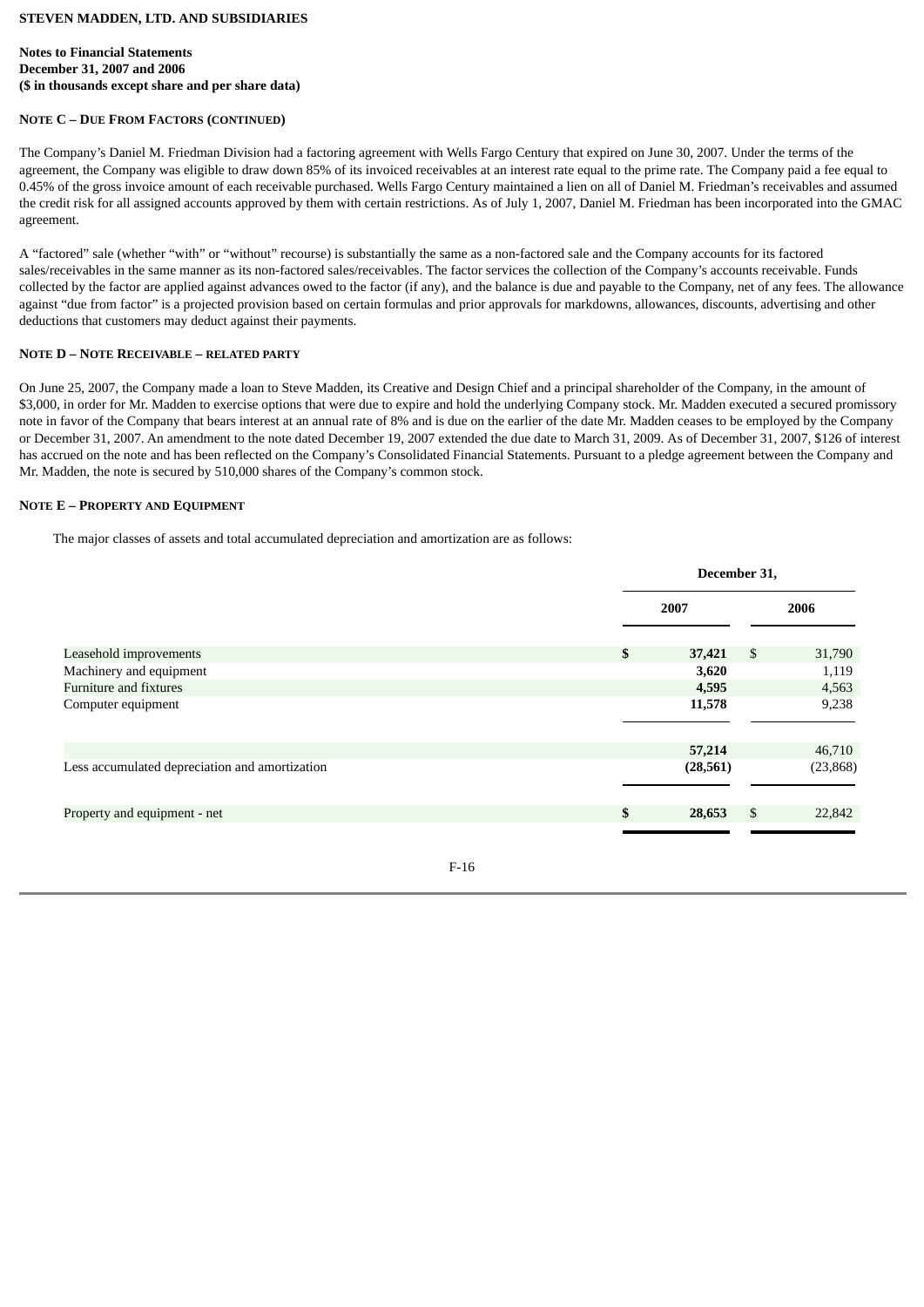## **Notes to Financial Statements December 31, 2007 and 2006 (\$ in thousands except share and per share data)**

## **NOTE F – GOODWILL AND INTANGIBLE ASSETS**

The following is a summary of the carrying amount of goodwill by segment for the year ended December 31, 2007:

|                                 | Wholesale        |    |             |     |                |                        |
|---------------------------------|------------------|----|-------------|-----|----------------|------------------------|
|                                 | Women's          |    | Accessories |     | Retail         | Net Carrying<br>Amount |
| Balance at January 1, 2007      | \$<br>1,547      | \$ | 4,918       | -\$ | $\overline{0}$ | \$<br>6,465            |
| <b>Acquisition of Compo</b>     | $\boldsymbol{0}$ |    | $\Omega$    |     | 5,501          | 5,501                  |
| Additional purchase price - DMF | $\mathbf{0}$     |    | 3,956       |     | $\overline{0}$ | 3,956                  |
|                                 |                  |    |             |     |                |                        |
| Balance at December 31, 2007    | \$<br>1,547      | S  | 8,874       | \$  | 5,501          | \$<br>15,922           |

The following table details identifiable intangible assets as of December 31, 2007:

|                        | <b>Estimated lives</b> | Cost basis   | Accumulated<br>Amortization |     | <b>Net Carrying</b><br>Amount |
|------------------------|------------------------|--------------|-----------------------------|-----|-------------------------------|
| Trade name             | 6 years                | \$<br>200    | \$<br>65                    | -\$ | 135                           |
| Customer relationships | 10 years               | 6,400        | 740                         |     | 5,660                         |
| License agreements     | 3-6 years              | 5,600        | 2,059                       |     | 3,541                         |
| Non-compete agreement  | 5 years                | 930          | 129                         |     | 801                           |
| Other                  | 3 years                | 14           | 3                           |     | 11                            |
|                        |                        |              |                             |     |                               |
|                        |                        | \$<br>13,144 | \$<br>2,996                 | \$  | 10,148                        |

The amortization of intangible assets is included in operating expenses on the Company's Consolidated Statements of Income. The estimated future amortization expense of purchased intangibles as of December 31, 2007 is as follows:

| 2008         | \$<br>1,962  |
|--------------|--------------|
| 2009<br>2010 | 1,859        |
|              | 1,856        |
| $2011\,$     | 1,380        |
| 2012         | 642          |
| Thereafter   | 2,449        |
|              |              |
|              |              |
|              | \$<br>10,148 |
|              |              |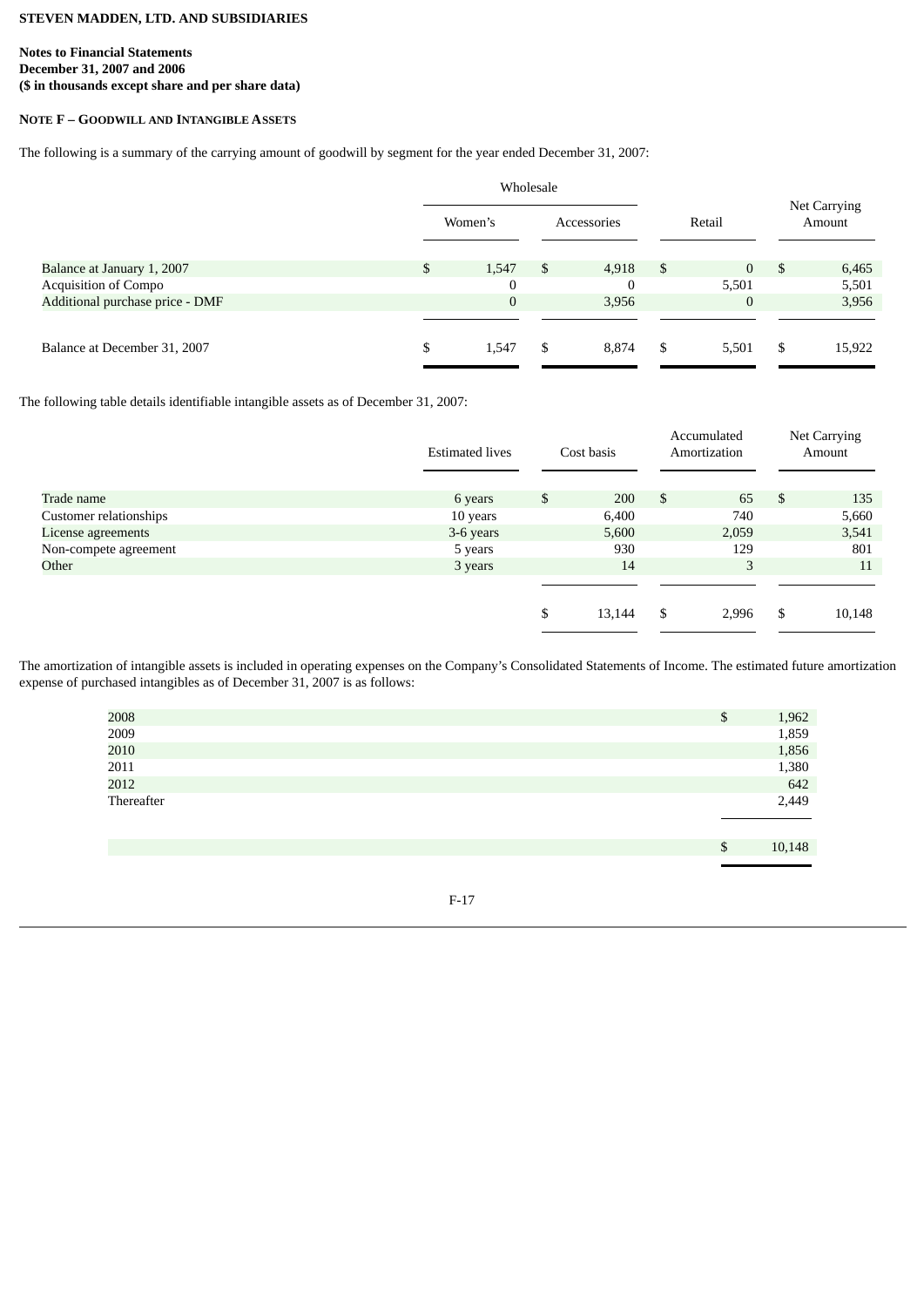## **Notes to Financial Statements December 31, 2007 and 2006 (\$ in thousands except share and per share data)**

#### **NOTE G – STOCK-BASED COMPENSATION**

In March 2006, the Board of Directors approved the Steven Madden, Ltd. Stock Incentive Plan (the "Plan") under which nonqualified stock options, stock appreciation rights, performance shares, restricted stock, other stock-based awards and performance-based cash awards may be granted to employees, consultants and non-employee directors. The shareholders approved the Plan on May 26, 2006. The number of shares that may be issued or used under the Plan cannot exceed 1,200,000 shares. On May 25, 2007, the stockholders approved an amendment to the Plan to increase the maximum number of shares that may be issued under the Plan to 1,550,000. The following table summarizes the number of Common Stock shares authorized for use in the Plan, the amount of stock-based awards issued (net of expired or cancelled) and the amount of Common Stock available for the grant of stock-based awards under the Plan:

| Common Stock authorized                                                                               | 1,550,000 |
|-------------------------------------------------------------------------------------------------------|-----------|
| Stock based awards, including restricted stock and stock options, granted net of expired or cancelled | 623,000   |
| Common Stock available for grant of stock based awards as of December 31, 2007                        | 927,000   |

The Company has established various stock option plans entitled "The 1993 Incentive Stock Option Plan", "The 1995 Stock Plan", "The 1996 Stock Plan", "The 1997 Stock Plan" and "The 1999 Stock Plan" under which options to purchase shares of common stock may be granted to employees, directors, officers, agents, consultants and independent contractors. The plans provide that the option price shall not be less than the fair market value of the common stock on the date of grant and that no portion of the option may be exercised beyond ten years from that date. No incentive stock option can be granted and exercised beyond five years to a stockholder owning 10% or more of the Company's outstanding common stock. Options granted under the plans during the three years ended December 31, 2007 vest between four months and three years from the date of grant. The 1993 Incentive Stock Option Plan, The 1995 Stock Plan, The 1996 Stock plan and The 1997 Stock Plan expired in 2003, 2005, 2006 and 2007, respectively.

The following table summarizes the amount of options authorized, the amount of options granted (net of expired or cancelled options) and the amount of options available for grant for The 1999 Stock Plan:

| Options authorized                          | 4,830,000 |
|---------------------------------------------|-----------|
| Options granted net of expired or cancelled | 4,828,500 |
|                                             |           |
| Available for grant as of December 31, 2007 | 1,500     |
|                                             |           |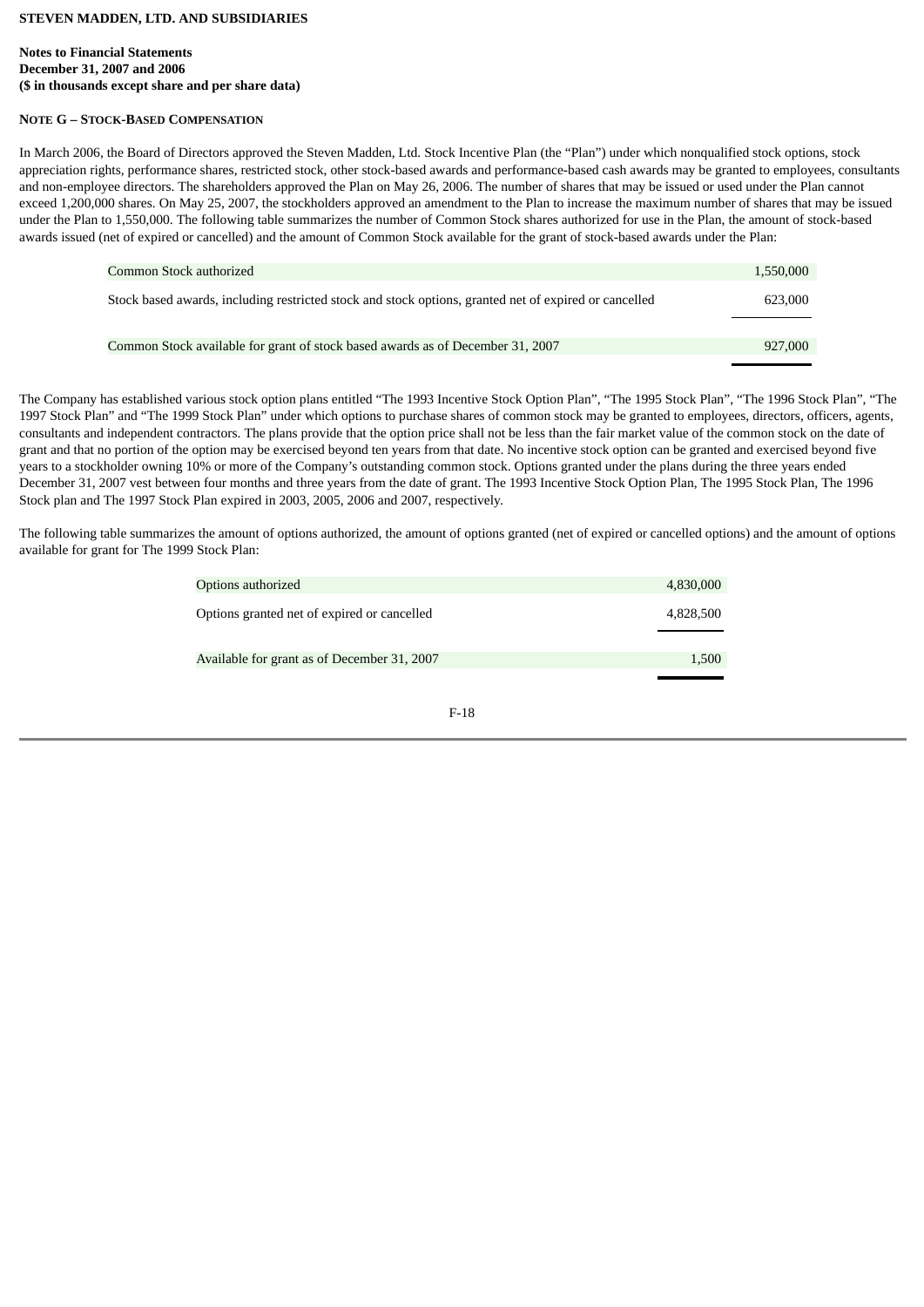## **Notes to Financial Statements December 31, 2007 and 2006 (\$ in thousands except share and per share data)**

### **NOTE G – STOCK-BASED COMPENSATION (CONTINUED)**

Effective January 1, 2006, the Company adopted the provisions of Statement of Financial Accounting Standards No. 123R, "Accounting for Stock-Based Compensation" ("SFAS No. 123R"), which requires stock-based compensation to be measured based on the fair value of the awards on the grant date. The Company elected the "modified prospective method" of transition as permitted by SFAS No. 123R. Under this transition method, the Company is required to record compensation expense for all awards granted after the date of adoption and for the unvested portion of previously granted awards that were outstanding at the date of adoption, and accordingly, periods prior to adoption are not restated. Equity-based compensation is included in operating expenses on the Company's Consolidated Statements of Income. For the years ended December 31, 2007, 2006 and 2005, total equity-based compensation was as follows:

|                      | Years Ended December 31, |     |       |     |      |  |  |
|----------------------|--------------------------|-----|-------|-----|------|--|--|
|                      | 2007                     |     | 2006  |     | 2005 |  |  |
| <b>Stock options</b> | \$<br>5                  | -\$ | 120   | -\$ | 703  |  |  |
| Restricted stock     | 4,429                    |     | 2,174 |     |      |  |  |
| <b>Total</b>         | \$<br>4,434              | \$  | 2,294 | \$  | 703  |  |  |
|                      |                          |     |       |     |      |  |  |

SFAS No. 123R requires the Company to apply an estimated forfeiture rate in calculating the period expense (and revised, if necessary, in subsequent periods if actual forfeitures differ from those estimates), as opposed to recognizing forfeitures as an expense reduction as they occur, which was the method used by the Company prior to adoption. The adjustment to apply estimated forfeitures to previously recognized stock-based compensation was considered immaterial and, as such, was not classified as a cumulative effect of a change in accounting principle.

Prior to the adoption of SFAS No. 123R, the Company presented cash flows resulting from the tax benefits of deductions from the exercise of stock options as operating cash flows in the Statements of Cash Flows. SFAS No. 123R requires cash flows resulting from the tax benefits from tax deductions in excess of the compensation costs recognized for those options (tax benefits) to be classified as financing cash flows. For the years ended December 31, 2007, 2006 and 2005, the Company realized a tax benefit from the exercise of stock options of \$7,180, \$3,611 and \$4,604, respectively.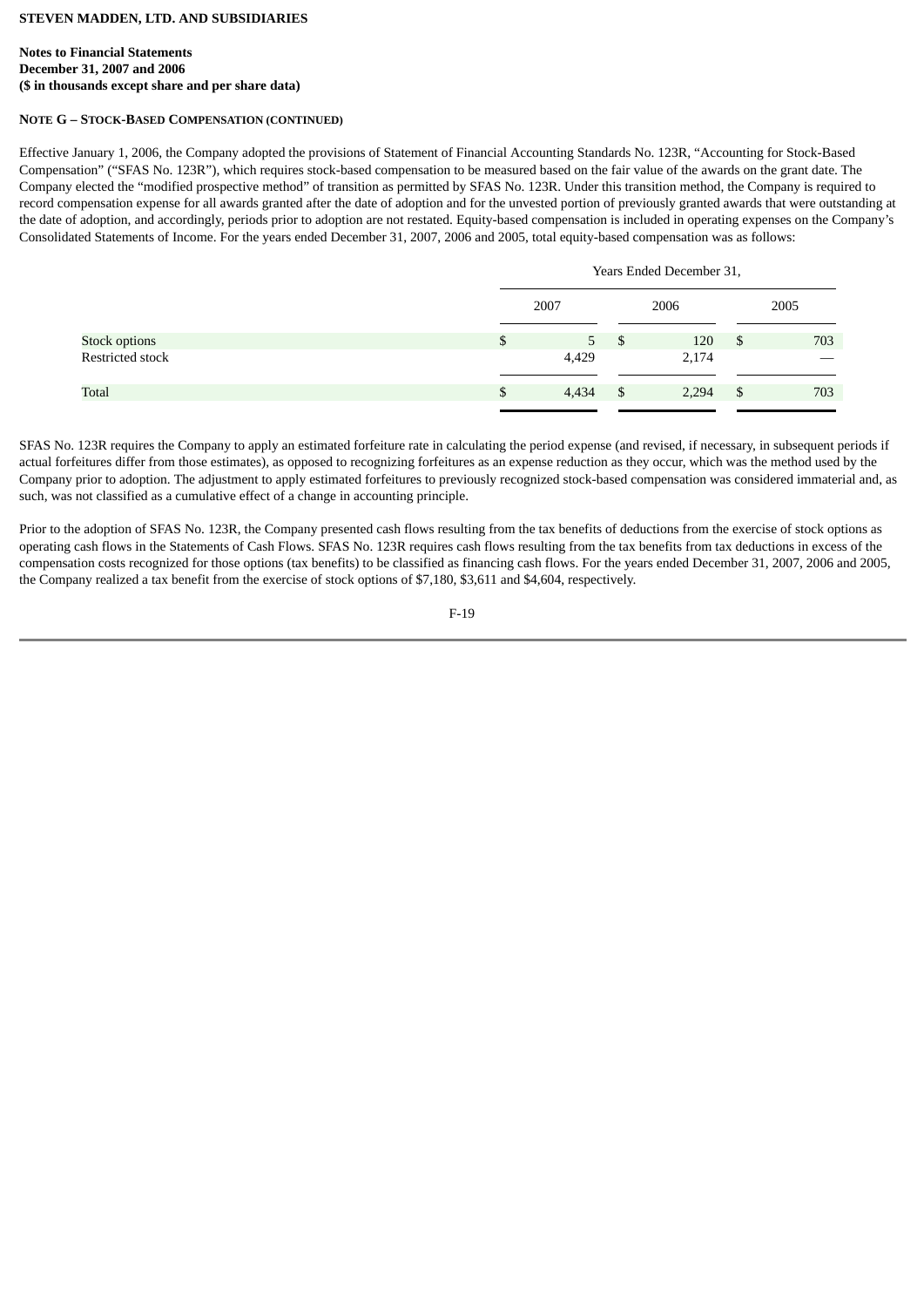## **Notes to Financial Statements December 31, 2007 and 2006 (\$ in thousands except share and per share data)**

#### **NOTE G – STOCK-BASED COMPENSATION (CONTINUED)**

Prior to adopting SFAS No. 123R, the Company's equity-based compensation expense was accounted for under the provisions of APB Opinion No. 25, "Accounting for Stock Issued to Employees", as permitted by SFAS No. 123. The following table illustrates the effect on net income and earnings per share if the Company had applied the fair value recognition provision of SFAS No. 123R to equity-based employee compensation for the year ended December 31, 2005:

|                                                                                            | 2005         |
|--------------------------------------------------------------------------------------------|--------------|
|                                                                                            |              |
| Reported net income                                                                        | \$<br>19,200 |
| Stock-based employee compensation included in reported net income, net of tax              | 407          |
| Stock-based employee compensation determined under the fair value based method, net of tax | (2,246)      |
|                                                                                            |              |
| Pro forma net income                                                                       | \$<br>17,361 |
|                                                                                            |              |
| Basic income per share:                                                                    |              |
| As reported                                                                                | \$<br>0.95   |
| Pro forma                                                                                  | \$<br>0.86   |
|                                                                                            |              |
| Diluted income per share:                                                                  |              |
| As reported                                                                                | \$<br>0.92   |
| Pro forma                                                                                  | \$<br>0.83   |

#### *Stock Options*

During the years ended December 31, 2007 and 2006, there were 863,000 and 551,000 options exercised, respectively, with a total intrinsic value of \$20,825 and \$10,674 for the corresponding periods. No options vested during the year ended December 31, 2007 compared to 30,000 options with a weighted average exercise price of \$11.84 that vested during the prior year. As of December 31, 2007, there were 5,000 unvested options which were granted during the year ended December 31, 2007. As of December 31, 2007, there was \$24 of total unrecognized compensation cost related to stock options that will be recognized during the year ended December 31, 2008.

The Company estimates the fair value of options granted using the Black-Scholes option-pricing model, which requires several assumptions. The expected term of the options represents the estimated period of time until exercise and is based on historical experience of similar awards. Expected volatility is based on the historical volatility of the Company's stock. The risk free interest rate is based on the U.S Treasury yield curve in effect at the time of the grant. With the exception of a special dividend paid in November of 2005 and in November of 2006, the Company historically has not paid dividends and thus the expected dividend rate is assumed to be zero. The weighted average fair value of options granted in 2007 and 2005 (no options were granted in 2006) was approximately \$5.02 and \$4.07, respectively, using the Black-Scholes option-pricing model with the following assumptions:

|                         | 2007           | 2005  |
|-------------------------|----------------|-------|
| Volatility              | 37% to 40%     | 43%   |
| Risk free interest rate | 4.29% to 4.73% | 3.86% |
| Expected life in years  | З              |       |
| Dividend yield          |                |       |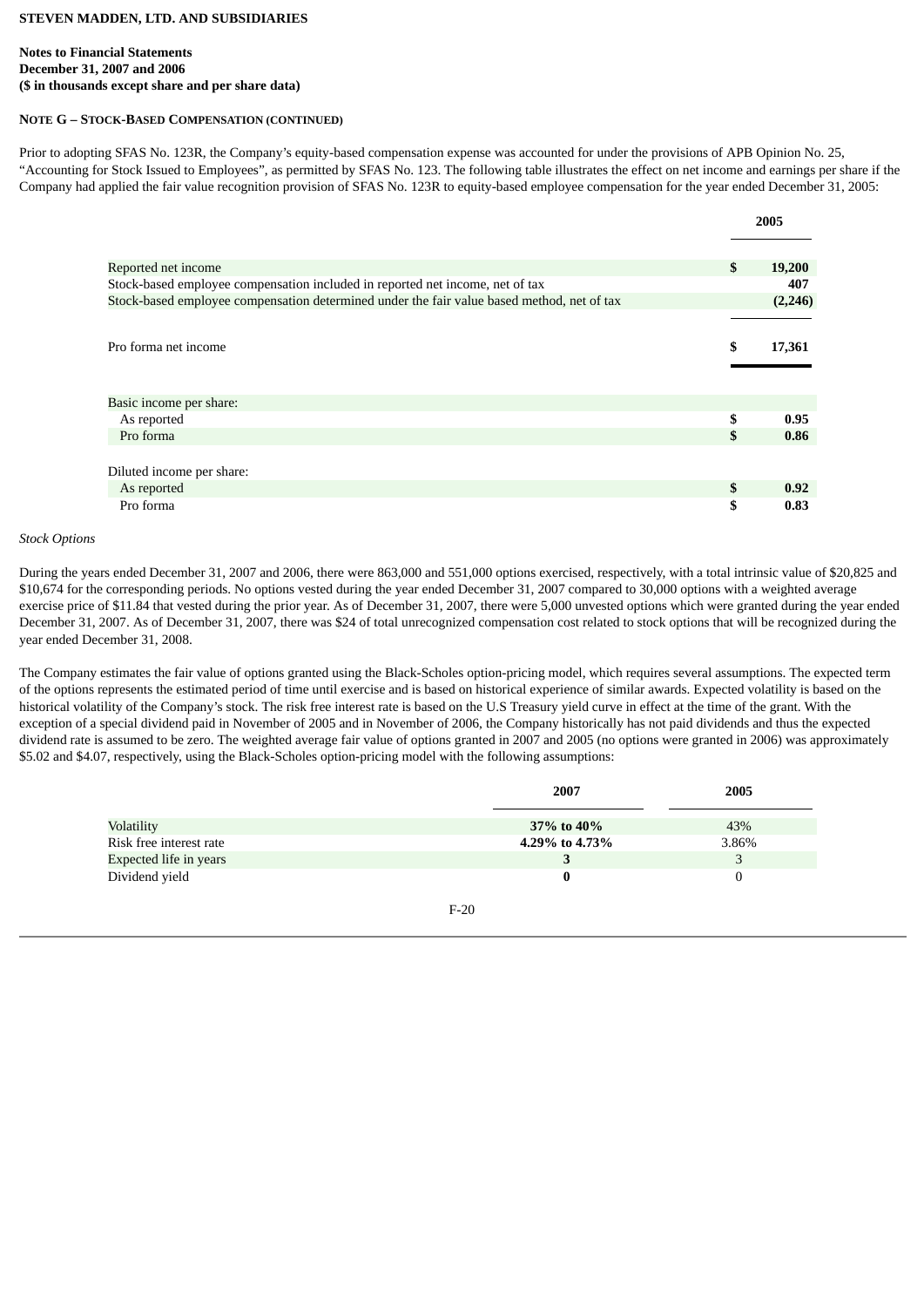## **Notes to Financial Statements December 31, 2007 and 2006 (\$ in thousands except share and per share data)**

## **NOTE G – STOCK-BASED COMPENSATION (CONTINUED)**

Activity relating to stock options granted under the Company's plans and outside the plans during the three years ended December 31, 2007 is as follows:

|                                  | Number of<br><b>Shares</b> | Weighted<br>Average<br><b>Exercise Price</b> |       |     |             | Weighted<br>Average<br><b>Remaining</b><br><b>Contractual</b><br><b>Term</b> | <b>Aggregate</b><br><b>Intrinsic Value</b> |
|----------------------------------|----------------------------|----------------------------------------------|-------|-----|-------------|------------------------------------------------------------------------------|--------------------------------------------|
| Outstanding at January 1, 2005   | 3,770,000                  | $\mathbb{S}$                                 | 8.47  |     |             |                                                                              |                                            |
| Granted                          | 478,000                    |                                              | 11.93 |     |             |                                                                              |                                            |
| <b>Exercised</b>                 | (2, 133, 000)              |                                              | 7.73  |     |             |                                                                              |                                            |
| Cancelled/Forfeited              | (165,000)                  |                                              | 12.55 |     |             |                                                                              |                                            |
| Outstanding at December 31, 2005 | 1,950,000                  | \$                                           | 9.79  |     |             |                                                                              |                                            |
| Granted                          |                            |                                              |       |     |             |                                                                              |                                            |
| <b>Exercised</b>                 | (551,000)                  |                                              | 12.41 |     |             |                                                                              |                                            |
| Cancelled/Forfeited              | (3,000)                    |                                              | 8.00  |     |             |                                                                              |                                            |
| Outstanding at December 31, 2006 | 1,396,000                  | $\mathbf{s}$                                 | 8.75  |     |             |                                                                              |                                            |
| Granted                          | 305,000                    |                                              | 47.01 |     |             |                                                                              |                                            |
| <b>Exercised</b>                 | (863,000)                  |                                              | 6.50  |     |             |                                                                              |                                            |
| Cancelled/Forfeited              | (300,000)                  |                                              | 47.50 |     |             |                                                                              |                                            |
| Outstanding at December 31, 2007 | 538,000                    | \$                                           | 12.45 | 6.1 | \$<br>4,005 |                                                                              |                                            |
| Exercisable at December 31, 2007 | 533,000                    | S                                            | 12.40 | 6.1 | \$<br>3,915 |                                                                              |                                            |

The following table summarizes information about stock options at December 31, 2007:

|                                |                              | <b>Options Outstanding</b>                                                           | <b>Options Exercisable</b>                       |                              |                                                 |
|--------------------------------|------------------------------|--------------------------------------------------------------------------------------|--------------------------------------------------|------------------------------|-------------------------------------------------|
| <b>Range of Exercise Price</b> | <b>Number</b><br>Outstanding | <b>Weighted Average</b><br><b>Remaining</b><br><b>Contractual Life (in</b><br>Years) | <b>Weighted Average</b><br><b>Exercise Price</b> | <b>Number</b><br>Exercisable | Weighted<br>Average<br><b>Exercise</b><br>Price |
| \$4.67 to \$6.37               | 22,000                       | 3.3                                                                                  | 5.68                                             | 22,000                       | 5.68                                            |
| \$11.61 to \$12.50             | 214,000                      | 7.0                                                                                  | 11.99                                            | 214,000                      | 11.99                                           |
| \$12.65 to \$13.99             | 297,000                      | 5.6                                                                                  | 13.20                                            | 297,000                      | 13.20                                           |
| \$17.68                        | 5,000                        | 9.8                                                                                  | 17.68                                            |                              |                                                 |
|                                | 538,000                      | 6.1                                                                                  | 12.45                                            | 533,000                      | 12.40                                           |
|                                |                              |                                                                                      |                                                  |                              |                                                 |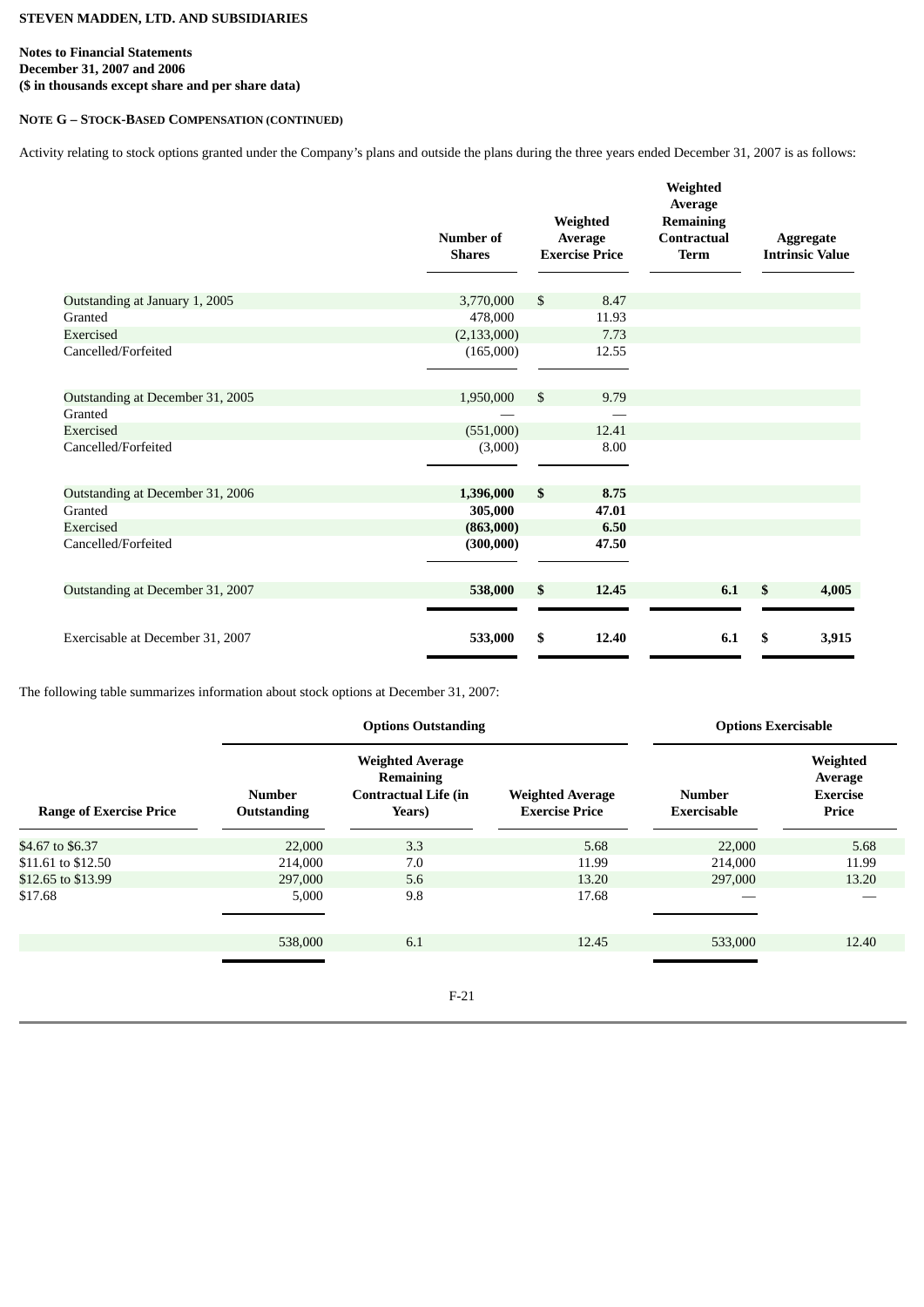## **Notes to Financial Statements December 31, 2007 and 2006 (\$ in thousands except share and per share data)**

### **NOTE G – STOCK-BASED COMPENSATION (CONTINUED)**

*Restricted Stock*

The following table summarizes restricted stock activity during the year ended December 31, 2007:

|                                  | Number of<br><b>Shares</b> | Weighted<br>Average<br>Fair<br>Value at Grant<br>Date |
|----------------------------------|----------------------------|-------------------------------------------------------|
| Outstanding at December 31, 2006 | 391,000                    | \$<br>32.07                                           |
| Granted                          | 234,000                    | 29.71                                                 |
| <b>Vested</b>                    | (111,000)                  | 32.34                                                 |
| Forfeited                        | (7,000)                    | 34.05                                                 |
| Outstanding at December 31, 2007 | 507,000                    | \$<br>30.90                                           |
|                                  |                            |                                                       |

As of December 31, 2007, there was \$11,930 of total unrecognized compensation cost related to restricted stock awards granted under the Plan. This cost is expected to be recognized over a weighted-average of 3 years. During the year ended December 31, 2006, 165,000 restricted stock awards were granted to the Company's Creative and Design Chief. The Company determines the fair value of its restricted stock awards based on the market price of its common stock on the date of grant.

In July 2004, the Company and several of its salesmen mutually agreed to replace restricted stock awards due to vest in January 2006 with cash awards to be paid on the vesting date. No shares had been issued under the original award. These cash rewards retained the same characteristics as the original restricted stock awards. The vesting date (i.e., the payment date) of the cash awards was the same as the vesting date of the restricted stock, and the payment was contingent upon the recipient still being employed with the Company on the vesting date. The cash awards, which totaled \$183, were charged to operations through December 31, 2005. In April and October of 2002, two executives of the Company were granted restricted stock awards pursuant to their employment agreements. The awards vested on June 30, 2005 and were contingent on the employee's continuous employment through the vesting date. Under the terms of the agreements, the issuance of the shares of common stock required shareholder approval. At the annual meeting of stockholders held on May 27, 2005, the shareholders did not approve the issuance of the shares. As stated in the Company's proxy statement, the executives were paid \$1,776 equal to the fair value of the restricted stock when first granted.

## **NOTE H – PREFERRED STOCK**

The Company has authorized 5,000,000 shares of preferred stock. The Board of Directors has designated 60,000 shares of such preferred stock as Series A Junior Participating Preferred Stock ("Series A Preferred"). Holders of the shares of Series A Preferred are entitled to dividends equal to 1,000 times dividends declared or paid on the Company's common stock. Each share of Series A preferred entitles the holder to 1,000 votes on all matters submitted to the holders of common stock. The Series A Preferred has a liquidation preference of \$1,000 per share, and is not redeemable by the Company. No preferred shares have been issued.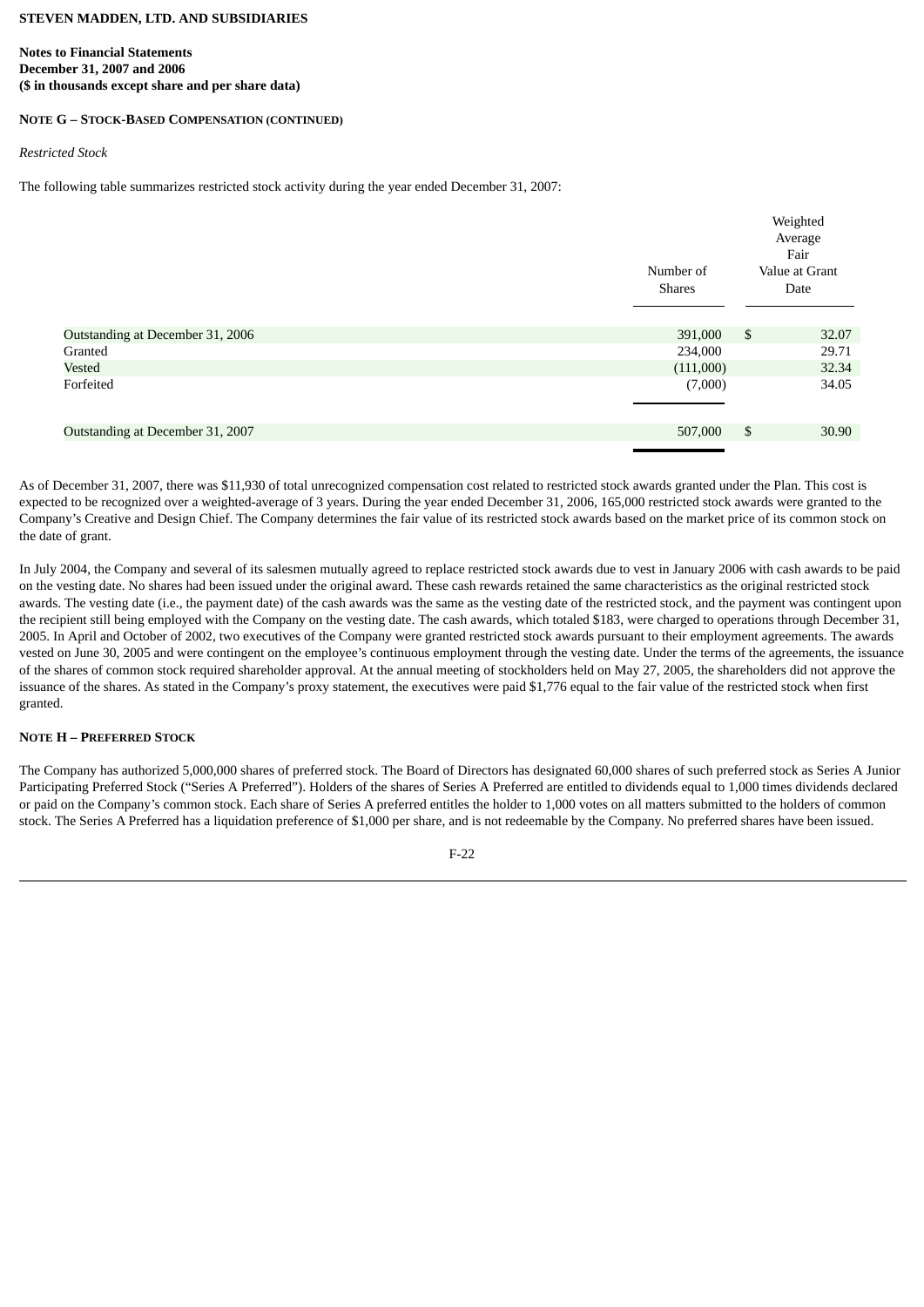## **Notes to Financial Statements December 31, 2007 and 2006 (\$ in thousands except share and per share data)**

#### **NOTE I – RIGHTS AGREEMENT**

On October 30, 2001, the Company declared a dividend distribution of one preferred stock purchase right (a "Right") for each outstanding share of common stock. Each Right entitles the holder to purchase from the Company seven ten-thousandths (7/10,000) of a share of Series A Preferred at a price of \$50 per seven ten-thousandth (7/10,000) of a share. Initially, the Rights will not be exercisable and will automatically trade with the common stock. The Rights become exercisable, in general, ten days following the announcement of a person or group acquiring beneficial ownership of at least 15% of the outstanding voting stock of the Company.

## **NOTE J – OPERATING LEASES**

The Company leases office, showroom and retail facilities under noncancelable operating leases with terms expiring at various times through 2019. Future minimum annual lease payments under noncancelable operating leases consist of the following at December 31:

| 2008       | \$<br>16,560  |
|------------|---------------|
| 2009       | 16,668        |
| 2010       | 16,097        |
| 2011       | 15,476        |
| 2012       | 14,521        |
| Thereafter | 46,850        |
|            |               |
|            |               |
|            | \$<br>126,172 |

A majority of the retail store leases provide for contingent rental payments if gross sales exceed certain targets. In addition, many of the leases contain rent escalation clauses to compensate for increases in operating costs and real estate taxes.

Rent expense for the years ended December 31, 2007, 2006 and 2005 was approximately \$18,071, \$16,419 and \$15,592, respectively. Included in such amounts are contingent rents of \$29, \$240 and \$182 in 2007, 2006 and 2005, respectively.

Rent expense is calculated by amortizing total rental payments (net of any rental abatements, construction allowances and other rental concessions), on a straightline basis, over the lease term. Accordingly, rent expense charged to operations differs from rent paid resulting in the Company recording deferred rent.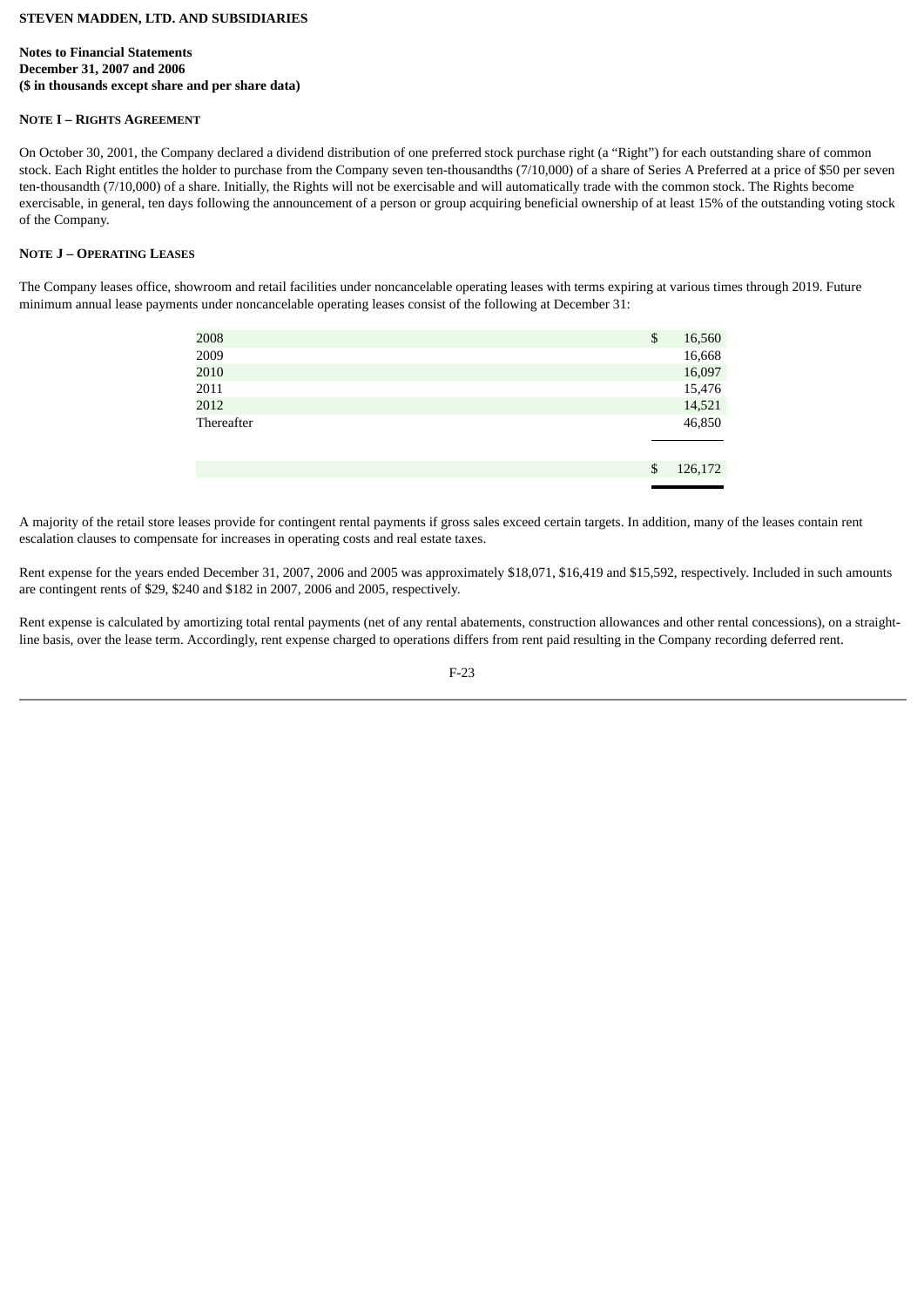## **Notes to Financial Statements December 31, 2007 and 2006 (\$ in thousands except share and per share data)**

### **NOTE K – INCOME TAXES**

The components of income before income taxes is as follows:

|          | 2007         | 2006         |              | 2005              |
|----------|--------------|--------------|--------------|-------------------|
| Domestic | \$<br>48,456 | \$<br>77,686 | $\mathbb{S}$ | 33,460            |
| Foreign  | 7,680        | 3,248        |              | $\hspace{0.05cm}$ |
|          |              |              |              |                   |
|          | \$<br>56,136 | \$<br>80,934 | \$           | 33,460            |
|          |              |              |              |                   |

The income tax provision (benefit) consists of the following:

|                 | 2007         |    | 2006    |    | 2005    |
|-----------------|--------------|----|---------|----|---------|
| Current:        |              |    |         |    |         |
| Federal         | \$<br>21,850 | \$ | 27,929  | \$ | 12,690  |
| State and local | 517          |    | 10,437  |    | 4,260   |
| Foreign         | 1,229        |    | 520     |    |         |
|                 | 23,596       |    | 38,886  |    | 16,950  |
| Deferred:       |              |    |         |    |         |
| Federal         | (2,827)      |    | (3,500) |    | (2,241) |
| State and local | (323)        |    | (702)   |    | (449)   |
|                 | (3, 150)     |    | (4,202) |    | (2,690) |
|                 |              |    |         |    |         |
|                 | \$<br>20,446 | \$ | 34,684  | \$ | 14,260  |
|                 |              |    |         |    |         |

A recent growth in the Company's New York based income, combined with revisions in state and local tax law, prompted the Company to re-evaluate its tax filing strategies. As a result of such changes, the Company has determined that electing to file each of the New York State and New York City tax returns on a combined basis would maximize the tax benefits to the Company. The election to file combined returns has reduced the Company's expected effective tax rate to approximately 36.4% in 2007 from 42.9% in 2006. The Company filed combined returns in 2006 and was able to amend New York State and New York City returns for 2003 through 2005 resulting in an additional one-time tax benefit recognized in 2007.

A reconciliation between taxes computed at the federal statutory rate and the effective tax rate is as follows:

|                                                                                  | December 31. |       |       |  |  |
|----------------------------------------------------------------------------------|--------------|-------|-------|--|--|
|                                                                                  | 2007         | 2006  | 2005  |  |  |
| Income taxes at federal statutory rate                                           | 35.0%        | 35.0% | 35.0% |  |  |
| State and local income taxes - net of federal income tax benefit                 | 4.3          | 7.8   | 7.4   |  |  |
| Nondeductible items                                                              | 0.2          | 0.1   | 0.3   |  |  |
| Nondeductible impairment charges                                                 |              |       | 0.5   |  |  |
| One-time benefit for filing prior years' NY State and NY City amended returns on |              |       |       |  |  |
| a combined basis                                                                 | (2.3)        |       |       |  |  |
| Other                                                                            | (0.8)        |       | (0.6) |  |  |
|                                                                                  |              |       |       |  |  |
| <b>Effective rate</b>                                                            | 36.4%        | 42.9% | 42.6% |  |  |
|                                                                                  |              |       |       |  |  |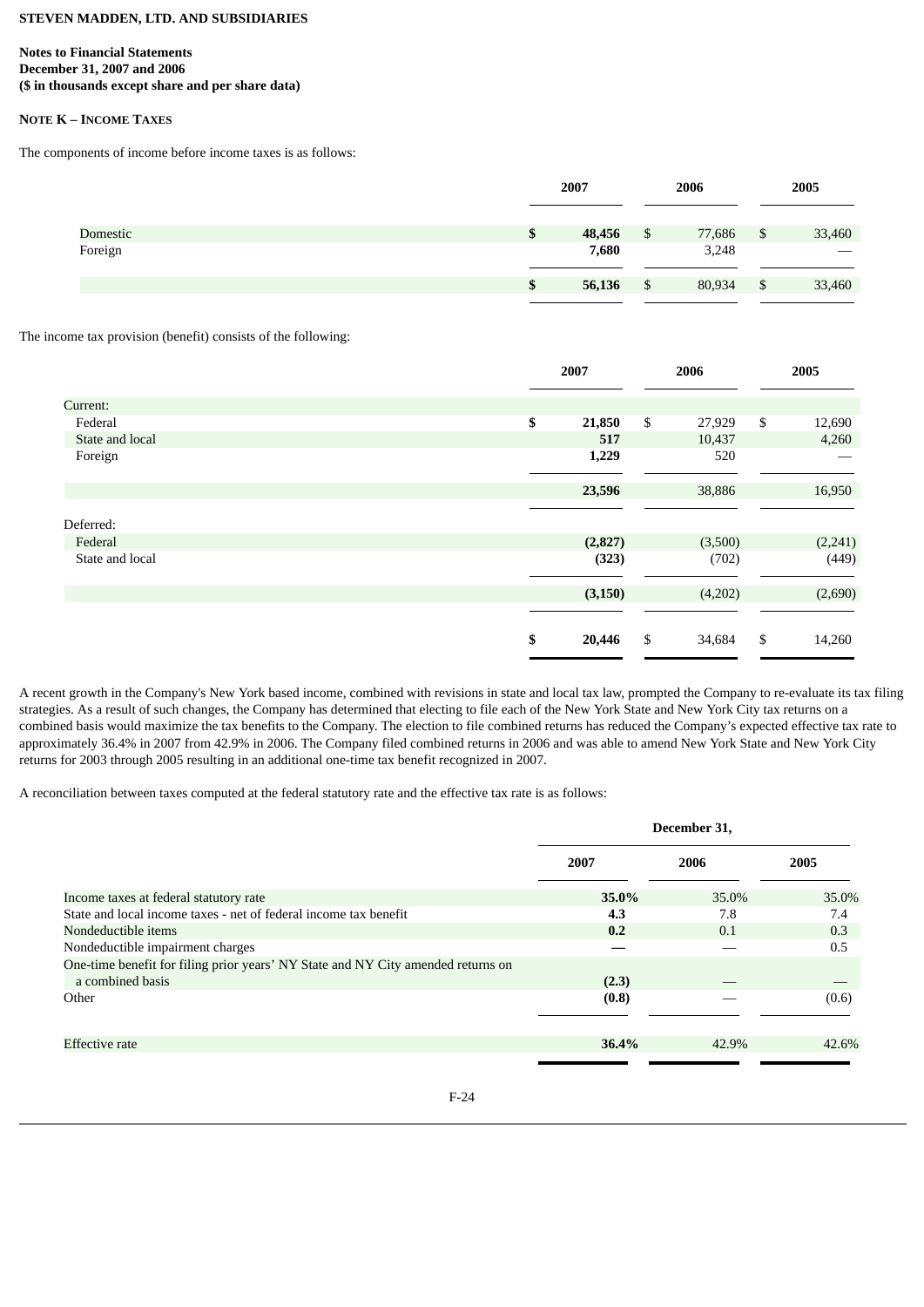## **Notes to Financial Statements December 31, 2007 and 2006 (\$ in thousands except share and per share data)**

## **NOTE K – INCOME TAXES (CONTINUED)**

The Company applies the asset and liability method of accounting for income taxes. Under this method, deferred tax assets and liabilities are determined based on differences between financial reporting and tax bases of assets and liabilities and are measured using the enacted tax rates and laws that are expected to be in effect when the differences are expected to reverse.

Effective January 1, 2007, the Company adopted the provisions of the Financial Accounting Standards Board ("FASB") Interpretation No. 48, "Accounting for Uncertainty in Income Taxes" ("FIN 48"), which addresses the accounting for uncertainty in income taxes recognized in the financial statements in accordance with FASB Statement No. 109, "Accounting for Income Taxes." FIN 48 provides guidance on the financial statement recognition and measurement of a tax position taken on the Company's tax return. Pursuant to FIN 48, the Company has opted to classify interest and penalties that would accrue according to the provisions of relevant tax law as income tax expense on the Consolidated Statements of Income. The Company determines the amount of interest expense to be recognized by applying the applicable statutory rate of interest to the difference between the tax position recognized in accordance with FIN 48 and the amount previously taken or expected to be taken on a tax return. As required by FIN 48, the Company applied the "more-likely-than-not" recognition threshold to all tax positions at the adoption date, which resulted in no required adjustment to the opening balance of retained earnings. The adoption of FIN 48 did not have a material impact on the Company's results of operations and earnings per share. The Company's tax years 2003 through 2006 remain open to examination for most taxing authorities.

The components of deferred tax assets and liabilities are as follows:

|                                  |        | December 31, |    |        |  |
|----------------------------------|--------|--------------|----|--------|--|
|                                  |        | 2007         |    | 2006   |  |
| Current deferred tax assets:     |        |              |    |        |  |
| Receivable allowances            |        | \$<br>6,032  | \$ | 5,262  |  |
| Inventory                        |        | 1,594        |    | 1,434  |  |
| Unrealized (gain) loss           |        | (66)         |    | 112    |  |
| Deferred accruals                |        | 1,098        |    | 675    |  |
| Other                            |        | 697          |    | 616    |  |
|                                  |        | 9,355        |    | 8,099  |  |
| Non-current deferred tax assets: |        |              |    |        |  |
| Depreciation and amortization    |        | 4,973        |    | 3,868  |  |
| Deferred compensation            |        | 1,169        |    | 1,379  |  |
| Deferred rent                    |        | 1,353        |    | 1,320  |  |
| Amortization of goodwill         |        | (368)        |    | (126)  |  |
| <b>Unrealized loss</b>           |        | 105          |    | 353    |  |
|                                  |        | 7,232        |    | 6,794  |  |
| Deferred tax assets              |        | \$<br>16,587 | \$ | 14,893 |  |
|                                  | $F-25$ |              |    |        |  |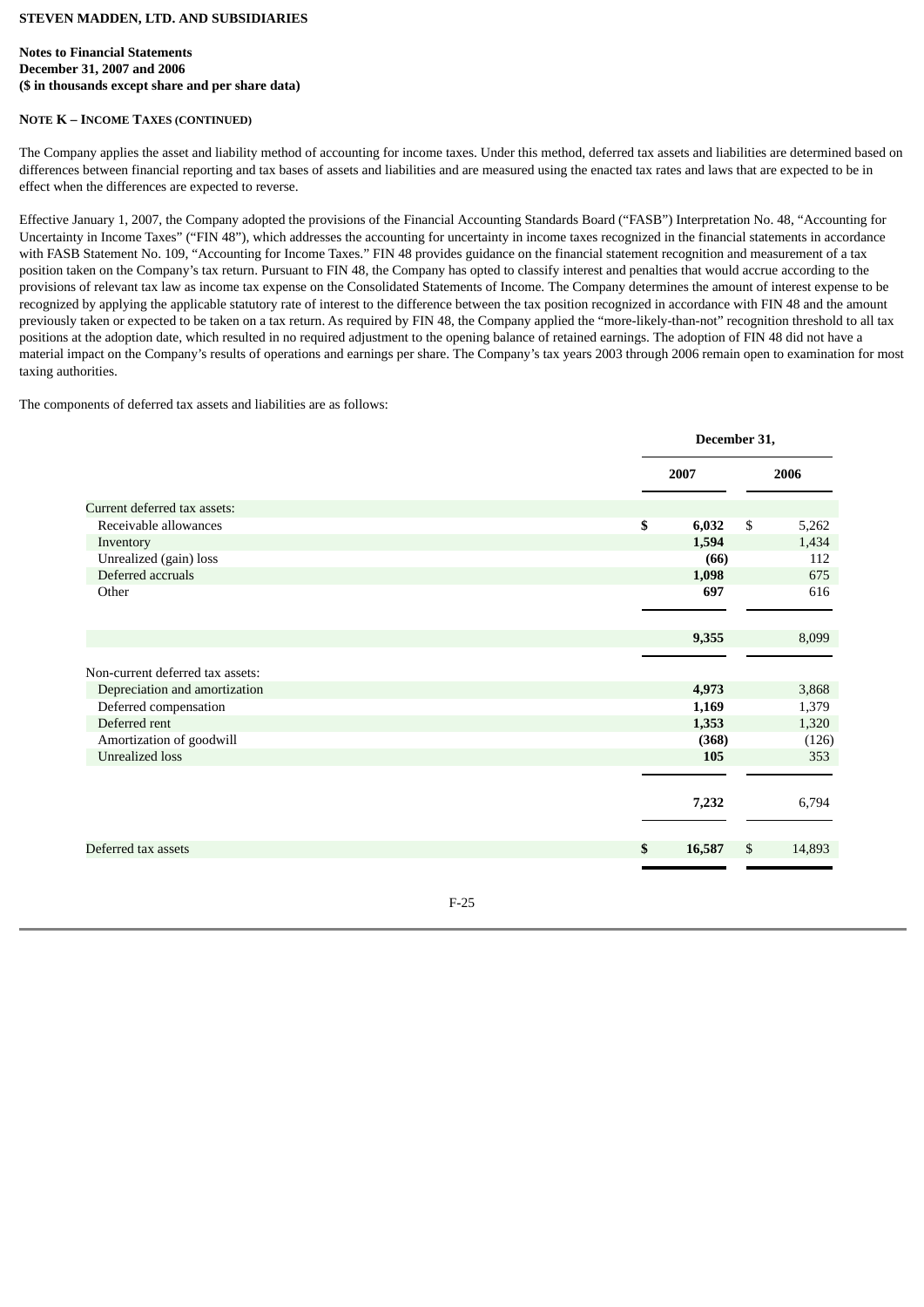**Notes to Financial Statements December 31, 2007 and 2006 (\$ in thousands except share and per share data)**

#### **NOTE L – COMMITMENTS, CONTINGENCIES AND OTHER**

## **[1] Legal proceedings:**

- (a) On August 10, 2005, the U.S. Customs Department ("Customs") issued a report that asserts that certain commissions which the Company treated as "buying agents' commissions" (which are non-dutiable) should be treated as "selling agents' commissions" and hence are dutiable. In the report, Customs estimates that the Company had underpaid duties during the calendar years of 1998 through 2004 in the amount of \$1,051. As of June 30, 2007, based on discussions with legal counsel, the Company believed that the liability in this case, including interest, was not likely to exceed \$1,500. Accordingly, as of December 31, 2006 the Company recorded a reserve of \$1,500. In September of 2007, Customs notified the Company that it had finalized its assessment of the underpaid duties to be \$1,400. Pursuant to this assessment, the Company, with the advice of legal counsel, has re-evaluated the liability in the case, including interest and penalties, and believes that it is not likely to exceed \$2,700. The Company increased its reserve by \$1,208 in the third quarter of 2007. Such reserve is subject to change to reflect the status of this matter.
- (b) The Company has been named as a defendant in certain other lawsuits in the normal course of business. In the opinion of management, after consulting with legal counsel, the liabilities, if any, resulting from these matters should not have a material effect on the Company's financial position or results of operations. It is the policy of management to disclose the amount or range of reasonably possible losses in excess of recorded amounts.

## **[2] Employment agreements:**

Effective as of July 1, 2005, the Company amended its employment agreement with Steven Madden, the Company's Creative and Design Chief. The agreement provides for an annual salary of \$600, subject to certain specified adjustments, through June 30, 2015. The agreement also provides for annual bonuses based on EBITDA, on revenue for any new business, and royalty income over \$2,000, and an annual option grant at exercise prices equal to the market price on the date of grant and a non-accountable expense allowance.

Effective as of July 1, 2005, the Company entered into an employment agreement with Awadhesh Sinha, pursuant to which Mr. Sinha will serve as the Company's Chief Operating Officer. The initial term of the agreement is three years through June 30, 2008, with successive one-year automatic renewal terms. The agreement provides for an annual salary of \$425 with annual increases and performance bonuses. The agreement requires the Company to accrue deferred cash compensation equal to 25% of the annual salary, payable to Mr. Sinha at the end of the term of the agreement. On November 6, 2007, an amendment to the agreement extended the initial term of the agreement to December 31, 2008.

Effective January 1, 2006, the Company amended its employment agreement with Jamieson Karson, the Company's Chief Executive Officer and Chairman of the Board. The agreement provides for an annual salary of \$500 through December 31, 2008. The agreement also provides for an annual bonus at the discretion of the Board of Directors.

Effective February 1, 2006, the Company amended its employment agreement with Arvind Dharia, the Company's Chief Financial Officer. The agreement provides for an annual salary of \$425, with annual increases through December 31, 2009. The agreement also provides for an annual bonus at the discretion of the Board of Directors.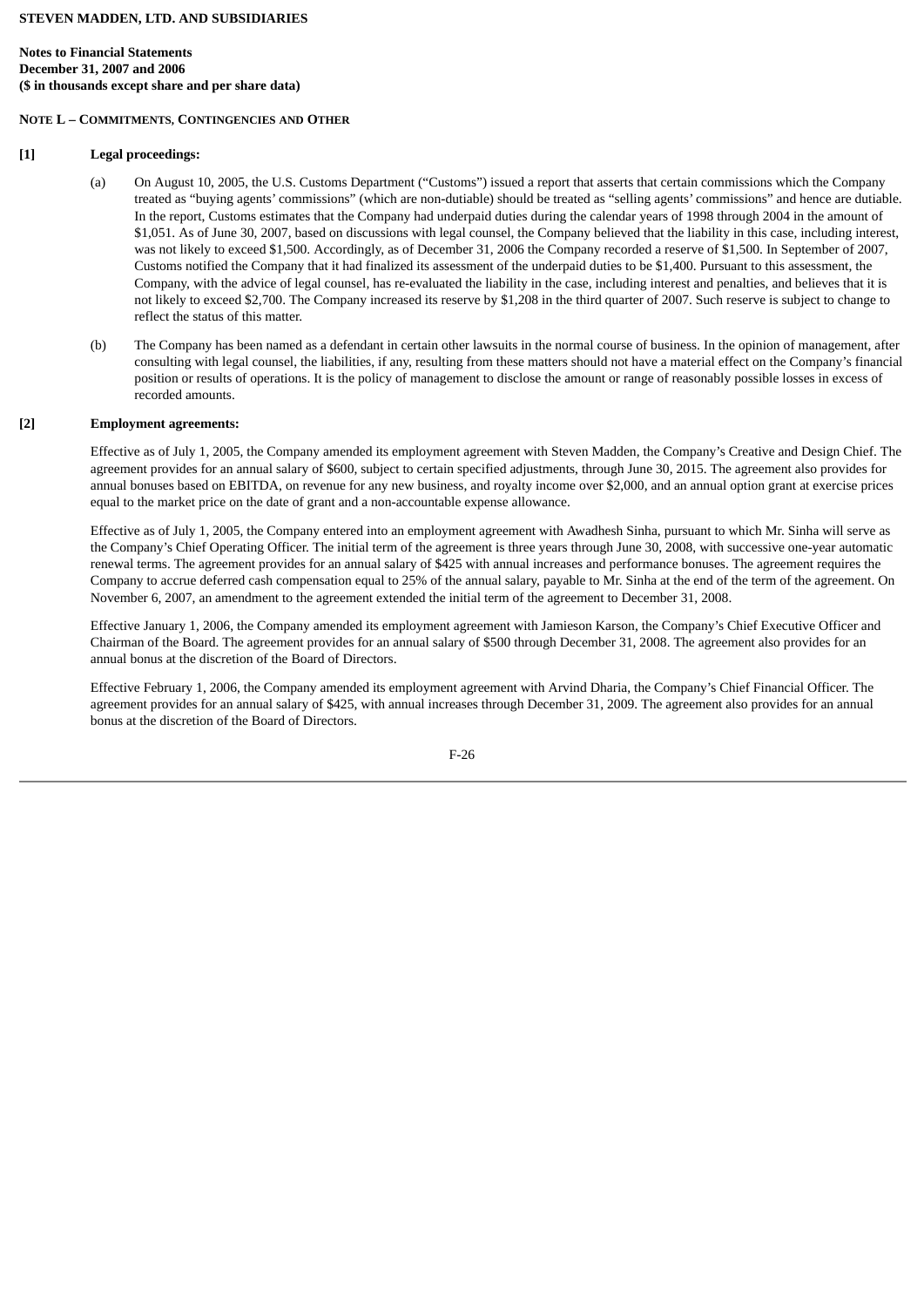## **Notes to Financial Statements December 31, 2007 and 2006 (\$ in thousands except share and per share data)**

#### **NOTE L – COMMITMENTS, CONTINGENCIES AND OTHER (CONTINUED)**

The Company has employment agreements with other executives (the "executives") which expire between June 30, 2008 and December 31, 2009. These agreements provide for cash bonuses based primarily upon a percentage of year-to-year increases in earnings before interest, taxes, depreciation and amortization, option grants and non-accountable expense allowances as defined. Base salary commitments for these executives are as follows:

| 2008 | D | 2,372 |
|------|---|-------|
| 2009 |   | 1,080 |
|      | D | 3,452 |
|      |   |       |

In connection with their employment agreements, five executives received an aggregate of 170,000 and 132,000 shares of restricted common stock from the Company in 2007 and 2006, respectively. The restricted shares vest equally each year over a period of between four to five years and, accordingly, the Company has recorded a charge to operations in the amount of \$1,726 and \$680 for the years ended December 31, 2007 and 2006, respectively.

In addition, the Company accrued aggregate cash obligations of approximately \$1,000 for bonuses under these agreements for the year ended December 31, 2007.

## **[4] Letters of credit:**

At December 31, 2007 and 2006, the Company had open letters of credit for the purchase of imported merchandise of approximately \$1,974 and \$1,981, respectively.

## **[5] Royalty agreements:**

On May 12, 2003, the Company entered into a long-term license agreement with Candie's, Inc. to design, manufacture and distribute Candie's branded footwear for women and children worldwide. The initial term of the agreement expires on December 31, 2009, with four 3-year renewal terms, the last of which expires on December 31, 2021. The agreement required the Company to make royalty and advertising payments equal to a percentage of net sales of licensed products and a minimum royalty and advertising payment in the event that specified net sales targets were not achieved. On December 6, 2004, the agreement was amended to reflect Candie's decision to name Kohl's Corporation the exclusive provider of a new line of Candie's apparel. The amendment extended the initial term of the agreement to December 31, 2010, and eliminated the renewal term options. Pursuant to the amendment, commencing on January 1, 2007, the Company no longer has the exclusive right to market Candie's branded footwear and will be permitted to sell Candie's branded footwear only to Kohl's. Under the terms of the amendment, Candie's guarantees that the Company will achieve minimum sales levels with Kohl's during the term of the agreement. In the event such minimum sales levels are not achieved, Candie's is required to compensate the Company in an amount based on a percentage of the sales shortfall. Effective January 1, 2005, all royalty and advertising payments were eliminated. As an inducement to execute the amendment, the Company was required to pay Candie's a total of \$3,000 payable in eight equal quarterly installments that began in February of 2005 and concluded with a final payment in May 2007.

On March 28, 2007, the Company, through its Daniel M. Friedman Division, entered into a license agreement to design, manufacture and distribute handbags and belts and related accessories under the "DF Daisy Fuentes" and the "Daisy Fuentes" brands. The agreement requires the Company to pay the licensor a royalty and brand management fees based on a percentage of net sales and a minimum royalty in the event that specified net sales targets are not achieved. The agreement expires on December 31, 2010.

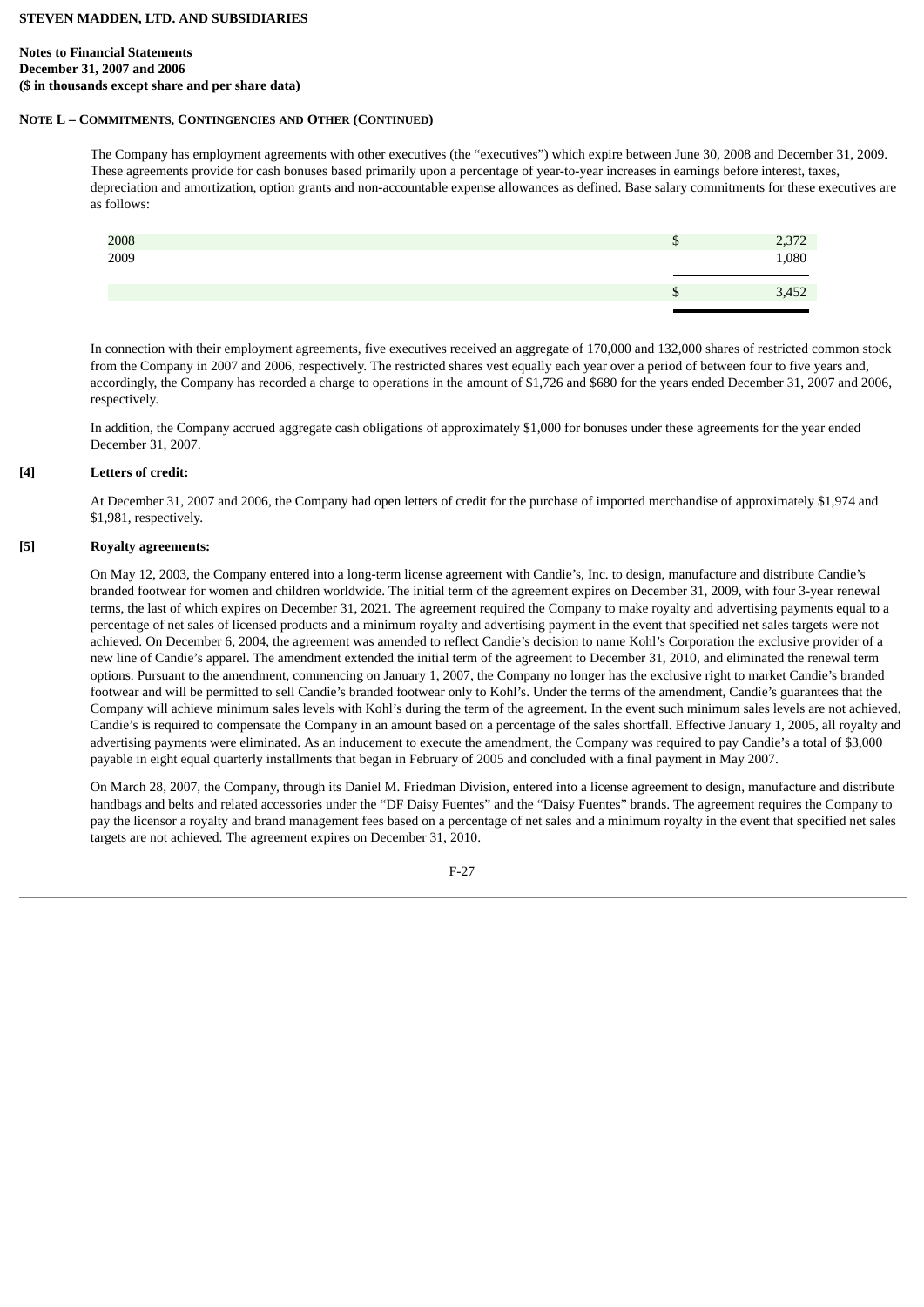### **Notes to Financial Statements December 31, 2007 and 2006 (\$ in thousands except share and per share data)**

#### **NOTE L – COMMITMENTS, CONTINGENCIES AND OTHER (CONTINUED)**

**Year Ending**

On September 14, 2006, the Company, through its Daniel M. Friedman Division, entered into a license agreement to design, manufacture and distribute handbags and belts and related accessories under the "Tracy Reese" and the "Plenty" brands. In addition, the Company has the right to use the phrase "Plenty by Tracy Reese". The agreement requires the Company to pay the licensor a royalty based on net sales and a minimum royalty in the event that specified net sales targets are not achieved. The agreement expires on December 31, 2009, with two three-year renewal terms which, if certain provisions are met, are at the option of the Company.

On July 20, 2004, Daniel M. Friedman entered into a long-term license agreement with B.J. Vines, Inc., under which the Company has the right to use the "Betsey Johnson" trademark in connection with the sale and marketing of handbags, small leather goods, belts and umbrellas. The agreement requires the Company to make royalty and advertising payments equal to a percentage of net sales and a minimum royalty and advertising payment in the event that specified net sales targets are not achieved. The initial term of the agreement expired on December 31, 2007, however, the Company exercised its option to extend the agreement until December 31, 2010.

Royalty expenses are included in the "cost of goods sold" section of the Company's Consolidated Statements of Income. Aggregate minimum future royalties under these agreements are as follows:

| December 31, |             |
|--------------|-------------|
|              |             |
| 2008         | \$<br>522   |
| 2009         | 712         |
| 2010         | 702         |
|              |             |
|              | \$<br>1,936 |

#### **[6] Related Party Transactions:**

In January 2004, the Company entered into an agreement with JLM Consultants, a company wholly-owned by John Madden, one of the Company's directors. Under this agreement, Mr. Madden provides consulting services with respect to the development of international sales of the Company. Pursuant to this agreement, JLM Consultants received a fee and expenses of \$661, \$511 and \$392 in 2007, 2006 and 2005 respectively, in addition to fees that Mr. Madden received for service to the Company as a director.

In July 2001, the Company entered into a consulting agreement with Peter J. Solomon & Company ("Solomon"), a financial advisory firm of which Marc Cooper, one of the Company's directors, is a managing director. Under this agreement, the firm provided financial advisory and investment banking services to the Company. This agreement, which was amended in March 2004, was terminated on July 11, 2006. Pursuant to this agreement, the Company paid fees and expenses to Solomon of \$412 (related to the acquisition of Daniel M. Friedman), and \$66 for 2006 and 2005, respectively. The Company paid fees and expenses of \$67 to Solomon in 2007 for a limited consulting engagement. Mr. Cooper resigned from the board on February 25, 2008.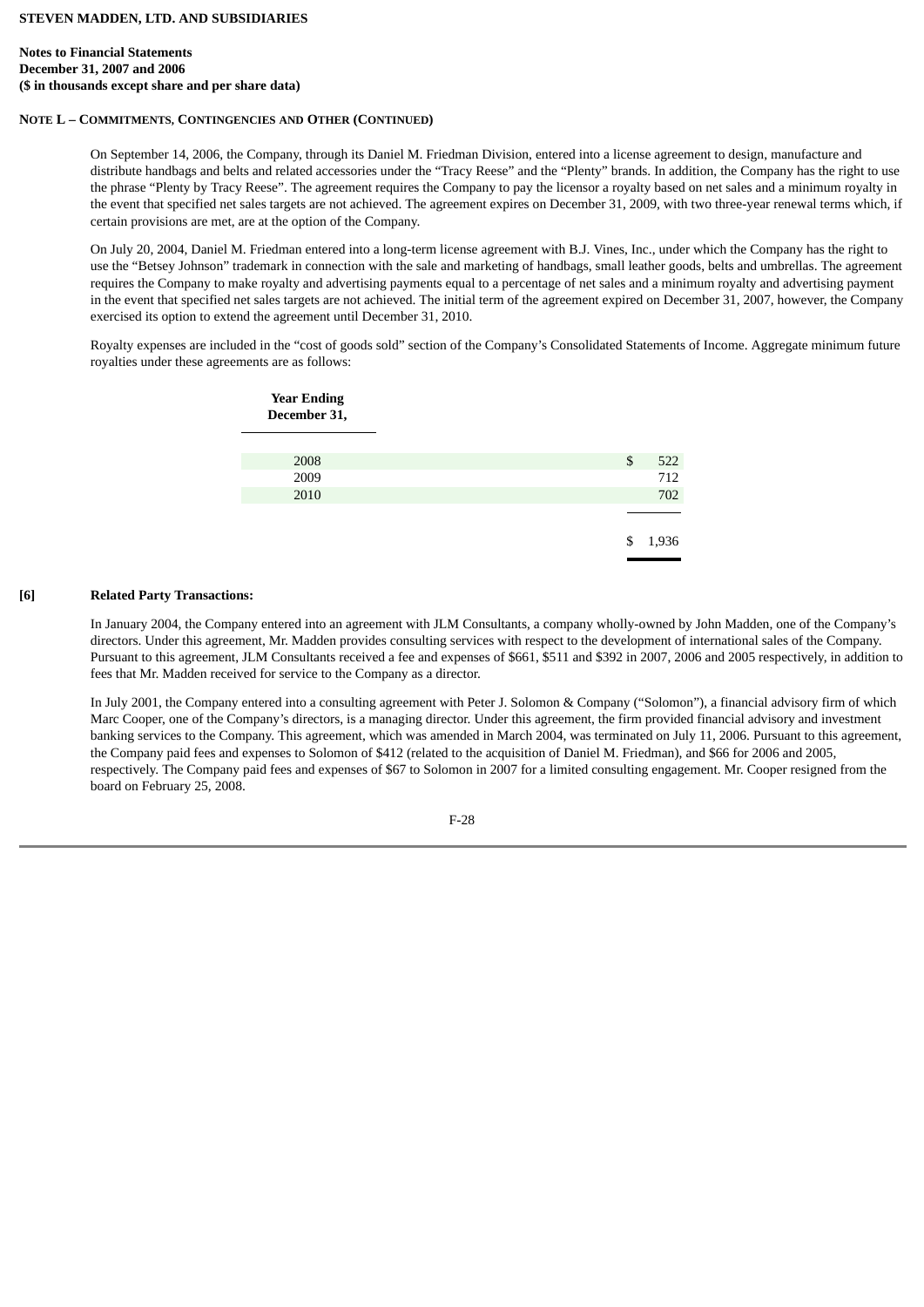## **Notes to Financial Statements December 31, 2007 and 2006 (\$ in thousands except share and per share data)**

#### **NOTE L – COMMITMENTS, CONTINGENCIES AND OTHER (CONTINUED)**

In October 2002, the Company entered into an arrangement with Jeff Birnbaum, a director of the Company from June 2003 through October 2007. Under this arrangement, Mr. Birnbaum provided consulting services with respect to the design and manufacturing of shoes and general consulting services to the Company. Pursuant to this arrangement, Mr. Birnbaum received a fee of \$200, \$200 and \$200 in 2007, 2006 and 2005 respectively, in addition to fees received for service to the Company as a director. Mr. Birnbaum has been the Product Development Manager of Dolphin Shoe Company since August 1982. Dolphin Shoe Company, which is equally owned by Mr. Birnbaum, his father and his brother, is one of the Company's domestic suppliers. In July of 2006, the Company acquired the Natural Comfort brand from Dolphin Shoe Company for \$100.

#### **[7] Concentrations:**

The Company maintains cash and cash equivalents with various major financial institutions which at times are in excess of the amount insured. In addition, the Company's marketable securities and money market accounts are principally held at two brokerage companies.

During the year ended December 31, 2007, the Company purchased approximately 24% and 12% of its merchandise from two suppliers in China. Total inventory purchases from China for the year ended December 31, 2007 was approximately 81%.

During the year ended December 31, 2006, the Company purchased approximately 36% and 16% of its merchandise from two suppliers in China. Total inventory purchases from China for the year ended December 31, 2006 was approximately 88%.

During the year ended December 31, 2005, the Company purchased approximately 21% and 12% of its merchandise from two suppliers in China. Total inventory purchases from China for the year ended December 31, 2005 was approximately 82%.

Sales to one customer accounted for 12% of total net sales for the year ended December 31, 2007. This customer represented 17% of accounts receivable at December 31, 2007.

Sales to one customer accounted for 13% of total net sales for the year ended December 31, 2006. This customer represented 18% of accounts receivable at December 31, 2006.

Sales to one customer accounted for 19% of total net sales for the year ended December 31, 2005. This customer represented 24% of accounts receivable at December 31, 2005.

Sales to such customers are included in the wholesale segment (see Note M). Purchases are made primarily in United States dollars.

#### **[8] Valuation and qualifying accounts:**

The following is a summary of the allowance for doubtful accounts related to accounts receivable and the allowance for chargebacks related to the amount Due from Factor for the years ended December 31:

|                              | 2007     | 2006        | 2005        |
|------------------------------|----------|-------------|-------------|
|                              |          |             |             |
| Balance at beginning of year | \$12,508 | \$<br>8,400 | 2,915<br>\$ |
| Increase in reserve          | 2,938    | 4,108       | 5,485       |
| Balance at end of year       | \$15,446 | \$12,508    | 8,400<br>\$ |
|                              |          |             |             |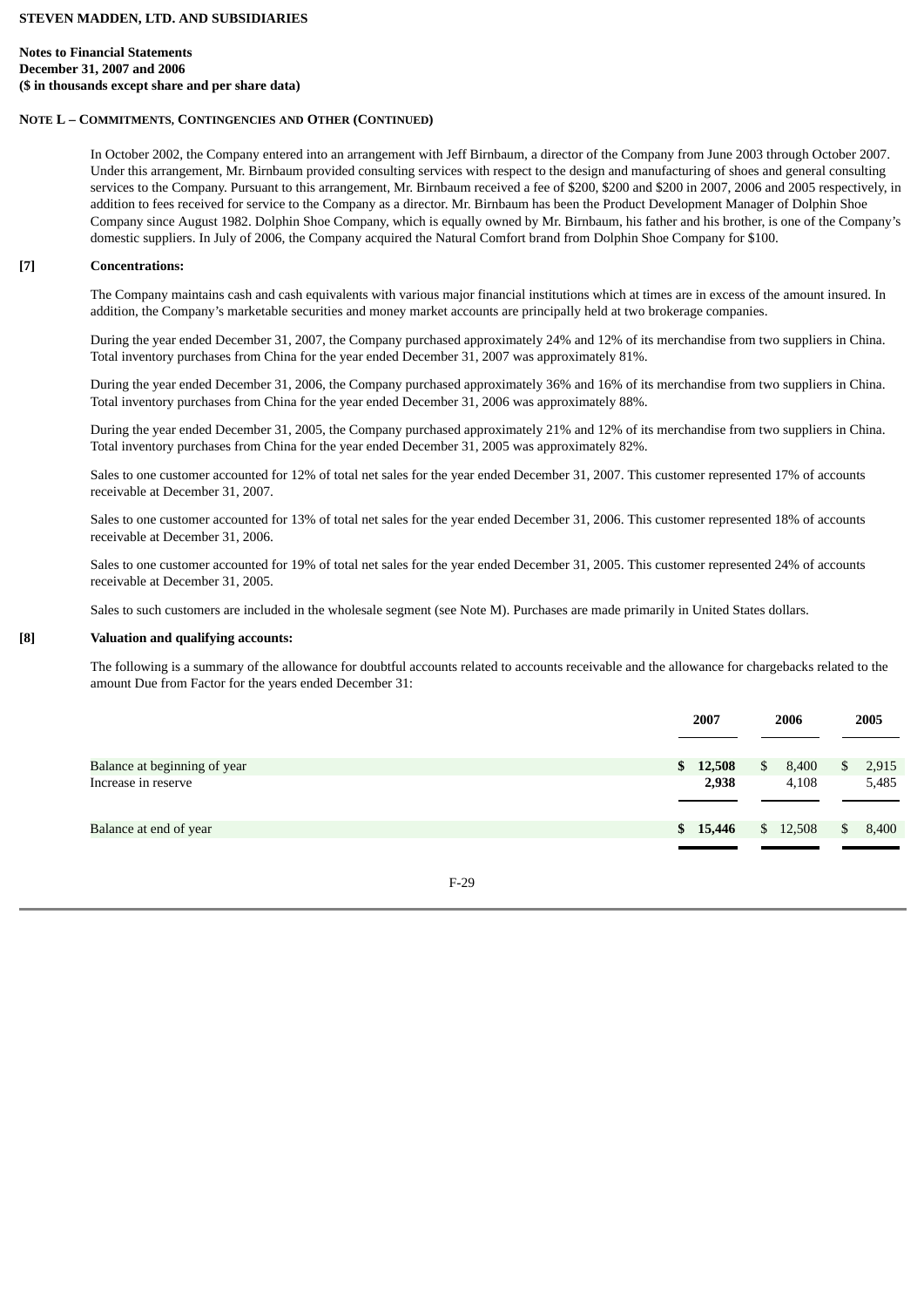## **Notes to Financial Statements December 31, 2007 and 2006 (\$ in thousands except share and per share data)**

#### **NOTE L – COMMITMENTS, CONTINGENCIES AND OTHER (CONTINUED)**

The following is a summary of the reserve for slow moving inventory for the years ended December 31:

|                              | 2007        |    | 2006  | 2005        |
|------------------------------|-------------|----|-------|-------------|
| Balance at beginning of year | \$<br>2,065 | \$ | 1,143 | \$<br>608   |
| Charged to reserve           |             |    |       |             |
| Increase to the reserve      | 75          |    | 922   | 535         |
|                              |             |    |       |             |
| Balance at end of year       | \$<br>2,140 | S  | 2,065 | \$<br>1,143 |

The following is a summary of goodwill and the related accumulated amortization for the years ended December 31:

|                                             | 2007         | 2006 |       | 2005 |       |
|---------------------------------------------|--------------|------|-------|------|-------|
|                                             |              |      |       |      |       |
| <b>Cost basis</b>                           |              |      |       |      |       |
| Balance at beginning of year                | \$<br>7,063  | \$   | 2,145 | \$   | 2,780 |
| Acquisitions and purchase price adjustments | 9,457        |      | 4,918 |      |       |
| Write-off of impaired assets                |              |      |       |      | (635) |
|                                             |              |      |       |      |       |
| Balance at end of year                      | 16,520       |      | 7,063 |      | 2,145 |
|                                             |              |      |       |      |       |
| <b>Accumulated amortization</b>             |              |      |       |      |       |
| Balance at beginning of year                | 598          |      | 598   |      | 714   |
| Write-off of impaired assets                |              |      |       |      | (116) |
|                                             |              |      |       |      |       |
| Balance at end of year                      | 598          |      | 598   |      | 598   |
|                                             |              |      |       |      |       |
| Goodwill                                    | \$<br>15,922 | S.   | 6,465 | \$   | 1,547 |
|                                             |              |      |       |      |       |

# **[9] Other:**

Pursuant to an agreement reached on February 2, 2005 with an 8% shareholder, the Company agreed to commit \$25 million during the twelve months ended January 31, 2006 and \$10 million during the twelve months ended January 31, 2007 to a combination of share repurchases and/or dividends, such programs to be implemented at such time and in such manner as determined by the board of directors in its sole discretion. As of January 31, 2007, the Company has satisfied this agreement via the repurchase of 909,000 shares for \$14,680 and the payment of dividends of \$34,919.

## **NOTE M – SUBSEQUENT EVENT**

On February 19, 2008, the Company announced a Tender Offer to purchase up to 2,600,000 shares of our common stock at a price not greater than \$20.00 nor less than \$16.50 per share. As of December 31, 2007, there were 20,117,983 shares of our common stock issued and outstanding, not including 5,662,055 of our issued shares held in treasury. The 2,600,000 shares that we are offering to purchase hereunder represent approximately 13% of the total number of issued shares. The Company anticipates that we will pay for the shares tendered in the Offer from our available cash.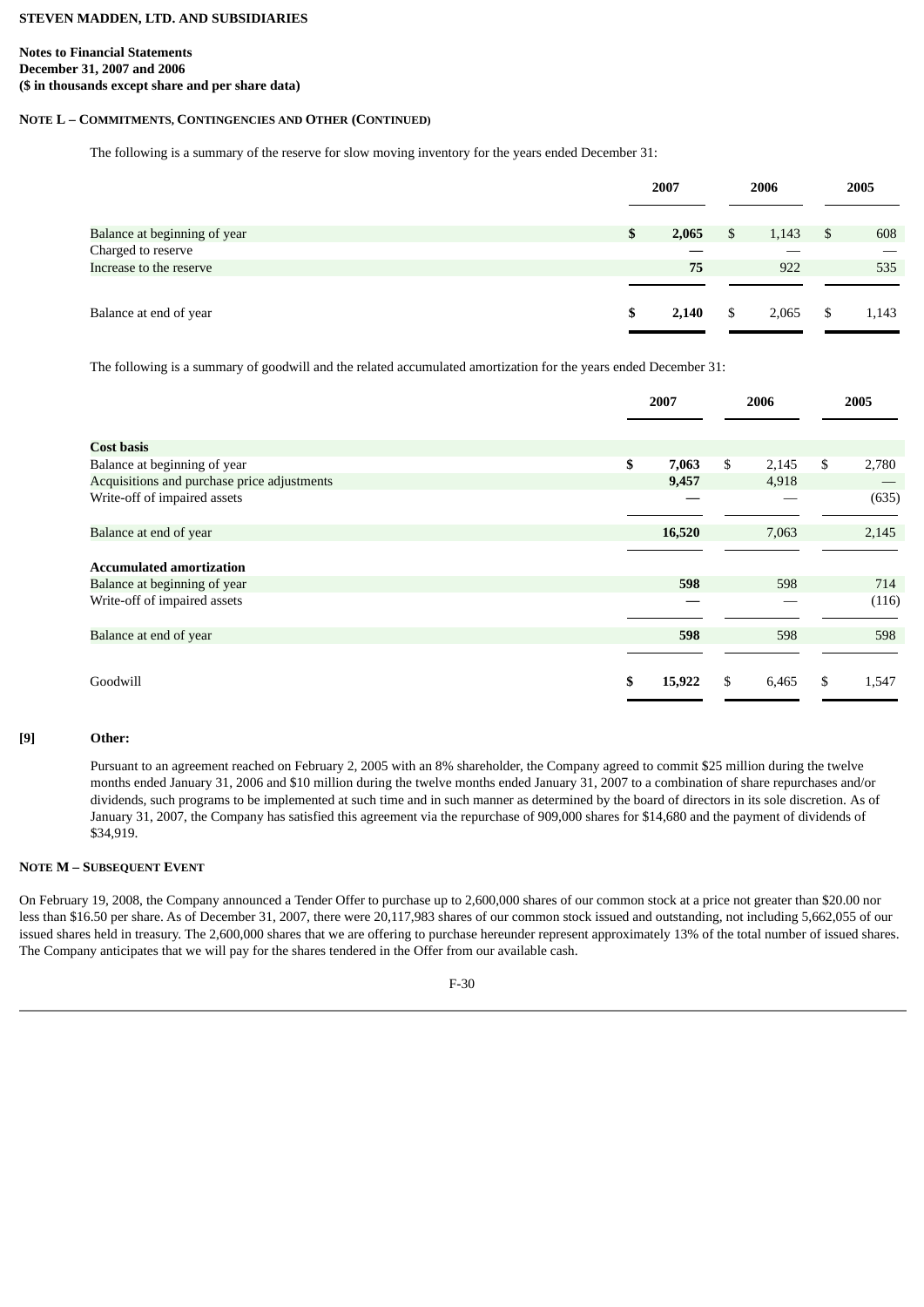## **Notes to Financial Statements December 31, 2007 and 2006 (\$ in thousands except share and per share data)**

#### **NOTE N – OPERATING SEGMENT INFORMATION**

The Company's reportable segments are primarily determined based on distribution channels of its various brands. The wholesale segment markets its products through department and specialty stores throughout the country and the retail segment thru the operation of various Company owned stores and the Company's website. The First Cost segment represents activities of a subsidiary which earns commissions for acting as a buying agent to mass-market merchandisers, shoe chains and other off-price retailers with respect to their purchase of footwear.

The accounting policies of the segments are the same as those described in the summary of significant accounting policies. The Company evaluates performance based on profit or loss from operations before other income (expense) and the provision for income taxes. The following is information for the Company's reportable segments:

|                                      |           | <b>Wholesale Segments</b> |                    |                           |                          |                   |              |
|--------------------------------------|-----------|---------------------------|--------------------|---------------------------|--------------------------|-------------------|--------------|
|                                      | Women's   | Men's                     | <b>Accessories</b> | <b>Total</b><br>Wholesale | Retail                   | <b>First Cost</b> | Consolidated |
| Year ended, December 31, 2007:       |           |                           |                    |                           |                          |                   |              |
| Net sales to external customers      | \$204,699 | \$51,237                  | \$54,469           | \$310,405                 | \$120,645                |                   | \$431,050    |
| Gross profit                         | 68,074    | 19,862                    | 16,885             | 104,821                   | 68,583                   |                   | 173,404      |
| Commissions and licensing fees - net | 3,677     |                           |                    | 3,677                     | $\overline{\phantom{0}}$ | \$14,674          | 18,351       |
| Income from operations               | 24,884    | 5,771                     | 4,481              | 35,136                    | 3,104                    | 14,674            | 52,914       |
| Depreciation and amortization        |           |                           |                    | 3,668                     | 4,766                    | $\mathbf{1}$      | 8,435        |
| Segment assets                       | \$130,342 | \$22,031                  | \$29,618           | 181,991                   | 56,120                   | 28,410            | 266,521      |
| Capital expenditures                 |           |                           |                    | \$<br>3,210               | 9,513<br>S.              | \$<br>242         | 12,965<br>\$ |
| <b>December 31, 2006:</b>            |           |                           |                    |                           |                          |                   |              |
| Net sales to external customers      | \$233,564 | \$62,629                  | \$ 51,316          | \$347,509                 | \$127,654                |                   | \$475,163    |
| Gross profit                         | 89,407    | 26,112                    | 13,976             | 129,495                   | 68,934                   |                   | 198,429      |
| Commissions and licensing fees - net | 2,925     |                           |                    | 2,925                     |                          | \$11,321          | 14,246       |
| Income from operations               | 42,458    | 10,668                    | 3,966              | 57,092                    | 9,885                    | 11,321            | 78,298       |
| Depreciation and amortization        |           |                           |                    | 2,655                     | 4,025                    | 26                | 6,706        |
| Segment assets                       | \$165,543 | \$10,621                  | \$27,022           | 203,186                   | 41,933                   | 6,273             | 251,392      |
| Capital expenditures                 |           |                           |                    | \$<br>3,739               | 5,765<br>\$              | \$<br>7           | 9,511<br>\$  |
| <b>December 31, 2005:</b>            |           |                           |                    |                           |                          |                   |              |
| Net sales to external customers      | \$199,664 | \$ 54,611                 |                    | \$254,275                 | \$121,511                |                   | \$375,786    |
| Gross profit                         | 56,962    | 22,021                    |                    | 78,983                    | 60,172                   |                   | 139,155      |
| Commissions and licensing fees - net | 2,286     |                           |                    | 2,286                     |                          | \$<br>4,833       | 7,119        |
| Income from operations               | 12,211    | 9,100                     |                    | 21,311                    | 5,426                    | 4,833             | 31,570       |
| Depreciation and amortization        |           |                           |                    | 1,361                     | 3,750                    | 9                 | 5,120        |
| Segment assets                       | \$152,607 | \$18,709                  |                    | 171,316                   | 38,576                   | 1,836             | 211,728      |
| Capital expenditures                 |           |                           |                    | \$<br>1,456               | 4,366<br>\$              | \$                | \$<br>5,822  |
|                                      |           | $F-31$                    |                    |                           |                          |                   |              |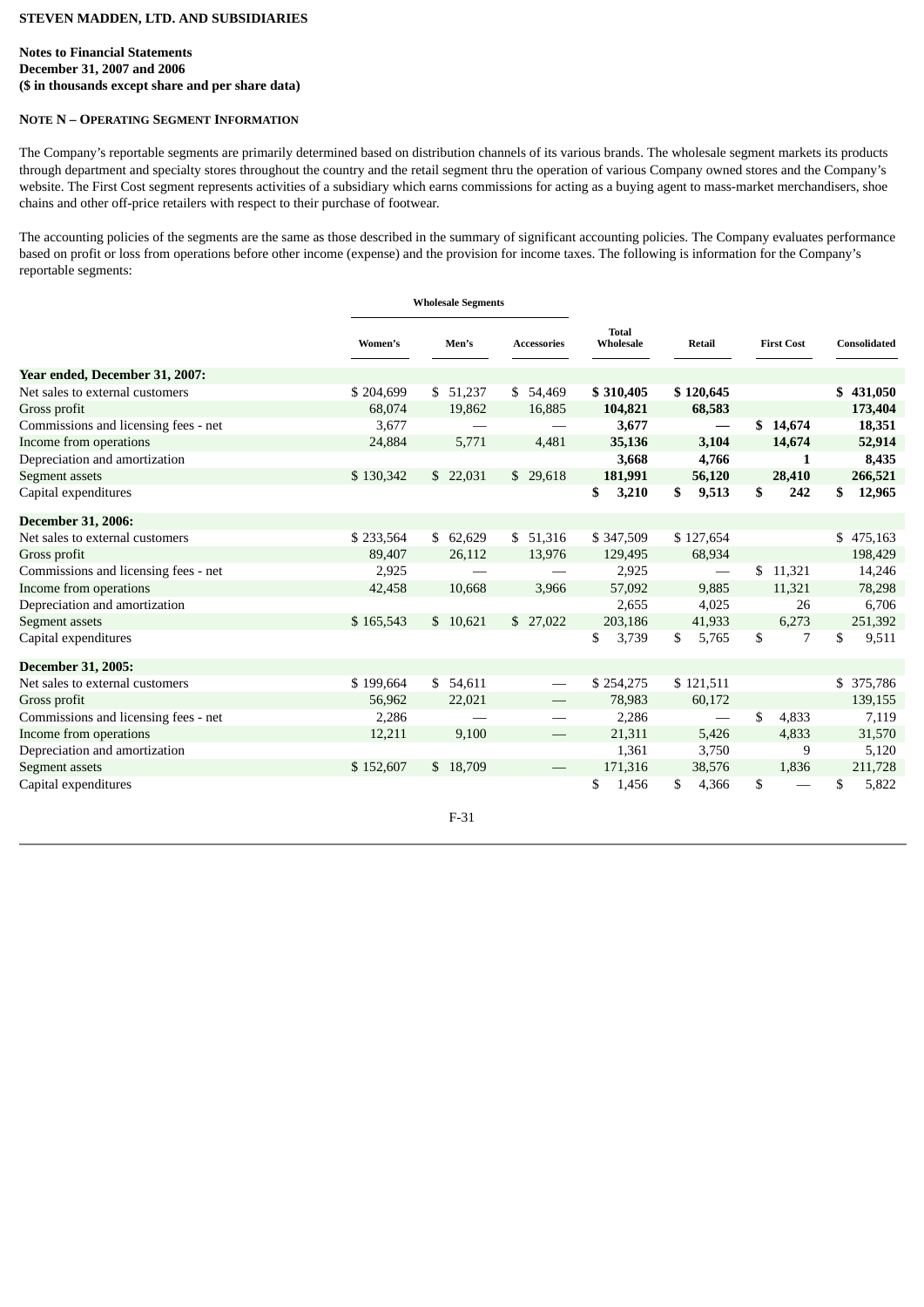## **Notes to Financial Statements December 31, 2007 and 2006 (\$ in thousands except share and per share data)**

# **NOTE O – QUARTERLY RESULTS OF OPERATIONS (UNAUDITED)**

The following is a summary of the quarterly results of operations for the years ended December 31, 2007 and 2006:

|                                            |        | March 31, |         | <b>June 30,</b> |             | September 30,  |         | December 31,  |         |
|--------------------------------------------|--------|-----------|---------|-----------------|-------------|----------------|---------|---------------|---------|
| 2007:                                      |        |           |         |                 |             |                |         |               |         |
| Wholesale, net                             |        | \$        | 82,299  | \$              | 78,616      | $\mathbf{s}$   | 85,998  | \$            | 63,492  |
| Retail, net                                |        |           | 24,355  |                 | 29,640      |                | 27,397  |               | 39,253  |
| Net sales                                  |        |           | 106,654 |                 | 108,256     |                | 113,395 |               | 102,745 |
| Cost of sales                              |        |           | 64,460  |                 | 62,836      |                | 66,577  |               | 63,773  |
| Gross profit                               |        |           | 42,194  |                 | 45,420      |                | 46,818  |               | 38,972  |
| Commissions and licensing fee income - net |        |           | 5,446   |                 | 5,669       |                | 4,335   |               | 2,901   |
| Net income                                 |        | \$        | 9,533   | \$              | $10,518$ \$ |                | 10,939  | \$            | 4,700   |
| Net income per share:                      |        |           |         |                 |             |                |         |               |         |
| <b>Basic</b>                               |        |           | 0.45    |                 | 0.51        |                | 0.52    |               | 0.23    |
| <b>Diluted</b>                             |        |           | 0.43    |                 | 0.49        |                | 0.52    |               | 0.23    |
| 2006:                                      |        |           |         |                 |             |                |         |               |         |
| Wholesale, net                             |        | \$        | 82,982  | \$              | 96,194      | $\mathbf{s}$   | 91,751  | $\mathbb{S}$  | 76,582  |
| Retail, net                                |        |           | 25,333  |                 | 33,306      |                | 31,489  |               | 37,526  |
| Net sales                                  |        |           | 108,315 |                 | 129,500     |                | 123,240 |               | 114,108 |
| Cost of sales                              |        |           | 62,032  |                 | 74,945      |                | 72,217  |               | 67,540  |
| Gross profit                               |        |           | 46,283  |                 | 54,555      |                | 51,023  |               | 46,568  |
| Commissions and licensing fee income - net |        |           | 3,762   |                 | 2,825       |                | 3,850   |               | 3,809   |
| Net income                                 |        | \$        | 10,860  | \$              | 12,696      | $\mathfrak{S}$ | 12,647  | $\mathcal{S}$ | 10,047  |
| Net income per share:                      |        |           |         |                 |             |                |         |               |         |
| <b>Basic</b>                               |        |           | 0.52    |                 | 0.61        |                | 0.61    |               | 0.48    |
| <b>Diluted</b>                             |        |           | 0.49    |                 | 0.58        |                | 0.57    |               | 0.45    |
|                                            | $F-32$ |           |         |                 |             |                |         |               |         |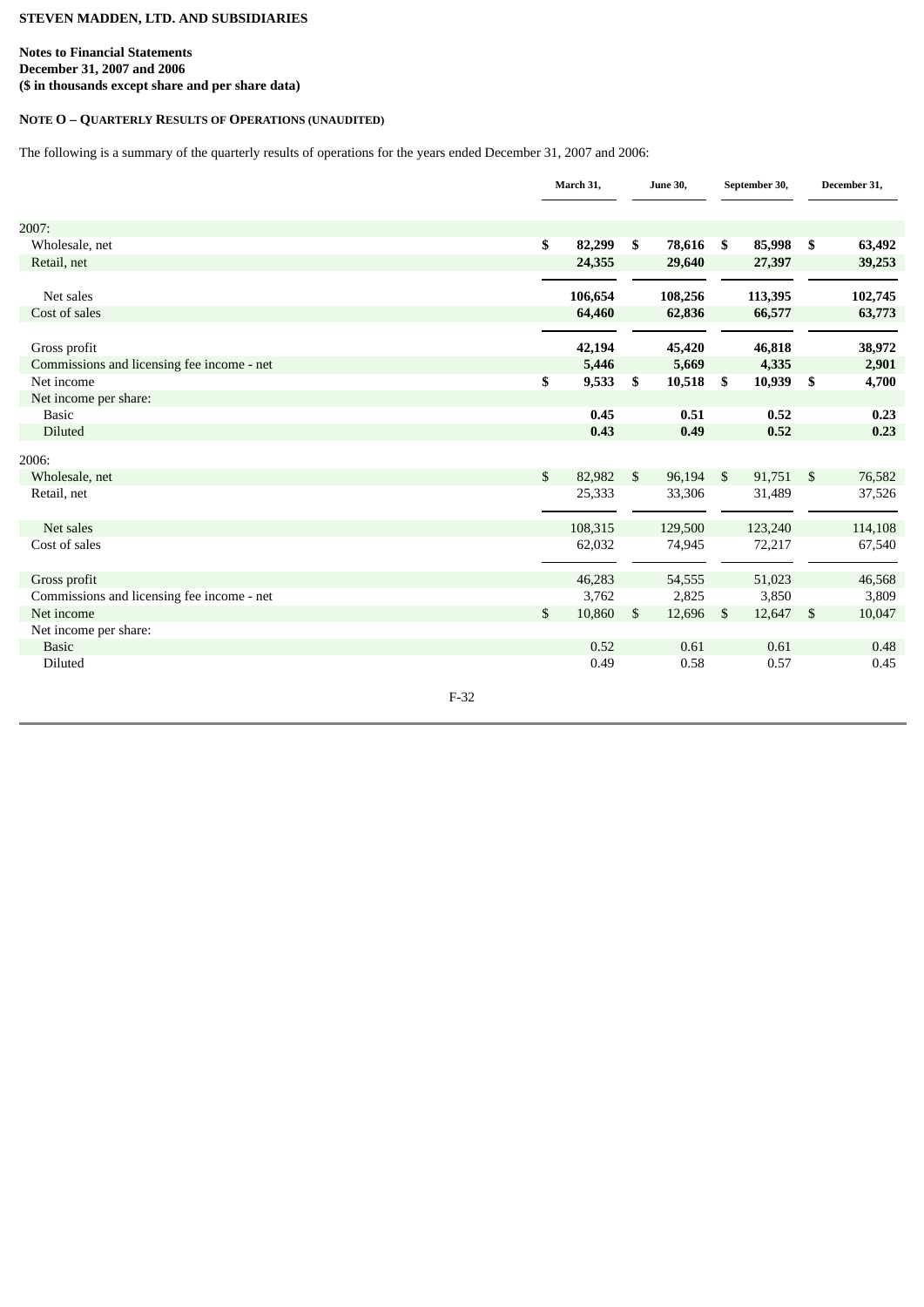*(b) Exhibits.*

- 3.01 Certificate of Incorporation of Steven Madden, Ltd. (incorporated by reference to Exhibit 1 to Steven Madden, Ltd.'s Current Report on Form 8-K filed with the Securities and Exchange Commission on November 23, 1998).
- 3.02 Amended & Restated By-Laws of Steven Madden, Ltd. (incorporated by reference to Exhibit 3.02 to Steven Madden, Ltd.'s Annual Report on Form 10-K for its fiscal year ended December 31. 2001).
- 4.01 Specimen Certificate for shares of Common Stock (incorporated by reference to Exhibit 4.01 to Steven Madden, Ltd.'s Registration Statement on Form SB-2/A filed with the Securities and Exchange Commission on September 29, 1993 (File No. 033-67162)).
- 4.02 Rights Agreement between Steven Madden, Ltd. and American Stock Transfer and Trust Company (incorporated by reference to Exhibit 4.1 to Steven Madden, Ltd.'s Current Report on Form 8-K filed with the Securities and Exchange Commission on November 16, 2001).
- 10.01 Third Amended Employment Agreement between Steven Madden, Ltd. and Steven Madden (incorporated by reference to Exhibit 10.1 to Steven Madden, Ltd.'s Current Report on Form 8-K filed with the Securities and Exchange Commission on July 20, 2005).#
- 10.02 Employment Agreement of Jamieson Karson (incorporated by reference to Exhibit 10.1 to Steven Madden, Ltd.'s Current Report on Form 8-K filed with the Securities and Exchange Commission on January 6, 2006).#
- 10.03 Employment Agreement of Arvind Dharia (incorporated by reference to Exhibit 10.07 to Steven Madden, Ltd.'s Annual Report on Form 10-K for its fiscal year ending December 31, 2000).#
- 10.04 Amendment No. 1 to Employment Agreement of Arvind Dharia (incorporated by reference to Exhibit 99.4 to Steven Madden, Ltd.'s Quarterly Report on Form 10-Q for its fiscal quarter ending June 30, 2001).#
- 10.05 Amendment No. 2 to Employment Agreement of Arvind Dharia (incorporated by reference to Exhibit 10.16 to Steven Madden, Ltd.'s Quarterly Report on Form 10-Q for its fiscal quarter ending September 30, 2002).#
- 10.06 Amendment No. 3 to Employment Agreement of Arvind Dharia (incorporated by reference to Exhibit 10.1 to Steven Madden, Ltd.'s Current Report on Form 8-K filed with the Securities and Exchange Commission on February 3, 2006).#
- 10.07 Employment Agreement between Steven Madden, Ltd. and Awadhesh Sinha, dated as of June 15, 2005 (incorporated by reference to Exhibit 10.1 to Steven Madden, Ltd.'s Current Report on Form 8-K filed with the Securities and Exchange Commission on June 21, 2005).#
- 10.08 Amendment No. 1 to Employment Agreement between Steven Madden, Ltd. and Awadhesh Sinha, dated as of November 6, 2007 (incorporated by reference to Exhibit 10.1 to Steven Madden, Ltd.'s Current Report on Form 8-K filed with the Securities and Exchange Commission on November 6, 2007).
- 10.09 Stock Purchase Agreement, dated as of February 7, 2006, by and between Steven Madden, Ltd. and the sole shareholder of Daniel M. Friedman & Associates, Inc. and DMF International, Ltd. (incorporated by reference to Exhibit 10.1 to Steven Madden, Ltd.'s Current Report on Form 8-K filed with the Securities and Exchange Commission on February 13, 2006).
- 10.10 Earn-Out Agreement, dated as of February 7, 2006, by and among Steven Madden, Ltd., Daniel M. Friedman & Associates, Inc., DMF International, Ltd. and Daniel M. Friedman (incorporated by reference to Exhibit 10.2 to Steven Madden, Ltd.'s Current Report on Form 8-K filed with the Securities and Exchange Commission on February 13, 2006).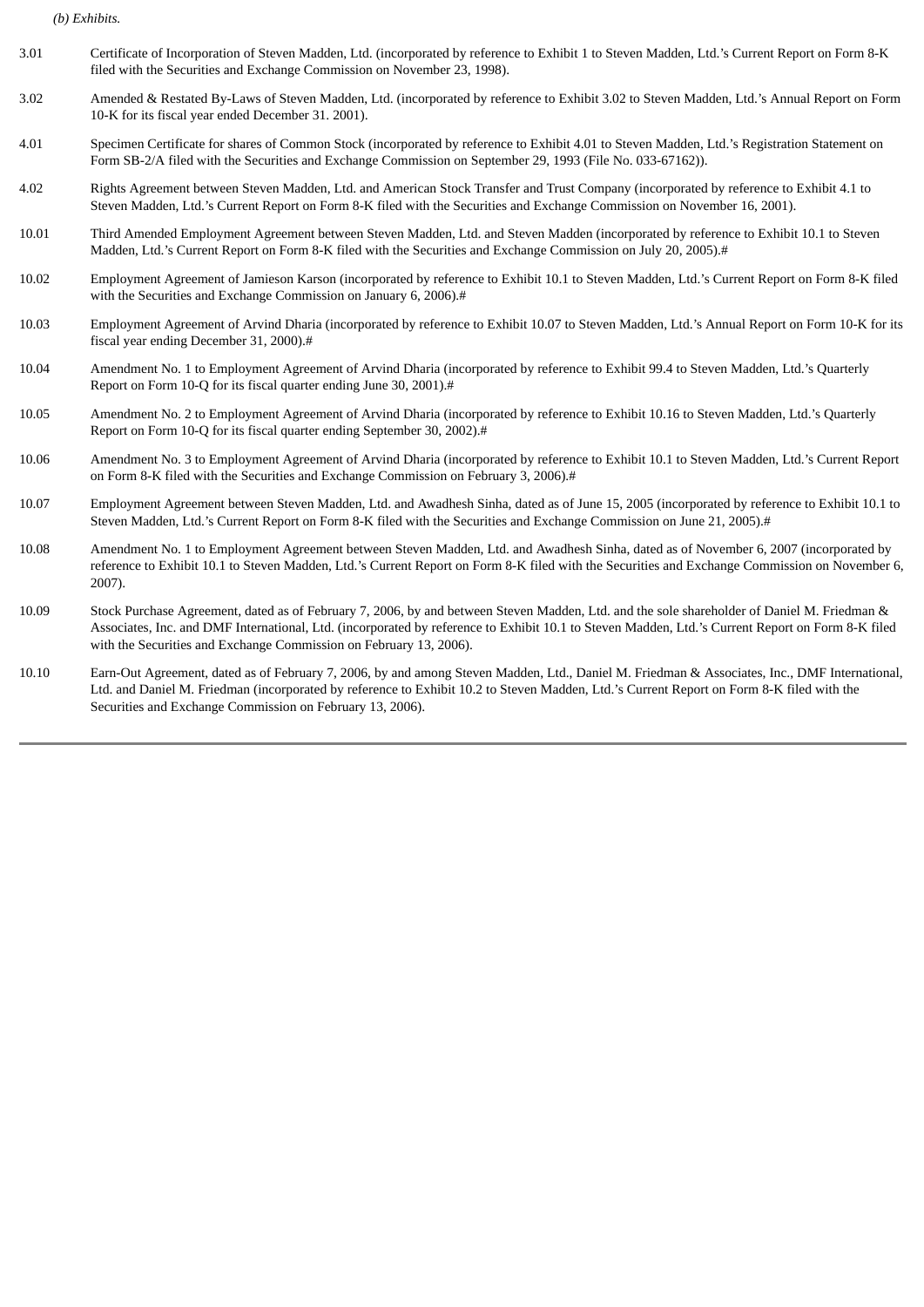- 10.11 Amendment to Earn-Out Agreement, dated as of April 10, 2006, by and between Steven Madden, Ltd. and Daniel M. Friedman (incorporated by reference to Exhibit 10.1 to Steven Madden, Ltd.'s Current Report on Form 8-K filed with the Securities and Exchange Commission on April 13, 2006).
- 10.12 Amendment to Earn-Out Agreement, dated as of April 10, 2007, by and among Steven Madden, Ltd., Daniel M. Friedman & Associates, Inc. and DMF International, Ltd. (incorporated by reference to Exhibit 10.1 to Steven Madden, Ltd.'s Current Report on Form 8-K filed with the Securities and Exchange Commission on April 16, 2007).
- 10.13 Employment Agreement with Robert Schmertz dated March 9, 2007 (incorporated by reference to Exhibit 10.1 to Steven Madden, Ltd.'s Current Report on Form 8-K filed with the Securities and Exchange Commission on March 13, 2007).
- 10.14 Membership Interest Purchase Agreement, dated as of May 16, 2007, by and among Steven Madden, Ltd. and the members of Compo Enhancements, LLC (incorporated by reference to Exhibit 10.1 to Steven Madden, Ltd.'s Current Report on Form 8-K filed with the Securities and Exchange Commission on May 18, 2007).
- 10.15 Earn-Out Agreement, dated as of May 16, 2007, by and among Steven Madden, Ltd. and the members of Compo Enhancements, LLC (incorporated by reference to Exhibit 10.2 to Steven Madden, Ltd.'s Current Report on Form 8-K filed with the Securities and Exchange Commission on May 18, 2007).
- 10.16 Employment Agreement, dated as of May 16, 2007, by and between Steven Madden, Ltd. and Jeffrey Silverman (incorporated by reference to Exhibit 10.3 to Steven Madden, Ltd.'s Current Report on Form 8-K filed with the Securities and Exchange Commission on May 18, 2007).
- 10.17 Amendment to Employment Agreement, dated as of December 21, 2007, by and between Steven Madden, Ltd. and Jeffrey Silverman (incorporated by reference to Exhibit 10.3 to Steven Madden, Ltd.'s Current Report on Form 8-K filed with the Securities and Exchange Commission on December 21, 2007).
- 10.18 Settlement and Release Agreement, dated as of December 21, 2007, by and between Steven Madden, Ltd. and Jeffrey Silverman (incorporated by reference to Exhibit 10.1 to Steven Madden, Ltd.'s Current Report on Form 8-K filed with the Securities and Exchange Commission on December 21, 2007).
- 10.19 Settlement and Release Agreement, dated as of December 21, 2007, by and between Steven Madden, Ltd. and James Randel (incorporated by reference to Exhibit 10.2 to Steven Madden, Ltd.'s Current Report on Form 8-K filed with the Securities and Exchange Commission on December 21, 2007).
- 10.20 1996 Stock Plan, approved and adopted on March 6, 1996 (incorporated by reference to Exhibit 10.27 to Steven Madden, Ltd.'s Registration Statement on Form S-8 filed with the Securities and Exchange Commission on November 3, 1997).#
- 10.21 The 1997 Stock Plan, approved and adopted on May 10, 1997 (incorporated by reference to Exhibit 10.28 to Steven Madden, Ltd.'s Registration Statement on Form S-8 filed with the Securities and Exchange Commission on November 3, 1997).#
- 10.22 The 1998 Stock Plan, approved and adopted on January 16, 1998 (incorporated by reference to Exhibit 10.2 to Steven Madden, Ltd.'s Registration Statement on Form S-8 filed with the Securities and Exchange Commission on July 28, 1998).#
- 10.23 The 1999 Stock Plan, approved and adopted on March 15, 1999, amended as of March 20, 2000 and March 30, 2001 (incorporated by reference to Exhibit 10.A to Steven Madden, Ltd.'s Registration Statement on Form S-8 filed with the Securities and Exchange Commission on July 26, 2004).#
- 10.24 2006 Stock Incentive Plan approved and adopted on May 26, 2006 (incorporated by reference to Exhibit 10.1 to Steven Madden, Ltd.'s Current Report on Form 8-K filed with the Securities and Exchange Commission on July 3, 2006).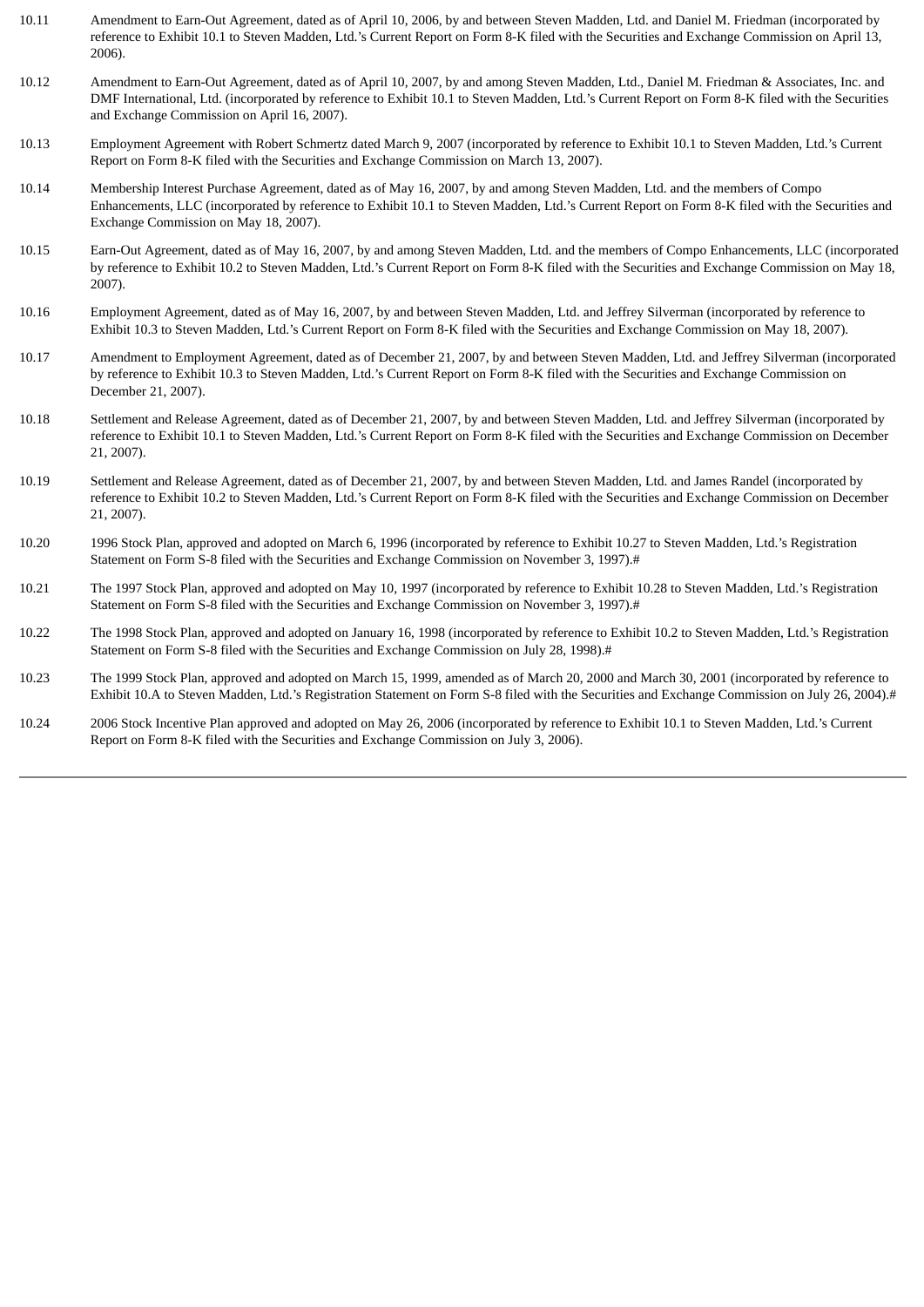- 10.25 Secured Promissory Note dated June 25, 2007, of Steven Madden to Steven Madden, Ltd. (incorporated by reference to Exhibit 10.1 to Steven Madden, Ltd.'s Quarterly Report on Form 10-Q filed with the Securities and Exchange Commission on November 9, 2007).
- 10.26 Form of Non-Qualified Stock Option Agreement (Chief Executive Officer) under Steven Madden, Ltd.'s 2006 Stock Incentive Plan, as amended (the "Plan"), as adopted October 30, 2007 (incorporated by reference to Exhibit 10.2 to Steven Madden, Ltd.'s Quarterly Report on Form 10-Q filed with the Securities and Exchange Commission on November 9, 2007).
- 10.27 Form of Non-Qualified Stock Option Agreement (Employee without Employment Agreement) under the Plan, as adopted October 30, 2007 (incorporated by reference to Exhibit 10.3 to Steven Madden, Ltd.'s Quarterly Report on Form 10-Q filed with the Securities and Exchange Commission on November 9, 2007).
- 10.28 Form of Non-Qualified Stock Option Agreement (Employee with Employment Agreement) under the Plan, as adopted October 30, 2007 (incorporated by reference to Exhibit 10.4 to Steven Madden, Ltd.'s Quarterly Report on Form 10-Q filed with the Securities and Exchange Commission on November 9, 2007).
- 10.29 Form of Restricted Stock Agreement (Chief Executive Officer) under the Plan, as adopted October 30, 2007 (incorporated by reference to Exhibit 10.5 to Steven Madden, Ltd.'s Quarterly Report on Form 10-Q filed with the Securities and Exchange Commission on November 9, 2007).
- 10.30 Form of Restricted Stock Agreement (Employee without Employment Agreement) under the Plan, as adopted October 30, 2007 (incorporated by reference to Exhibit 10.6 to Steven Madden, Ltd.'s Quarterly Report on Form 10-Q filed with the Securities and Exchange Commission on November 9, 2007).
- 10.31 Form of Restricted Stock Agreement (Employee with Employment Agreement) under the Plan, as adopted October 30, 2007 (incorporated by reference to Exhibit 10.7 to Steven Madden, Ltd.'s Quarterly Report on Form 10-Q filed with the Securities and Exchange Commission on November 9, 2007).
- 10.32 Form of Restricted Stock Agreement under the Plan used for grants made to non- employee directors from March 2006 through May 2007, with a schedule setting forth the name of each of the recipients, the date of the grant and the number of shares (incorporated by reference to Exhibit 10.8 to Steven Madden, Ltd.'s Quarterly Report on Form 10-Q filed with the Securities and Exchange Commission on November 9, 2007).
- 10.33 Restricted Stock Agreement dated March 24, 2006, between Jamieson A. Karson and Steven Madden, Ltd. (incorporated by reference to Exhibit 10.9 to Steven Madden, Ltd.'s Quarterly Report on Form 10-Q filed with the Securities and Exchange Commission on November 9, 2007).
- 10.34 Restricted Stock Agreement dated March 27, 2007, between Jamieson A. Karson and Steven Madden, Ltd. (incorporated by reference to Exhibit 10.10 to Steven Madden, Ltd.'s Quarterly Report on Form 10-Q filed with the Securities and Exchange Commission on November 9, 2007).
- 10.35 Amendments to Restricted Stock Agreements, dated as of March 23, 2007, between Jamieson A. Karson and Steven Madden, Ltd. (incorporated by reference to Exhibit 10.11 to Steven Madden, Ltd.'s Quarterly Report on Form 10-Q filed with the Securities and Exchange Commission on November 9, 2007).
- 10.36 Restricted Stock Agreement dated March 24, 2006, between Steven H. Madden and Steven Madden, Ltd. (incorporated by reference to Exhibit 10.12 to Steven Madden, Ltd.'s Quarterly Report on Form 10-Q filed with the Securities and Exchange Commission on November 9, 2007).
- 10.37 Restricted Stock Agreement dated June 9, 2006, between Steven H. Madden and Steven Madden, Ltd. (incorporated by reference to Exhibit 10.13 to Steven Madden, Ltd.'s Quarterly Report on Form 10-Q filed with the Securities and Exchange Commission on November 9, 2007).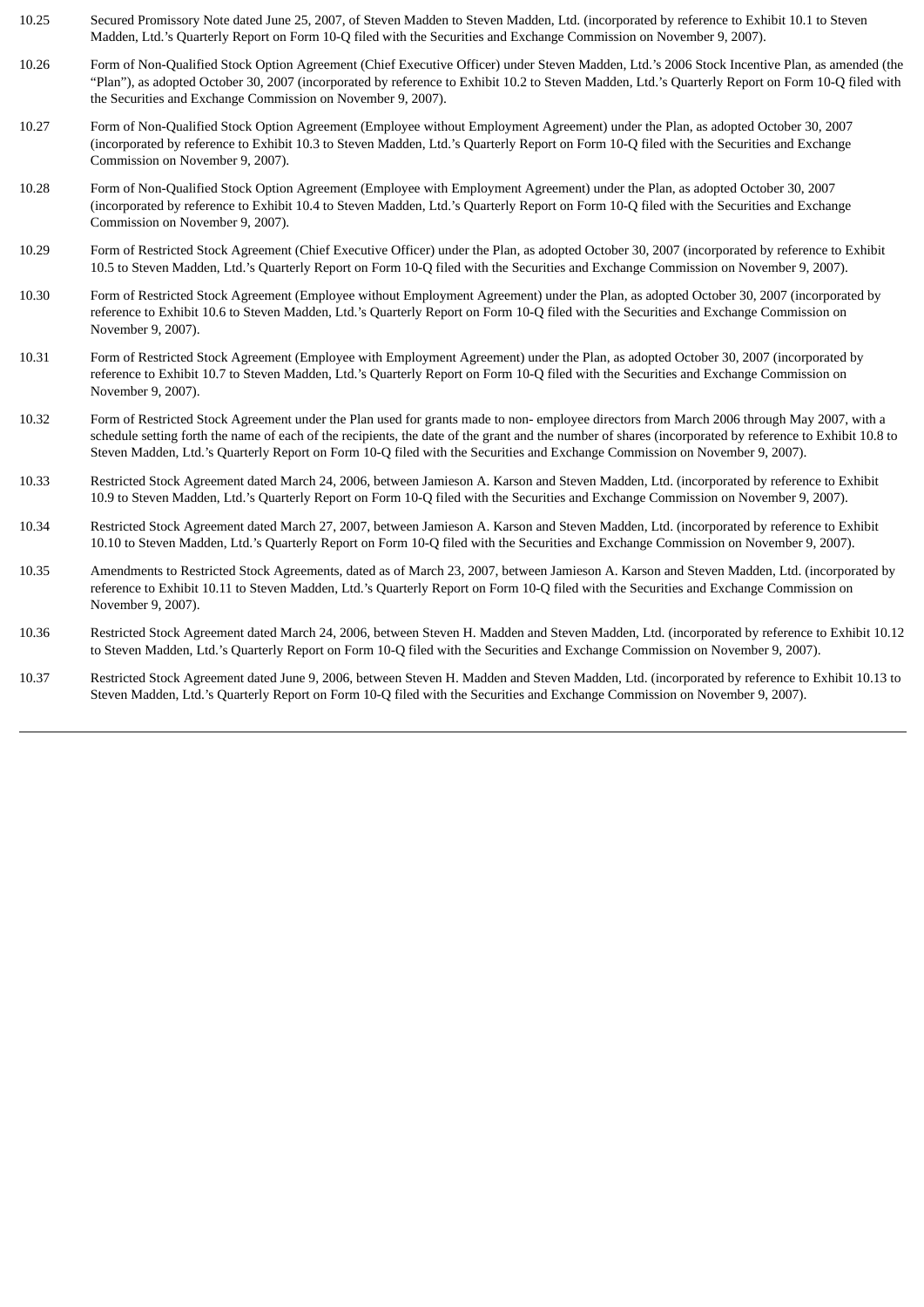- 10.38 Restricted Stock Agreement dated March 24, 2006, between Arvind Dharia and Steven Madden, Ltd. (incorporated by reference to Exhibit 10.14 to Steven Madden, Ltd.'s Quarterly Report on Form 10-Q filed with the Securities and Exchange Commission on November 9, 2007).
- 10.39 Restricted Stock Agreement dated March 20, 2006, between Amelia Newton Varela and Steven Madden, Ltd. (incorporated by reference to Exhibit 10.15 to Steven Madden, Ltd.'s Quarterly Report on Form 10-Q filed with the Securities and Exchange Commission on November 9, 2007).
- 10.40 Restricted Stock Agreement dated March 20, 2006, between Robert Schmertz and Steven Madden, Ltd. (incorporated by reference to Exhibit 10.16 to Steven Madden, Ltd.'s Quarterly Report on Form 10-Q filed with the Securities and Exchange Commission on November 9, 2007).
- 10.41 Restricted Stock Agreement dated March 6, 2007, between Arvind Dharia and Steven Madden, Ltd. (incorporated by reference to Exhibit 10.17 to Steven Madden, Ltd.'s Quarterly Report on Form 10-Q filed with the Securities and Exchange Commission on November 9, 2007).
- 10.42 Restricted Stock Agreement dated March 9, 2007, between Robert Schmertz and Steven Madden, Ltd. (incorporated by reference to Exhibit 10.18 to Steven Madden, Ltd.'s Quarterly Report on Form 10-Q filed with the Securities and Exchange Commission on November 9, 2007).
- 10.43 Restricted Stock Agreement dated April 25, 2007, between Awadhesh Sinha and Steven Madden, Ltd. (incorporated by reference to Exhibit 10.19 to Steven Madden, Ltd.'s Quarterly Report on Form 10-Q filed with the Securities and Exchange Commission on November 9, 2007).
- 10.44 Non-Qualified Stock Option Agreement dated May 16, 2007, between Jeffrey Silverman and Steven Madden, Ltd. (incorporated by reference to Exhibit 10.20 to Steven Madden, Ltd.'s Quarterly Report on Form 10-Q filed with the Securities and Exchange Commission on November 9, 2007).
- 10.45 Non-Qualified Stock Option Agreement dated May 16, 2007, between Jeffrey Silverman and Steven Madden, Ltd. (incorporated by reference to Exhibit 10.21 to Steven Madden, Ltd.'s Quarterly Report on Form 10-Q filed with the Securities and Exchange Commission on November 9, 2007).
- 10.46 Employment Agreement between Steven Madden, Ltd. and Amelia Newton Varela, effective as of October 1, 2004 (incorporated by reference to Exhibit 10.29 to Steven Madden, Ltd.'s Annual Report on Form 10-K/A for its fiscal year ended December 31. 2005). #
- 21.01 Subsidiaries of Registrant. †
- 23.01 Consent of Eisner LLP†
- 24.01 Power of Attorney (included on signature page hereto).
- 31.01 Certification of Chairman Chief Executive Officer pursuant to Rule 13a-14 or 15d-14 of the Securities Exchange Act of 1934, as adopted pursuant to Section 302 of the Sarbanes-Oxley Act of 2002.†
- 31.02 Certification of Chief Financial Officer pursuant to Rule 13a-14 or 15d-14 of the Securities Exchange Act of 1934, as adopted pursuant to Section 302 of the Sarbanes-Oxley Act of 2002.†
- 32.01 Certification of Chairman & Chief Executive Officer pursuant to 18 U.S.C. Section 1350 Adopted Pursuant to Section 906 of the Sarbanes-Oxley Act of 2002.†
- 32.02 Certification of Chief Financial Officer pursuant to 18 U.S.C. Section 1350 Adopted Pursuant to Section 906 of the Sarbanes-Oxley Act of 2002.†

† Filed herewith.

Indicates management contract or compensatory plan or arrangement required to be identified pursuant to Item 15(b).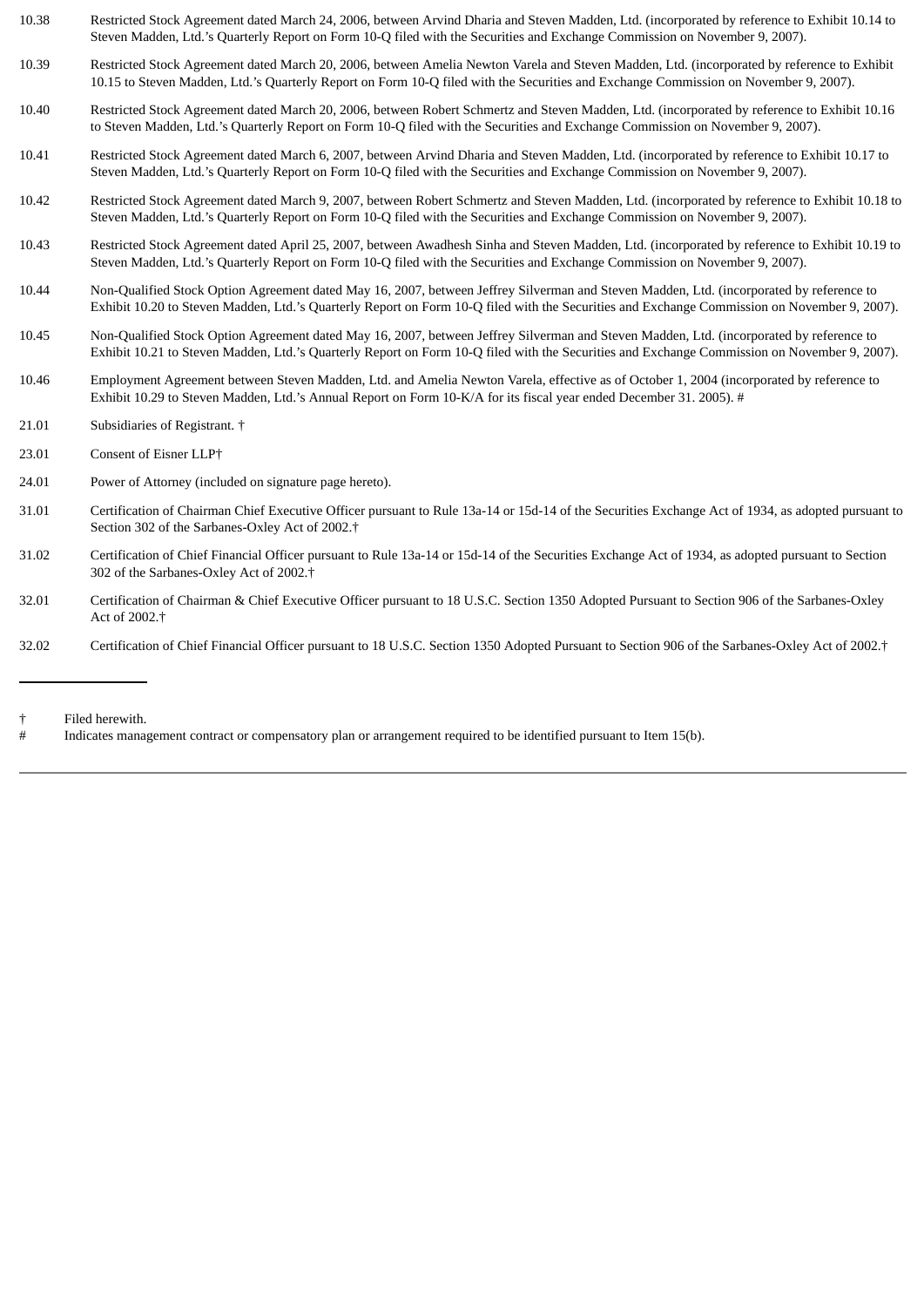## SIGNATURE

 Pursuant to the requirements of Section 13 or 15(d) of the Securities Exchange Act of 1934, the registrant has duly caused this report to be signed on its behalf by the undersigned, thereunto duly authorized.

Dated: New York, New York March 12, 2008

## STEVEN MADDEN, LTD.

By: /s/ JAMIESON A. KARSON

Jamieson A. Karson Chairman and Chief Executive Officer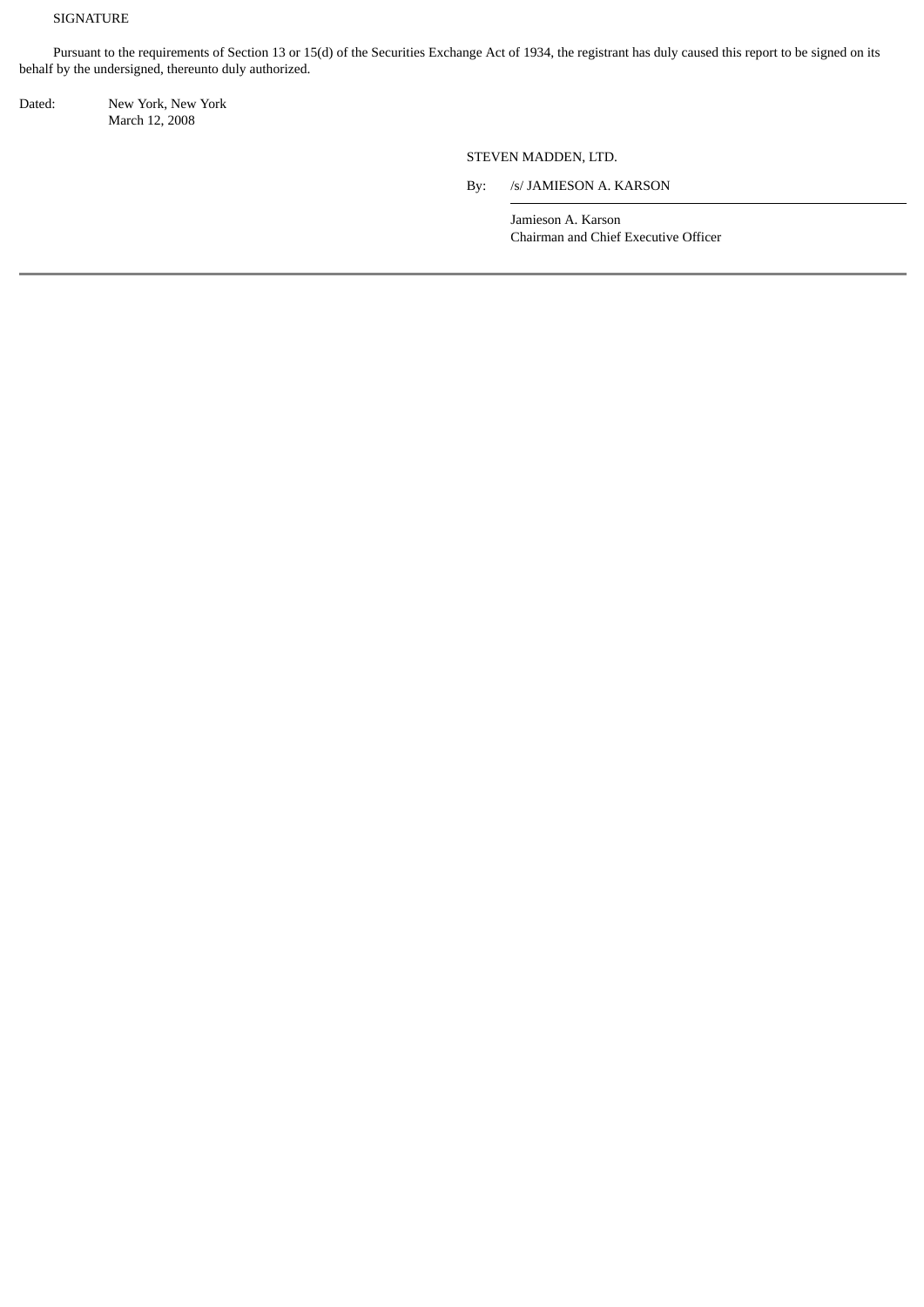**KNOW ALL PERSONS BY THESE PRESENTS**, that each person whose signature appears below constitutes and appoints Jamieson A. Karson and Arvind Dharia, and each of them, as his true and lawful attorneys-in-fact and agents, with full power of substitution and re-substitution, for him in any and all capacities, to sign any and all amendments to this Annual Report on Form 10-K and to file the same, with all exhibits thereto, and other documents in connection therewith, with the Securities and Exchange Commission hereby ratifying and confirming that each of said attorneys-in-fact and agents, or his substitute or substitutes, may lawfully do or cause to be done by virtue hereof.

 Pursuant to the requirements of the Securities Exchange Act of 1934, this report has been signed below by the following persons on behalf of the registrant in the capacities and on the dates indicated.

| Signature               | <b>Title</b>                                   | <b>Date</b>    |  |  |  |
|-------------------------|------------------------------------------------|----------------|--|--|--|
| /S/ JAMIESON A. KARSON  | Chairman, Chief Executive Officer and Director | March 12, 2008 |  |  |  |
| Jamieson A. Karson      |                                                |                |  |  |  |
| /S/ ARVIND DHARIA       | <b>Chief Financial Officer</b>                 | March 12, 2008 |  |  |  |
| Arvind Dharia           |                                                |                |  |  |  |
| /S/ JOHN L. MADDEN      | Director                                       | March 12, 2008 |  |  |  |
| John L. Madden          |                                                |                |  |  |  |
| /S/ PETER MIGLIORINI    | Director                                       | March 12, 2008 |  |  |  |
| Peter Migliorini        |                                                |                |  |  |  |
| /S/ RICHARD P. RANDALL  | Director                                       | March 12, 2008 |  |  |  |
| Richard P. Randall      |                                                |                |  |  |  |
| /S/ EDWARD R. ROSENFELD | Director                                       | March 12, 2008 |  |  |  |
| Edward R. Rosenfeld     |                                                |                |  |  |  |
| /S/ THOMAS H. SCHWARTZ  | Director                                       | March 12, 2008 |  |  |  |
| Thomas H. Schwartz      |                                                |                |  |  |  |
| /S/ WALTER YETNIKOFF    | Director                                       | March 12, 2008 |  |  |  |
| Walter Yetnikoff        |                                                |                |  |  |  |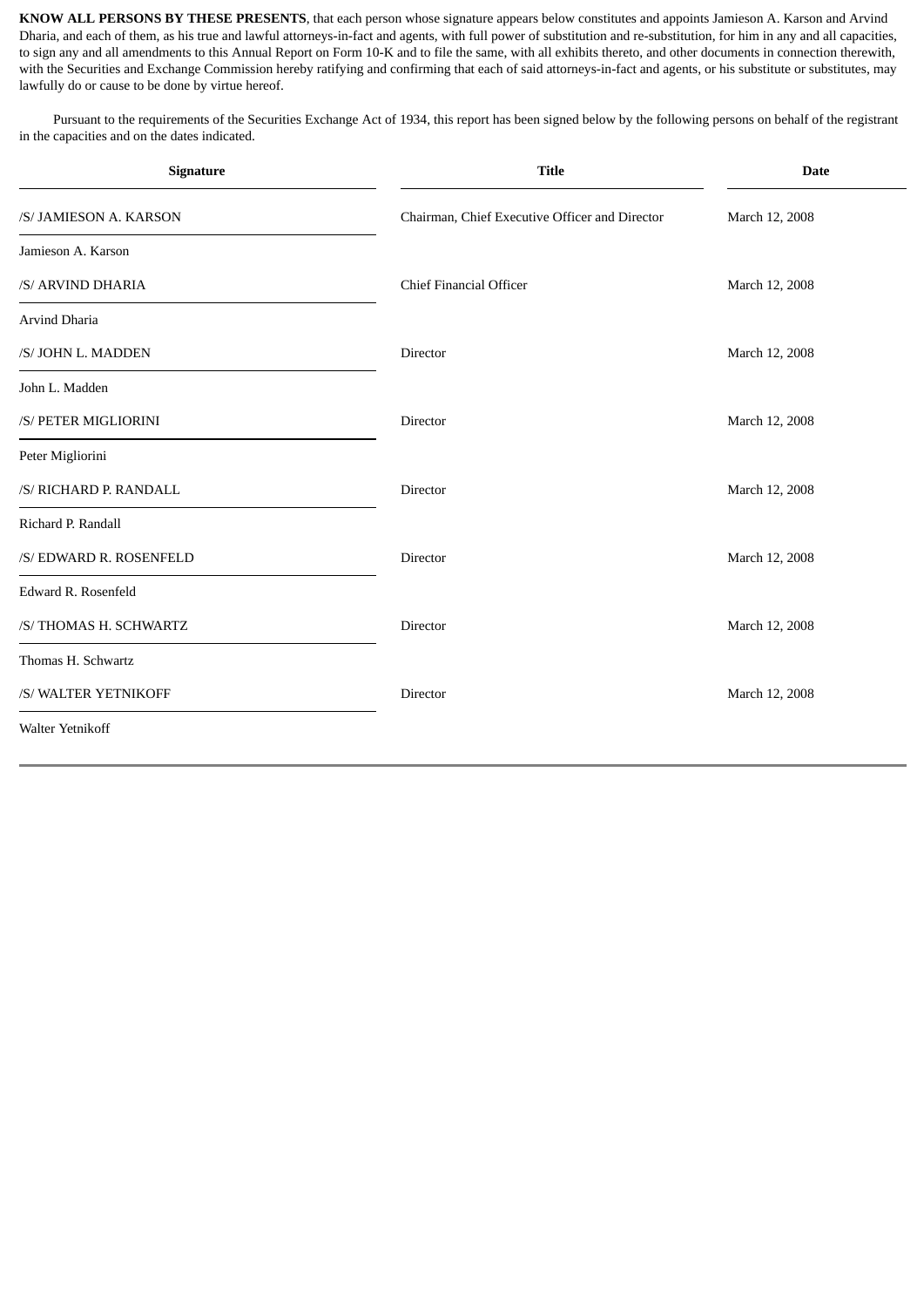## SUBSIDIARIES

| NAME OF THE COMPANY                   | <b>STATE OF INCORPORATION</b> |
|---------------------------------------|-------------------------------|
| Daniel M. Friedman & Associates, Inc. | New York                      |
| Diva Acquisition Corp.                | Delaware                      |
| Adesso-Madden, Inc.                   | New York                      |
| Madden Direct, Inc.                   | Delaware                      |
| Steven Madden Construction Corp.      | Delaware                      |
| Steven Madden Retail, Inc.            | Delaware                      |
| Shoe Biz, Inc.                        | Delaware                      |
| Stevies, Inc.                         | Delaware                      |
| Unionbay Men's Footwear, Inc.         | Delaware                      |
|                                       |                               |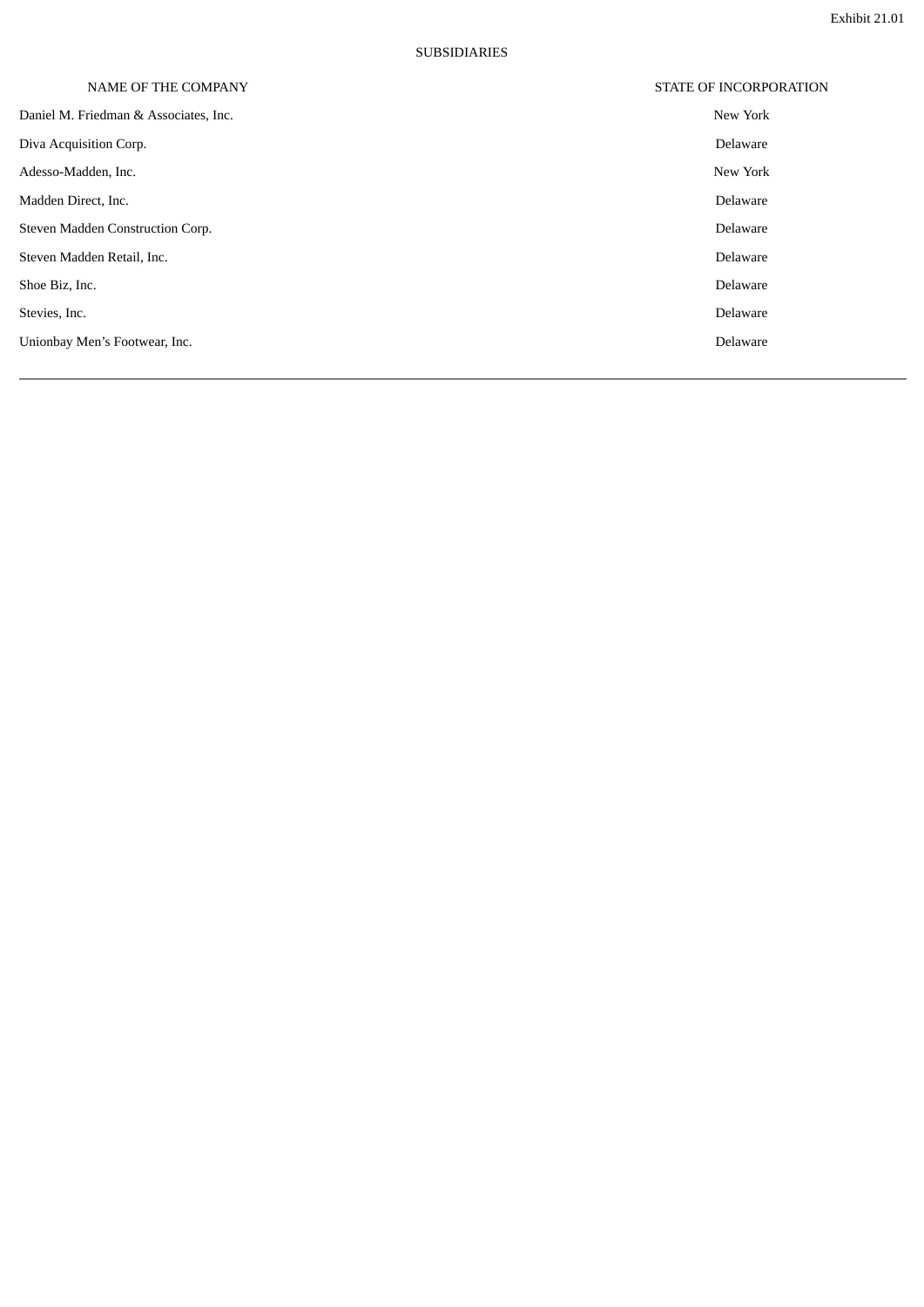# **CONSENT OF INDEPENDENT REGISTERED PUBLIC ACCOUNTING FIRM**

We hereby consent to the incorporation by reference in the Registration Statements of Steven Madden, Ltd. on Form S-8 (Nos. 333-117667, 333-117666, 333- 106746, 333-98067, 333-68712, 333-40924, 333-86903, 333-59995, 333-39335, 333-16381, 333-05773 and 333-138584), Form S-3 (No. 333-91127) and Form S-3/A (Nos. 333-46441 and 333-59295), of our report dated March 10, 2008, with respect to our audits of the consolidated financial statements as of December 31, 2007, and 2006 and for the years in the three-year period ended December 31, 2007, and our report dated March 10, 2008 on our audit of the Company's internal control over financial reporting of Steven Madden, Ltd. and subsidiaries, which are included in the Annual Report on Form 10-K for the year ended December 31, 2007 filed with the Securities and Exchange Commission.

We also consent to the reference to our firm in the Registration Statements on Form S-3 and Form S-3/A under the caption "Experts".

/s/ Eisner LLP

New York, New York March 10, 2008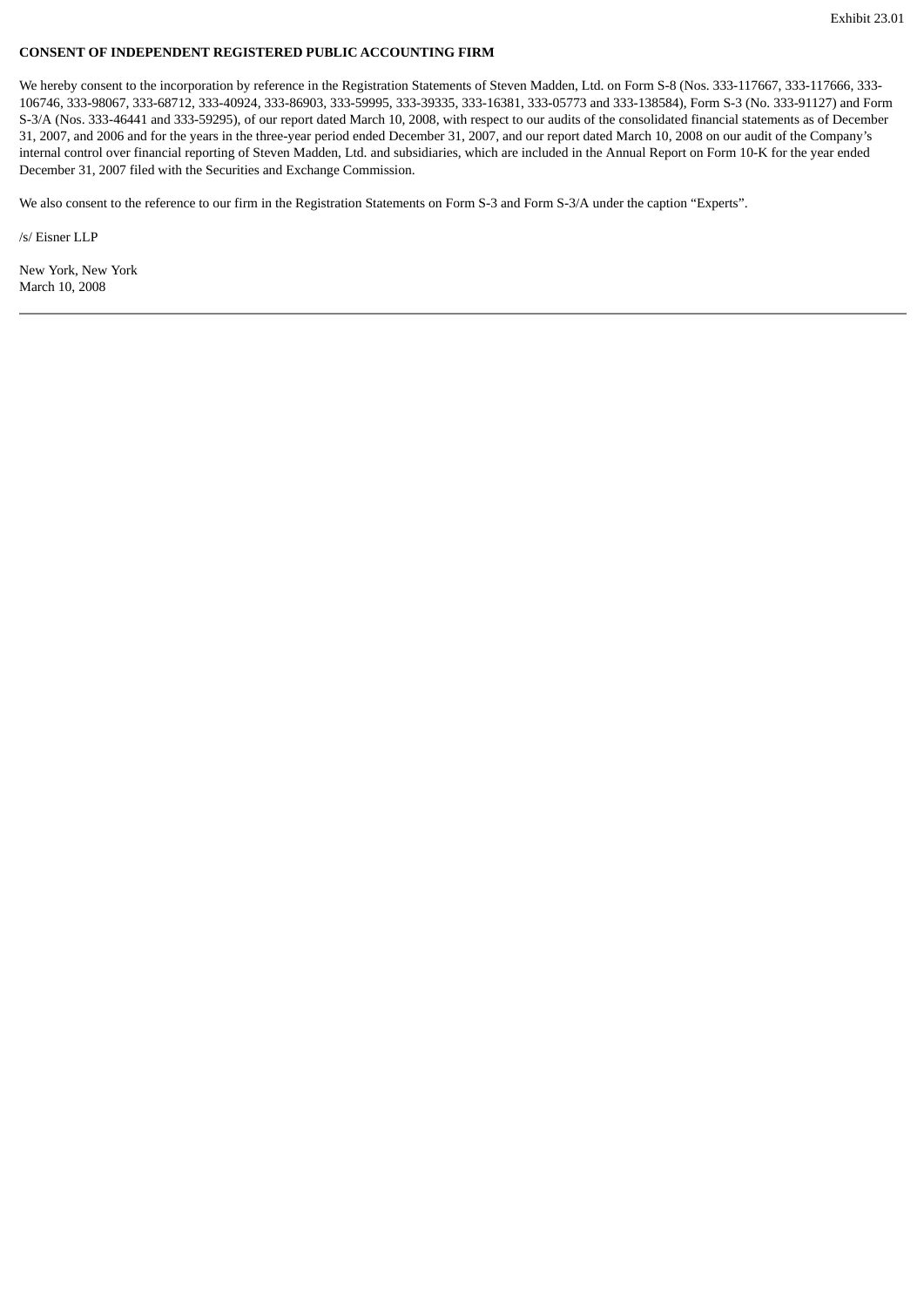# CERTIFICATION PURSUANT TO RULE 13a-14 OR 15d-14 OF THE SECURITIES EXCHANGE ACT OF 1934, AS ADOPTED PURSUANT TO SECTION 302 OF THE SARBANES-OXLEY ACT OF 2002

I, Jamieson A. Karson, certify that:

- 1. I have reviewed this Annual Report on Form 10-K of Steven Madden, Ltd.;
- 2. Based on my knowledge, this report does not contain any untrue statement of a material fact or omit to state a material fact necessary to make the statements made, in light of the circumstances under which such statements were made, not misleading with respect to the period covered by this report;
- 3. Based on my knowledge, the financial statements, and other financial information included in this report, fairly present in all material respects the financial condition, results of operations and cash flows of the registrant as of, and for, the periods presented in this report;
- 4. The registrant's other certifying officer(s) and I are responsible for establishing and maintaining disclosure controls and procedures (as defined in Exchange Act Rules 13a-15(e) and 15d-15(e)) and internal controls over financial reporting (as defined in Exchange Act Rules 13a-15(f) and 15d-15(f)) for the registrant and have:
	- (a) Designed such disclosure controls and procedures, or caused such disclosure controls and procedures to be designed under our supervision, to ensure that material information relating to the registrant, including its consolidated subsidiaries, is made known to us by others within those entities, particularly during the period in which this report is being prepared;
	- (b) Designed such internal control over financial reporting, or caused such internal control over financial reporting to be designed under our supervision, to provide reasonable assurance regarding the reliability of financial reporting and the preparation of financial statements for external purposes in accordance with generally accepted accounting principles;
	- (c) Evaluated the effectiveness of the registrant's disclosure controls and procedures and presented in this report our conclusions about the effectiveness of the disclosure controls and procedures, as of the end of the period covered by this report based on such evaluation; and
	- (d) Disclosed in this report any change in the registrant's internal control over financial reporting that occurred during the registrant's most recent fiscal quarter (the registrant's fourth fiscal quarter in the case of an annual report) that has materially affected, or is reasonably likely to materially affect, the registrant's internal control over financial reporting; and
- 5. The registrant's other certifying officer(s) and I have disclosed, based on our most recent evaluation of internal control over financial reporting, to the registrant's auditors and the audit committee of the registrant's board of directors (or persons performing the equivalent functions):
	- (a) All significant deficiencies and material weaknesses in the design or operation of internal control over financial reporting which are reasonably likely to adversely affect the registrant's ability to record, process, summarize and report financial information; and
	- (b) Any fraud, whether or not material, that involves management or other employees who have a significant role in the registrant's internal control over financial reporting.

/s/ Jamieson A. Karson

Jamieson A. Karson Chairman and Chief Executive Officer March 12, 2008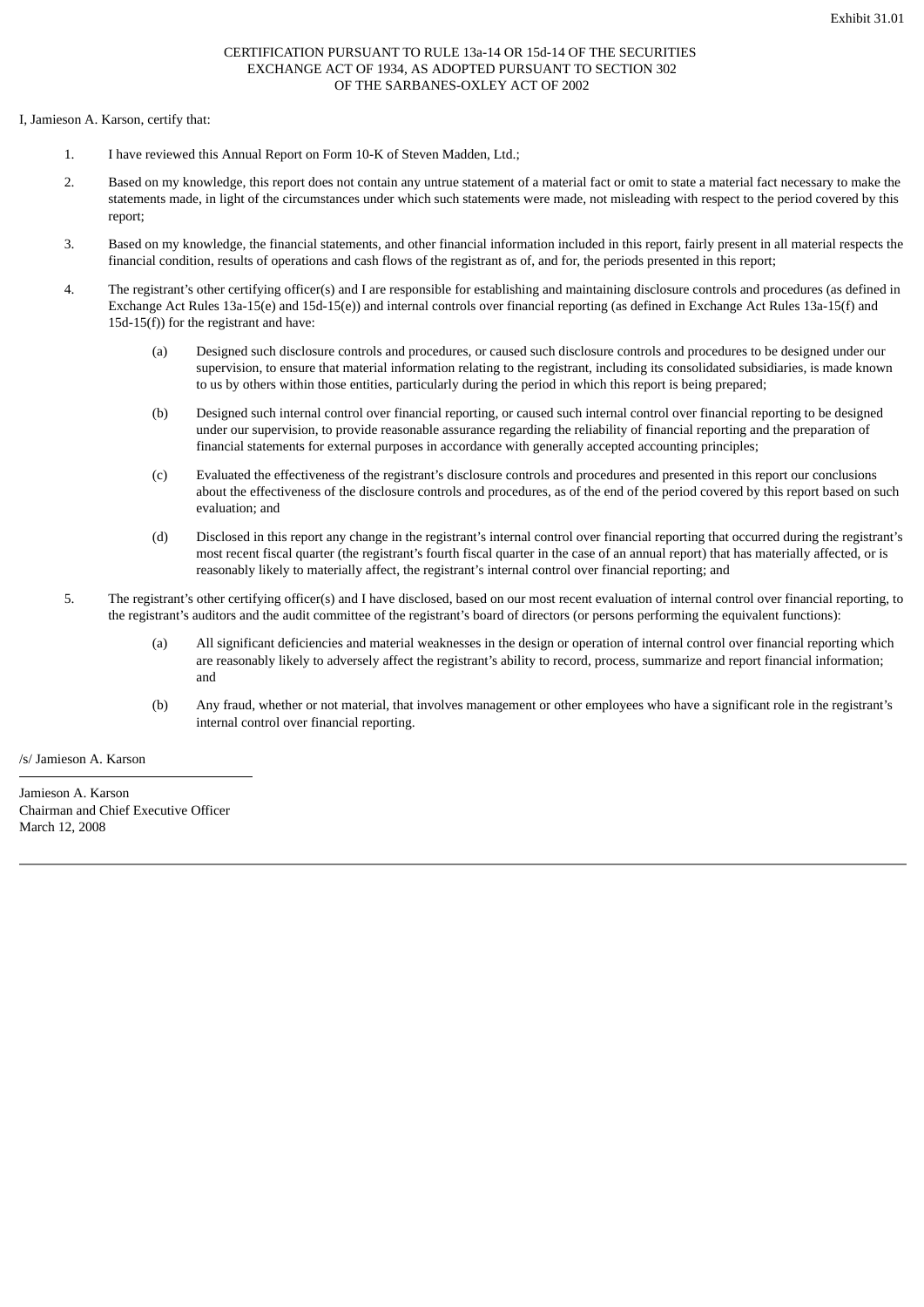# CERTIFICATION PURSUANT TO RULE 13a-14 OR 15d-14 OF THE SECURITIES EXCHANGE ACT OF 1934, AS ADOPTED PURSUANT TO SECTION 302 OF THE SARBANES-OXLEY ACT OF 2002

I, Arvind Dharia, certify that:

- 1. I have reviewed this Annual Report on Form 10-K of Steven Madden, Ltd.;
- 2. Based on my knowledge, this report does not contain any untrue statement of a material fact or omit to state a material fact necessary to make the statements made, in light of the circumstances under which such statements were made, not misleading with respect to the period covered by this report;
- 3. Based on my knowledge, the financial statements, and other financial information included in this report, fairly present in all material respects the financial condition, results of operations and cash flows of the registrant as of, and for, the periods presented in this report;
- 4. The registrant's other certifying officer(s) and I are responsible for establishing and maintaining disclosure controls and procedures (as defined in Exchange Act Rules 13a-15(e) and 15d-15(e)) and internal controls over financial reporting (as defined in Exchange Act Rules 13a-15(f) and 15d-15(f)) for the registrant and have:
	- (a) Designed such disclosure controls and procedures, or caused such disclosure controls and procedures to be designed under our supervision, to ensure that material information relating to the registrant, including its consolidated subsidiaries, is made known to us by others within those entities, particularly during the period in which this report is being prepared;
	- (b) Designed such internal control over financial reporting, or caused such internal control over financial reporting to be designed under our supervision, to provide reasonable assurance regarding the reliability of financial reporting and the preparation of financial statements for external purposes in accordance with generally accepted accounting principles;
	- (c) Evaluated the effectiveness of the registrant's disclosure controls and procedures and presented in this report our conclusions about the effectiveness of the disclosure controls and procedures, as of the end of the period covered by this report based on such evaluation; and
	- (d) Disclosed in this report any change in the registrant's internal control over financial reporting that occurred during the registrant's most recent fiscal quarter (the registrant's fourth fiscal quarter in the case of an annual report) that has materially affected, or is reasonably likely to materially affect, the registrant's internal control over financial reporting; and
- 5. The registrant's other certifying officer(s) and I have disclosed, based on our most recent evaluation of internal control over financial reporting, to the registrant's auditors and the audit committee of the registrant's board of directors (or persons performing the equivalent functions):
	- (a) All significant deficiencies and material weaknesses in the design or operation of internal control over financial reporting which are reasonably likely to adversely affect the registrant's ability to record, process, summarize and report financial information; and
	- (b) Any fraud, whether or not material, that involves management or other employees who have a significant role in the registrant's internal control over financial reporting.

/s/ Arvind Dharia

Arvind Dharia Chief Financial Officer March 12, 2008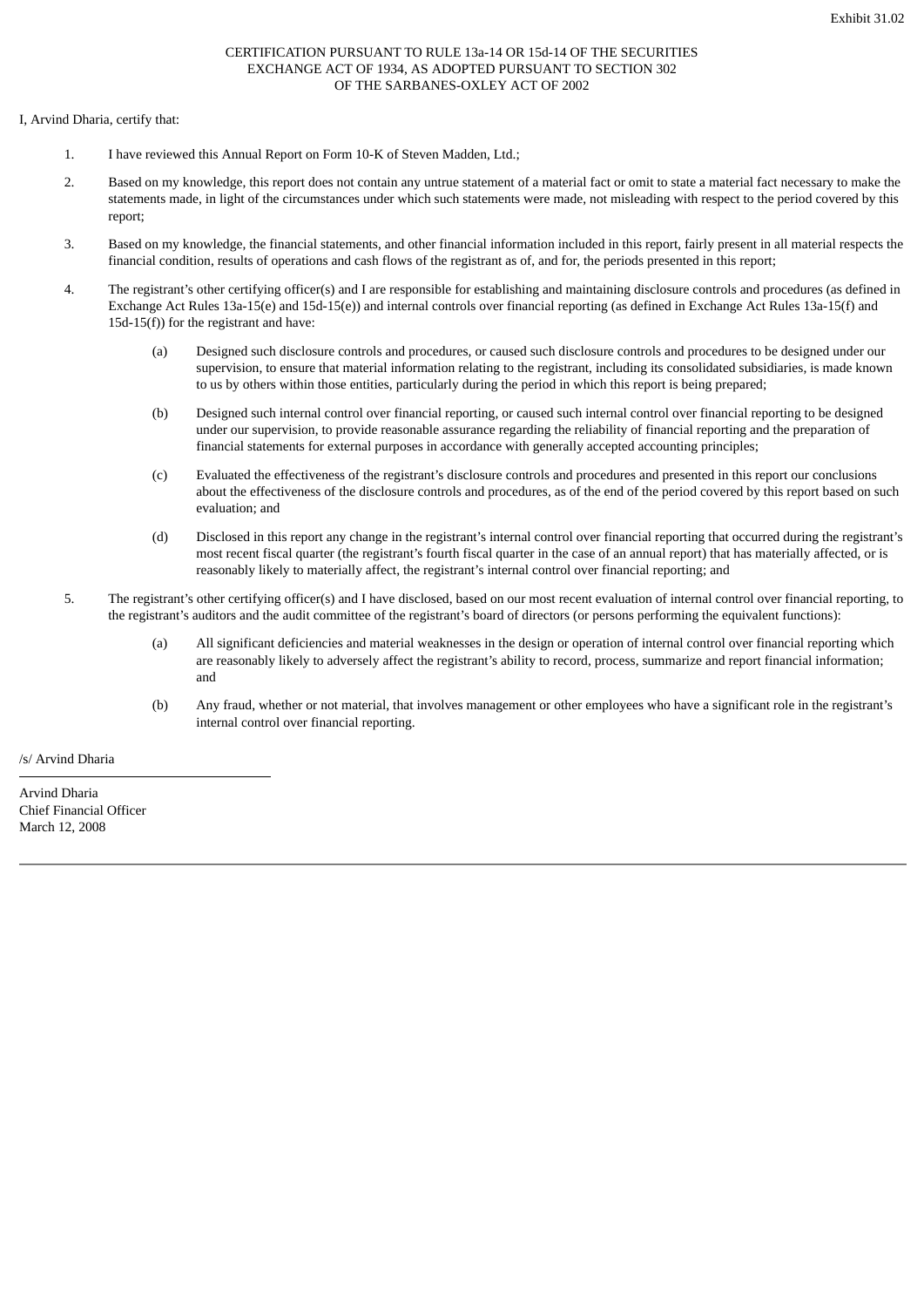## CERTIFICATION PURSUANT TO 18 U.S.C. SECTION 1350 ADOPTED PURSUANT TO SECTION 906 OF THE SARBANES-OXLEY ACT OF 2002

In connection with the Annual Report of Steven Madden, Ltd. (the "Company") on Form 10-K for the year ended December 31, 2007, as filed with the Securities and Exchange Commission on the date hereof (the "Report"), I, Jamieson A. Karson, Chairman and Chief Executive Officer of the Company, certify, pursuant to 18 U.S.C. Section 1350, as adopted pursuant to Section 906 of the Sarbanes-Oxley Act of 2002, that to my knowledge:

- (1) The Report fully complies with the requirements of Section 13(a) or 15(d) of the Securities Exchange Act of 1934; and
- (2) The information contained in the Report fairly presents, in all material respects, the financial condition and results of operations of the Company.

/s/ Jamieson A. Karson

Jamieson A. Karson Chairman and Chief Executive Officer March 12, 2008